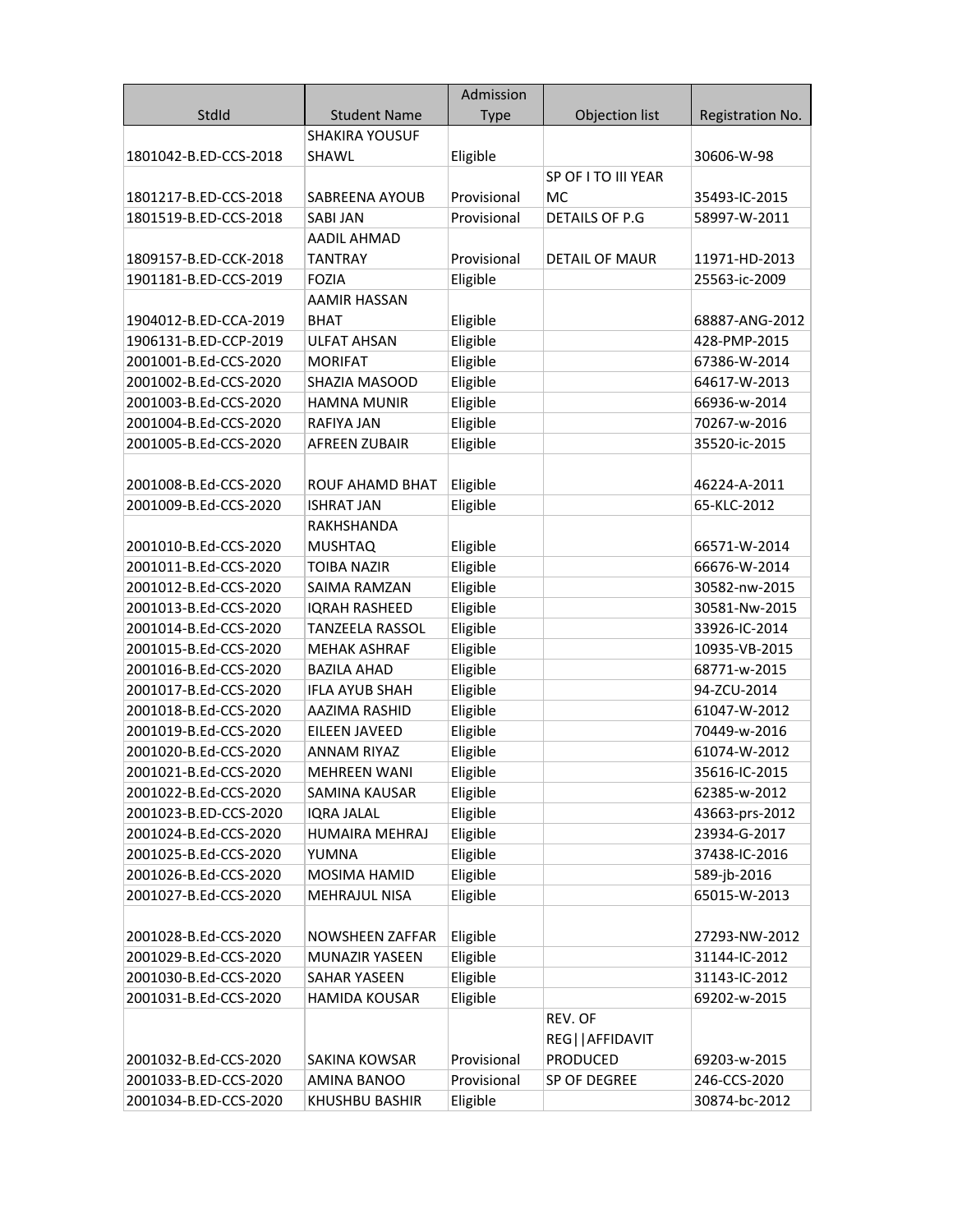|                       |                       | Admission    |                |                  |
|-----------------------|-----------------------|--------------|----------------|------------------|
| StdId                 | <b>Student Name</b>   | <b>Type</b>  | Objection list | Registration No. |
| 2001035-B.Ed-CCS-2020 | <b>NUSRAT FATIMA</b>  | Eligible     |                | 47199-S-2012     |
|                       | <b>FARQHANDA</b>      |              |                |                  |
| 2001036-B.ED-CCS-2020 | <b>MUSHTAQ</b>        | Eligible     |                | 34821-IC-2014    |
| 2001037-B.Ed-CCS-2020 | <b>TUIBATUN NISSA</b> | Eligible     |                | 67384-W-2014     |
| 2001038-B.ED-CCS-2020 | <b>BISMA GULZAR</b>   | Eligible     |                | 689-CST-2010     |
| 2001039-B.ED-CCS-2020 | <b>UZMA ASHRAF</b>    | Eligible     |                | 59352-W-2011     |
| 2001040-B.ED-CCS-2020 | <b>FAISAL AHMAD</b>   | Eligible     |                | 35771-IC-2015    |
| 2001041-B.Ed-CCS-2020 | MAROOFA JAN           | Eligible     |                | 34679-IC-2014    |
| 2001042-B.ED-CCS-2020 | SAMREEN JAN           | Eligible     |                | 66321-W-2014     |
| 2001043-B.ED-CCS-2020 | SAFURA HAMEED         | Eligible     |                | 35304-ic-2015    |
| 2001044-B.ED-CCS-2020 | <b>SHAISTA SULTAN</b> | Eligible     |                | 69559-W-2016     |
| 2001045-B.ED-CCS-2020 | <b>AATIRA FAYAZ</b>   | Eligible     |                | 67999-W-2015     |
| 2001046-B.ED-CCS-2020 | <b>TASKEEN ASHRAF</b> | Eligible     |                | 67998-W-2015     |
| 2001047-B.ED-CCS-2020 | SYED SABA MEHDI       | Eligible     |                | 65438-w-2014     |
| 2001048-B.Ed-CCS-2020 | <b>IQRA RAHEEM</b>    | Eligible     |                | 63416-w-2013     |
| 2001049-B.ED-CCS-2020 | <b>NOSAIB MUSHTAQ</b> | Eligible     |                | 30640-NW-2015    |
|                       |                       |              |                |                  |
| 2001050-B.ED-CCS-2020 | FAMIYA MUZAFFAR       | Eligible     |                | 69925-W-2016     |
| 2001051-B.ED-CCS-2020 | AALIMA NAZEER         | Eligible     |                | 62587-W-2012     |
| 2001052-B.Ed-CCS-2020 | <b>ISRA TARAQ</b>     | Eligible     |                | 62577-w-2012     |
| 2001053-B.ED-CCS-2020 | <b>AFNAN MEHBOOB</b>  | Eligible     |                | 71264-W-2016     |
| 2001054-B.ED-CCS-2020 | <b>SAIMA GUL</b>      | Eligible     |                | 5210-PTN-2016    |
| 2001055-B.ED-CCS-2020 | <b>QAZI SABAHAT</b>   | Eligible     |                | 1828-PGD-2018    |
| 2001056-B.ED-CCS-2020 | SABAHAT BASHIR        | Eligible     |                | 69037-W-2015     |
| 2001057-B.ED-CCS-2020 | <b>AYMAN KAWOOS</b>   | Eligible     |                | 354-BDS-2007     |
|                       | <b>MOHMAD RAMZAN</b>  |              |                |                  |
| 2001058-B.ED-CCS-2020 | <b>MIR</b>            | Eligible     |                | 22895-S-89       |
| 2001059-B.ED-CCS-2020 | SAIMA MAJEED          | Eligible     |                | 62709-W-2013     |
| 2001060-B.ED-CCS-2020 | SABREEN AKHTER        | Eligible     |                | 45940-S-2012     |
| 2001061-B.ED-CCS-2020 | ARCHO QAMAR           | Eligible     |                | 3452-LC-2016     |
| 2001063-B.ED-CCS-2020 | ARJUMAND JOHN         | Not Eligible | REV. OF REG    | 27927-NW-2012    |
| 2001064-B.ED-CCS-2020 | <b>INSHA QADIR</b>    | Eligible     |                | 35629-IC-2015    |
|                       | <b>MOHMMAD HANEEF</b> |              |                |                  |
| 2001065-B.ED-CCS-2020 | <b>KHAN</b>           | Eligible     |                | 34628-bc-2015    |
| 2001066-B.ED-CCS-2020 | YASEEN FAROOQ         | Eligible     |                | 1405-MAG-2015    |
| 2001067-B.Ed-CCS-2020 | MIR HUMAIRA JAN       | Eligible     |                | 124-KCCS-2012    |
| 2001068-B.Ed-CCS-2020 | MIR SUMAIRA JAN       | Eligible     |                | 123-KCCS-2012    |
| 2001069-B.ED-CCS-2020 | SANIYA ALTAF          | Eligible     |                | 28784-NW-2013    |
| 2001070-B.ED-CCS-2020 | SEHRA NAZIR           | Eligible     |                | 10810-VB-2015    |
| 2001071-B.ED-CCS-2020 | <b>IQRA JAN</b>       | Eligible     |                | 67969-W-2015     |
| 2001072-B.ED-CCS-2020 | <b>IQRA YOUSUF</b>    | Eligible     |                | 31143-AW-2015    |
| 2001073-B.ED-CCS-2020 | <b>AFSHANA AKHTER</b> | Eligible     |                | 31144-AW-2015    |
|                       |                       |              |                |                  |
| 2001074-B.ED-CCS-2020 | SHUGUFTA AKHTER       | Eligible     |                | 65658-W-2014     |
| 2001075-B.ED-CCS-2020 | <b>NAHIDAH YOUSUF</b> | Eligible     |                | 34810-BC-2015    |
| 2001076-B.ED-CCS-2020 | <b>ZEENAT NAZIR</b>   | Eligible     |                | 63913-W-2013     |
| 2001077-B.Ed-CCS-2020 | UZMA MAJID            | Eligible     |                | 10654-VB-2014    |
| 2001078-B.ED-CCS-2020 | SHAZIYA GUL           | Eligible     |                | 34915-BC-2015    |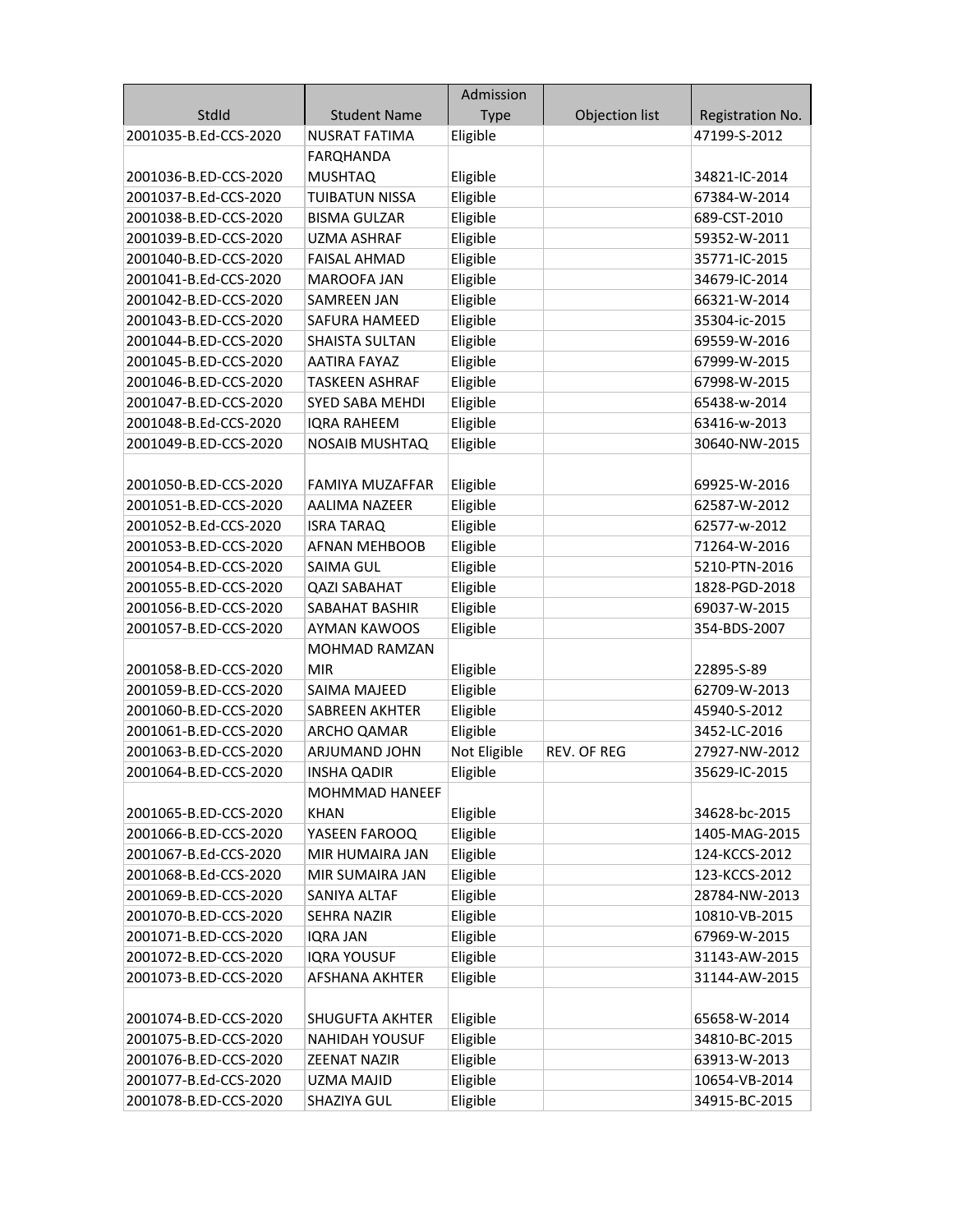|                                                |                        | Admission    |                      |                  |
|------------------------------------------------|------------------------|--------------|----------------------|------------------|
| StdId                                          | <b>Student Name</b>    | <b>Type</b>  | Objection list       | Registration No. |
| 2001079-B.ED-CCS-2020                          | SUBEENA JAVAID         | Eligible     |                      | 7231-tc-2014     |
|                                                |                        |              |                      |                  |
| 2001080-B.ED-CCS-2020                          | RAZIYA ARJUMAND        | Eligible     |                      | 6428-BJB-2014    |
| 2001081-B.ED-CCS-2020                          | URFI JAN               | Eligible     |                      | 7184-TC-2014     |
| 2001082-B.ED-CCS-2020                          | <b>SAIMA YOUNIS</b>    | Provisional  | SP OF DEGREE         | 248-CCS-2020     |
| 2001083-B.ED-CCS-2020                          | <b>SAKINA</b>          | Eligible     |                      | 11079-vb-2017    |
|                                                |                        |              | <b>ALL ORIGINAL</b>  |                  |
| 2001084-B.ED-CCS-2020                          | <b>BILQEES MAQBOOL</b> | Provisional  | <b>DOCUMENTS REQ</b> | 11080-VB-2017    |
| 2001085-B.ED-CCS-2020                          | SABAHAT MEHRAJ         | Eligible     |                      | 69155-W-2015     |
|                                                | SABREENA RASOOL        |              |                      |                  |
| 2001086-B.Ed-CCS-2020                          | <b>TAPLOO</b>          | Eligible     |                      | 28885-nw-2013    |
| 2001087-B.Ed-CCS-2020                          | <b>MINHA NAZIR</b>     | Eligible     |                      | 44586-PRS-2014   |
| 2001088-B.ED-CCS-2020                          | <b>USHRIB BILAL</b>    | Not Eligible | <b>REV OF REG</b>    | 69156-w-2015     |
| 2001089-B.Ed-CCS-2020                          | <b>FARHANA AMEEN</b>   | Eligible     |                      | 45204-prs-2017   |
| 2001090-B.Ed-CCS-2020                          | <b>SHAISTA SUBHAN</b>  | Eligible     |                      | 32113-BC-2013    |
|                                                |                        |              |                      |                  |
| 2001091-B.ED-CCS-2020                          | SUFFOORA RASHEED       | Eligible     |                      | 5473-BRU-2016    |
| 2001092-B.ED-CCS-2020                          | <b>NISA SULTAN</b>     | Eligible     |                      | 68717-w-2015     |
|                                                |                        |              |                      |                  |
| 2001093-B.Ed-CCS-2020                          | TAHIR FAYAZ KHAN       | Eligible     |                      | 13109-G-2002     |
| 2001094-B.ED-CCS-2020                          | <b>ISHRAT BASHIR</b>   | Eligible     |                      | 30632-NW-2015    |
| 2001095-B.ED-CCS-2020                          | <b>ARBILA NABI</b>     | Eligible     |                      | 30658-NW-2015    |
|                                                |                        |              |                      |                  |
| 2001096-B.ED-CCS-2020                          | AROOSA MANZOOR         | Eligible     |                      | 67552-w-2015     |
|                                                |                        |              |                      |                  |
| 2001097-B.ED-CCS-2020                          | SHABNUM RASOOL         | Eligible     |                      | 17757-KC-2015    |
|                                                | <b>MAHK FAROOQ</b>     |              |                      |                  |
| 2001098-B.ED-CCS-2020                          | <b>SHEIKH</b>          | Eligible     |                      | 67490-w-2015     |
| 2001099-B.ED-CCS-2020                          | ASMAT MASOOD           | Eligible     |                      | 67289-W-2014     |
| 2001100-B.ED-CCS-2020                          | NAFISA QAYOOM          | Eligible     |                      | 31239-NW-2016    |
|                                                | ANEES-UL-ISLAM         |              |                      |                  |
| 2001101-B.Ed-CCS-2020                          | ASMI<br>SHABIA FAZAL   | Eligible     |                      | 217-LLB-2010     |
|                                                | <b>FACTOO</b>          | Provisional  |                      | 189-CCS-2020     |
| 2001102-B.ED-CCS-2020<br>2001103-B.ED-CCS-2020 | <b>ISHRAT NAZIR</b>    | Eligible     | SP OF DEGREE         | 450-kw-2014      |
| 2001104-B.ED-CCS-2020                          | <b>FAIZA FIDA WANI</b> | Eligible     |                      | 61050-W-2012     |
|                                                | <b>NASIR HUSSAIN</b>   |              |                      |                  |
| 2001105-B.ED-CCS-2020                          | <b>HANDOO</b>          | Eligible     |                      | 190-CCS-2020     |
| 2001106-B.Ed-CCS-2020                          | <b>TABISH LATEEF</b>   | Eligible     |                      | 28700-nw-2013    |
| 2001107-B.Ed-CCS-2020                          | RUKAIYA NAZIR          | Eligible     |                      | 67440-w-2014     |
| 2001108-B.Ed-CCS-2020                          | <b>NIDA KHAN</b>       | Eligible     |                      | 66725-w-2014     |
| 2001109-B.ED-CCS-2020                          | <b>JUNAID RASHID</b>   | Eligible     |                      | 19929-G-2011     |
| 2001110-B.ED-CCS-2020                          | <b>SABA BASHIR</b>     | Eligible     |                      | 37927-IC-2016    |
|                                                |                        |              |                      |                  |
| 2001111-B.ED-CCS-2020                          | KHUSHNUMA ALTAF        | Eligible     |                      | 37855-IC-2016    |
| 2001112-B.ED-CCS-2020                          | <b>KURAT JAN</b>       | Eligible     |                      | 70603-w-2016     |
| 2001113-B.ED-CCS-2020                          | <b>ALLIYA BASHIR</b>   | Eligible     |                      | 31480-NW-2016    |
| 2001114-B.ED-CCS-2020                          | <b>BISMA SALAM</b>     | Eligible     |                      | 11108-VB-2017    |
|                                                |                        |              |                      |                  |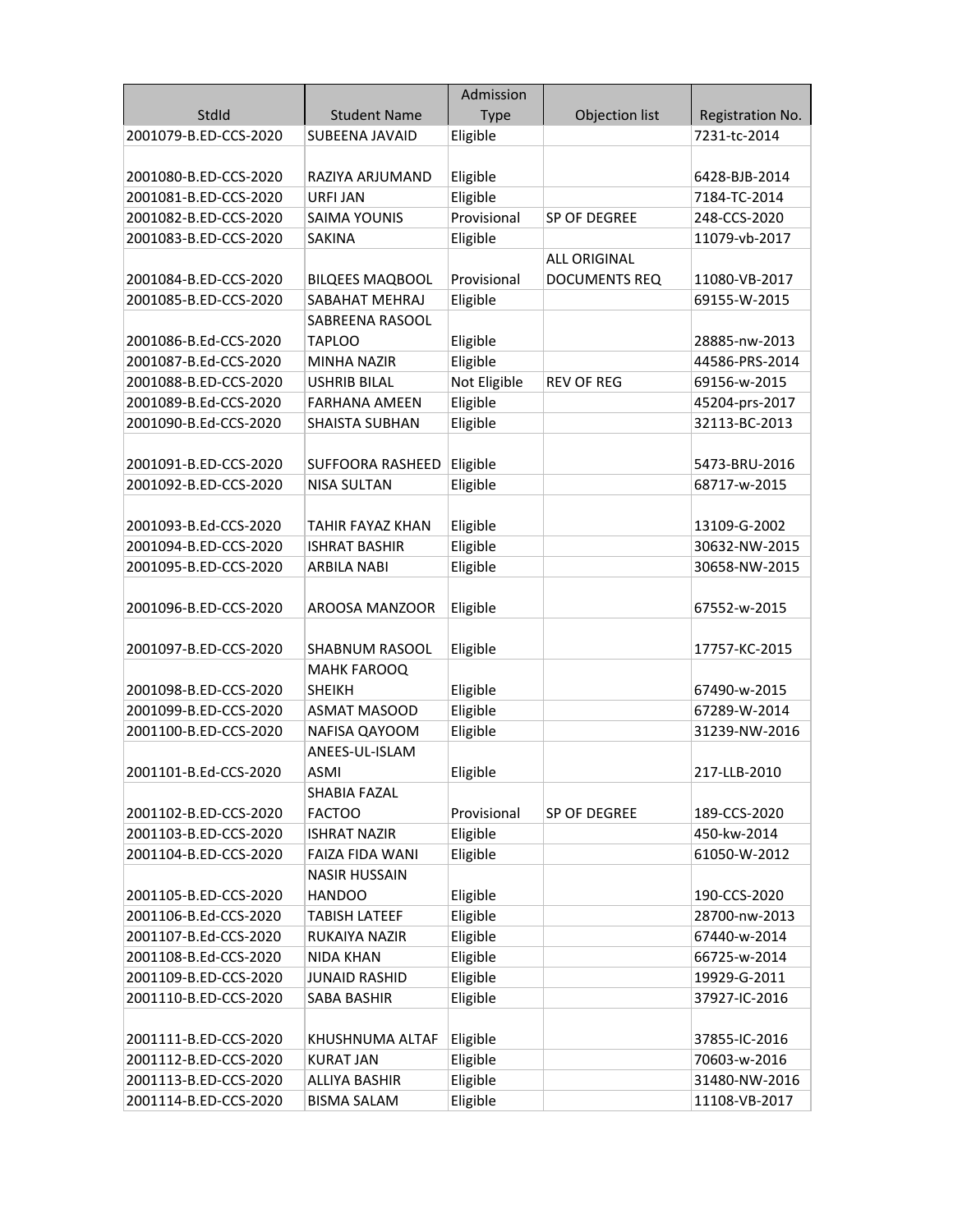|                       |                       | Admission    |                    |                  |
|-----------------------|-----------------------|--------------|--------------------|------------------|
| StdId                 | <b>Student Name</b>   | <b>Type</b>  | Objection list     | Registration No. |
|                       | <b>ASIMA MUSHTAQ</b>  |              |                    |                  |
| 2001115-B.ED-CCS-2020 | <b>WANI</b>           | Eligible     |                    | 68314-w-2015     |
| 2001116-B.ED-CCS-2020 | <b>ASIMA AKHTER</b>   | Eligible     |                    | 68315-W-2015     |
| 2001117-B.ED-CCS-2020 | <b>UZMA NABI</b>      | Provisional  | <b>REV. OF REG</b> | 67142-w-2014     |
| 2001118-B.ED-CCS-2020 | <b>FARHANA MAJEED</b> | Eligible     |                    | 49687-W-2007     |
| 2001119-B.ED-CCS-2020 | AFSHANA               | Eligible     |                    | 65338-W-2014     |
| 2001123-B.ED-CCS-2020 | <b>TAWQEERA JANAT</b> | Eligible     |                    | 11387-GBL-2015   |
| 2001124-B.ED-CCS-2020 | <b>TAMANA RASHID</b>  | Eligible     |                    | 22163-G-2015     |
| 2001125-B.ED-CCS-2020 | AASIYAH AKHTER        | Eligible     |                    | 33048-BC-2014    |
| 2001126-B.ED-CCS-2020 | <b>IQRA AMIN</b>      | Eligible     |                    | 33797-ic-2014    |
|                       | <b>MOHMMAD</b>        |              |                    |                  |
| 2001127-B.ED-CCS-2020 | MAQBOOL BHAT          | Eligible     |                    | 1645-SG-2017     |
| 2001128-B.Ed-CCS-2020 | NIGHAT MAQBOOL        | Eligible     |                    | 34201-BC-2014    |
| 2001129-B.ED-CCS-2020 | <b>MASRAT JAN</b>     | Eligible     |                    | 68846-W-2015     |
| 2001130-B.ED-CCS-2020 | SHAZIA NAZIR          | Eligible     |                    | 55404-W-2009     |
| 2001131-B.ED-CCS-2020 | <b>MEHAK MUSHTAQ</b>  | Eligible     |                    | 68275-w-2015     |
| 2001132-B.ED-CCS-2020 | <b>ZIYA ASAF</b>      | Eligible     |                    | 66874-w-2014     |
| 2001133-B.ED-CCS-2020 | ARBEENA               | Eligible     |                    | 68490-w-2015     |
| 2001134-B.ED-CCS-2020 | <b>AZIMA RAFIQ</b>    | Eligible     |                    | 30086-ic-2011    |
| 2001135-B.ED-CCS-2020 | <b>ALIF BILAL</b>     | Not Eligible | <b>REV. OF REG</b> | 34513-IC-2014    |
| 2001136-B.ED-CCS-2020 | RUMAISA SAMAD         | Eligible     |                    | 71082-W-2016     |
| 2001137-B.ED-CCS-2020 | ARIFA JAN             | Eligible     |                    | 71085-W-2016     |
| 2001138-B.ED-CCS-2020 | <b>RUBEENA BANO</b>   | Eligible     |                    | 17085-KC-2015    |
| 2001139-B.ED-CCS-2020 | <b>SAIMA FIRDOUS</b>  | Eligible     |                    | 67557-W-2015     |
| 2001140-B.Ed-CCS-2020 | <b>AFSHANA NAZIR</b>  | Provisional  | SP OF DEGREE       | 191-CCS-2020     |
|                       | <b>SYED MURSALA</b>   |              |                    |                  |
| 2001142-B.ED-CCS-2020 | <b>NOOR</b>           | Eligible     |                    | 68328-w-2015     |
| 2001143-B.ED-CCS-2020 | <b>OJILLY ASHRAF</b>  | Eligible     |                    | 29008-AW-2013    |
| 2001144-B.ED-CCS-2020 | <b>JOZIYA GULSHAN</b> | Eligible     |                    | 1837-SUM-2015    |
| 2001145-B.ED-CCS-2020 | AFREENA BANO          | Eligible     |                    | 1838-SUM-2015    |
| 2001146-B.ED-CCS-2020 | TABINDA REYAZ         | Provisional  | SP OF DEGREE       | 192-CCS-2020     |
|                       | SYED RAKSHANDA        |              |                    |                  |
| 2001147-B.ED-CCS-2020 | <b>MANZOOR</b>        | Provisional  | SP OF DEGREE       | 193-CCS-2020     |
| 2001149-B.ED-CCS-2020 | SANIYA JAVED          | Eligible     |                    | 67616-W-2015     |
| 2001150-B.ED-CCS-2020 | SABIRA GULZAR         | Eligible     |                    | 68270-w-2015     |
| 2001151-B.ED-CCS-2020 | <b>MEHRIN ROUF</b>    | Eligible     |                    | 67551-w-2015     |
| 2001152-B.ED-CCS-2020 | <b>RUFAIDA HABIB</b>  | Eligible     |                    | 22177-G-2015     |
| 2001153-B.ED-CCS-2020 | <b>IFLA MEHRAJ</b>    | Eligible     |                    | 22171-G-2015     |
| 2001154-B.ED-CCS-2020 | <b>NADIA HAFEEZ</b>   | Eligible     |                    | 65139-W-2013     |
| 2001155-B.ED-CCS-2020 | <b>AROUSA HAFEEZ</b>  | Eligible     |                    | 69331-W-2015     |
| 2001156-B.ED-CCS-2020 | SABHAT JAN            | Eligible     |                    | 63694-W-2013     |
| 2001157-B.ED-CCS-2020 | <b>AIMAN ALTAF</b>    | Eligible     |                    | 2220-SUM-2015    |
| 2001158-B.ED-CCS-2020 | <b>SADAF MANZOOR</b>  | Eligible     |                    | 66576-w-2014     |
| 2001159-B.ED-CCS-2020 | <b>ANEES FATIMA</b>   | Eligible     |                    | 65396-w-2014     |
| 2001160-B.ED-CCS-2020 | <b>NIGHAT HILAL</b>   | Eligible     |                    | 10808-vb-2015    |
| 2001161-B.ED-CCS-2020 | <b>ASMAT BASHIR</b>   | Eligible     |                    | 68251-W-2015     |
| 2001162-B.ED-CCS-2020 | AEJAZ NAZIR LONE      | Eligible     |                    | 12945-KUL-2014   |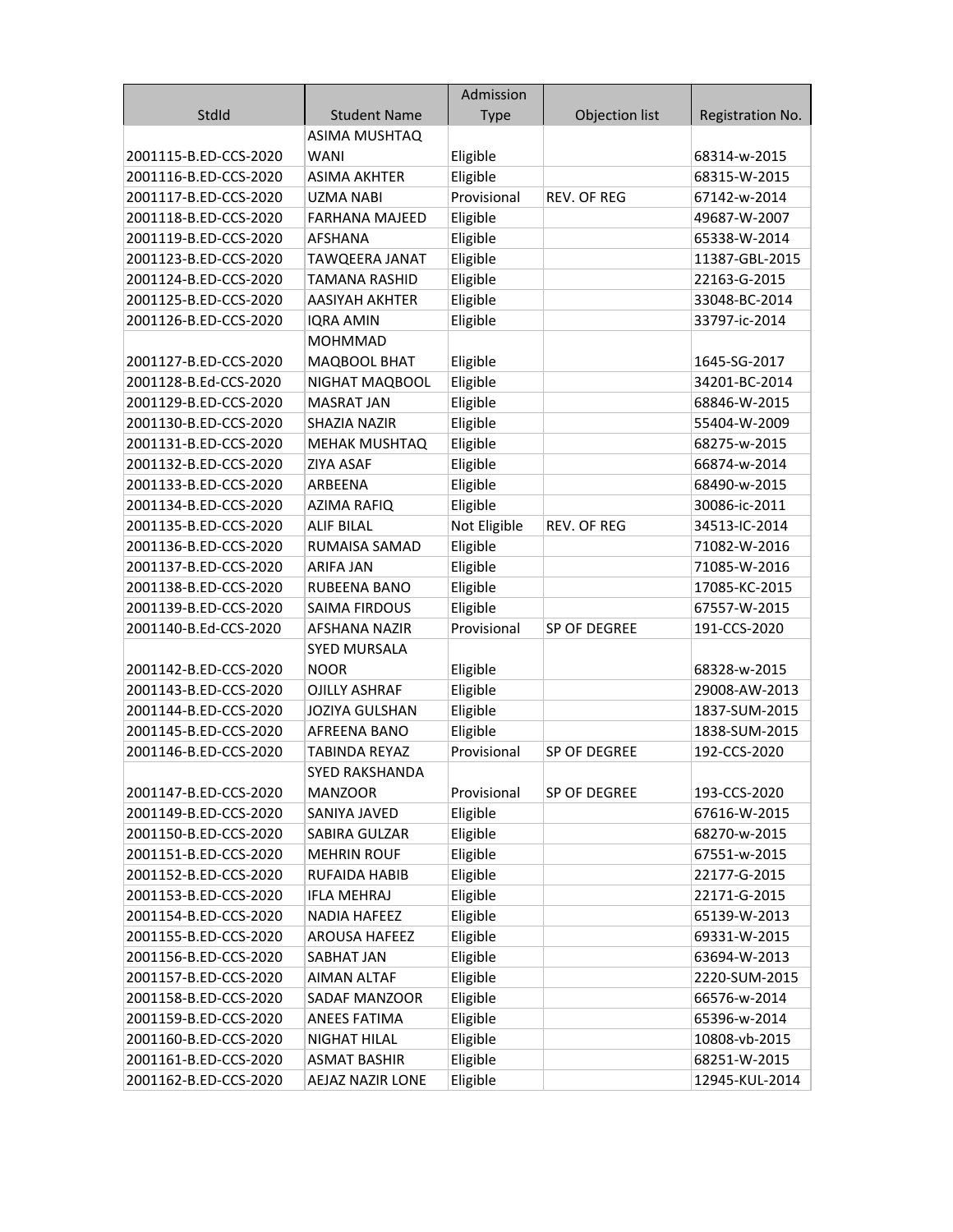|                       |                             | Admission    |                       |                  |
|-----------------------|-----------------------------|--------------|-----------------------|------------------|
| StdId                 | <b>Student Name</b>         | <b>Type</b>  | Objection list        | Registration No. |
|                       |                             |              |                       |                  |
| 2001163-B.ED-CCS-2020 | ZAHILA MOHI UD DIN Eligible |              |                       | 32846-AW-2015    |
|                       |                             |              |                       |                  |
| 2001164-B.ED-CCS-2020 | MEHAK RASOOL MIR            | Eligible     |                       | 63575-W-2013     |
| 2001165-B.Ed-CCS-2020 | RUQIA AKHTER                | Eligible     |                       | 10948-GBL-2015   |
| 2001166-B.ED-CCS-2020 | <b>AMINA SHAFI</b>          | Eligible     |                       | 68220-W-2015     |
| 2001167-B.ED-CCS-2020 | ROOFIE NISSAR               | Eligible     |                       | 1772-SW-2014     |
| 2001168-B.ED-CCS-2020 | <b>UMAR HUSSAIN</b>         | Eligible     |                       | 34964-SP-2011    |
| 2001169-B.ED-CCS-2020 | SHAZIA MANZOOR              | Eligible     |                       | 22404-G-2015     |
| 2001170-B.ED-CCS-2020 | <b>SHAH KHALID</b>          | Eligible     |                       | 2616-SME-2013    |
|                       | <b>NOWREEN</b>              |              |                       |                  |
| 2001171-B.ED-CCS-2020 | <b>MUKHTAR</b>              | Eligible     |                       | 2566-SME-2013    |
| 2001172-B.ED-CCS-2020 | MEHVISH HASSAN              | Eligible     |                       | 22399-G-2015     |
| 2001173-B.ED-CCS-2020 | <b>NEELOFAR JAN</b>         | Eligible     |                       | 22396-G-2015     |
| 2001174-B.ED-CCS-2020 | <b>SUHAIL NAZEER</b>        | Eligible     |                       | 1532-PGD-2018    |
| 2001175-B.ED-CCS-2020 | <b>FAQRUN NISA</b>          | Eligible     |                       | 69033-w-2015     |
| 2001176-B.ED-CCS-2020 | <b>TABISH AMIN</b>          | Eligible     |                       | 69027-w-2015     |
| 2001177-B.ED-CCS-2020 | <b>MASRAT FAROOQ</b>        | Provisional  | SP OF DEGREE          | 194-CCS-2020     |
| 2001178-B.ED-CCS-2020 | SEHRUL NABI SOFI            | Eligible     |                       | 69173-W-2015     |
|                       |                             |              |                       |                  |
| 2001179-B.Ed-CCS-2020 | MALIK NAHIDA HAQ            | Eligible     |                       | 68011-W-2015     |
| 2001180-B.ED-CCS-2020 | <b>KHER UN NISA</b>         | Eligible     |                       | 30861-NW-2015    |
| 2001181-B.ED-CCS-2020 | SAKEENA JAN                 | Eligible     |                       | 32318-PC-2015    |
| 2001182-B.ED-CCS-2020 | <b>SANA MAJID</b>           | Eligible     |                       | 62330-W-2012     |
| 2001183-B.ED-CCS-2020 | <b>UZMA ANDLEEB</b>         | Eligible     |                       | 4561-BPB-2015    |
|                       |                             |              |                       |                  |
| 2001184-B.ED-CCS-2020 | ASHIQ HUSSAIN DAR           | Eligible     |                       | 3930-BUD-2015    |
| 2001185-B.ED-CCS-2020 | AFREENA                     | Eligible     |                       | 1085-sw-2012     |
|                       |                             |              |                       |                  |
| 2001186-B.ED-CCS-2020 | MASOODA RAMZAN              | Eligible     |                       | 67560-W-2015     |
| 2001187-B.ED-CCS-2020 | ZAMIA SAJAD                 | Provisional  | SP OF DEGREE          | 195-CCS-2020     |
| 2001188-B.ED-CCS-2020 | FARHAT NABI                 | Eligible     |                       | 29425-NW-2013    |
| 2001189-B.ED-CCS-2020 | <b>IQRA NABI</b>            | Eligible     |                       | 67028-w-2014     |
|                       | <b>MOHAMMAD</b>             |              |                       |                  |
| 2001190-B.ED-CCS-2020 | YOUNUS BHAT                 | Eligible     |                       | 1618-PGD-2019    |
| 2001191-B.Ed-CCS-2020 | <b>FOZIA AMIN</b>           | Eligible     |                       | 3641-bud-2015    |
|                       | <b>SUBZAR AHMAD</b>         |              |                       |                  |
| 2001192-B.ED-CCS-2020 | NANDA                       | Eligible     |                       | 58756-ANG-2009   |
|                       | <b>SHOWKAT AHMAD</b>        |              |                       |                  |
| 2001193-B.ED-CCS-2020 | <b>BHAT</b>                 | Eligible     |                       | 66823-ang-2011   |
| 2001194-B.ED-CCS-2020 | ANEES UN NISA               | Eligible     |                       | 9948-KUL-2012    |
|                       |                             |              |                       |                  |
|                       | <b>MOARIJ SHOWKAT</b>       |              |                       |                  |
| 2001195-B.ED-CCS-2020 | <b>QURESHI</b>              | Provisional  | SP OF DEGREE          | 196-CCS-2020     |
| 2001196-B.ED-CCS-2020 | SHEEZAN YOUSUF              | Eligible     |                       | 33101-BC-2014    |
| 2001197-B.ED-CCS-2020 | <b>SHAISTA BASHIR</b>       | Eligible     |                       | 62904-W-2013     |
| 2001198-B.ED-CCS-2020 | AALIYA BASHIR               | Not Eligible | <b>DETAIL OF MAIS</b> | 65984-W-2014     |
| 2001199-B.ED-CCS-2020 | SABA AMIN BHAT              | Eligible     |                       | 33030-w-2000     |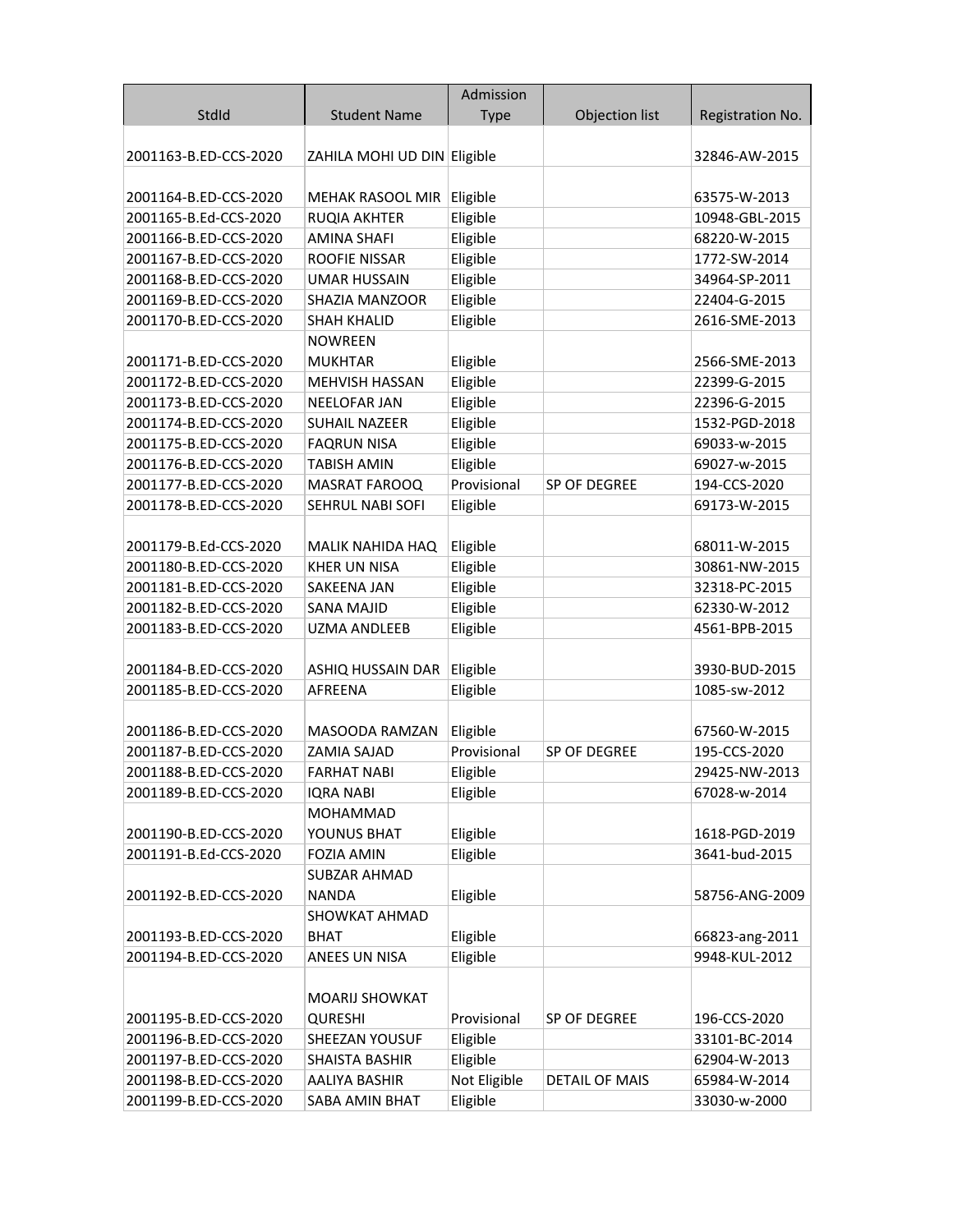|                       |                           | Admission    |                       |                  |
|-----------------------|---------------------------|--------------|-----------------------|------------------|
| StdId                 | <b>Student Name</b>       | <b>Type</b>  | <b>Objection list</b> | Registration No. |
| 2001200-B.ED-CCS-2020 | <b>SADAT RIYAZ</b>        | Eligible     |                       | 30644-NW-2015    |
| 2001201-B.ED-CCS-2020 | SAFIYA MAJEED             | Eligible     |                       | 31542-NW-2016    |
|                       | <b>MEHNAWAZ</b>           |              |                       |                  |
| 2001202-B.ED-CCS-2020 | <b>ISHTIYAQ</b>           | Eligible     |                       | 60779-W-2011     |
| 2001203-B.ED-CCS-2020 | <b>ARVIN FATIMA</b>       | Not Eligible | <b>DETAIL OF MAEC</b> | 62727-w-2013     |
| 2001204-B.ED-CCS-2020 | ROMAISA HAMID             | Eligible     |                       | 71004-w-2016     |
| 2001205-B.ED-CCS-2020 | <b>MARYAM BASHIR</b>      | Eligible     |                       | 38810-SP-2013    |
| 2001206-B.ED-CCS-2020 | <b>MEHVISH NOOR</b>       | Eligible     |                       | 28187-NW-2012    |
| 2001207-B.ED-CCS-2020 | SUMREENA SIDIQI           | Eligible     |                       | 64344-W-2013     |
| 2001208-B.ED-CCS-2020 | <b>AFROZA RASHID</b>      | Eligible     |                       | 32112-NW-2017    |
|                       |                           |              | REV. OF               |                  |
|                       | AKHTER ISHFAQ             |              | REG  AFFIDAVIT        |                  |
| 2001209-B.ED-CCS-2020 | <b>AHMAD KHAN</b>         | Provisional  | PRODUCED              | 33305-bc-2014    |
|                       |                           |              |                       |                  |
| 2001210-B.ED-CCS-2020 | <b>RUKHSANA AKHTAR</b>    | Not Eligible | <b>DETAIL OF MAUR</b> | 6970-BJB-2015    |
|                       | <b>SYEDA LUBNAN</b>       |              |                       |                  |
| 2001211-B.ED-CCS-2020 | ANDRABI                   | Not Eligible | DETAIL OF MAUR        | 32052-PC-2015    |
| 2001212-B.ED-CCS-2020 | TABIYA GULZAR             | Eligible     |                       | 30859-NW-2015    |
| 2001213-B.ED-CCS-2020 | <b>NOWSHEEN</b>           | Eligible     |                       | 4158-SME-2016    |
| 2001214-B.ED-CCS-2020 | <b>NIMRAH ILYAS</b>       | Provisional  | SP OF DEGREE          | 249-CCS-2020     |
| 2001215-B.ED-CCS-2020 | <b>KOWSER JAN</b>         | Eligible     |                       | 7824-vb-2007     |
|                       | <b>SURIYA MOHI UD</b>     |              |                       |                  |
| 2001216-B.Ed-CCS-2020 | <b>DIN</b>                | Eligible     |                       | 10947-GBL-2015   |
| 2001217-B.ED-CCS-2020 | ZABIRAH                   | Eligible     |                       | 66255-W-2014     |
| 2001218-B.ED-CCS-2020 | ANIQA                     | Eligible     |                       | 66256-W-2014     |
| 2001219-B.ED-CCS-2020 | SHAFAQAT                  | Eligible     |                       | 1426-MAG-2015    |
|                       |                           |              |                       |                  |
| 2001220-B.ED-CCS-2020 | SYED IFFATH ASHAQ         | Eligible     |                       | 59321-W-2011     |
| 2001221-B.ED-CCS-2020 | <b>ISHRATH ALI BHAT</b>   | Eligible     |                       | 64313-w-2013     |
| 2001222-B.ED-CCS-2020 | <b>IRFAN BASHIR</b>       | Eligible     |                       | 46787-s-2012     |
|                       | <b>SHAHID SHABIR</b>      |              |                       |                  |
| 2001223-B.ED-CCS-2020 | LAWAY                     | Eligible     |                       | 46868-s-2012     |
| 2001224-B.ED-CCS-2020 | <b>SHOOKIYA YOUSF</b>     | Not Eligible | REV. OF REG           | 5064-bru-2015    |
| 2001225-B.ED-CCS-2020 | <b>AROOJ SHAFI</b>        | Eligible     |                       | 10856-vb-2015    |
| 2001226-B.ED-CCS-2020 | <b>UZMA GUL</b>           | Eligible     |                       | 64480-W-2013     |
| 2001227-B.ED-CCS-2020 | SAIMA SHAFI               | Not Eligible | SP OF DEGREE          |                  |
| 2001228-B.Ed-CCS-2020 | <b>NASIR UL ISLAM</b>     | Eligible     |                       | 26853-SJ-2013    |
| 2001229-B.ED-CCS-2020 | AAFIA AZIZ                | Eligible     |                       | 53626-w-2008     |
| 2001230-B.Ed-CCS-2020 | FAIZAN UL RAHIM           | Eligible     |                       | 1454-SUM-2014    |
|                       | <b>FAHAD NISAR</b>        |              |                       |                  |
| 2001231-B.ED-CCS-2020 | ASHAEE                    | Eligible     |                       | 21785-G-2014     |
|                       |                           |              |                       |                  |
|                       | <b>NOOR MOHMMAD</b>       |              |                       |                  |
| 2001232-B.ED-CCS-2020 | GANAI                     | Eligible     |                       | 51552-A-2014     |
|                       | PIR FAIZAN ASHRAF         |              |                       |                  |
| 2001233-B.ED-CCS-2020 | QADRI                     | Eligible     |                       | 51861-A-2014     |
|                       |                           |              |                       |                  |
| 2001234-B.ED-CCS-2020 | MOHD OWAIS GANIE Eligible |              |                       | 74115-ANG-2014   |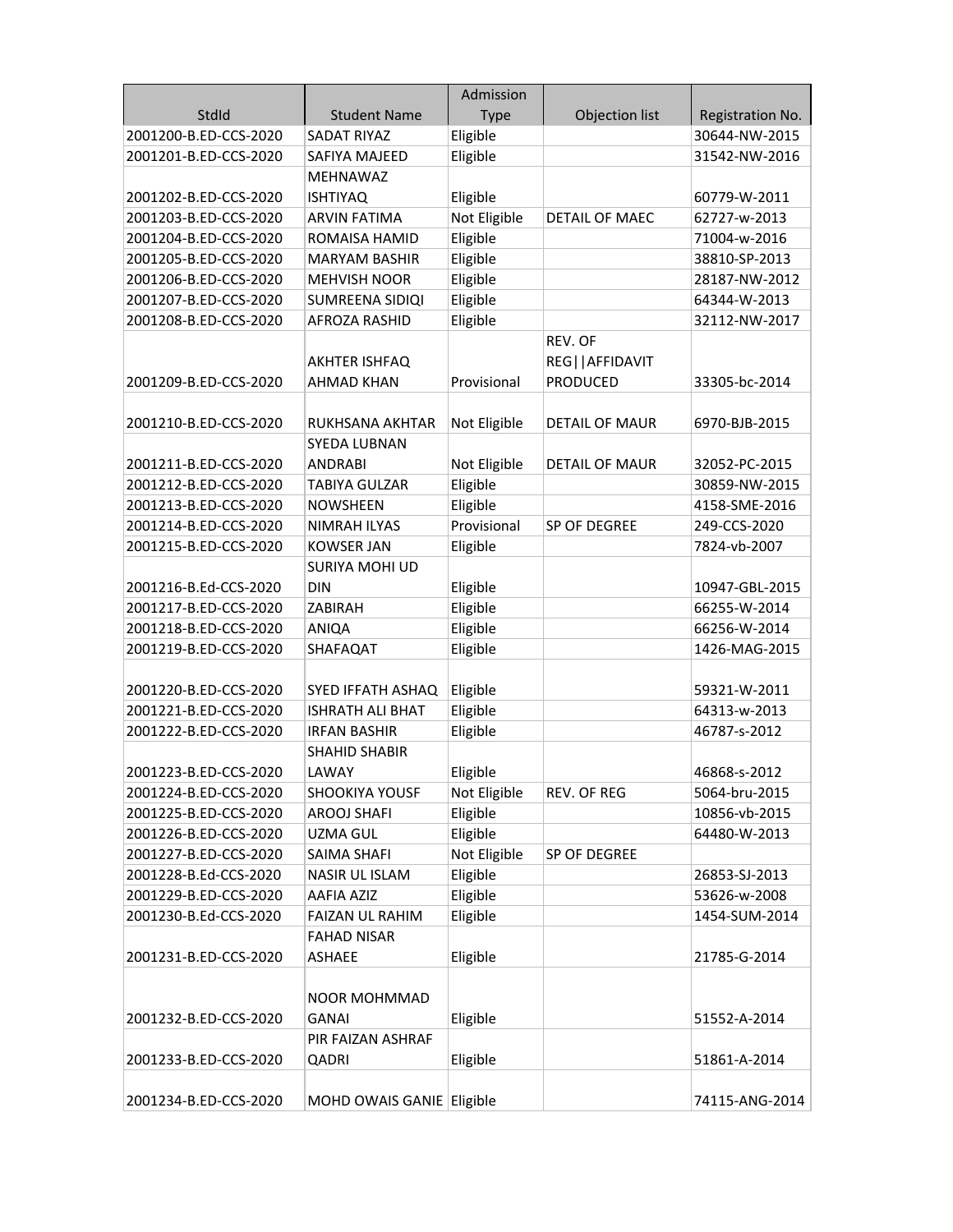|                       |                                     | Admission    |                                |                  |
|-----------------------|-------------------------------------|--------------|--------------------------------|------------------|
| StdId                 | <b>Student Name</b>                 | Type         | Objection list                 | Registration No. |
| 2001235-B.ED-CCS-2020 | SAQINA                              | Eligible     |                                | 69840-W-2016     |
| 2001236-B.ED-CCS-2020 | <b>INSHA</b>                        | Eligible     |                                | 70486-W-2016     |
| 2001237-B.Ed-CCS-2020 | <b>KURAT UL AIN</b>                 | Eligible     |                                | 70495-W-2016     |
| 2001238-B.ED-CCS-2020 | SODIYA ASHRAF                       | Eligible     |                                | 10860-VB-2015    |
| 2001239-B.ED-CCS-2020 | <b>MARIYA NAZIR</b>                 | Eligible     |                                | 66032-W-2014     |
| 2001240-B.ED-CCS-2020 | SABREENA AALIYA                     | Eligible     |                                | 63057-W-2013     |
| 2001241-B.ED-CCS-2020 | <b>ANUM FIRDOUS</b>                 | Eligible     |                                | 71371-W-2016     |
| 2001242-B.ED-CCS-2020 | <b>QAIF UL SEHAR</b>                | Eligible     |                                | 60267-W-2011     |
| 2001244-B.ED-CCS-2020 | FARHANA                             | Provisional  | SP OF DEGREE                   | 197-CCS-2020     |
| 2001245-B.ED-CCB-2020 | <b>GARIMA RANA</b>                  | Provisional  | S/P OF DEGREE                  | 196-CCB-2020     |
| 2001246-B.ED-CCS-2020 | LIYAKAT ALI NATH                    | Eligible     |                                | 34635-bc-2015    |
|                       |                                     |              |                                |                  |
| 2001247-B.ED-CCS-2020 | <b>ABID HUSSAIN BHAT</b>            | Eligible     |                                | 2102-SUM-2015    |
| 2001248-B.ED-CCS-2020 | <b>NAUREEN KENG</b>                 | Eligible     |                                | 45676-W-2005     |
|                       |                                     |              |                                |                  |
| 2001249-B.ED-CCS-2020 | DILSHAD MAQBOOL                     | Not Eligible | REG. NO WRONG                  | 379-iG-2012      |
|                       | <b>MUZAFFAR AHMAD</b>               |              |                                |                  |
| 2001250-B.ED-CCS-2020 | <b>BHAT</b>                         | Eligible     |                                | 21598-G-2013     |
| 2001251-B.ED-CCS-2020 | <b>JUNAID AYOUB</b>                 | Eligible     |                                | 22114-G-2014     |
|                       |                                     |              |                                |                  |
| 2001252-B.ED-CCS-2020 | <b>FAYAZ AHMAD DAR</b>              | Eligible     |                                | 50069-A-2013     |
| 2001253-B.ED-CCS-2020 | AJMAL FAROOQ                        | Eligible     |                                | 50070-A-2013     |
| 2001254-B.ED-CCS-2020 | ROOF UL QADIR                       | Eligible     |                                | 36375-A-2006     |
|                       | <b>FARIYA HAMID</b>                 |              |                                |                  |
| 2001255-B.ED-CCS-2020 | RANGREZ                             | Not Eligible | ALL DOCUMENTS REQ 12643-G-2000 |                  |
| 2001256-B.ED-CCS-2020 | <b>MAMTA REWAR</b>                  | Provisional  | SP OF DEGREE                   | 198-CCS-2020     |
|                       |                                     |              |                                |                  |
| 2001257-B.ED-CCS-2020 | <b>SUBHASH BOCHALYA Provisional</b> |              | SP OF DEGREE                   | 199-CCS-2020     |
|                       |                                     |              |                                |                  |
|                       | AFEEFA KHURSHEED                    |              |                                |                  |
| 2001258-B.ED-CCS-2020 | ANDRABI                             | Provisional  | SP OF DEGREE                   | 200-CCS-2020     |
| 2001259-B.Ed-CCS-2020 | <b>SABHA SHOWKAT</b>                | Eligible     |                                | 26603-IC-2010    |
| 2001260-B.ED-CCS-2020 | ROKAYIA KOUSAR                      | Eligible     |                                | 1407-PGD-2017    |
| 2001261-B.ED-CCS-2020 | SHAHANA RIYAZ                       | Provisional  | SP OF DEGREE                   | 201-CCS-2020     |
| 2001263-B.ED-CCS-2020 | HUMARA FIDA                         | Provisional  | SP OF DEGREE                   | 202-CCS-2020     |
|                       |                                     |              |                                |                  |
| 2001264-B.Ed-CCS-2020 | LATIEF AHMAD LONE Eligible          |              |                                | 1407-MAG-2015    |
| 2001265-B.ED-CCS-2020 | <b>TAYASSIR RASOOL</b>              | Provisional  | SP OF DEGREE                   | 203-CCS-2020     |
|                       |                                     |              |                                |                  |
| 2001266-B.ED-CCS-2020 | NAJMA BASHIR BHAT                   | Provisional  | SP OF DEGREE                   | 206-CCS-2020     |
| 2001267-B.ED-CCS-2020 | <b>AABIDA GUL</b>                   | Eligible     |                                | 11817-gbl-2015   |
| 2001268-B.ED-CCS-2020 | <b>IQRA MAJID</b>                   | Eligible     |                                | 28242-NW-2012    |
| 2001269-B.ED-CCS-2020 | RAZIEA ASHRAF                       | Eligible     |                                | 32122-nw-2017    |
| 2001270-B.ED-CCS-2020 | <b>BISMA MUSHTAQ</b>                | Eligible     |                                | 63698-W-2013     |
| 2001271-B.ED-CCS-2020 | <b>NAILA ABBAS</b>                  | Eligible     |                                | 664-jb-2017      |
| 2001272-B.ED-CCS-2020 |                                     |              |                                |                  |
|                       | <b>HUMAIRA RIYAZ</b>                | Not Eligible | DETAIL OF PGDRP                | 65837-W-2014     |
| 2001273-B.ED-CCS-2020 | <b>BUSHRA ZAHOOR</b>                | Eligible     |                                | 68078-w-2015     |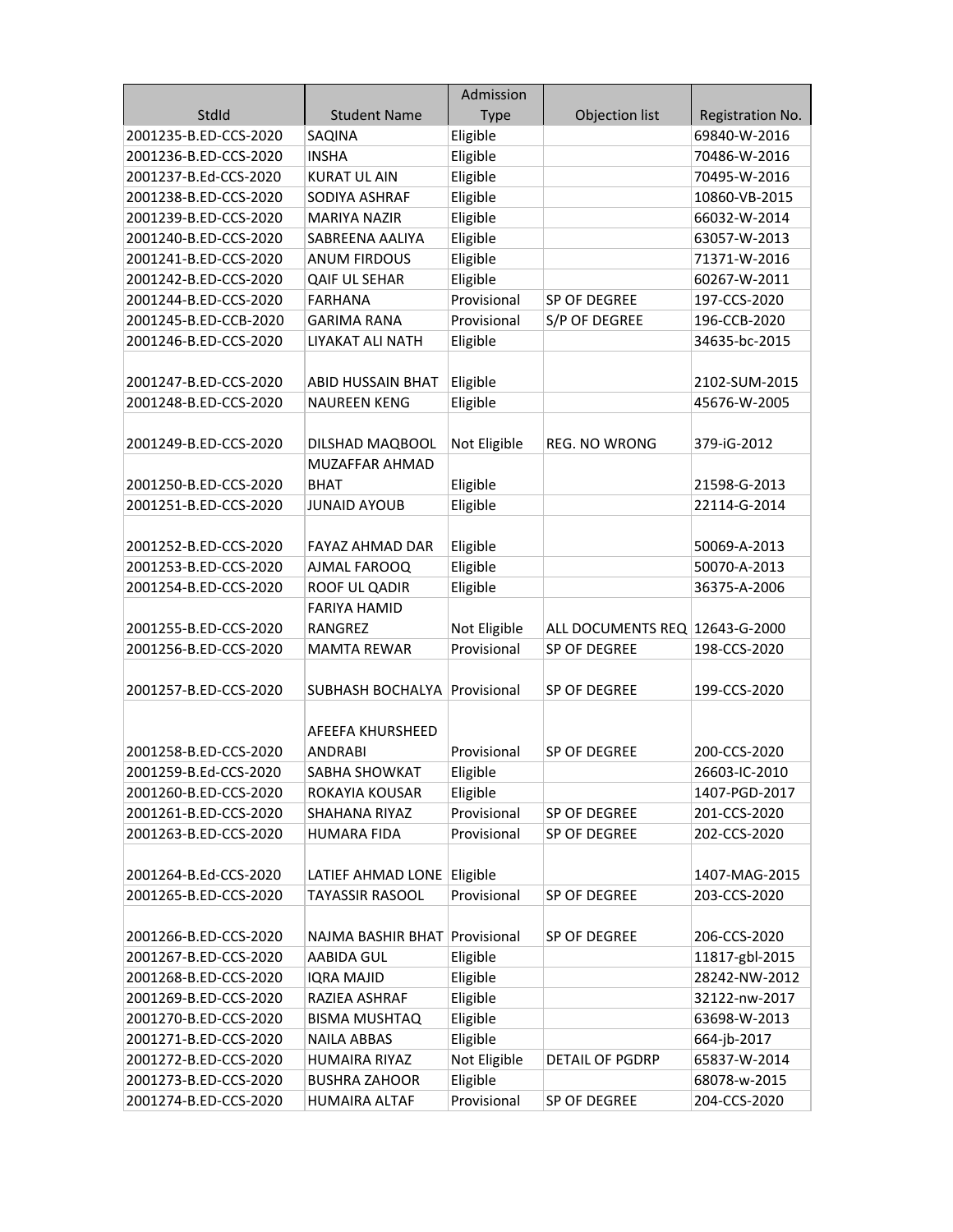|                       |                        | Admission    |                |                  |
|-----------------------|------------------------|--------------|----------------|------------------|
| StdId                 | <b>Student Name</b>    | <b>Type</b>  | Objection list | Registration No. |
| 2001275-B.ED-CCS-2020 | <b>SALIMAH BASHIR</b>  | Eligible     |                | 3823-BUD-2015    |
| 2001277-B.ED-CCS-2020 | <b>ASMA MAJEED</b>     | Eligible     |                | 45144-prs-2017   |
| 2001278-B.ED-CCS-2020 | <b>BISMA SULTAN</b>    | Eligible     |                | 20618-G-2012     |
|                       | <b>ARBEENA BINTE</b>   |              |                |                  |
| 2001279-B.ED-CCS-2020 | <b>AHAD</b>            | Eligible     |                | 35656-bc-2015    |
|                       |                        |              |                |                  |
| 2001280-B.ED-CCS-2020 | ATIF FAROOQ KHAN       | Eligible     |                | 501-BS-2018      |
| 2001281-B.ED-CCS-2020 | <b>NISHA</b>           | Eligible     |                | 68094-W-2015     |
| 2001282-B.ED-CCS-2020 | <b>TOYBIA RAFIQ</b>    | Eligible     |                | 67964-W-2015     |
| 2001283-B.ED-CCS-2020 | <b>NAJAMUL NISSA</b>   | Eligible     |                | 63374-w-2013     |
| 2001284-B.ED-CCS-2020 | RABIYA BASHIR          | Eligible     |                | 67762-W-2015     |
| 2001285-B.ED-CCS-2020 | <b>NUSRAT JAN</b>      | Eligible     |                | 31266-AW-2015    |
|                       | SHAHBAZ AHMAD          |              |                |                  |
| 2001286-B.ED-CCS-2020 | DAR                    | Eligible     |                | 53212-A-2015     |
| 2001287-B.ED-CCS-2020 | <b>NAFEESA YASEEN</b>  | Eligible     |                | 70753-W-2016     |
| 2001288-B.ED-CCS-2020 | <b>SHAYISTA HAMID</b>  | Eligible     |                | 5966-BRU-2017    |
| 2001289-B.ED-CCS-2020 | <b>TAHMEELA NISAR</b>  | Eligible     |                | 6046-bru-2017    |
| 2001290-B.ED-CCS-2020 | <b>IRAM AYAZ</b>       | Eligible     |                | 10858-VB-2015    |
| 2001291-B.ED-CCS-2020 | SAYIMA MAQBOOL         | Eligible     |                | 5983-bru-2017    |
| 2001292-B.ED-CCS-2020 | <b>SAIMA RAYEES</b>    | Eligible     |                | 10879-VB-2015    |
| 2001293-B.ED-CCS-2020 | <b>FARHAT JAN</b>      | Eligible     |                | 5977-BRU-2017    |
|                       | <b>ZARNAIN MANZOOR</b> |              |                |                  |
| 2001294-B.ED-CCS-2020 | <b>BHAT</b>            | Eligible     |                | 64129-w-2013     |
| 2001295-B.ED-CCS-2020 | <b>FARHAT RAFIQ</b>    | Eligible     |                | 5558-BRU-2017    |
| 2001296-B.ED-CCS-2020 | <b>ANAM</b>            | Eligible     |                | 37959-ic-2016    |
| 2001297-B.ED-CCS-2020 | <b>ADIL NAZIR</b>      | Eligible     |                | 33121-BC-2014    |
| 2001299-B.ED-CCS-2020 | SHAZIYA AYUB           | Eligible     |                | 29016-NW-2013    |
| 2001300-B.ED-CCS-2020 | <b>SYED FATIMA</b>     | Eligible     |                | 64703-w-2013     |
| 2001301-B.ED-CCS-2020 | <b>HADIA JAVAID</b>    | Not Eligible | REV. OF REG    | 54315-w-2009     |
| 2001302-B.ED-CCS-2020 | IQRA MANZOOR           | Eligible     |                | 64731-W-2013     |
| 2001303-B.ED-CCS-2020 | SAIFAH FAROOQ          | Eligible     |                | 30496-NW-2015    |
|                       | MASRAT JAHAN           |              |                |                  |
| 2001304-B.ED-CCS-2020 | <b>FAROOQ</b>          | Eligible     |                | 29194-NW-2013    |
| 2001305-B.ED-CCS-2020 | SAFIYA SHABIR          | Eligible     |                | 30673-NW-2015    |
|                       |                        |              |                |                  |
| 2001306-B.ED-CCS-2020 | AAMINA SHOWKAT         | Eligible     |                | 30670-NW-2015    |
| 2001307-B.ED-CCS-2020 | SABHA FAROOQ           | Eligible     |                | 30671-NW-2015    |
| 2001308-B.ED-CCS-2020 | <b>IQRA ASHRAF</b>     | Eligible     |                | 37931-IC-2016    |
|                       |                        |              |                |                  |
| 2001309-B.ED-CCS-2020 | SABHAT MANZOOR         | Provisional  | SP OF DEGREE   | 250-CCS-2020     |
| 2001310-B.ED-CCS-2020 | SAFIYA ALTAF           | Provisional  | SP OF DEGREE   | 205-CCS-2020     |
| 2001311-B.ED-CCS-2020 | <b>BISMA ASHRAF</b>    | Eligible     |                | 59207-W-2011     |
| 2001312-B.ED-CCS-2020 | JAHARA BASHIR          | Provisional  | SP OF DEGREE   | 257-CCS-2020     |
| 2001313-B.ED-CCS-2020 | <b>BISMA BASHIR</b>    | Eligible     |                | 70461-W-2016     |
| 2001314-B.ED-CCS-2020 | <b>INSHA</b>           | Eligible     |                | 66456-w-2014     |
| 2001315-B.ED-CCS-2020 | <b>NIGHAT</b>          | Eligible     |                | 11197-vb-2017    |
| 2001316-B.ED-CCS-2020 | MEHVISH JAN            | Provisional  | SP OF DEGREE   | 207-CCS-2020     |
| 2001317-B.ED-CCS-2020 | <b>ASMA BASHIR</b>     | Provisional  | SP OF DEGREE   | 208-CCS-2020     |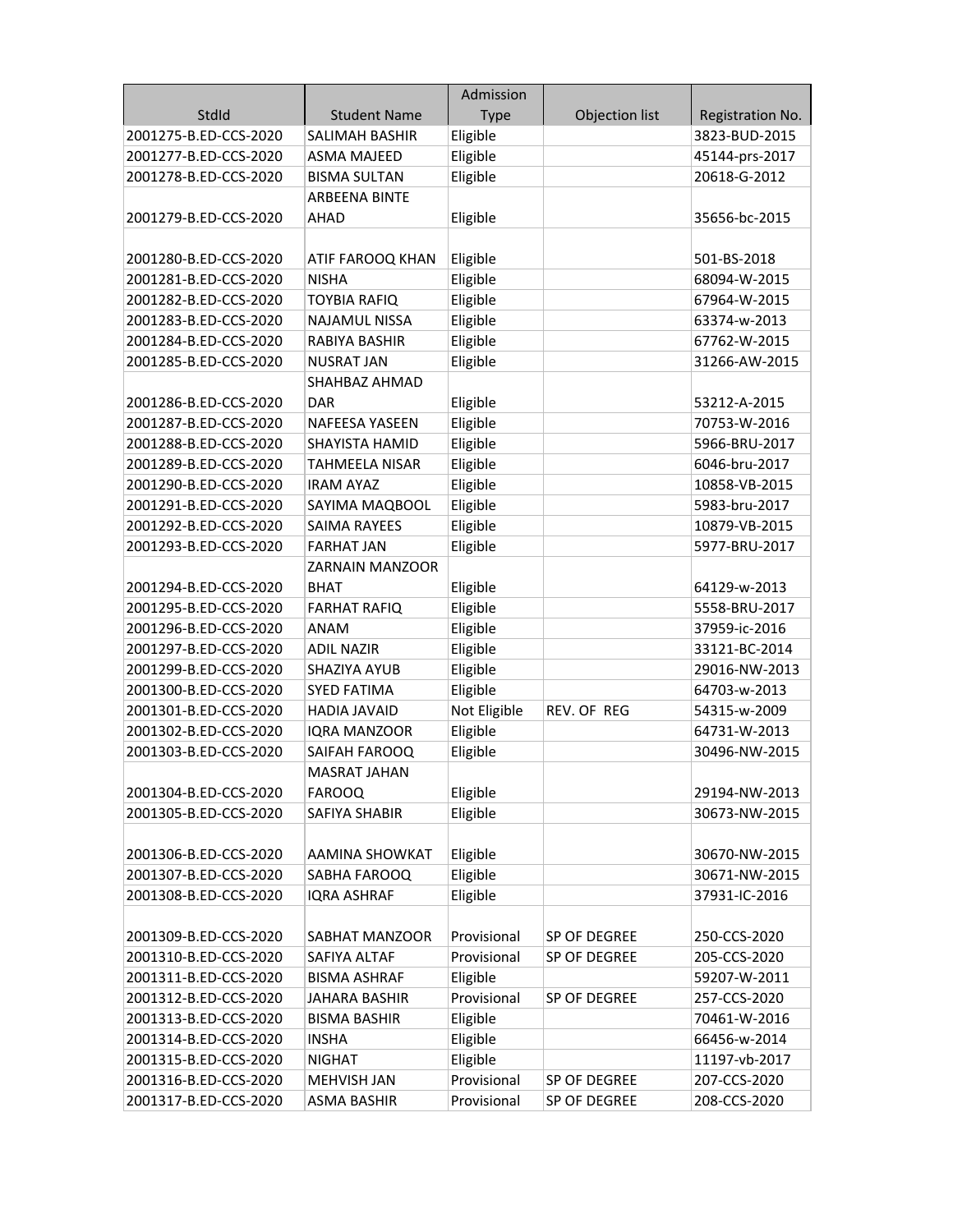|                       |                                    | Admission    |                |                    |
|-----------------------|------------------------------------|--------------|----------------|--------------------|
| StdId                 | <b>Student Name</b>                | <b>Type</b>  | Objection list | Registration No.   |
| 2001318-B.ED-CCS-2020 | <b>IKHTISAM JAN</b>                | Provisional  | SP OF DEGREE   | 209-CCS-2020       |
| 2001319-B.ED-CCS-2020 | ZARKA ALTAF                        | Eligible     |                | 30489-NW-2015      |
|                       | <b>MAHVESH NAZIR</b>               |              |                |                    |
| 2001320-B.ED-CCS-2020 | <b>MAKAYA</b>                      | Eligible     |                | 35630-IC-2015      |
| 2001321-B.ED-CCS-2020 | <b>NAYREEN LATEEF</b>              | Eligible     |                | 38050-ic-2017      |
|                       | <b>OVAIS HUSSAIN</b>               |              |                |                    |
| 2001322-B.ED-CCS-2020 | <b>KHAN</b>                        | Eligible     |                | 332-sum-2012       |
| 2001323-B.ED-CCS-2020 | <b>HEENA MAJEED</b>                | Eligible     |                | 27611-NW-2012      |
|                       |                                    |              |                |                    |
| 2001324-B.ED-CCS-2020 | SANIHA MANZOOR                     | Eligible     |                | 3171-SME-2014      |
| 2001325-B.ED-CCS-2020 | NIDA MAJEED                        | Eligible     |                | 27720-NW-2012      |
| 2001326-B.ED-CCS-2020 | <b>MUBEENA</b>                     | Eligible     |                | 70276-W-2016       |
| 2001327-B.ED-CCS-2020 | <b>INSHA IMTIYAZ</b>               | Eligible     |                | 70236-W-2016       |
|                       | <b>NIGHAT MUKHTAR</b>              |              |                |                    |
| 2001328-B.ED-CCS-2020 | <b>SHAH</b>                        | Eligible     |                | 62265-w-2012       |
| 2001329-B.ED-CCS-2020 | <b>ROZY AMIN</b>                   | Eligible     |                | 13880-HD-2015      |
| 2001330-B.ED-CCS-2020 | MIDHAT TASNEEM                     | Eligible     |                | 66275-W-2014       |
|                       |                                    |              |                |                    |
| 2001331-B.ED-CCS-2020 | HENAN YOUSUF DAR Eligible          |              |                | 66993-w-2014       |
| 2001332-B.ED-CCS-2020 | <b>ASMAT SHAFI</b>                 | Provisional  | SP OF DEGREE   | 220-CCS-2020       |
|                       |                                    |              |                |                    |
| 2001333-B.ED-CCS-2020 | <b>IFRAH MUSHTAQUE</b>             | Eligible     |                | 66313-W-2014       |
| 2001334-B.ED-CCS-2020 | <b>BISMA LATEEF</b>                | Eligible     |                | 66303-W-2014       |
| 2001335-B.ED-CCS-2020 | <b>IQRA LATEEF</b>                 | Eligible     |                | 66304-W-2014       |
| 2001336-B.ED-CCS-2020 | <b>NIDA NABI</b>                   | Eligible     |                | 47204-W-2006       |
| 2001337-B.ED-CCS-2020 | ZAKIR AHMED                        | Provisional  | SP OF DEGREE   | 247-CCS-2020       |
|                       | MOHAMMAD SHAIQ                     |              |                |                    |
| 2001338-B.ED-CCS-2020 | <b>MIR</b>                         | Eligible     |                | 52559-A-2014       |
| 2001339-B.ED-CCS-2020 | <b>ULFAT GUL</b>                   | Eligible     |                | 10941-vb-2015      |
|                       |                                    |              |                |                    |
| 2001340-B.ED-CCS-2020 | <b>HUMAIRA FAROOQ</b>              | Not Eligible | REV. OF REG    | 64573-W-2013       |
| 2001341-B.ED-CCS-2020 | <b>SUPRIYA SINGH</b>               | Provisional  | SP OF DEGREE   | 210-CCS-2020       |
| 2001342-B.ED-CCS-2020 | MISBA IMTIYAZ                      | Provisional  | SP OF DEGREE   | 258-CCS-2020       |
| 2001343-B.ED-CCS-2020 | <b>SOBIA</b>                       | Provisional  | SP OF DEGREE   | 211-CCS-2020       |
|                       |                                    |              |                |                    |
| 2001344-B.ED-CCS-2020 | <b>MEHREEN MANZOOR Provisional</b> |              | SP OF DEGREE   | 212-CCS-2020       |
| 2001345-B.ED-CCS-2020 | <b>MENAN ALTAF</b>                 | Provisional  | SP OF DEGREE   | 213-CCS-2020       |
| 2001347-B.ED-CCS-2020 | ZAIRAH SAJAD                       | Provisional  | SP OF DEGREE   | 214-CCS-2020       |
| 2001348-B.ED-CCS-2020 | SUHAIB QASIM                       | Eligible     |                | 48268-A-2012       |
| 2001349-B.ED-CCS-2020 | ASMA QASIM                         | Eligible     |                | 15011-NW-2004      |
| 2001350-B.ED-CCS-2020 | <b>HEENA ALI</b>                   | Provisional  | SP OF DEGREE   | 253-CCS-2020       |
|                       |                                    |              |                | <b>CUS-17-GWC-</b> |
| 2001351-B.ED-CCS-2020 | DEEBA SHAMEEM                      | Provisional  | SP OF DEGREE   | 10831              |
| 2001352-B.ED-CCS-2020 | <b>ISMA MAJEED</b>                 | Provisional  | SP OF DEGREE   | 215-CCS-2020       |
| 2001353-B.ED-CCS-2020 | <b>IFRAH BATOOL</b>                | Eligible     |                | 11081-vb-2017      |
| 2001354-B.ED-CCS-2020 | <b>FARZANA NAZIR</b>               | Provisional  | SP OF DEGREE   | 216-CCS-2020       |
| 2001355-B.ED-CCS-2020 | <b>BENISH GULZAR</b>               | Eligible     |                | 27852-nw-2012      |
| 2001356-B.ED-CCS-2020 | <b>INSHA FAYAZ</b>                 | Eligible     |                | 67487-W-2015       |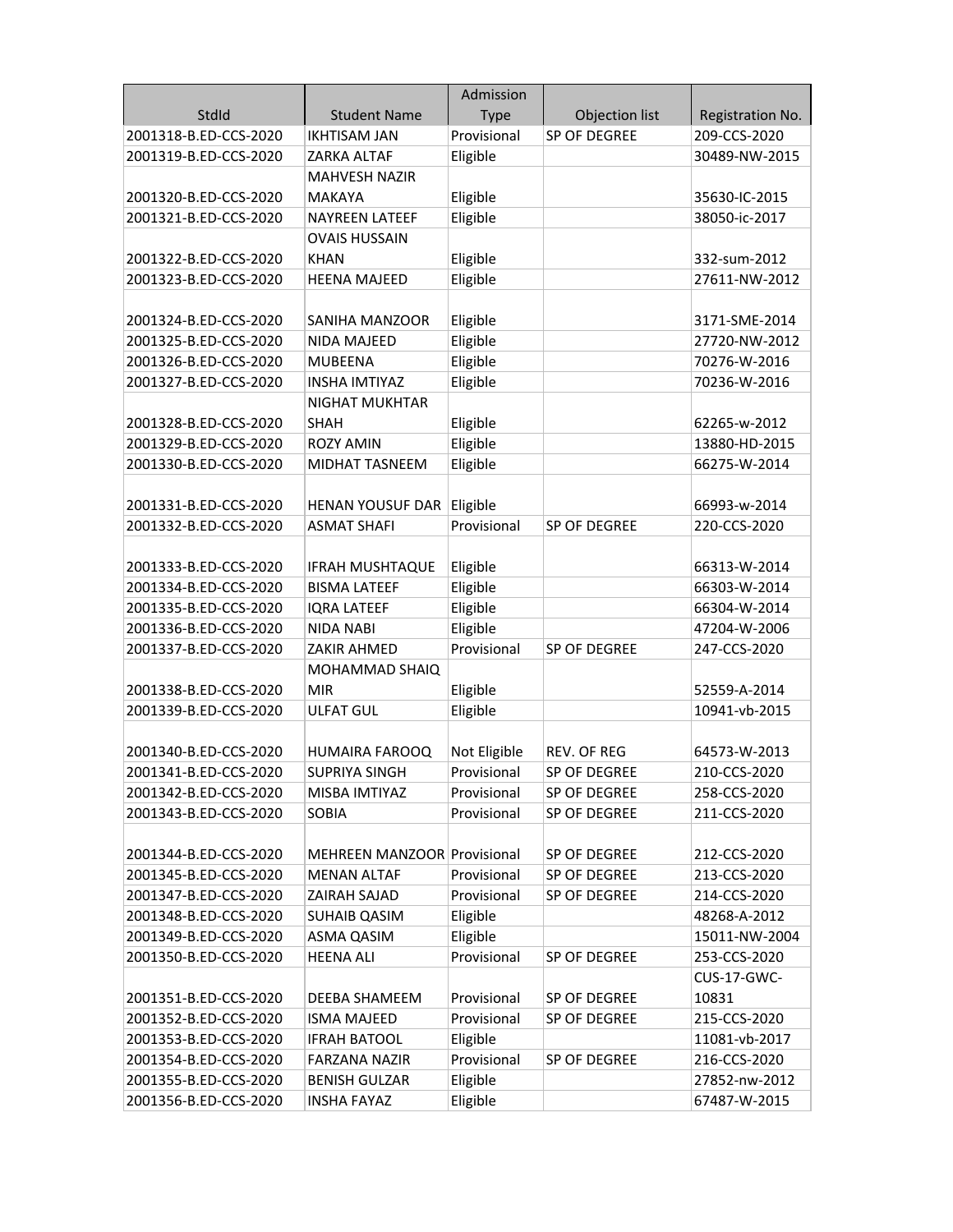|                       |                            | Admission    |                |                  |
|-----------------------|----------------------------|--------------|----------------|------------------|
| StdId                 | <b>Student Name</b>        | <b>Type</b>  | Objection list | Registration No. |
| 2001357-B.ED-CCS-2020 | AADINA JAVAID              | Eligible     |                | 32023-AW-2015    |
| 2001358-B.ED-CCS-2020 | MUNTAZA MEHRAJ             | Provisional  | SP OF DEGREE   | 217-CCS-2020     |
| 2001359-B.ED-CCS-2020 | <b>BISMA SHOWKAT</b>       | Eligible     |                | 45190-prs-2017   |
| 2001360-B.ED-CCS-2020 | SHIFA SHAFI                | Eligible     |                | 45167-PRS-2017   |
|                       |                            |              |                |                  |
| 2001361-B.ED-CCS-2020 | <b>MUSKAN MANZOOR</b>      | Provisional  | SP OF DEGREE   | 218-CCS-2020     |
| 2001362-B.ED-CCS-2020 | <b>ASIYA ZAHOOR</b>        | Provisional  | SP OF DEGREE   | 219-CCS-2020     |
| 2001363-B.ED-CCS-2020 | KAWKAB ZEHRA               | Eligible     |                | 11169-VB-2017    |
| 2001364-B.ED-CCS-2020 | KOWNAIN ZEHRA              | Eligible     |                | 11168-VB-2017    |
|                       | <b>AFREEN RAJA</b>         |              |                |                  |
| 2001365-B.ED-CCS-2020 | SALEEM                     | Eligible     |                | 68217-W-2015     |
|                       |                            |              |                |                  |
| 2001366-B.ED-CCS-2020 | <b>TABASSUM HAFEEZ</b>     | Eligible     |                | 14527-BW-2017    |
|                       | <b>MOHAMAD</b>             |              |                |                  |
| 2001367-B.ED-CCS-2020 | <b>ARSALAAN BHAT</b>       | Eligible     |                | 17715-kc-2015    |
| 2001368-B.ED-CCS-2020 | <b>IQRA BASHIR</b>         | Eligible     |                | 30694-IC-2011    |
|                       |                            |              |                |                  |
| 2001369-B.ED-CCS-2020 | NUSSART JAHAN ARA Eligible |              |                | 29476-NW-2013    |
| 2001370-B.ED-CCS-2020 | SAJJAD ALI                 | Eligible     |                | 49588-s-2015     |
| 2001371-B.ED-CCS-2020 | ANAAM MUSHTAQ              | Eligible     |                | 35793-bc-2015    |
| 2001372-B.ED-CCS-2020 | <b>BAIZA ASHRAF</b>        | Provisional  | SP OF DEGREE   | 221-CCS-2020     |
| 2001373-B.ED-CCS-2020 | SEERAT QAYOOM              | Provisional  | SP OF DEGREE   | 222-CCS-2020     |
|                       | <b>DURAKHSHA</b>           |              |                |                  |
| 2001374-B.ED-CCS-2020 | <b>ZAHOOR</b>              | Eligible     |                | 29808-NW-2014    |
|                       | WASEEM UL AJAZ             |              |                |                  |
| 2001375-B.ED-CCS-2020 | <b>SHAH</b>                | Eligible     |                | 21049-G-2012     |
|                       | <b>MILANDEEP KOUR</b>      |              |                |                  |
| 2001376-B.ED-CCS-2020 | <b>BALI</b>                | Eligible     |                | 252-CCS-2020     |
| 2001377-B.ED-CCS-2020 | <b>HUNAIN FATIMA</b>       | Eligible     |                | 9195-VB-2010     |
|                       | <b>AFSHAN INAYAT</b>       |              |                |                  |
| 2001378-B.ED-CCS-2020 | <b>AYOUB</b>               | Eligible     |                | 68637-W-2015     |
| 2001379-B.ED-CCS-2020 | SAMEER UL- AJAZ            | Eligible     |                | 21801-G-2014     |
| 2001380-B.ED-CCS-2020 | <b>BISMA GULZAR</b>        | Not Eligible | DETAIL OF MCOM | 30042-NW-2014    |
|                       | FAIZA FAYAZ                |              |                |                  |
| 2001381-B.ED-CCS-2020 | PUNJABI                    | Eligible     |                | 60513-W-2011     |
| 2001382-B.ED-CCS-2020 | <b>ZAINAB GANI</b>         | Eligible     |                | 14325-HD-2015    |
|                       | <b>SHAISTA GULZAR</b>      |              |                |                  |
| 2001383-B.ED-CCS-2020 | <b>GANAI</b>               | Eligible     |                | 70450-W-2016     |
|                       | DANISH AHMAD               |              |                |                  |
| 2001384-B.ED-CCS-2020 | <b>WANI</b>                | Eligible     |                | 1422-PGD-2017    |
| 2001385-B.ED-CCS-2020 | <b>UZMA JAN</b>            | Eligible     |                | 31593-NW-2017    |
| 2001386-B.ED-CCS-2020 | <b>RIFAT</b>               | Eligible     |                | 10620-VB-2013    |
|                       | SAIMA SHAKEEL              |              |                |                  |
| 2001387-B.ED-CCS-2020 | <b>GASSONI</b>             | Eligible     |                | 10655-VB-2014    |
| 2001388-B.ED-CCS-2020 | <b>MYMOONA</b>             | Eligible     |                | 31199-NW-2016    |
| 2001389-B.ED-CCS-2020 | <b>IRTIQA BHAT</b>         | Eligible     |                | 36995-BC-2016    |
| 2001390-B.ED-CCS-2020 | SURIYA SULTAN              | Eligible     |                | 31207-NW-2016    |
| 2001391-B.ED-CCS-2020 | <b>MEHAK BASHIR</b>        | Eligible     |                | 31672-NW-2017    |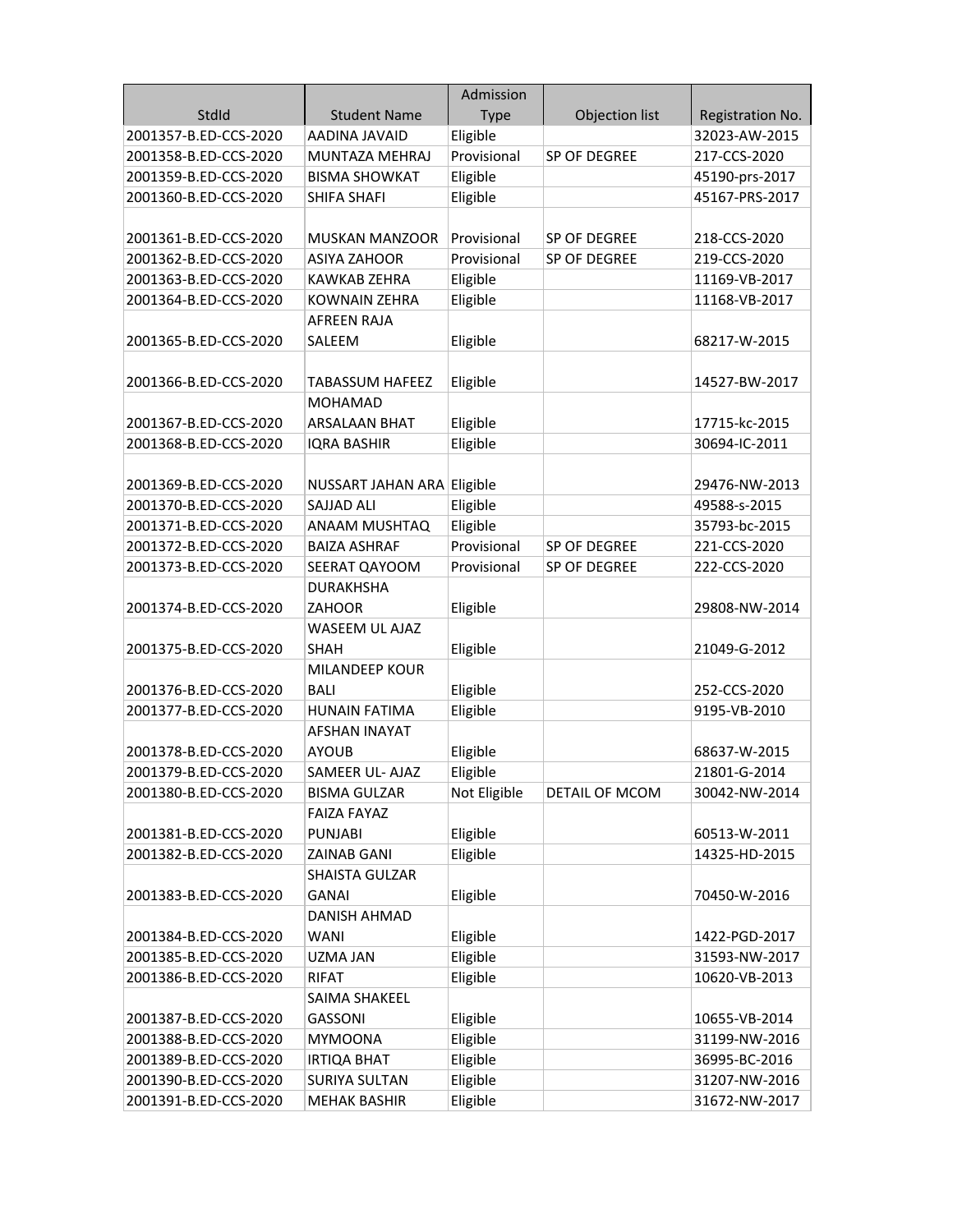|                       |                                    | Admission    |                |                  |
|-----------------------|------------------------------------|--------------|----------------|------------------|
| StdId                 | <b>Student Name</b>                | <b>Type</b>  | Objection list | Registration No. |
| 2001392-B.ED-CCS-2020 | <b>SABHA RASHID</b>                | Eligible     |                | 379-Chs-2015     |
|                       |                                    |              |                |                  |
| 2001393-B.ED-CCS-2020 | <b>SEEREN ASHAWARI</b>             | Eligible     |                | 59127-w-2011     |
|                       |                                    |              |                |                  |
| 2001394-B.ED-CCS-2020 | <b>NOWSHEEN LATEEF</b>             | Eligible     |                | 35636-IC-2015    |
|                       | MOHAMMAD AAQIB                     |              |                |                  |
| 2001395-B.ED-CCS-2020 | <b>KHAN</b>                        | Not Eligible | REV. OF REG    | 47476-s-2013     |
| 2001396-B.ED-CCS-2020 | <b>WAHIBA FAYAZ</b>                | Eligible     |                | 42-NC-2011       |
| 2001397-B.ED-CCS-2020 | <b>HILAL AHMED</b>                 | Not Eligible | DETAIL OF PHD  | 157-phd-2019     |
|                       | <b>FARHAN</b>                      |              |                |                  |
|                       | <b>MOHAMMAD</b>                    |              |                |                  |
| 2001398-B.ED-CCS-2020 | <b>ANSARI</b>                      | Provisional  | SP OF DEGREE   | 223-CCS-2020     |
| 2001399-B.ED-CCS-2020 | <b>VAREEN SORAYAN</b>              | Provisional  | SP OF DEGREE   | 226-CCS-2020     |
| 2001400-B.ED-CCS-2020 | <b>IRAM NAZIR BEIGH</b>            | Eligible     |                | 65869-W-2014     |
| 2001401-B.ED-CCS-2020 | <b>SHOWKET NABI</b>                | Eligible     |                | 38524-sp-2013    |
|                       | <b>SHERUB AYUB</b>                 |              |                |                  |
| 2001402-B.ED-CCS-2020 | <b>SHALLA</b>                      | Provisional  | SP OF DEGREE   | 224-CCS-2020     |
| 2001403-B.Ed-CCP-2020 | ARJUMAND AZAD                      | Provisional  | SP OF DEGREE   | 255-CCS-2020     |
|                       |                                    |              |                |                  |
| 2001404-B.Ed-CCP-2020 | <b>SHABNUM TABASUM Provisional</b> |              | SP OF DEGREE   | 256-CCS-2020     |
| 2001405-B.ED-CCS-2020 | SAIMA AMIN                         | Eligible     |                | 22664-G-2015     |
| 2001601-B.Ed-CCS-2020 | AALIYA RASHID                      | Eligible     |                | 1612-SW-2014     |
|                       | <b>TAHMEENA</b>                    |              |                |                  |
| 2001602-B.Ed-CCS-2020 | <b>MAQBOOL</b>                     | Eligible     |                | 61019-W-2012     |
| 2001603-B.Ed-CCS-2020 | ZAHIDA BASHIR                      | Eligible     |                | 29950-NW-2014    |
| 2001604-B.Ed-CCS-2020 | SAMEERA AKHTAR                     | Eligible     |                | 66250-W-2014     |
|                       |                                    |              |                |                  |
| 2001605-B.Ed-CCS-2020 | <b>DARAKSHA ANSARI</b>             | Eligible     |                | 23016-G-2016     |
|                       | NOWSHEENA                          |              |                |                  |
| 2001606-B.ED-CCS-2020 | YOUSAF                             | Eligible     |                | 31427-NW-2016    |
| 2001607-B.ED-CCS-2020 | SHAZIA AKHTER                      | Eligible     |                | 62678-W-2013     |
| 2001609-B.ED-CCS-2020 | BATOOL BAREEN                      | Eligible     |                | 64259-w-2013     |
| 2001610-B.ED-CCS-2020 | SUZANA MAJEED                      | Eligible     |                | 31385-BC-2012    |
| 2001611-B.Ed-CCS-2020 | <b>ASIMA AMIN</b>                  | Eligible     |                | 68791-w-2015     |
| 2001612-B.Ed-CCS-2020 | <b>BISMA BASHIR</b>                | Eligible     |                | 123-BPH-2014     |
| 2001613-B.Ed-CCS-2020 | SHAZIYA MAJID                      | Eligible     |                | 66383-W-2014     |
| 2001614-B.ED-CCS-2020 | <b>FARAH SHAFIQ</b>                | Provisional  | SP OF DEGREE   | 227-CCS-2020     |
| 2001615-B.ED-CCS-2020 | <b>NARGIS ZEHRA</b>                | Eligible     |                | 65939-w-2014     |
| 2001616-B.ED-CCS-2020 | <b>BARJEESA FAROOQ</b>             | Eligible     |                | 67546-W-2015     |
| 2001617-B.ED-CCS-2020 | <b>FARHAT RAFIQ</b>                | Eligible     |                | 693-TG-2014      |
| 2001618-B.ED-CCS-2020 | <b>REFIT BANO</b>                  | Eligible     |                | 22440-NW-2008    |
| 2001619-B.ED-CCS-2020 | <b>BURGIS FAROOZ</b>               | Provisional  | SP OF DEGREE   | 225-CCS-2020     |
| 2001620-B.ED-CCS-2020 | <b>JUNAIDA JAN</b>                 | Eligible     |                | 30646-NW-2015    |
| 2001621-B.Ed-CCS-2020 | <b>FARMAN</b>                      | Eligible     |                | 46272-S-2012     |
| 2001622-B.ED-CCS-2020 | ISHRAT MUSHTAQ                     | Eligible     |                | 61551-w-2012     |
|                       |                                    |              |                |                  |
| 2001623-B.ED-CCS-2020 | AFSHANA ABDULLAH Eligible          |              |                | 34105-BC-2014    |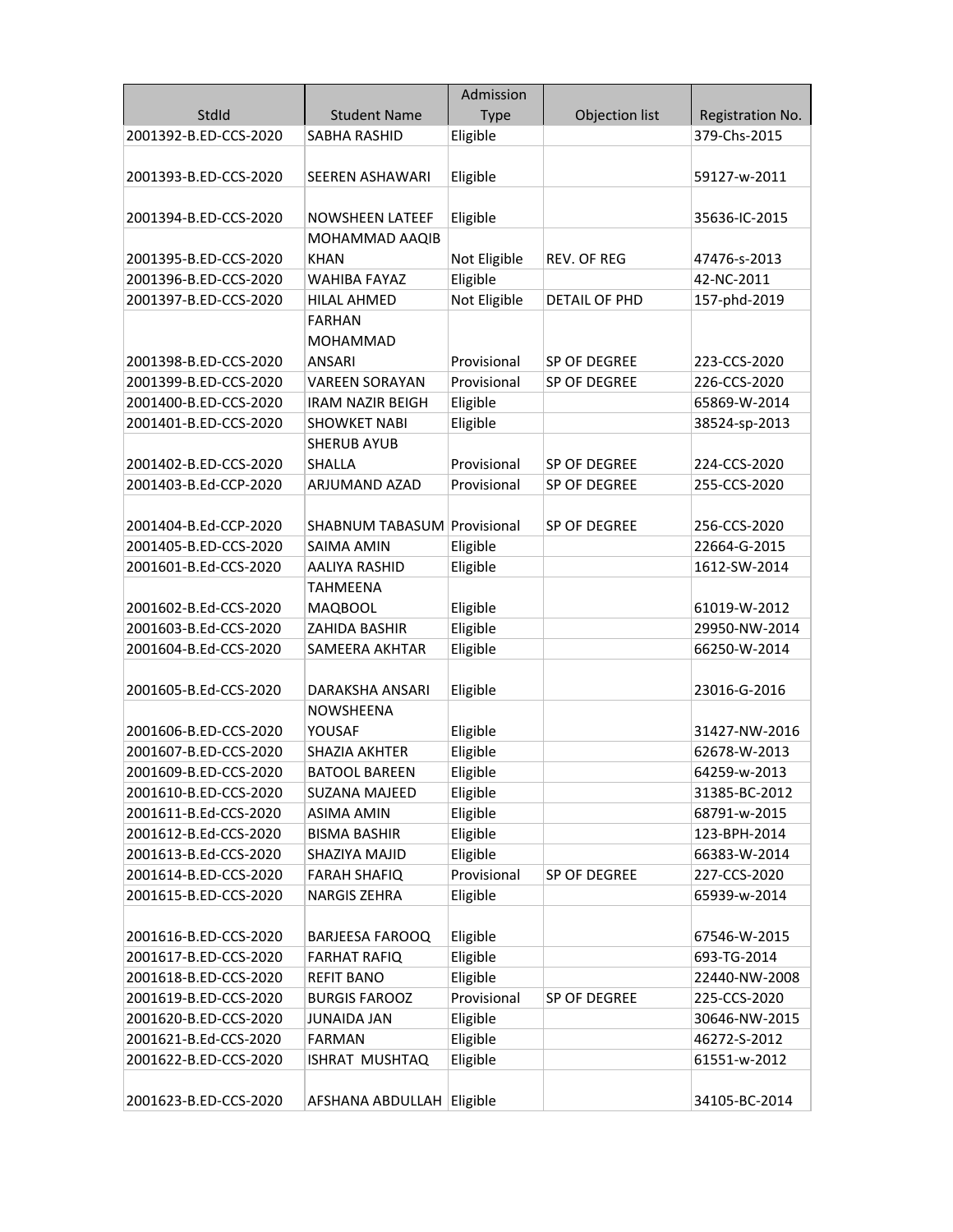|                       |                             | Admission   |                |                  |
|-----------------------|-----------------------------|-------------|----------------|------------------|
| StdId                 | <b>Student Name</b>         | <b>Type</b> | Objection list | Registration No. |
| 2001624-B.Ed-CCS-2020 | <b>BISMA TARIQ</b>          | Eligible    |                | 64054-W-2013     |
| 2001625-B.ED-CCS-2020 | YUMAN                       | Eligible    |                | 46257-s-2012     |
| 2001626-B.ED-CCS-2020 | <b>UZMA FAYAZ</b>           | Eligible    |                | 32649-pc-2015    |
| 2001627-B.ED-CCS-2020 | UZMA FAROOQ                 | Eligible    |                | 68301-W-2015     |
| 2001628-B.ED-CCS-2020 | <b>SHAYISTA BASHIR</b>      | Provisional | SP OF DEGREE   | 228-CCS-2020     |
| 2001629-B.ED-CCS-2020 | SHAHEENA HABIB              | Eligible    |                | 62677-W-2013     |
|                       |                             |             |                |                  |
| 2001630-B.ED-CCS-2020 | PAKEEZA MANZOOR             | Eligible    |                | 25260-nw-2010    |
| 2001631-B.ED-CCS-2020 | RAFEEQ AHMAD MIR            | Eligible    |                | 251-CCS-2020     |
| 2001632-B.Ed-CCS-2020 | SHAGUFTA PARVEEN            | Provisional | SP OF DEGREE   | 229-CCS-2020     |
| 2001633-B.ED-CCS-2020 | SHAHZAD HUSSAIN             | Eligible    |                | 30271-pc-2014    |
| 2001634-B.Ed-CCS-2020 | <b>SUMAYA BASHIR</b>        | Eligible    |                | 44705-prs-2015   |
| 2001635-B.ED-CCS-2020 | <b>SHAMEEN ZAFFER</b>       | Eligible    |                | 66381-W-2014     |
| 2001636-B.ED-CCS-2020 | FARHANA HASSAN              | Eligible    |                | 31768-NW-2017    |
|                       | NAWSHEEN                    |             |                |                  |
| 2001637-B.ED-CCS-2020 | <b>MAQBOOL</b>              | Eligible    |                | 31767-NW-2017    |
| 2001638-B.ED-CCS-2020 | <b>IQRA BASHIR</b>          | Eligible    |                | 65914-W-2014     |
| 2001639-B.Ed-CCS-2020 | <b>SYED MEHRUNISA</b>       | Eligible    |                | 70473-W-2016     |
| 2001640-B.ED-CCS-2020 | <b>IQRA MEHRAJ</b>          | Eligible    |                | 34552-bc-2014    |
| 2001641-B.ED-CCS-2020 | <b>RIFAT BANO</b>           | Eligible    |                | 5367-PRB-2017    |
|                       | SHUGUFTA                    |             |                |                  |
| 2001642-B.ED-CCS-2020 | <b>SHABNAM</b>              | Provisional | SP OF DEGREE   | 230-CCS-2020     |
|                       | <b>AAMIR RAMZAN</b>         |             |                |                  |
| 2001643-B.ED-CCS-2020 | BHAT                        | Eligible    |                | 52764-A-2014     |
| 2001644-B.ED-CCS-2020 | TAWKEEN GULL                | Eligible    |                | 69194-W-2015     |
| 2001645-B.ED-CCS-2020 | SADIYA ASHRAF               | Eligible    |                | 65177-W-2013     |
|                       | <b>ISHRAT RASHID</b>        |             |                |                  |
| 2001646-B.ED-CCS-2020 | <b>KHANDAY</b>              | Provisional | SP OF DEGREE   | 231-CCS-2020     |
| 2001647-B.ED-CCS-2020 | SHAIFTA ALTAF WANI Eligible |             |                | 28931-NW-2013    |
| 2001648-B.ED-CCS-2020 | YESMEENA AKHTER             | Eligible    |                | 414-CHS-2015     |
| 2001649-B.ED-CCS-2020 | SAFEER AHMAD                | Eligible    |                | 52870-A-2015     |
| 2001650-B.ED-CCS-2020 | TAHIRA BASHIR               | Eligible    |                | 36913-BC-2016    |
| 2001651-B.ED-CCS-2020 | <b>IQRA BASHIR</b>          | Eligible    |                | 36912-BC-2016    |
| 2001652-B.ED-CCS-2020 | <b>IRFAN MAQBOOL</b>        | Eligible    |                | 47044-S-2012     |
| 2001653-B.ED-CCS-2020 | <b>NAHIDA YOUSF</b>         | Eligible    |                | 36910-BC-2016    |
| 2001654-B.ED-CCS-2020 | <b>HASEENA HAMEED</b>       | Eligible    |                | 36909-BC-2016    |
| 2001655-B.Ed-CCS-2020 | <b>SAHER YOUNIS</b>         | Provisional | SP OF DEGREE   | 232-CCS-2020     |
| 2001656-B.Ed-CCS-2020 | AZIMA RASOOL                | Eligible    |                | 66243-w-2014     |
| 2001657-B.ED-CCS-2020 | AMARA MUSHTAQ               | Eligible    |                | 28266-NW-2012    |
|                       | SHAKEEL AHMAD               |             |                |                  |
| 2001658-B.Ed-CCS-2020 | <b>BAJARD</b>               | Eligible    |                | 4081-BUD-2015    |
|                       |                             | Eligible    |                |                  |
| 2001659-B.Ed-CCS-2020 | WAHEED ISHAQ                | Provisional |                | 4082-BUD-2015    |
| 2001660-B.Ed-CCS-2020 | <b>SUMAIRA GULL</b>         |             | SP OF DEGREE   | 233-CCS-2020     |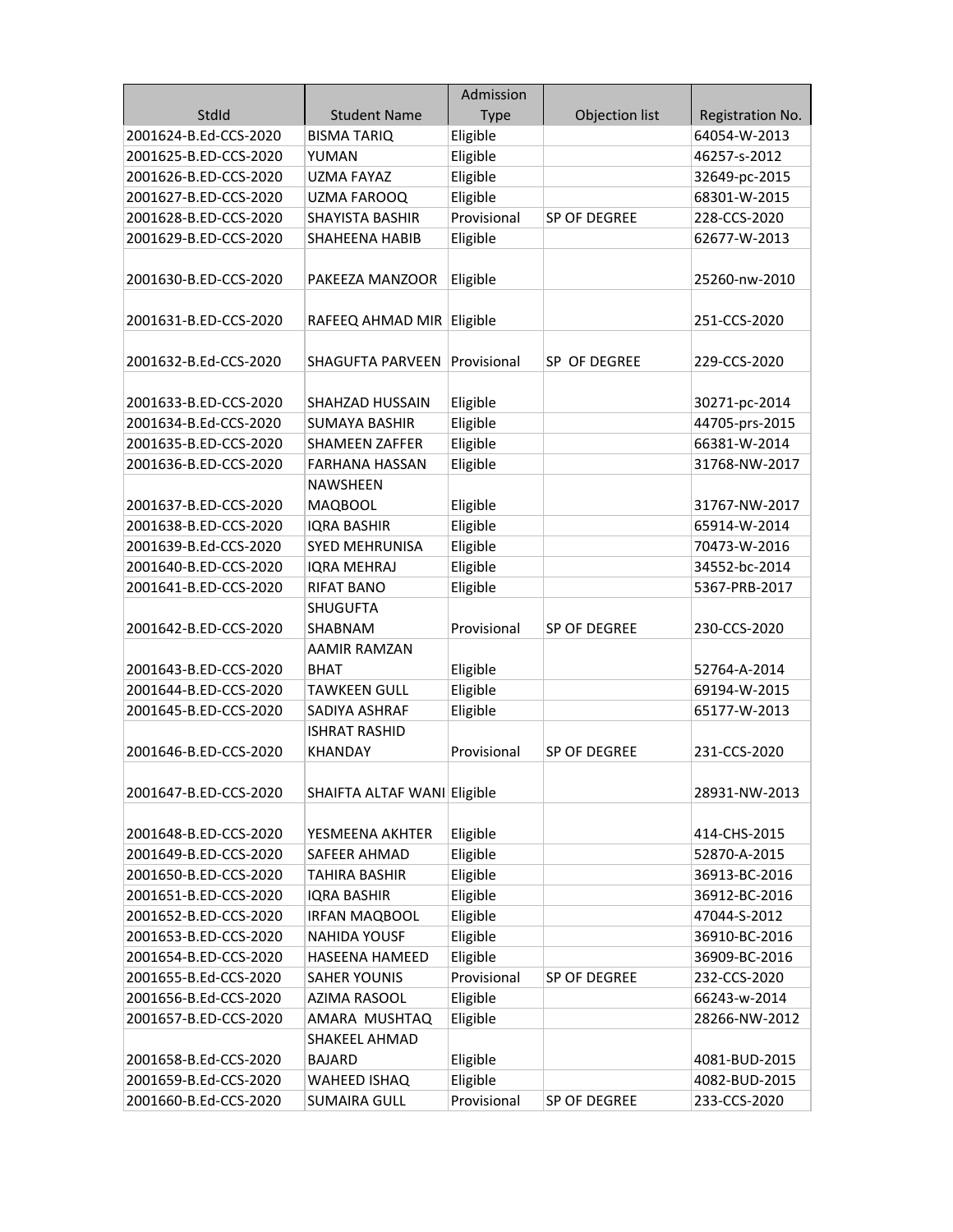|                       |                          | Admission    |                      |                  |
|-----------------------|--------------------------|--------------|----------------------|------------------|
| StdId                 | <b>Student Name</b>      | <b>Type</b>  | Objection list       | Registration No. |
|                       | <b>TABASUM MOHI UD</b>   |              |                      |                  |
| 2001661-B.ED-CCS-2020 | <b>DIN</b>               | Eligible     |                      | 946-TMG-2015     |
| 2001662-B.ED-CCS-2020 | <b>RIFAT BANO</b>        | Eligible     |                      | 646-TG-2014      |
| 2001663-B.ED-CCS-2020 | <b>HUMERA KHAN</b>       | Eligible     |                      | 55536-W-2009     |
| 2001664-B.ED-CCS-2020 | ASMAR QAYOOM             | Eligible     |                      | 41651-prs-2008   |
| 2001665-B.ED-CCS-2020 | <b>IRFANA MAQBOOL</b>    | Eligible     |                      | 57449-w-2010     |
| 2001666-B.ED-CCS-2020 | <b>SHARIKA ALI</b>       | Provisional  | SP OF DEGREE         | 234-CCS-2020     |
| 2001667-B.ED-CCS-2020 | AKIB BASHIR WANI         | Eligible     |                      | 67939-ang-2012   |
| 2001668-B.ED-CCS-2020 | AFREEN SIDDIQUI          | Provisional  | SP OF DEGREE         | 235-CCS-2020     |
|                       |                          |              |                      |                  |
| 2001669-B.ED-CCS-2020 | DARAKHSHAN TAHIR         | Provisional  | SP OF DEGREE         | 254-CCS-2020     |
| 2001670-B.ED-CCS-2020 | <b>ISHRAT JAN</b>        | Eligible     |                      | 32174-PC-2015    |
| 2001671-B.ED-CCS-2020 | RAFID ALTAF              | Eligible     |                      | 22705-G-2015     |
| 2001672-B.ED-CCS-2020 | <b>AROOJ KHAN</b>        | Eligible     |                      | 70194-W-2016     |
| 2001673-B.ED-CCS-2020 | ADEENA AYOUB             | Provisional  | SP OF DEGREE         | 239-CCS-2020     |
| 2001674-B.ED-CCS-2020 | <b>BILQUEES HUSSAIN</b>  | Provisional  | SP OF DEGREE         | 240-CCS-2020     |
|                       |                          |              |                      |                  |
| 2001675-B.ED-CCS-2020 | TABASUM MUSHTAQ Eligible |              |                      | 30277-bc-2012    |
| 2001676-B.ED-CCS-2020 | <b>ASMAT JALAL</b>       | Eligible     |                      | 67974-W-2015     |
| 2001677-B.ED-CCS-2020 | <b>UROOJ UN NISSA</b>    | Eligible     |                      | 68758-w-2015     |
|                       |                          |              |                      |                  |
| 2001678-B.ED-CCS-2020 | <b>TEHMEENA RASHID</b>   | Eligible     |                      | 658-jb-2016      |
| 2001679-B.ED-CCS-2020 | <b>BISMA BASHIR</b>      | Provisional  | SP OF DEGREE         | 241-CCS-2020     |
| 2001680-B.ED-CCS-2020 | SAMEENA AKHTER           | Provisional  | SP OF DEGREE         | 242-CCS-2020     |
| 2001681-B.ED-CCS-2020 | <b>SHAHNAZ AKHTER</b>    | Provisional  | SP OF DEGREE         | 243-CCS-2020     |
|                       |                          |              | <b>ALL ORIGINAL</b>  |                  |
| 2001682-B.ED-CCS-2020 | SHAISTA QADIR            | Not Eligible | <b>DOCUMENTS REQ</b> | 40263-W-2003     |
|                       | SHAFQAT AHMAD            |              |                      |                  |
| 2001683-B.ED-CCS-2020 | <b>DEADER</b>            | Provisional  | SP OF DEGREE         | 236-CCS-2020     |
|                       | <b>MUNTAZIR</b>          |              |                      |                  |
| 2001684-B.ED-CCS-2020 | <b>MUZAFFAR</b>          | Eligible     |                      | 66686-w-2014     |
| 2001685-B.ED-CCS-2020 | MASRATH                  | Not Eligible | <b>DETAIL OF MA</b>  | 41176-PRS-2008   |
| 2001686-B.ED-CCS-2020 | DANISH RAFEEQ            | Eligible     |                      | 19277-g-2010     |
| 2001687-B.ED-CCS-2020 | <b>FARHA FAYAZ</b>       | Eligible     |                      | 1875-SW-2015     |
|                       | <b>WILAYATH</b>          |              |                      |                  |
| 2001688-B.ED-CCS-2020 | <b>MANZOOR</b>           | Provisional  | SP OF DEGREE         | 245-CCS-2020     |
| 2001689-B.ED-CCS-2020 | <b>MISBAH</b>            | Provisional  | SP OF DEGREE         | 237-CCS-2020     |
| 2001690-B.ED-CCS-2020 | <b>MEHAK MUSTAFA</b>     | Eligible     |                      | 61115-W-2012     |
| 2001691-B.ED-CCS-2020 | <b>ADIL RASOOL</b>       | Eligible     |                      | 42080-PRS-2009   |
| 2001692-B.ED-CCS-2020 | <b>BISMA GULZAR</b>      | Eligible     |                      | 18835-G-2010     |
| 2001693-B.ED-CCS-2020 | <b>ZEENAT HABIB</b>      | Eligible     |                      | 18830-G-2010     |
| 2001694-B.ED-CCS-2020 | <b>NOUSHEENA GUL</b>     | Eligible     |                      | 47383-S-2013     |
| 2001695-B.ED-CCS-2020 | <b>AZRA SULTAN</b>       | Eligible     |                      | 69163-w-2015     |
|                       | <b>SYED RUMEESA</b>      |              |                      |                  |
| 2001696-B.ED-CCS-2020 | <b>QASIM ANDRABI</b>     | Provisional  | SP OF DEGREE         | 244-CCS-2020     |
| 2001697-B.ED-CCS-2020 | <b>SUBHAT MEHDI</b>      | Eligible     |                      | 259-CCS-2020     |
| 2001698-B.ED-CCS-2020 | SABAH MAJEED             | Provisional  | SP OF DEGREE         | 238-CCS-2020     |
| 2001699-B.ED-CCS-2020 | <b>TANZEELA LATIEF</b>   | Eligible     |                      | 65105-w-2013     |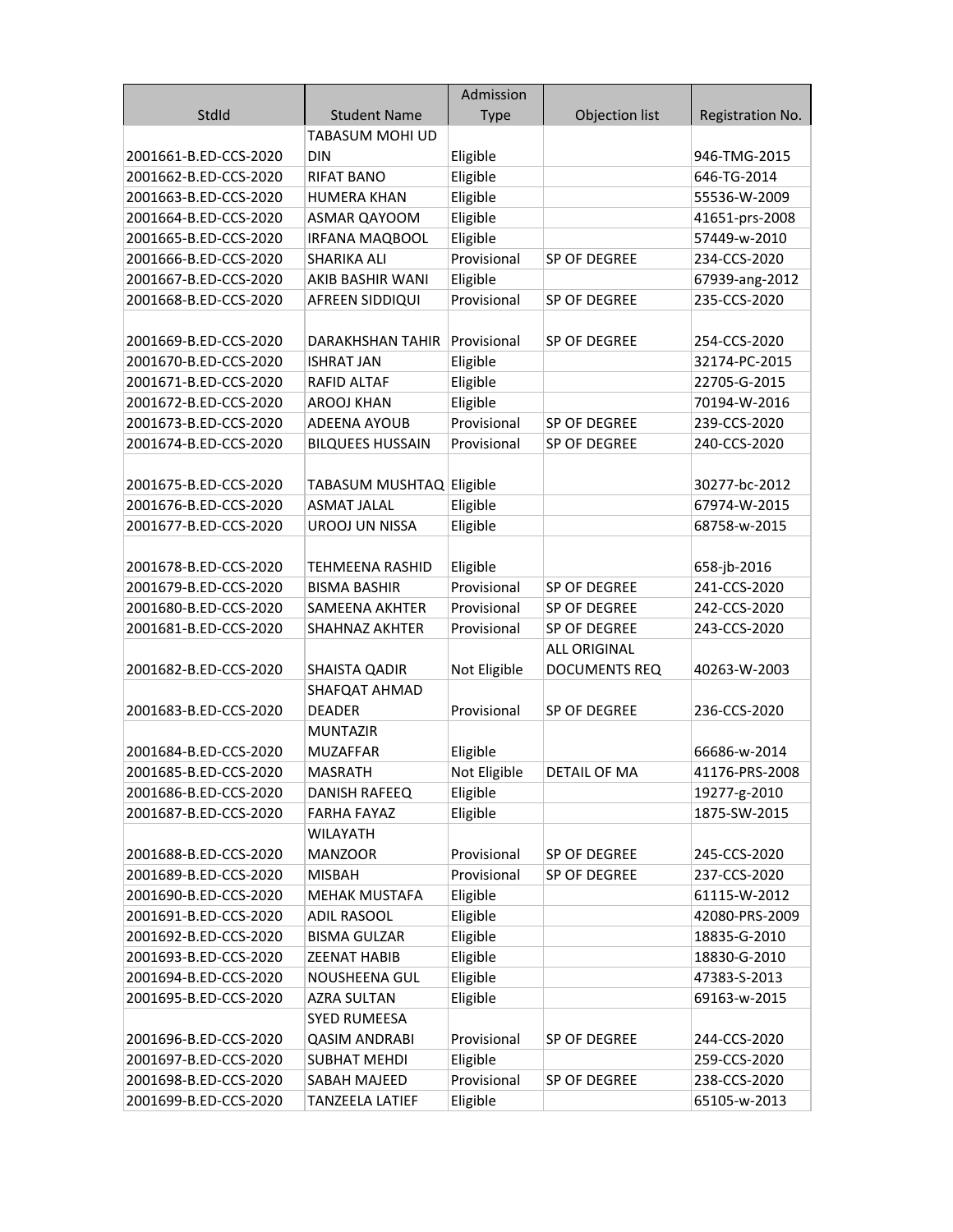|                        |                               | Admission   |                |                  |
|------------------------|-------------------------------|-------------|----------------|------------------|
| StdId                  | <b>Student Name</b>           | <b>Type</b> | Objection list | Registration No. |
| 2002001-B.Ed-CCBM-2020 | <b>ASMAT AKHTER</b>           | Eligible    |                | 3661-BUD-2015    |
| 2002002-B.Ed-CCBM-2020 | HILAL AHMAD SOFI              | Eligible    |                | 3794-PRBM-2011   |
| 2002003-B.Ed-CCBM-2020 | <b>MEHR UL NISA</b>           | Eligible    |                | 3659-BUD-2015    |
| 2002004-B.Ed-CCBM-2020 | MUNEEZA MAJID                 | Eligible    |                | 3369-SEM-2013    |
| 2002005-B.Ed-CCBM-2020 | <b>BILAL AHMAD DAR</b>        | Eligible    |                | 29591-A-2002     |
| 2002006-B.Ed-CCBM-2020 | <b>MAROOF UN NISA</b>         | Eligible    |                | 4108-BUD-2015    |
| 2002007-B.Ed-CCBM-2020 | <b>NAZIMA AFZAL</b>           | Eligible    |                | 622-KS-2015      |
| 2002008-B.Ed-CCBM-2020 | <b>SHUBEENA NABI</b>          | Eligible    |                | 617-ks-2015      |
| 2002009-B.Ed-CCBM-2020 | DILSHADA FAROOQ               | Eligible    |                | 2407-MAG-2017    |
| 2002010-B.Ed-CCBM-2020 | TARIQ AHMAD SHAH              | Eligible    |                | 35125-BC-2015    |
| 2002011-B.Ed-CCBM-2020 | ZAHID HASSAN                  | Eligible    |                | 2657-BUD-2013    |
| 2002012-B.Ed-CCBM-2020 | FASAL AHMAD BHAT              | Eligible    |                | 4661-BRU-2015    |
| 2002013-B.Ed-CCBM-2020 | ABDUL WAHEED DAR Eligible     |             |                | 5532-bru-2016    |
| 2002014-B.Ed-CCBM-2020 | <b>FIDA HUSSAIN</b><br>RATHER | Provisional | S/P OF DEG     | 85-CCBM-2020     |
| 2002015-B.Ed-CCBM-2020 | <b>MUMTAZAH ALI</b>           | Provisional | S/P OF DEG     | 86-CCBM-2020     |
| 2002016-B.Ed-CCBM-2020 | <b>ASHIQ HUSSIAN</b>          | Eligible    |                | 53118-A-2015     |
| 2002017-B.Ed-CCBM-2020 | <b>ROHI JAN</b>               | Eligible    |                | 63067-W-2013     |
| 2002018-B.Ed-CCBM-2020 | <b>SHOWKAT SHABAN</b>         | Provisional | S/P OF DEG     | 87-CCBM-2020     |
| 2002019-B.Ed-CCBM-2020 | <b>HEENA ALI</b>              | Eligible    |                | 2973-BUD-2013    |
| 2002020-B.Ed-CCBM-2020 | <b>SHAMEEMA AKHTER</b>        | Eligible    |                | 5115-BRU-2016    |
| 2002021-B.Ed-CCBM-2020 | FOZIA FAROOQ                  | Eligible    |                | 31717-BC-2013    |
| 2002022-B.Ed-CCBM-2020 | <b>BISMAH HAMID</b>           | Eligible    |                | 4463-bru-2014    |
| 2002023-B.Ed-CCBM-2020 | FEHMEEDA PARVEEN              | Eligible    |                | 3503-BUD-2014    |
| 2002024-B.Ed-CCBM-2020 | <b>MONIEM BENTI</b><br>AHAD   | Eligible    |                | 106-CCBM-2020    |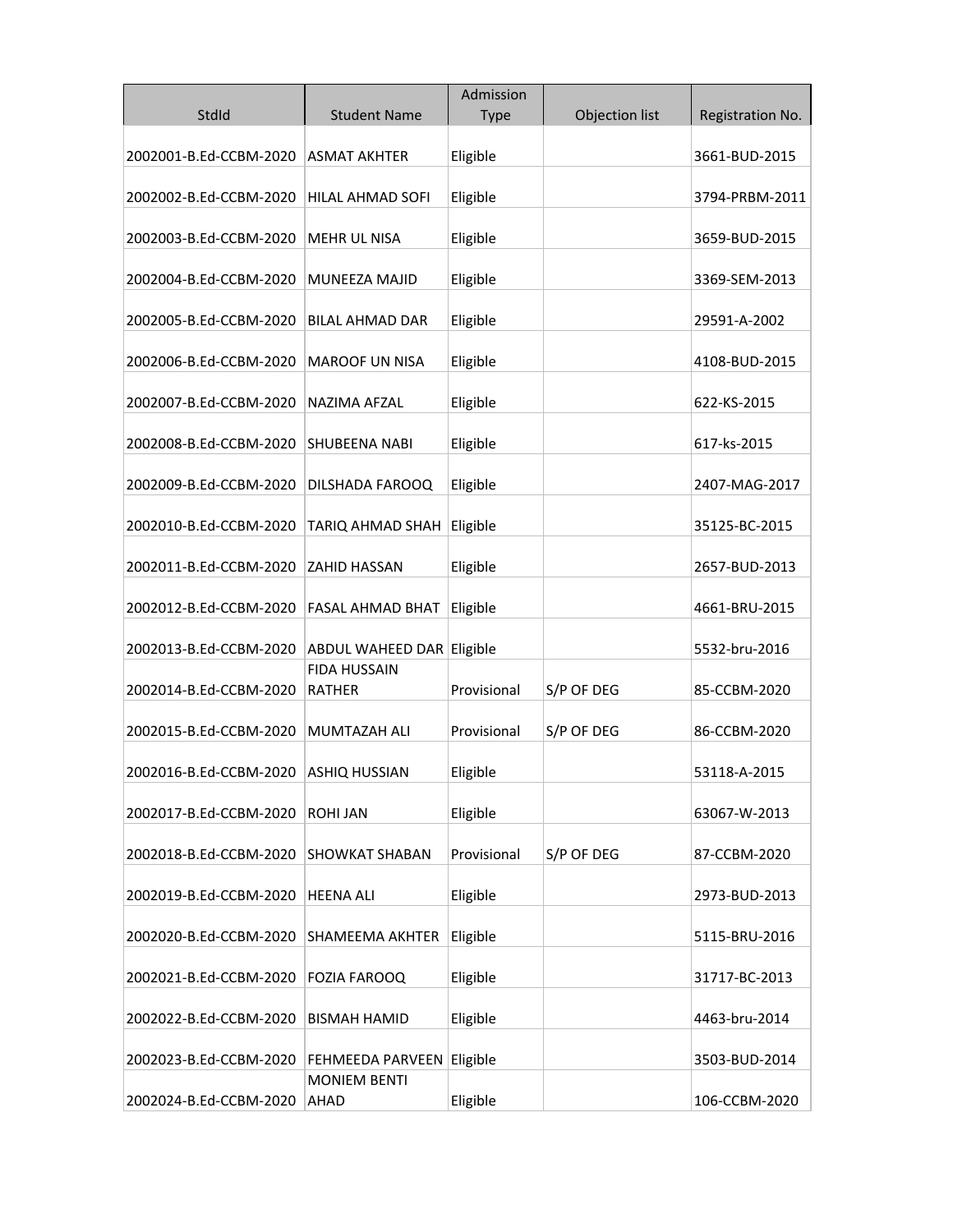|                        |                                | Admission    |                       |                  |
|------------------------|--------------------------------|--------------|-----------------------|------------------|
| StdId                  | <b>Student Name</b>            | <b>Type</b>  | Objection list        | Registration No. |
| 2002025-B.Ed-CCBM-2020 | NIGHATA AKHTER                 | Eligible     |                       | 5657-BRU-2017    |
|                        | MOHAMMAD AADIL                 |              |                       |                  |
| 2002026-B.Ed-CCBM-2020 | MIR                            | Eligible     |                       | 107-CCBM-2020    |
| 2002027-B.Ed-CCBM-2020 | MOHAMMAD SHAFI<br><b>MALIK</b> | Eligible     |                       | 34902-bc-2015    |
|                        | ASRAR FAROOQ                   |              |                       |                  |
| 2002028-B.Ed-CCBM-2020 | <b>MALIK</b>                   | Provisional  | S/P OF DEG            | 88-CCBM-2020     |
| 2002029-B.Ed-CCBM-2020 | LUBNA AYOUB                    | Eligible     |                       | 68923-w-2015     |
| 2002030-B.Ed-CCBM-2020 | <b>SHAISTA YOUSUF</b>          | Eligible     |                       | 68750-w-2015     |
| 2002031-B.Ed-CCBM-2020 | <b>FAZLU REHMAN</b>            | Eligible     |                       | 28297-SJ-2014    |
| 2002032-B.Ed-CCBM-2020 | <b>MADINAH</b>                 | Eligible     |                       | 66546-W-2014     |
| 2002033-B.Ed-CCBM-2020 | ISHFAQ AHMAD<br>BHAT           | Eligible     |                       | 3071-BUD-2014    |
| 2002034-B.Ed-CCBM-2020 | <b>QAISER YOUSUF</b>           | Eligible     |                       | 3567-BUD-2014    |
| 2002035-B.Ed-CCBM-2020 | <b>MAFROOZA</b>                | Eligible     |                       | 68135-W-2015     |
| 2002036-B.Ed-CCBM-2020 | TASLEEMA AKHTER                | Eligible     |                       | 68143-W-2015     |
| 2002037-B.Ed-CCBM-2020 | NAZIMA REHMAN                  | Eligible     |                       | 35148-BC-2015    |
| 2002038-B.Ed-CCBM-2020 | RUQIYA RAMZAN                  | Eligible     |                       | 70430-W-2016     |
| 2002039-B.Ed-CCBM-2020 | <b>FIDA HUSSAIN DAR</b>        | Provisional  | <b>B PERSENTAGE</b>   | 2929-BUD-2013    |
| 2002040-B.Ed-CCBM-2020 | SHAISTA BASHIR                 | Eligible     |                       | 4615-BUD-2016    |
| 2002041-B.Ed-CCBM-2020 | RIZWAN UL KHAIR                | Eligible     |                       | 70889-W-2016     |
| 2002042-B.Ed-CCBM-2020 | AABIDA TARIQ                   | Eligible     |                       | 70883-W-2016     |
| 2002043-B.Ed-CCBM-2020 | ZAHIDA NABI                    | Eligible     |                       | 375-MAG-2013     |
| 2002044-B.Ed-CCBM-2020 | <b>SUBI ZEHRA</b>              | Eligible     |                       | 3353-BUD-2014    |
| 2002045-B.Ed-CCBM-2020 | MUSADIQA NAZIR                 | Not Eligible | <b>REVIVAL OF REG</b> | 67228-W-2014     |
| 2002046-B.Ed-CCBM-2020 | DANISHA BASHIR                 | Eligible     |                       | 3559-bud-2014    |
| 2002047-B.Ed-CCBM-2020 | <b>IQRA PARVAIZ</b>            | Not Eligible | RREVIVAL OF REG       | 3507-bud-2014    |
| 2002048-B.Ed-CCS-2020  | MISBAH HAMEED<br><b>BHAT</b>   | Eligible     |                       | 68718-w-2015     |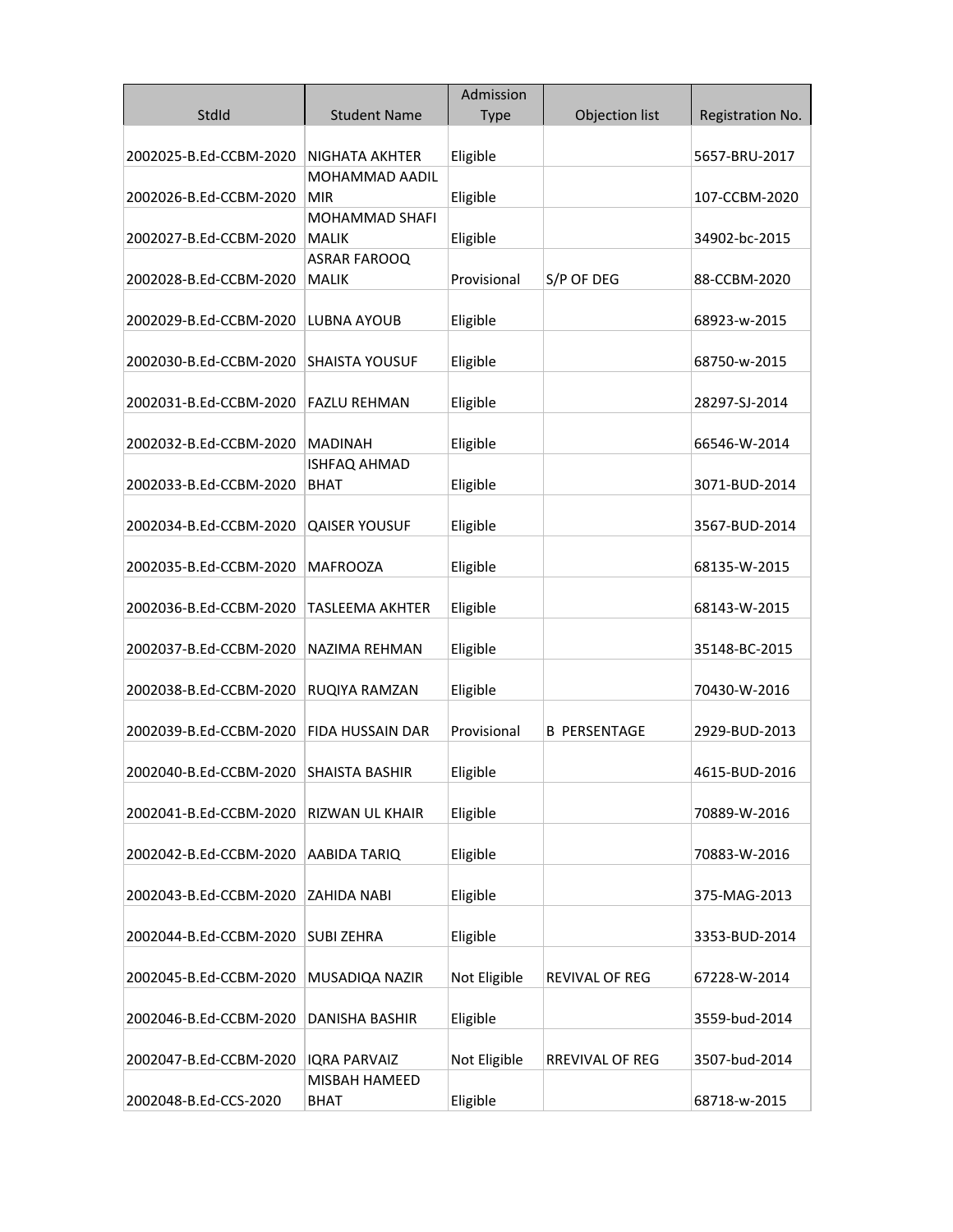|                        |                                     | Admission    |                       |                  |
|------------------------|-------------------------------------|--------------|-----------------------|------------------|
| StdId                  | <b>Student Name</b>                 | <b>Type</b>  | Objection list        | Registration No. |
| 2002049-B.Ed-CCBM-2020 | KANEEZ FATIMAH                      | Eligible     |                       | 4913-bru-2015    |
| 2002050-B.Ed-CCBM-2020 | FIRDOUS ALI MALIK                   | Eligible     |                       | 2595-BUD-2013    |
| 2002051-B.Ed-CCBM-2020 | IMDAD HUSSAIN MIR                   | Eligible     |                       | 32155-BC-2013    |
| 2002052-B.Ed-CCBM-2020 | <b>IRFAN HUSSAIN MIR</b>            | Eligible     |                       | 34592-bc-2015    |
| 2002053-B.Ed-CCBM-2020 | <b>GULSHANA RASOOL</b>              | Eligible     |                       | 29187-nw-2013    |
| 2002054-B.Ed-CCBM-2020 | SHABEER AHMAD<br>GANIE              | Eligible     |                       | 99-CCBM-2020     |
| 2002055-B.Ed-CCBM-2020 | <b>WAHIDAH HYDER</b>                | Provisional  | MIG PENDING           | 100-CCBM-2020    |
| 2002056-B.Ed-CCBM-2020 | <b>GULZAR AHMAD</b><br><b>BEIGH</b> | Eligible     |                       | 101-CCBM-2020    |
| 2002057-B.Ed-CCBM-2020 | PERVAIZ MOHI UD<br><b>DIN PEER</b>  | Eligible     |                       | 89-CCBM-2020     |
| 2002059-B.Ed-CCBM-2020 | <b>DAKTAR BIBHAR</b>                | Provisional  | S/P OFDEG             | 90-CCBM-2020     |
| 2002060-B.Ed-CCBM-2020 | SANTILATA<br><b>MOHANTY</b>         | Provisional  | S/P OF DEG            | 91-CCBM-2020     |
| 2002061-B.Ed-CCBM-2020 | PAKEEZA AKHTER                      | Eligible     |                       | 4035-BUD-2015    |
| 2002062-B.Ed-CCBM-2020 | <b>ASIYA BANO</b>                   | Eligible     |                       | 3926-BUD-2015    |
| 2002063-B.Ed-CCBM-2020 | <b>AANISA GULZAR</b>                | Not Eligible | <b>REVIVAL OF REG</b> | 4105-bru-2013    |
| 2002064-B.Ed-CCBM-2020 | <b>SHIEKH TANZEEL</b>               | Eligible     |                       | 2736-BUD-2013    |
| 2002065-B.Ed-CCBM-2020 | <b>ZAITOON ALI</b>                  | Eligible     |                       | 4173-BUD-2015    |
| 2002066-B.Ed-CCBM-2020 | FAHMEEDAH AKHTER Eligible           |              |                       | 98-CCBM-2020     |
| 2002067-B.Ed-CCBM-2020 | <b>BASHARAT HUSSAIN</b><br>MIR      | Provisional  | S/P OF DEG            | 92-CCBM-2020     |
| 2002068-B.Ed-CCBM-2020 | <b>SURAYA RASHID</b>                | Eligible     |                       | 36223-Bc-2016    |
| 2002069-B.Ed-CCBM-2020 | KHUSHBOO HASSAN                     | Eligible     |                       | 4587-ptn-2015    |
| 2002069-B.Ed-CCK-2020  | KULSUMA BANO                        | Not Eligible | <b>NOT IN RR</b>      | 10430-BW-2013    |
| 2002070-B.Ed-CCBM-2020 | AASIYAH JAN                         | Eligible     |                       | 34775-BC-2015    |
| 2002071-B.Ed-CCBM-2020 | <b>BILKEESA NABI</b>                | Eligible     |                       | 34721-BC-2015    |
| 2002072-B.Ed-CCBM-2020 | NAZIMAH HAMID                       | Eligible     |                       | 34722-BC-2015    |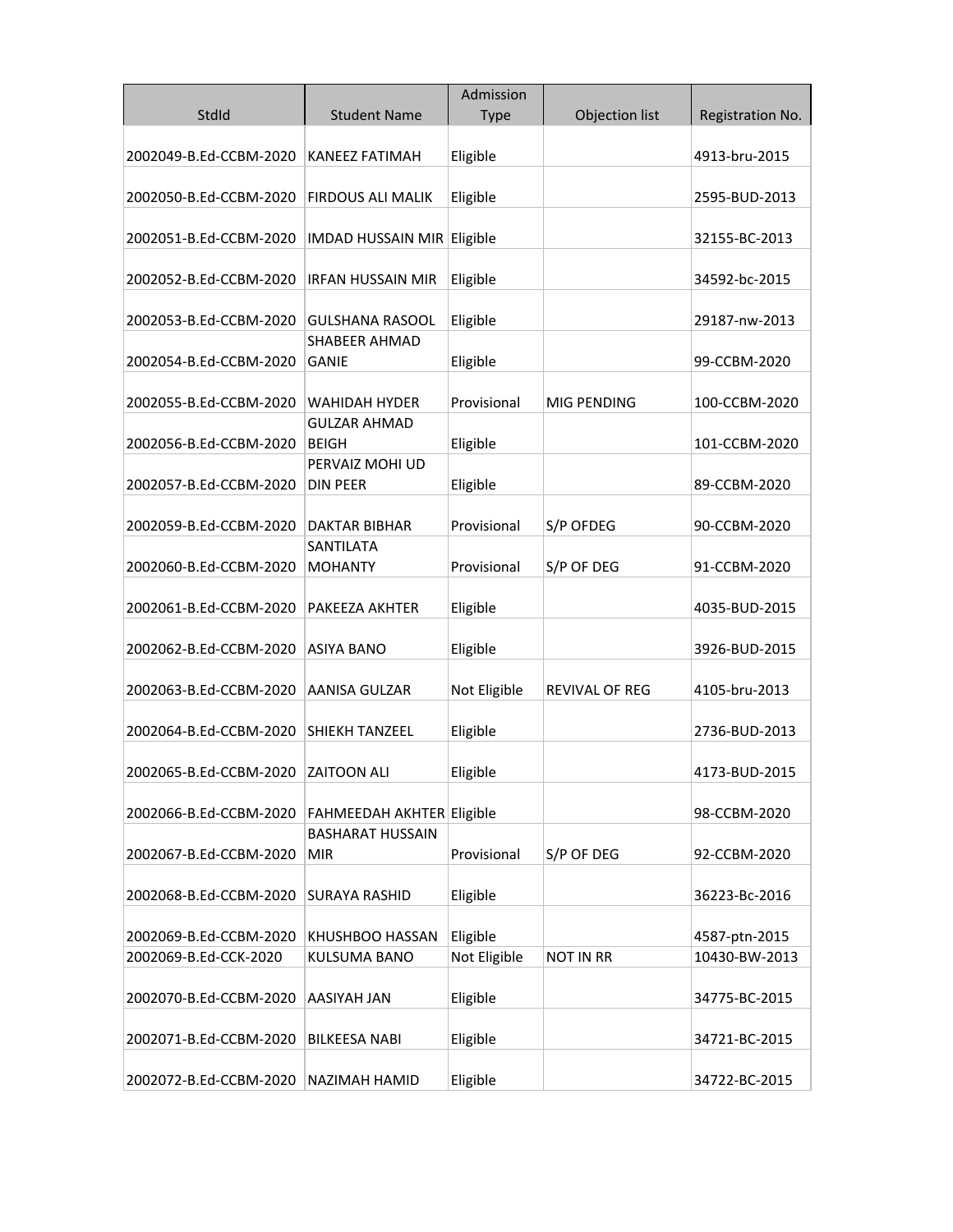| StdId                  | <b>Student Name</b>               | Admission    | Objection list        | Registration No. |
|------------------------|-----------------------------------|--------------|-----------------------|------------------|
|                        |                                   | <b>Type</b>  |                       |                  |
| 2002073-B.Ed-CCBM-2020 | RIHANA HAMID                      | Eligible     |                       | 1081-MAG-2015    |
|                        |                                   |              |                       |                  |
| 2002074-B.Ed-CCBM-2020 | TAWHEEDA HAMEED<br>ALI MUHAMMAD   | Eligible     |                       | 1258-BUD-2011    |
| 2002075-B.Ed-CCBM-2020 | RATHER                            | Eligible     |                       | 35198-bc-2015    |
|                        |                                   |              |                       |                  |
| 2002076-B.Ed-CCBM-2020 | <b>MISBAH HALEEM</b>              | Not Eligible | <b>REVIVAL OF REG</b> | 3079-BUD-2014    |
|                        |                                   |              |                       |                  |
| 2002077-B.Ed-CCBM-2020 | <b>SHAYISTA ALTAF</b>             | Eligible     |                       | 66187-W-2014     |
| 2002078-B.Ed-CCBM-2020 | <b>INSHA LATEEF</b>               | Eligible     |                       | 1596-SW-2014     |
|                        |                                   |              |                       |                  |
| 2002079-B.Ed-CCBM-2020 | <b>SHUFAUT ALTAF</b>              | Eligible     |                       | 2471-BUD-2012    |
|                        | MOHAMMAD IQBAL                    |              |                       |                  |
| 2002080-B.Ed-CCBM-2020 | <b>KHAN</b>                       | Eligible     |                       | 2940-PRBM-2010   |
| 2002081-B.Ed-CCBM-2020 | PARVAIZ AHMAD<br>WANI             | Eligible     |                       | 53572-A-2015     |
|                        |                                   |              |                       |                  |
| 2002082-B.Ed-CCBM-2020 | <b>ONKAR SINGH</b>                | Provisional  | S/P OF DEG            | 103-CCBM-2020    |
|                        |                                   |              |                       |                  |
| 2002083-B.Ed-CCBM-2020 | SAYEEDA BANO                      | Eligible     |                       | 28985-PR-1995    |
|                        |                                   |              |                       |                  |
| 2002084-B.Ed-CCBM-2020 | RAKESH PUNIYA                     | Provisional  | S/P OF DEG            | 95-CCBM-2020     |
| 2002085-B.Ed-CCBM-2020 | <b>SURENDER MOHAN</b>             | Provisional  | SP OF DEG             | 104-CCBM-2020    |
|                        |                                   |              |                       |                  |
| 2002086-B.Ed-CCBM-2020 | <b>SANJAY SINGH</b>               | Provisional  | S/P OF DEG            | 93-CCBM-2020     |
| 2002087-B.Ed-CCBM-2020 | <b>JAISA RAM PUROHIT</b>          | Not Eligible | MIG PENDING           |                  |
|                        |                                   |              |                       |                  |
| 2002088-B.Ed-CCBM-2020 | <b>HARISH JANGU</b>               | Provisional  | S/P OF DEG            | 96-CCBM-2020     |
|                        |                                   |              |                       |                  |
| 2002089-B.Ed-CCBM-2020 | <b>MOD SINGH RAJPUT</b>           | Not Eligible | MIG PENDING           |                  |
|                        | <b>CHAMAN SINGH</b>               |              |                       |                  |
| 2002090-B.Ed-CCBM-2020 | CHARNAWAT                         | Provisional  | S/P OF DEG            | 105-CCBM-2020    |
| 2002091-B.Ed-CCBM-2020 | <b>SHIVARAM SETHI</b>             | Provisional  | S/P DEG               | 94-CCBM-2020     |
|                        |                                   |              |                       |                  |
| 2002092-B.Ed-CCBM-2020 | <b>SHASHI KALA</b>                | Eligible     |                       | 102-CCBM-2020    |
|                        | RAJESHWARI                        |              |                       |                  |
| 2002093-B.Ed-CCBM-2020 | SHARMA                            | Not Eligible | MIG PENDING           |                  |
| 2002094-B.Ed-CCBM-2020 | <b>MAMTA BAY</b><br><b>SHARMA</b> | Provisional  | S/P DEG               | 97-CCBM-2020     |
|                        | <b>MUNEER AHMAD</b>               |              |                       |                  |
| 2002151-B.Ed-CCBM-2020 | RATHER                            | Eligible     |                       | 48196-S-2013     |
|                        |                                   |              |                       |                  |
| 2002152-B.Ed-CCBM-2020 | ARJMAND MUNEER                    | Eligible     |                       | 68271-W-2015     |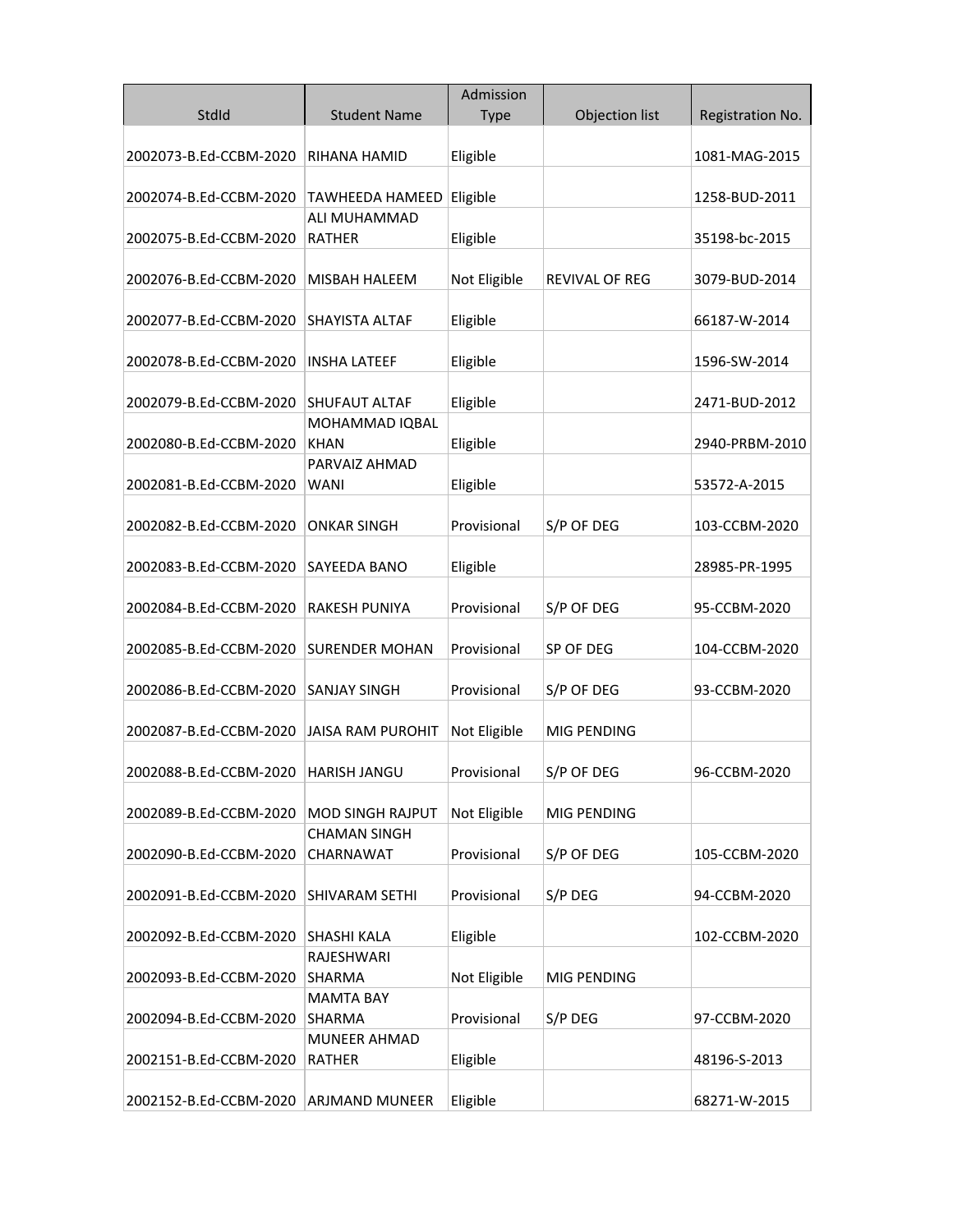|                        |                              | Admission    |                                                                                                                                                                             |                  |
|------------------------|------------------------------|--------------|-----------------------------------------------------------------------------------------------------------------------------------------------------------------------------|------------------|
| StdId                  | <b>Student Name</b>          | <b>Type</b>  | Objection list                                                                                                                                                              | Registration No. |
| 2002153-B.Ed-CCBM-2020 | <b>ZUBAIDA SIDIQ</b>         | Eligible     |                                                                                                                                                                             | 33989-BC-2014    |
| 2002154-B.Ed-CCBM-2020 | MOOMIN MUSHTAQ               | Eligible     |                                                                                                                                                                             | 346-CHS-2014     |
| 2002155-B.Ed-CCBM-2020 | <b>GOUSEE JAN</b>            | Eligible     |                                                                                                                                                                             | 345-CHS-2014     |
| 2002156-B.Ed-CCBM-2020 | <b>GAZALA BASHIR</b>         | Eligible     |                                                                                                                                                                             | 347-CHS-2014     |
| 2002157-B.Ed-CCBM-2020 | RAFIQ AHMAD BHAT             | Not Eligible | REVIVAL OF REG                                                                                                                                                              | 32962-pc-2015    |
| 2002158-B.Ed-CCBM-2020 | <b>SHEZAN YOUSUF</b>         | Eligible     |                                                                                                                                                                             | 35531-BC-2015    |
| 2002159-B.Ed-CCBM-2020 | TALIB HUSSAIN MIR            | Eligible     |                                                                                                                                                                             | 337-CHS-2014     |
| 2002160-B.Ed-CCBM-2020 | <b>ISHFAQ BASHIR</b>         | Eligible     |                                                                                                                                                                             | 48338-S-2014     |
| 2002161-B.Ed-CCBM-2020 | <b>MAROOFA BASHIR</b>        | Eligible     |                                                                                                                                                                             | 4561-BUD-2016    |
| 2002162-B.Ed-CCBM-2020 | <b>BILAL QASIM SOFI</b>      | Eligible     |                                                                                                                                                                             | 41559-A-2008     |
| 2003001-B.Ed-CCG-2020  | <b>INSHA HAMID</b>           | Eligible     |                                                                                                                                                                             | 12158-GBL-2016   |
| 2003002-B.Ed-CCG-2020  | NAWAZ AHMAD<br><b>SHEIKH</b> | Eligible     |                                                                                                                                                                             | 680-MH-2012      |
| 2003003-B.Ed-CCG-2020  | <b>MUZAMIL NISAR</b>         | Eligible     |                                                                                                                                                                             | 10013-GBL-2014   |
|                        |                              |              | <b>REVIVAL OF</b><br>REG.  CANDICATE<br><b>HAS PRODUCED</b><br><b>UNDERTAKING</b><br>AFFIDAVIT VALIED<br><b>FOR TWO</b><br><b>MONTHS.AND THE IS</b><br><b>ELIGIABLE FOF</b> |                  |
| 2003004-B.Ed-CCG-2020  | SHEIKH AAMIR                 | Provisional  | PROVISIONALY.                                                                                                                                                               | 26559-IC-2010    |
| 2003005-B.Ed-CCG-2020  | AFREENA LATEEF               | Eligible     |                                                                                                                                                                             | 3566-sum-2017    |
| 2003006-B.Ed-CCG-2020  | LABIBA QURIESHI              | Eligible     |                                                                                                                                                                             | 30325-NW-2014    |
| 2003007-B.Ed-CCG-2020  | NIGHAT TABASUM               | Eligible     |                                                                                                                                                                             | 11633-GBL-2015   |
|                        | SHAMEEMA                     |              |                                                                                                                                                                             |                  |
| 2003008-B.Ed-CCG-2020  | TABASUM                      | Eligible     |                                                                                                                                                                             | 67342-W-2014     |
|                        | PARVAZE AHMAD                |              |                                                                                                                                                                             |                  |
| 2003009-B.Ed-CCG-2020  | <b>RESHI</b>                 | Eligible     |                                                                                                                                                                             | 18920-BC-2006    |
| 2003010-B.Ed-CCG-2020  | MISBAH PARVEEZ               | Eligible     |                                                                                                                                                                             | 64029-w-2013     |
| 2003011-B.Ed-CCG-2020  | <b>SOBBY JAN</b>             | Eligible     |                                                                                                                                                                             | 64036-w-2013     |
|                        | KHURSHEED AHMAD              |              |                                                                                                                                                                             |                  |
| 2003012-B.Ed-CCG-2020  | <b>MIR</b>                   | Eligible     |                                                                                                                                                                             | 11728-gbl-2015   |
|                        |                              |              | ALL DOCEMEVTS                                                                                                                                                               |                  |
| 2003013-B.Ed-CCG-2020  | YASMEEN ARA                  | Not Eligible | <b>AWAITED</b>                                                                                                                                                              | 24541-w1994      |
| 2003014-B.Ed-CCG-2020  | <b>HUMERA AKHTAR</b>         | Eligible     |                                                                                                                                                                             | 29490-NW-2013    |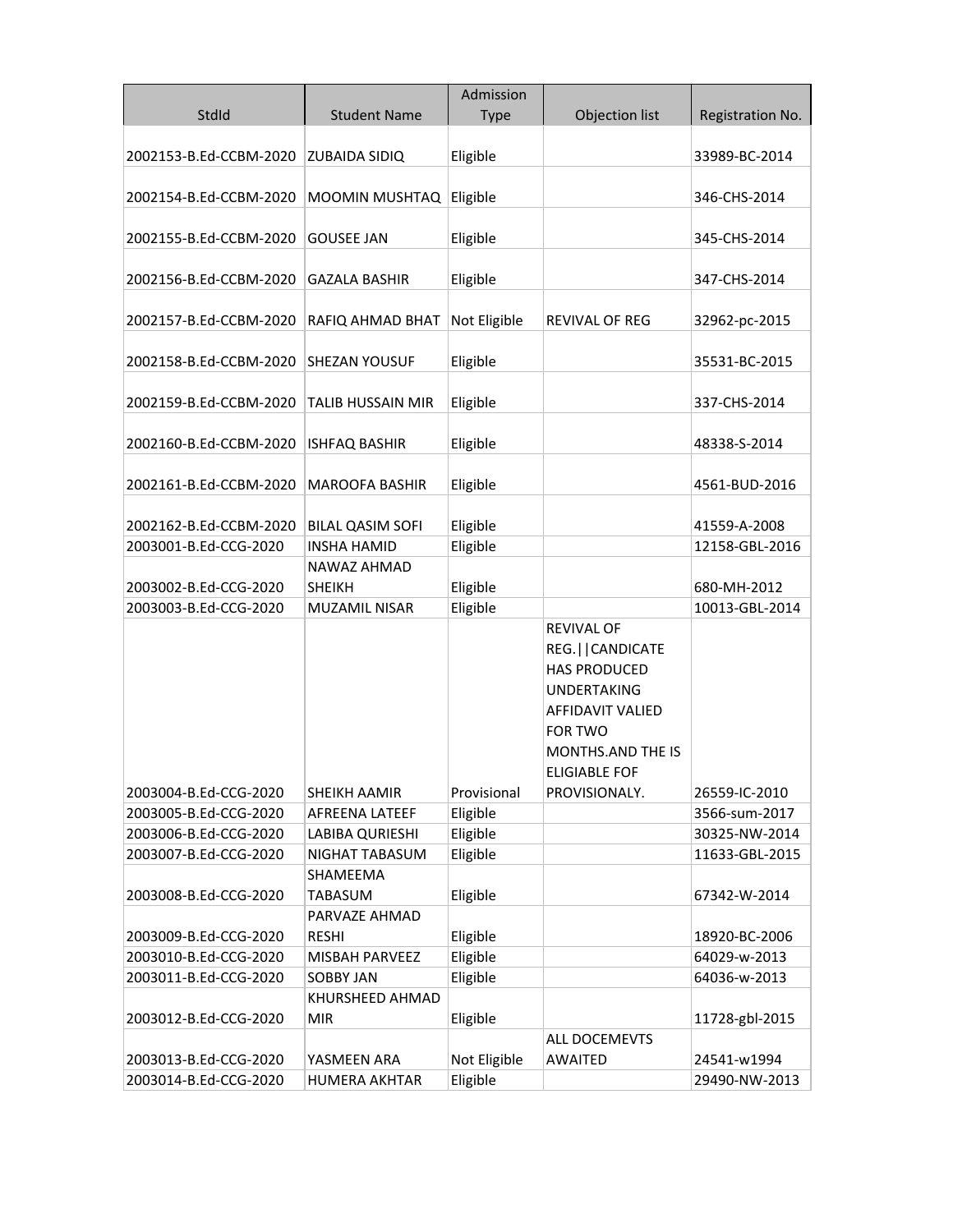|                       |                                     | Admission    |                      |                  |
|-----------------------|-------------------------------------|--------------|----------------------|------------------|
| StdId                 | <b>Student Name</b>                 | <b>Type</b>  | Objection list       | Registration No. |
|                       | <b>MOHAMMAD</b>                     |              |                      |                  |
| 2003015-B.Ed-CCG-2020 | YASEEN LONE                         | Eligible     |                      | 11388-GBL-2015   |
|                       |                                     |              |                      |                  |
| 2003016-B.Ed-CCG-2020 | SHAGUFTA HUSSAIN                    | Eligible     |                      | 58728-W-2011     |
|                       | DAAWAR BASHIR                       |              |                      |                  |
| 2003017-B.Ed-CCG-2020 | <b>GANAIE</b>                       | Eligible     |                      | 33495-IC-2013    |
| 2003018-B.Ed-CCG-2020 | ZEENAT AZIZ                         | Eligible     |                      | 12523-GBL-2016   |
| 2003019-B.Ed-CCG-2020 | <b>NUZHAT ALTAF</b>                 | Eligible     |                      | 34656-IC-2014    |
|                       | <b>BILAL AHMAD</b>                  |              |                      |                  |
| 2003020-B.Ed-CCG-2020 | <b>SHEIKH</b>                       | Eligible     |                      | 10474-gbl-2014   |
|                       |                                     |              |                      |                  |
| 2003022-B.Ed-CCG-2020 | <b>RESHI UMER AFTAB</b>             | Eligible     |                      | 35731-ic-2015    |
|                       |                                     |              |                      |                  |
| 2003023-B.Ed-CCG-2020 | MUZAFFAR AHMAD                      | Eligible     |                      | 26793-sj-2013    |
|                       | <b>ISHFAQ YOUSUF</b>                |              |                      |                  |
| 2003024-B.Ed-CCG-2020 | <b>RESHI</b>                        | Eligible     |                      | 2153-SUM-2015    |
| 2003025-B.Ed-CCG-2020 | <b>SHABNAM SHABIR</b>               | Eligible     |                      | 13344-gbl-2017   |
| 2003026-B.Ed-CCG-2020 | <b>QURATUL RAFIQ</b>                | Eligible     |                      | 13343-gbl-2017   |
| 2003027-B.Ed-CCG-2020 | <b>ULFATH BASHIR</b>                | Eligible     |                      | 721-kgn-2016     |
| 2003028-B.Ed-CCG-2020 | <b>SOBIA MEER</b>                   | Eligible     |                      | 12525-GBL-2016   |
| 2003029-B.Ed-CCG-2020 | SHAKIR RAZAQ                        | Eligible     |                      | 1674-SUM-2015    |
| 2003030-B.Ed-CCG-2020 | <b>SURIYA KOSAR</b>                 | Eligible     |                      | 11856-GBL-2015   |
|                       |                                     |              |                      |                  |
| 2003031-B.Ed-CCG-2020 | <b>MARYAM KHATOON</b>               | Eligible     |                      | 12708-GBL-2016   |
|                       | <b>MUDASIR AHMAD</b>                |              |                      |                  |
| 2003032-B.Ed-CCG-2020 | <b>MIR</b><br><b>MOHAMMAD IRFAN</b> | Eligible     |                      | 34308-BC-2014    |
| 2003033-B.Ed-CCG-2020 | <b>AHANGER</b>                      | Eligible     |                      | 49573-S-2015     |
|                       |                                     |              | <b>ALL DOCUMENTS</b> |                  |
| 2003034-B.Ed-CCG-2020 | <b>MADINA AKHTER</b>                | Not Eligible | <b>AWAITED</b>       |                  |
| 2003035-B.Ed-CCG-2020 | <b>NUSRAT JAN</b>                   | Eligible     |                      | 10019-GBL-2014   |
| 2003036-B.Ed-CCG-2020 | <b>ADIL AHMAD BHAT</b>              | Eligible     |                      | 11000-gbl-2015   |
| 2003037-B.Ed-CCG-2020 | <b>IRFANA BANOO</b>                 | Eligible     |                      | 3586-SUM-2017    |
| 2003038-B.Ed-CCG-2020 | <b>EYRAM HAMID</b>                  | Eligible     |                      | 30586-IC-2011    |
| 2003039-B.Ed-CCG-2020 | SAYIMA AHAD                         | Eligible     |                      | 559-KGN-2015     |
| 2003040-B.Ed-CCG-2020 | MASOODA JABEEN                      | Eligible     |                      | 10026-GBL-2014   |
|                       | MAHAJABEENA                         |              |                      |                  |
| 2003041-B.Ed-CCG-2020 | <b>RASOOL</b>                       | Eligible     |                      | 10027-GBL-2014   |
| 2003042-B.Ed-CCG-2020 | <b>MIR AADIL</b>                    | Eligible     |                      | 8843-GBL-2013    |
| 2003043-B.Ed-CCG-2020 | <b>RUKAYA ALI</b>                   | Eligible     |                      | 10043-gbl-2014   |
| 2003044-B.Ed-CCG-2020 | ZAHIDA FAROOQ                       | Eligible     |                      | 10894-GBL-2015   |
|                       |                                     |              |                      |                  |
| 2003045-B.Ed-CCG-2020 | TAHIR AHMAD BHAT                    | Eligible     |                      | 1300-SUM-2014    |
| 2003046-B.Ed-CCG-2020 | DANISH QAYOOM                       | Eligible     |                      | 33428-IC-2013    |
| 2003047-B.Ed-CCG-2020 | <b>HALIMA AKHTAR</b>                | Eligible     |                      | 1825-sum-2015    |
| 2003048-B.Ed-CCG-2020 | SAIMA GANI                          | Eligible     |                      | 9722-gbl-2013    |
|                       | <b>ABDUL RASHID</b>                 |              |                      |                  |
| 2003049-B.Ed-CCG-2020 | <b>SHEIKH</b>                       | Eligible     |                      | 540-KGN-2015     |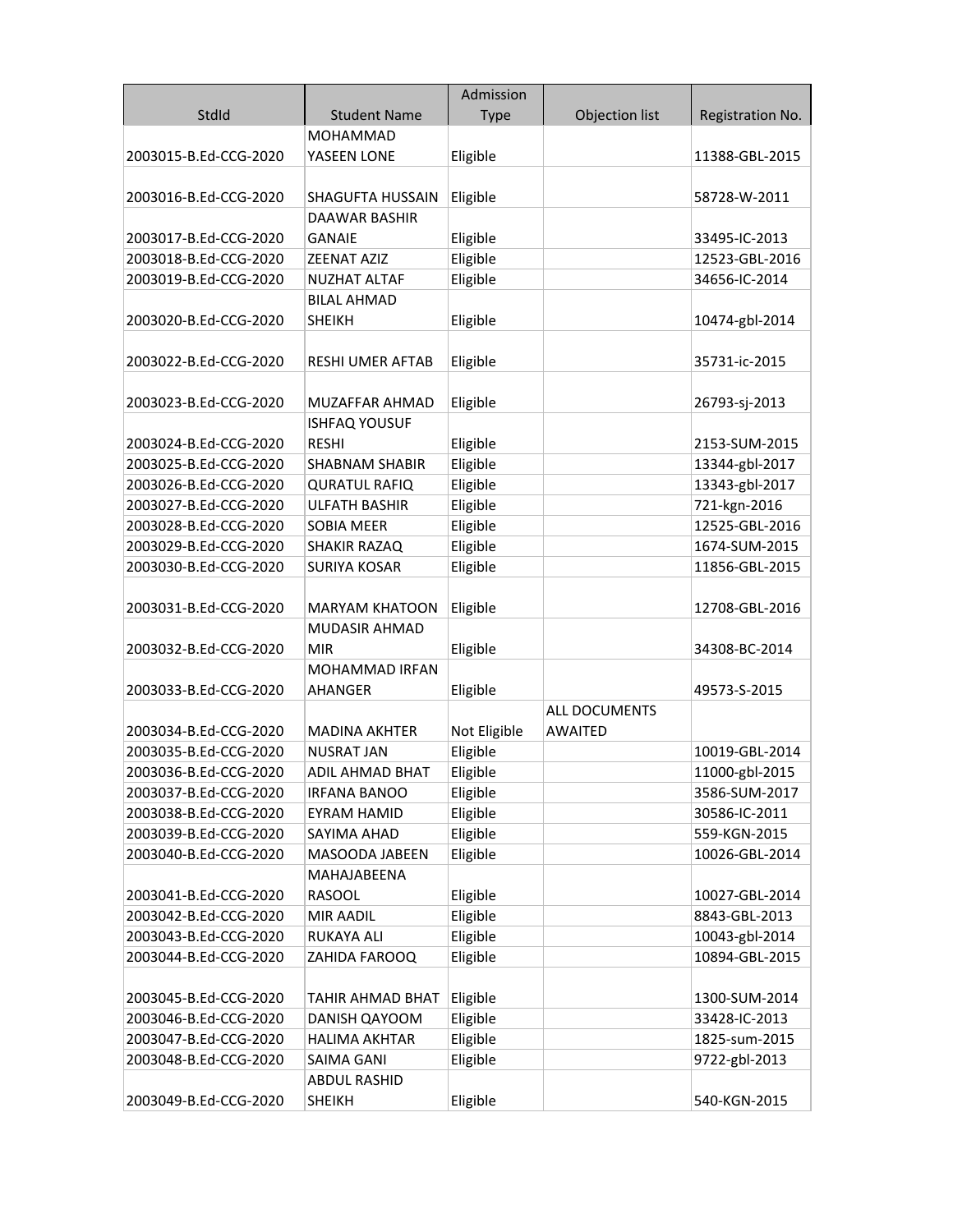|                       |                            | Admission    |                       |                  |
|-----------------------|----------------------------|--------------|-----------------------|------------------|
| StdId                 | <b>Student Name</b>        | <b>Type</b>  | Objection list        | Registration No. |
|                       | <b>MOHMMAD ALTAF</b>       |              |                       |                  |
| 2003051-B.Ed-CCG-2020 | <b>DAR</b>                 | Eligible     |                       | 10878-GBL-2014   |
| 2003052-B.Ed-CCG-2020 | <b>NUSRAT SHAMEEM</b>      | Eligible     |                       | 12160-GBL-2016   |
|                       |                            |              |                       |                  |
| 2003053-B.Ed-CCG-2020 | MUNAZIR REHMAN             | Eligible     |                       | 925-KGN-2017     |
|                       |                            |              |                       |                  |
| 2003054-B.Ed-CCG-2020 | TARIQ AHMAD DOBI           | Eligible     |                       | 1664-SUM-2015    |
| 2003055-B.Ed-CCG-2020 | REYAZ HYDER DAR            | Eligible     |                       | 1591-PGD-2018    |
|                       | <b>OWAIS ZAHOOR</b>        |              |                       |                  |
| 2003056-B.Ed-CCG-2020 | <b>BHAT</b>                | Not Eligible | <b>REVIVAL OF REG</b> | 451-KGN-2015     |
|                       | <b>TARIQ AHMAD</b>         |              |                       |                  |
| 2003057-B.Ed-CCG-2020 | <b>KUMAR</b>               | Eligible     |                       | 8936-GBL-2013    |
| 2003058-B.Ed-CCG-2020 | SHAHID ALI MALIK           | Eligible     |                       | 12623-Gbl-2016   |
|                       | <b>TAWSEEF AHMAD</b>       |              |                       |                  |
| 2003059-B.Ed-CCG-2020 | <b>NAJAR</b>               | Eligible     |                       | 1640-SUM-2014    |
|                       | <b>DANESHTA MOHI</b>       |              |                       |                  |
| 2003060-B.Ed-CCG-2020 | UD DIN                     | Eligible     |                       | 12487-gbl-2016   |
|                       | <b>MUNEER AHMAD</b>        |              |                       |                  |
| 2003061-B.Ed-CCG-2020 | LAWAY                      | Eligible     |                       | 11785-gbl-2015   |
| 2003062-B.Ed-CCG-2020 | STANZIN DOLKAR             | Not Eligible | DETAIL OF INGOU       | 67450-W-2014     |
|                       | <b>TOWSEEF AHMAD</b>       |              |                       |                  |
| 2003063-B.Ed-CCG-2020 | <b>SHAH</b>                | Eligible     |                       | 9444-gbl-2013    |
| 2003064-B.Ed-CCG-2020 | SHAISTA QADIR MIR          | Eligible     |                       | 12489-GBL-2016   |
| 2003065-B.Ed-CCG-2020 | ARMEENA HASSAN             | Not Eligible | REVIVAL OF REG        | 10113-GBL-2014   |
| 2003066-B.Ed-CCG-2020 | SAMEENA AKHTER             | Eligible     |                       | 9984-GBL-2014    |
|                       |                            |              |                       |                  |
| 2003067-B.Ed-CCG-2020 | SHUGUFTA PARVEEN           | Eligible     |                       | 9962-GBL-2014    |
| 2003068-B.Ed-CCG-2020 | <b>MARIYA ZAHOOR</b>       | Eligible     |                       | 9838-gbl-2013    |
| 2003069-B.Ed-CCG-2020 | <b>URFI ASHRAF</b>         | Eligible     |                       | 2689-SUM-2016    |
| 2003070-B.Ed-CCG-2020 | <b>WASIA BASHIR</b>        | Eligible     |                       | 25778-nw-2011    |
| 2003071-B.Ed-CCG-2020 | <b>AZRA AFTAB</b>          | Eligible     |                       | 10448-gbl-2014   |
| 2003072-B.Ed-CCG-2020 | <b>JAGDEESH TADA</b>       | Provisional  | SP OF DEG             | 43-CCG-2020      |
|                       |                            |              |                       |                  |
| 2003073-B.Ed-CCG-2020 | MEGHRAJ PRAJAPAT           | Provisional  | SP OF DEG             | 44-CCG-2020      |
| 2003074-B.Ed-CCG-2020 | <b>DEVILAL</b>             | Provisional  | MIG     SP F DEG      | 46-CCG-2020      |
|                       | <b>BABUNDRA KUMAR</b>      |              |                       |                  |
| 2003075-B.Ed-CCG-2020 | YADAW                      | Provisional  | SPM OF DEG            | 45-CCG-2020      |
|                       | <b>AMIT SINGH</b>          |              |                       |                  |
| 2003076-B.Ed-CCG-2020 | CHAUHAN                    | Not Eligible | <b>GR AWAITED</b>     |                  |
|                       | PRASHANT KUMAR             |              |                       |                  |
| 2003077-B.Ed-CCG-2020 | <b>SINGH</b>               | Not Eligible | <b>GR AWAITED</b>     |                  |
| 2003078-B.Ed-CCG-2020 | <b>NEHA KAJAL</b>          | Not Eligible | MIG AWAITED           |                  |
| 2003079-B.Ed-CCG-2020 | <b>RUBY RANA</b>           | Not Eligible | MIG AWAITED           |                  |
| 2003080-B.Ed-CCG-2020 | AMIT BHARADWAJ             | Not Eligible | <b>GR AWAITED</b>     |                  |
|                       |                            |              |                       |                  |
| 2004001-B.ED-CCA-2020 | YASIR YOUSUF WANI Eligible |              |                       | 77372-ANG-2015   |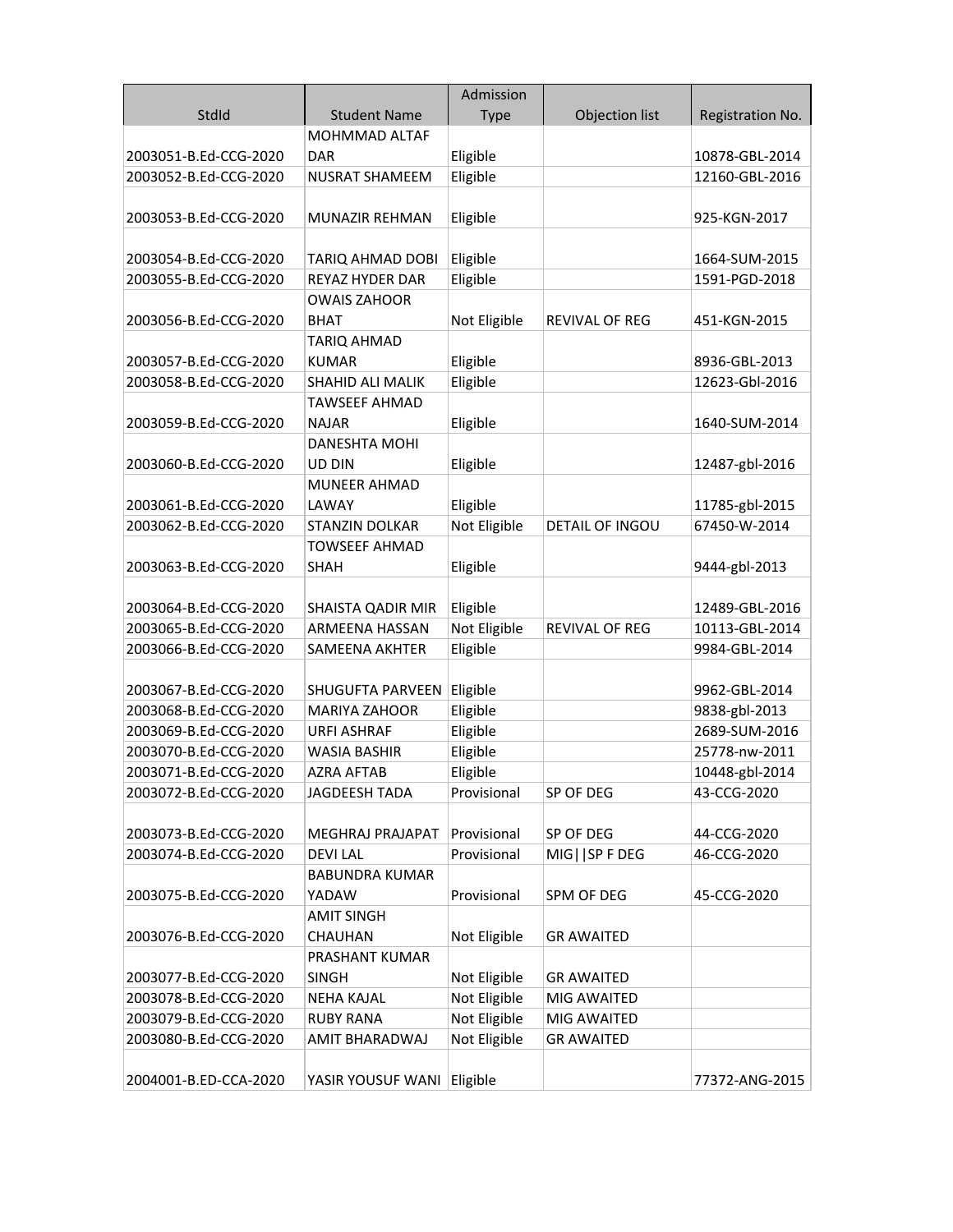|                       |                            | Admission   |                |                  |
|-----------------------|----------------------------|-------------|----------------|------------------|
| StdId                 | <b>Student Name</b>        | <b>Type</b> | Objection list | Registration No. |
|                       |                            |             |                |                  |
| 2004002-B.ED-CCA-2020 | PEER ISHFAQ AHMAD Eligible |             |                | 73045-ANG-2013   |
|                       |                            |             |                |                  |
| 2004003-B.ED-CCA-2020 | <b>SUMIRA AKHTER</b>       | Eligible    |                | 77960-ANG-2016   |
| 2004004-B.ED-CCA-2020 | <b>TASEEN MAQBOOL</b>      | Eligible    |                | 29178-AW-2014    |
| 2004005-B.ED-CCA-2020 | <b>AFSANA ALTAF</b>        | Eligible    |                | 30343-AW-2014    |
| 2004006-B.ED-CCA-2020 | SUBREENA GULZAR            | Eligible    |                | 32636-AW-2015    |
| 2004007-B.ED-CCA-2020 | <b>AZRA FAIZ</b>           | Eligible    |                | 29956-AW-2014    |
| 2004008-B.ED-CCA-2020 | <b>UZMA NISAR</b>          | Eligible    |                | 3688-DRA-2014    |
| 2004009-B.ED-CCA-2020 | <b>ALIYA FATIMA</b>        | Eligible    |                | 252-CCA-2020     |
| 2004010-B.ED-CCA-2020 | <b>UROOSA RASHID</b>       | Eligible    |                | 30190-AW-2014    |
|                       | <b>MYSOOMA</b>             |             |                |                  |
| 2004011-B.ED-CCA-2020 | <b>MAQBOOL</b>             | Eligible    |                | 28604-AW-2013    |
| 2004012-B.ED-CCA-2020 | <b>NUSRAT JAN</b>          | Eligible    |                | 30988-Aw-2015    |
|                       |                            |             |                |                  |
| 2004013-B.ED-CCA-2020 | AINA MOHI UD DIN           | Eligible    |                | 29305-AW-2014    |
| 2004014-B.ED-CCA-2020 | AZMAT JHA                  | Eligible    |                | 29941-AW-2014    |
| 2004015-B.ED-CCA-2020 | AABIDA GULZAR              | Eligible    |                | 29000-AW-2013    |
|                       | SAMREENA                   |             |                |                  |
| 2004016-B.ED-CCA-2020 | <b>MANZOOR</b>             | Eligible    |                | 31914-AW-2015    |
| 2004017-B.ED-CCA-2020 | <b>ASIFA BASHIR</b>        | Eligible    |                | 728-TI-2015      |
| 2004018-B.ED-CCA-2020 | <b>RUBBIYA BASHIR</b>      | Eligible    |                | 34634-AW-2017    |
| 2004019-B.ED-CCA-2020 | <b>SUMAIRA JAN</b>         | Eligible    |                | 29070-AW-2013    |
|                       |                            |             |                |                  |
| 2004020-B.ED-CCA-2020 | SHOWKIYA SULTAN            | Eligible    |                | 28771-AW-2013    |
| 2004021-B.ED-CCA-2020 | <b>GULSHAN AKHTER</b>      | Eligible    |                | 27792-aw-2013    |
| 2004022-B.ED-CCA-2020 | <b>INSHA HAMID</b>         | Eligible    |                | 30179-AW-2014    |
| 2004023-B.ED-CCA-2020 | <b>SYED TAHREEMA</b>       | Eligible    |                | 29984-AW-2014    |
|                       |                            |             |                |                  |
| 2004024-B.ED-CCA-2020 | NADHIYA MUSHTAQ            | Eligible    |                | 29081-AW-2013    |
| 2004025-B.ED-CCA-2020 | SAMEENA AKHTER             | Eligible    |                | 30057-AW-2014    |
| 2004026-B.ED-CCA-2020 | HEENA JEE                  | Eligible    |                | 3677-dra-2014    |
| 2004027-B.ED-CCA-2020 | <b>MANIKAH SALEEM</b>      | Eligible    |                | 75786-ang-2014   |
| 2004028-B.ED-CCA-2020 | <b>GAZALA RASHID</b>       | Eligible    |                | 729-TI-2015      |
|                       |                            |             |                |                  |
| 2004029-B.ED-CCA-2020 | <b>BASHIR AHMAD DAR</b>    | Eligible    |                | 1576-kn-2013     |
| 2004030-B.ED-CCA-2020 | SHERAZA AKHTER             | Eligible    |                | 3658-DRA-2014    |
| 2004031-B.ED-CCA-2020 | <b>HUZAIFA SAJAD</b>       | Eligible    |                | 29761-AW-2014    |
| 2004032-B.ED-CCA-2020 | SAMEERA JAN                | Eligible    |                | 28815-AW-2013    |
| 2004033-B.ED-CCA-2020 | NUJEEBA WAZIR              | Eligible    |                | 3724-DRA-2014    |
|                       | KIFAYAT ULLAH              |             |                |                  |
| 2004034-B.ED-CCA-2020 | <b>AMIN ALLAIE</b>         | Eligible    |                | 74359-Ang-2014   |
| 2004035-B.ED-CCA-2020 | <b>ISHRAT JAN</b>          | Eligible    |                | 1687-KN-2014     |
| 2004036-B.ED-CCA-2020 | TABASUM SHAFI              | Eligible    |                | 32168-aw-2015    |
|                       |                            |             |                |                  |
| 2004037-B.ED-CCA-2020 | MEHFOOZA FAROOQ Eligible   |             |                | 32129-aw-2015    |
| 2004038-B.ED-CCA-2020 | SAIMA MUKHTAR              | Eligible    |                | 29513-AW-2014    |
| 2004039-B.ED-CCA-2020 | URFY MUSHTAQ               | Eligible    |                | 30657-AW-2014    |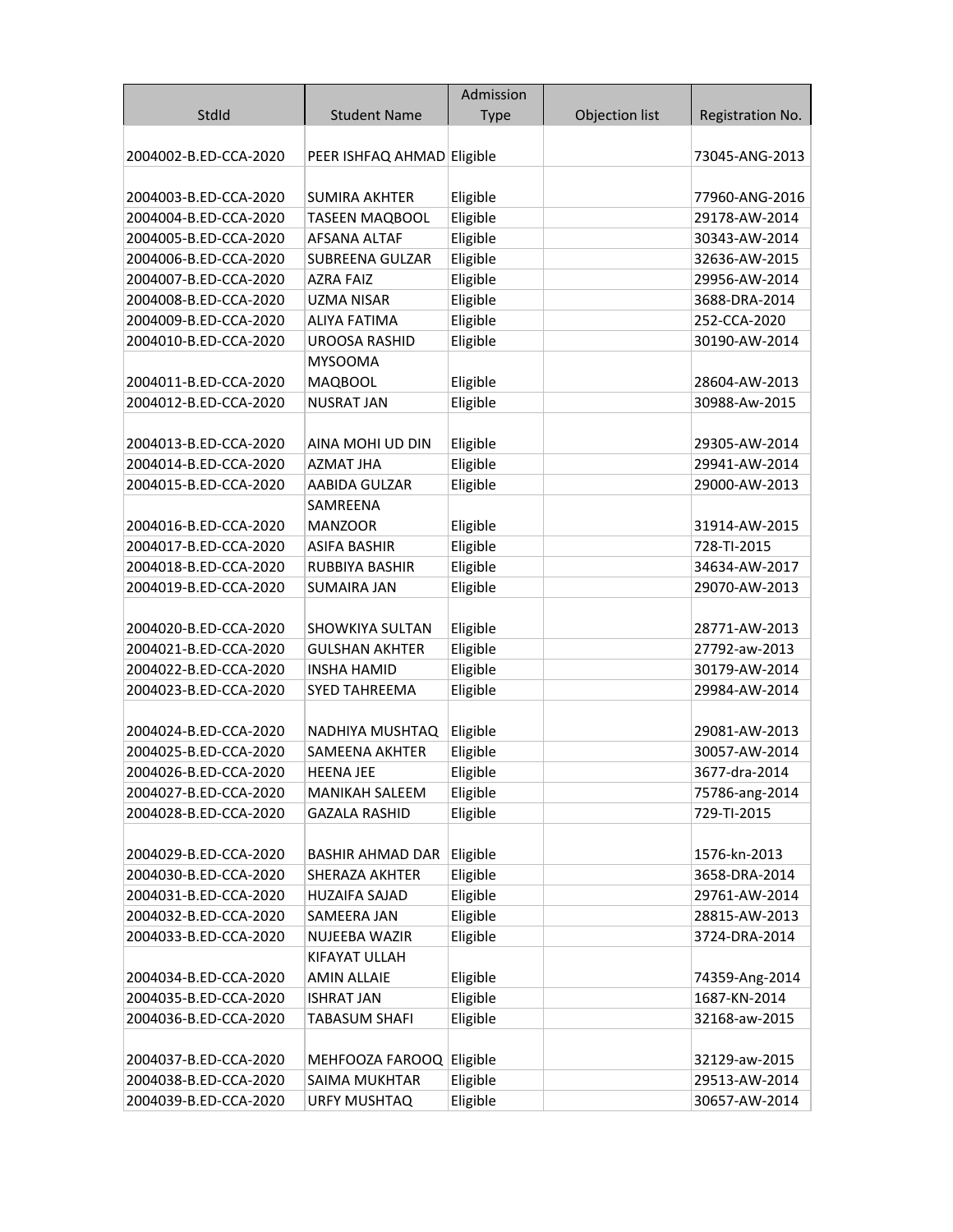|                        |                          | Admission    |                    |                  |
|------------------------|--------------------------|--------------|--------------------|------------------|
| StdId                  | <b>Student Name</b>      | <b>Type</b>  | Objection list     | Registration No. |
| 2004040-B.ED-CCA-2020  | <b>SHAZIA JAN</b>        | Eligible     |                    | 30462-aw-2014    |
| 2004041-B.ED-CCA-2020  | SABOORA RAFI             | Eligible     |                    | 29683-AW-2014    |
| 2004042-B.ED-CCA-2020  | URWAT UL VUSQA           | Eligible     |                    | 13966-kul-2015   |
|                        |                          |              |                    |                  |
| 2004043-B.ED-CCA-2020  | MUNTAHA KOWSAR           | Eligible     |                    | 29507-AW-2014    |
|                        | <b>MUDASIR AHMAD</b>     |              |                    |                  |
| 2004044-B.ED-CCA-2020  | <b>KHAN</b>              | Eligible     |                    | 77370-ang-2015   |
| 2004045-B.ED-CCA-2020  | <b>SHAIBA SHAFI</b>      | Eligible     |                    | 32671-aw-2015    |
|                        |                          |              |                    |                  |
| 2004046-B.Ed-CCKU-2020 | MISBA MUSHTAQ            | Not Eligible | SP OF REVIVAL REG. | 12120-kul-2014   |
| 2004047-B.ED-CCA-2020  | SABA ASHRAF              | Eligible     |                    | 31923-AW-2015    |
| 2004048-B.ED-CCA-2020  | <b>MEHAK MUSHTAQ</b>     | Eligible     |                    | 29170-AW-2014    |
|                        |                          |              |                    |                  |
| 2004049-B.ED-CCA-2020  | NADIA NAZIR WANI         | Eligible     |                    | 32382-AW-2015    |
|                        | <b>SUHEEL AHMAD</b>      |              |                    |                  |
| 2004050-B.ED-CCA-2020  | <b>SHAH</b>              | Not Eligible | ALL DOCUMENTS REQ  |                  |
|                        | <b>IRAM SAJAD</b>        |              |                    |                  |
| 2004051-B.ED-CCA-2020  | PEERZADA                 | Eligible     |                    | 32366-AW-2015    |
| 2004052-B.ED-CCA-2020  | <b>FAIZA MANZOOR</b>     | Eligible     |                    | 30270-aw-2014    |
| 2004053-B.ED-CCA-2020  | <b>INSHA MUSHTAQ</b>     | Eligible     |                    | 32059-aw-2015    |
| 2004054-B.ED-CCA-2020  | <b>ARUJA RASHID</b>      | Eligible     |                    | 31293-aw-2015    |
|                        |                          |              |                    |                  |
| 2004055-B.ED-CCA-2020  | <b>SHUGUFTA AKHTER</b>   | Eligible     |                    | 5978-BJB-2014    |
|                        |                          |              |                    |                  |
| 2004056-B.ED-CCA-2020  | <b>BILAL AHMAD GANIE</b> | Eligible     |                    | 76989-ang-2015   |
| 2004057-B.ED-CCA-2020  | <b>AIMAN AZIZ</b>        | Eligible     |                    | 28724-aw-2013    |
| 2004058-B.ED-CCA-2020  | <b>FOZIA JAN</b>         | Eligible     |                    | 32421-aw-2015    |
|                        |                          |              |                    |                  |
| 2004059-B.ED-CCA-2020  | HILAL AHMAD DAR          | Eligible     |                    | 76328-ANG-2015   |
| 2004060-B.ED-CCA-2020  | SAIMA JAN                | Eligible     |                    | 31384-AW-2015    |
| 2004061-B.ED-CCA-2020  | <b>IQRAT NAZIR</b>       | Eligible     |                    | 29628-AW-2014    |
| 2004062-B.ED-CCA-2020  | SHAHID AHMAD             | Eligible     |                    | 69328-ang-2012   |
| 2004063-B.ED-CCA-2020  | <b>UMAISA BASHIR</b>     | Eligible     |                    | 29926-aw-2014    |
| 2004064-B.ED-CCA-2020  | SHAISTA SALAM            | Eligible     |                    | 31359-AW-2015    |
|                        | <b>DANISH RASHID</b>     |              |                    |                  |
| 2004065-B.ED-CCA-2020  | <b>BHAT</b>              | Eligible     |                    | 77364-ang-2015   |
| 2004066-B.ED-CCA-2020  | <b>GAZALA RASHID</b>     | Eligible     |                    | 32415-aw-2015    |
|                        |                          |              |                    |                  |
| 2004067-B.ED-CCA-2020  | MUZAMIL MUSTAFA          | Eligible     |                    | 31012-AW-2015    |
| 2004068-B.ED-CCA-2020  | SADDIYA GULL             | Eligible     |                    | 62845-w-2013     |
| 2004069-B.ED-CCA-2020  | SHABEENA NISAR           | Eligible     |                    | 30902-AW-2015    |
| 2004070-B.ED-CCA-2020  | <b>BISMA FAROOQ</b>      | Eligible     |                    | 28879-aw-2013    |
| 2004071-B.ED-CCA-2020  | SAILA AKHTER             | Eligible     |                    | 30901-AW-2015    |
| 2004073-B.ED-CCA-2020  | SHAISTA SHAFI            | Eligible     |                    | 30972-AW-2015    |
| 2004074-B.ED-CCA-2020  | ZAHIDA SHAFI             | Provisional  | MIG REQ            | 30973-aw-2015    |
| 2004075-B.ED-CCA-2020  | OROOBA GANI              | Eligible     |                    | 31450-AW-2015    |
| 2004076-B.ED-CCA-2020  | <b>NADISH SYEED</b>      | Eligible     |                    | 255-CCA-2020     |
| 2004078-B.ED-CCA-2020  | <b>GAZALA GULL</b>       | Eligible     |                    | 23116-aw-2010    |
|                        |                          |              |                    |                  |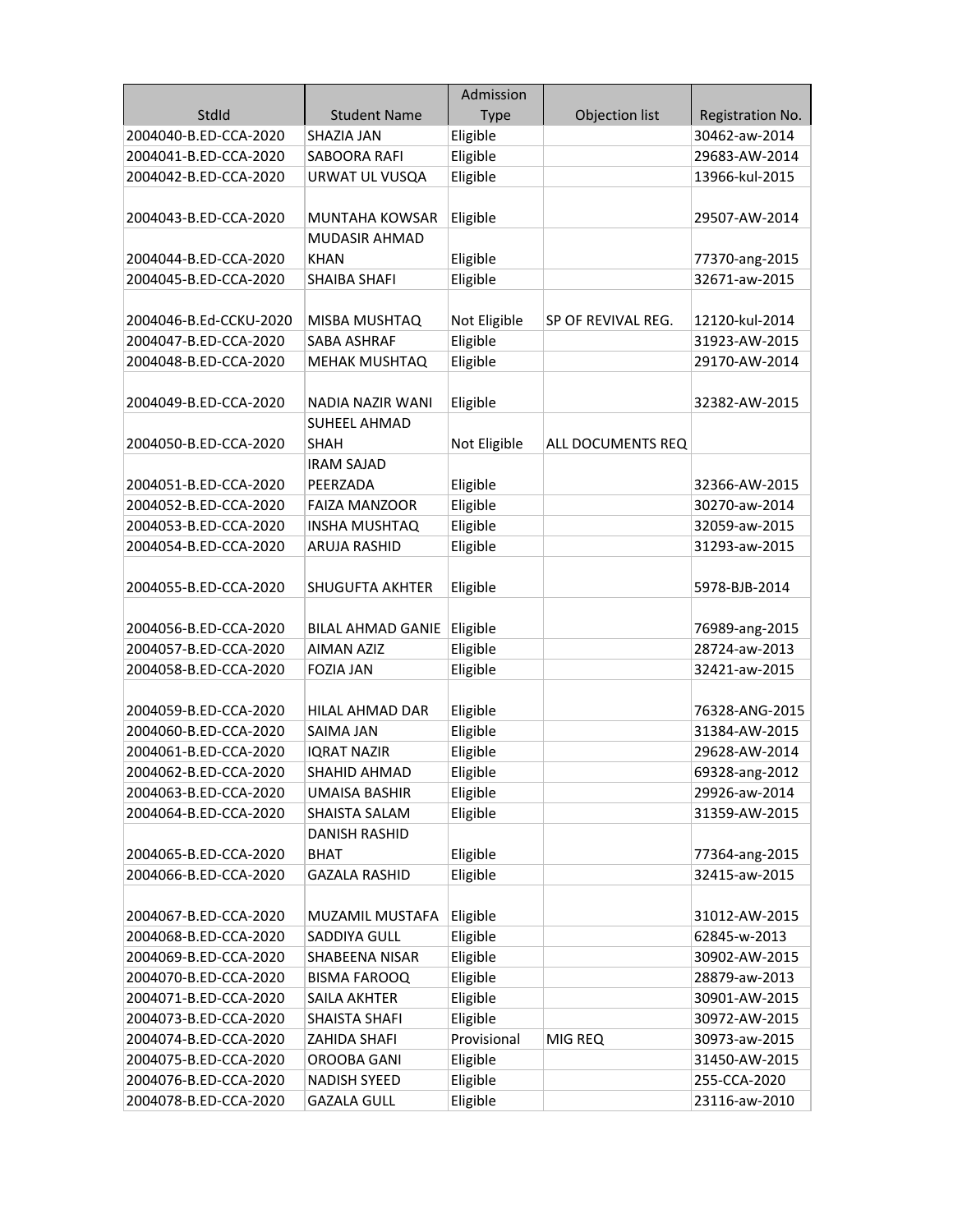|                       |                              | Admission   |                 |                  |
|-----------------------|------------------------------|-------------|-----------------|------------------|
| StdId                 | <b>Student Name</b>          | <b>Type</b> | Objection list  | Registration No. |
| 2004079-B.ED-CCA-2020 | SHAFIQA SHAFI                | Eligible    |                 | 32037-aw-2015    |
| 2004080-B.ED-CCA-2020 | <b>SHAISTA GULL</b>          | Eligible    |                 | 31417-aw-2015    |
| 2004081-B.ED-CCA-2020 | SAIMA HAMEED                 | Eligible    |                 | 32041-aw-2015    |
| 2004082-B.ED-CCA-2020 | <b>GOUSIA NABI</b>           | Eligible    |                 | 30152-AW-2014    |
| 2004083-B.ED-CCA-2020 | <b>MISBAH YOUSUF</b>         | Eligible    |                 | 68263-W-2015     |
|                       | PZD FARHANA                  |             |                 |                  |
| 2004084-B.ED-CCA-2020 | ANJUM                        | Eligible    |                 | 2689-DRA-2012    |
| 2004085-B.ED-CCA-2020 | <b>BISMA ABDULLAH</b>        | Eligible    |                 | 32003-AW-2015    |
|                       | TAJAMUL RASOOL               |             |                 |                  |
| 2004086-B.ED-CCA-2020 | <b>MIR</b>                   | Eligible    |                 | 76445-ANG-2015   |
| 2004087-B.ED-CCA-2020 | <b>SALFI ASHRAF</b>          | Provisional | <b>MAHS REQ</b> | 7047-BJB-2015    |
| 2004088-B.ED-CCA-2020 | <b>SALMA YOUSUF</b>          | Eligible    |                 | 29004-AW-2013    |
|                       |                              |             |                 |                  |
| 2004089-B.ED-CCA-2020 | SABREENA YOUSUF              | Eligible    |                 | 2690-KN-2017     |
|                       | <b>SHAHID AHMAD</b>          |             |                 |                  |
| 2004090-B.ED-CCA-2020 | <b>GANIE</b>                 | Eligible    |                 | 2752-kn-2017     |
| 2004091-B.ED-CCA-2020 | <b>JASIF GULL</b>            | Eligible    |                 | 6414-bjb-2014    |
| 2004092-B.ED-CCA-2020 | <b>ASMEENA JAN</b>           | Eligible    |                 | 31495-AW-2015    |
| 2004093-B.ED-CCA-2020 | <b>INSHA REHMAN</b>          | Eligible    |                 | 29296-AW-2014    |
| 2004094-B.ED-CCA-2020 | <b>URFY GULZAR</b>           | Eligible    |                 | 24649-AW-2011    |
| 2004095-B.ED-CCA-2020 | <b>ZEESHANA GANI</b>         | Eligible    |                 | 7832-TC-2015     |
| 2004096-B.ED-CCA-2020 | <b>HENU RASHID</b>           | Eligible    |                 | 30886-aw-2015    |
| 2004097-B.ED-CCA-2020 | <b>IQRA SHAFI</b>            | Eligible    |                 | 7833-TC-2015     |
| 2004098-B.ED-CCA-2020 | AROOJ JAN                    | Eligible    |                 | 32262-AW-2015    |
| 2004099-B.ED-CCA-2020 | <b>AQSA BILAL</b>            | Eligible    |                 | 31320-aw-2015    |
| 2004100-B.ED-CCA-2020 | <b>AZRA NAZIR</b>            | Eligible    |                 | 31321-AW-2015    |
|                       | AADIL ABDULLAH               |             |                 |                  |
| 2004101-B.ED-CCA-2020 | <b>MIR</b>                   | Eligible    |                 | 77324-ANG-2015   |
| 2004102-B.ED-CCA-2020 | <b>UBAID MANZOOR</b>         | Eligible    |                 | 6359-PRA-2017    |
|                       | <b>SHOWKAT AHMAD</b>         |             |                 |                  |
| 2004103-B.ED-CCA-2020 | <b>BHAT</b>                  | Eligible    |                 | 76417-ANG-2015   |
| 2004104-B.ED-CCA-2020 | <b>NAFEESA ISMAIL</b>        | Eligible    |                 | 30787-AW-2014    |
|                       |                              |             |                 |                  |
| 2004105-B.ED-CCA-2020 | SHAH IRTIZA SHARIEF Eligible |             |                 | 30267-aw-2014    |
| 2004106-B.ED-CCA-2020 | NADIA MANZOOR                | Eligible    |                 | 29665-AW-2014    |
| 2004107-B.ED-CCA-2020 | <b>IQRA RASHID</b>           | Eligible    |                 | 6915-BJB-2015    |
|                       | SHABNAM                      |             |                 |                  |
| 2004108-B.ED-CCA-2020 | <b>MASOODAH</b>              | Eligible    |                 | 31957-aw-2015    |
|                       |                              |             |                 |                  |
| 2004109-B.ED-CCA-2020 | MOHD IMRAN MALIK Eligible    |             |                 | 9781-kul-2012    |
| 2004110-B.ED-CCA-2020 | SAIQA ALTAF                  | Eligible    |                 | 29408-aw-2014    |
| 2004111-B.ED-CCA-2020 | <b>ASFEE NAZIR</b>           | Eligible    |                 | 30981-aw-2015    |
|                       |                              |             |                 |                  |
| 2004112-B.ED-CCA-2020 | SABREENA REHMAN              | Eligible    |                 | 6917-BJB-2015    |
| 2004114-B.ED-CCA-2020 | SAIMA MANZOOR                | Eligible    |                 | 29137-AW-2013    |
| 2004115-B.ED-CCA-2020 | RIZWAN RASHID                | Eligible    |                 | 7192-TC-2014     |
| 2004116-B.ED-CCA-2020 | NAJMA BASHIR                 | Eligible    |                 | 30984-AW-2015    |
| 2004117-B.ED-CCA-2020 | MISBA IQBAL                  | Eligible    |                 | 32816-AW-2015    |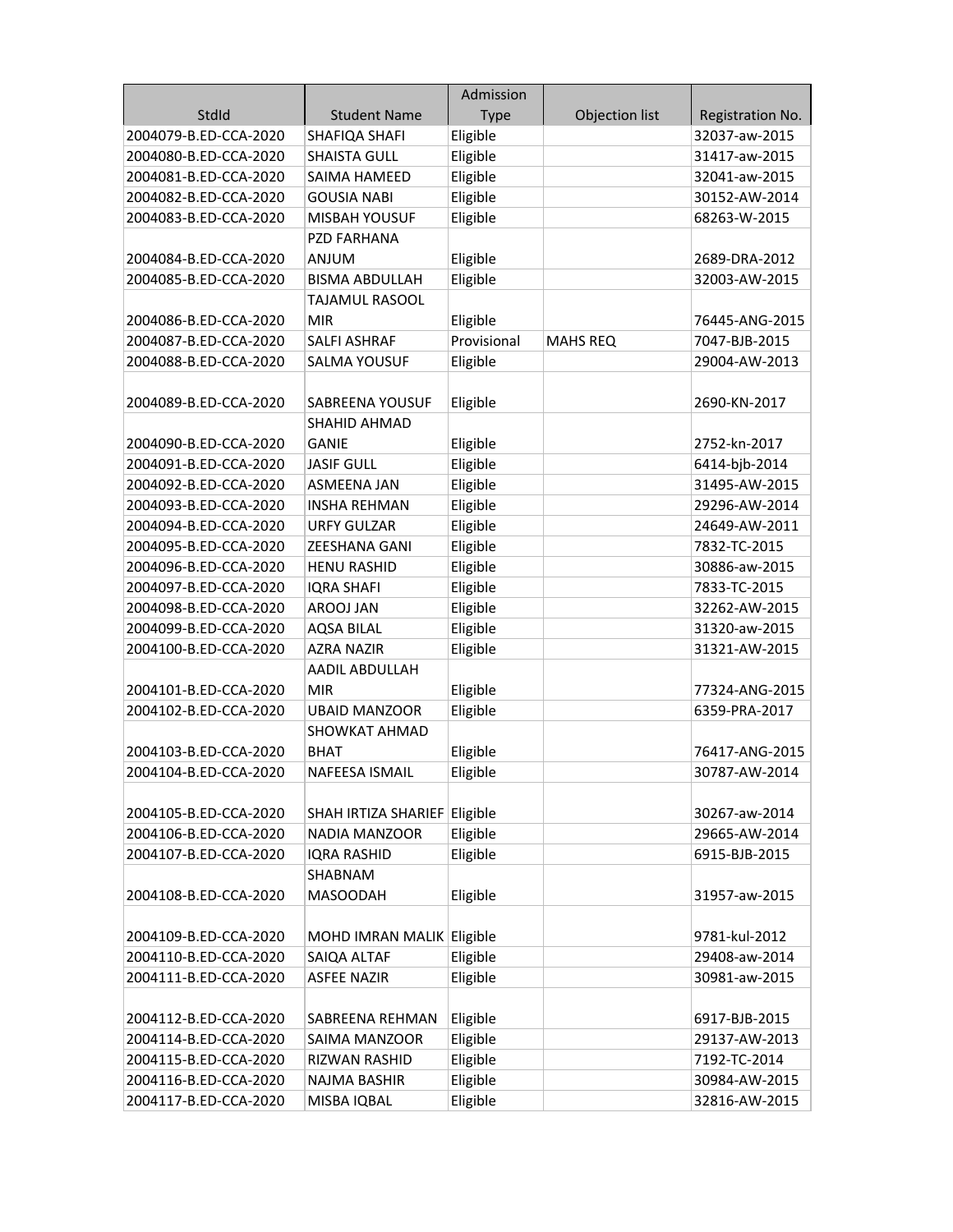|                       |                          | Admission    |                       |                  |
|-----------------------|--------------------------|--------------|-----------------------|------------------|
| StdId                 | <b>Student Name</b>      | <b>Type</b>  | Objection list        | Registration No. |
| 2004118-B.ED-CCA-2020 | SAQIA BASHIR             | Eligible     |                       | 32845-aw-2015    |
|                       |                          |              |                       |                  |
| 2004119-B.ED-CCA-2020 | SYED BISMA ANJUM         | Eligible     |                       | 2446-prp-2014    |
|                       |                          |              |                       |                  |
| 2004121-B.ED-CCA-2020 | TARIQ AHMAD BHAT         | Eligible     |                       | 67277-ANG-2011   |
| 2004122-B.ED-CCA-2020 | <b>WARISA JAVIED</b>     | Eligible     |                       | 30010-AW-2014    |
| 2004123-B.ED-CCA-2020 | AFSHANA ASHRAF           | Eligible     |                       | 29263-AW-2014    |
| 2004124-B.ED-CCA-2020 | RABIA MAQBOOL            | Eligible     |                       | 30480-aw-2014    |
| 2004125-B.ED-CCA-2020 | <b>NAZIRA AKHTER</b>     | Eligible     |                       | 5856-BJB-2013    |
|                       |                          |              |                       |                  |
| 2004126-B.ED-CCA-2020 | AEJAZ AHMAD BHAT         | Eligible     |                       | 72489-ang-2013   |
| 2004127-B.ED-CCA-2020 | <b>MOHISINA AKHTER</b>   | Eligible     |                       | 31886-aw-2015    |
| 2004128-B.ED-CCA-2020 | SHAHIDA ALI              | Eligible     |                       | 4171-DRA-2015    |
| 2004129-B.ED-CCA-2020 | <b>RUHI JAN</b>          | Eligible     |                       | 30933-AW-2015    |
|                       | MOZAM UL                 |              |                       |                  |
| 2004130-B.ED-CCA-2020 | <b>MANZOOR KHAN</b>      | Eligible     |                       | 73656-ANG-2014   |
| 2004131-B.ED-CCA-2020 | <b>ISHRAT YOUSUF</b>     | Eligible     |                       | 32720-AW-2015    |
|                       |                          |              |                       |                  |
| 2004132-B.ED-CCA-2020 | HUMAYARA RASHID          | Eligible     |                       | 32704-AW-2015    |
|                       | <b>JUNAID AHMAD</b>      |              |                       |                  |
| 2004133-B.ED-CCA-2020 | <b>MALIK</b>             | Eligible     |                       | 48601-s-2014     |
| 2004135-B.ED-CCA-2020 | ZEENATUL NISA            | Eligible     |                       | 30921-AW-2015    |
|                       | RASHID MAQBOOL           |              |                       |                  |
| 2004136-B.ED-CCA-2020 | <b>MIR</b>               | Eligible     |                       | 249-CCA-2020     |
|                       |                          |              |                       |                  |
| 2004137-B.ED-CCA-2020 | KEHKASHAN TARIQ          | Provisional  | <b>DEATIL OF MALN</b> | 29419-AW-2014    |
| 2004138-B.ED-CCA-2020 | <b>IFSHANA AKTHER</b>    | Eligible     |                       | 77467-ang-2015   |
| 2004139-B.ED-CCA-2020 | URFI JAN                 | Eligible     |                       | 32690-AW-2015    |
|                       | NAWAZ AHMAD              |              |                       |                  |
| 2004140-B.ED-CCA-2020 | <b>MALIK</b>             | Eligible     |                       | 3649-DRA-2014    |
|                       |                          |              |                       |                  |
| 2004141-B.ED-CCA-2020 | SHUGUFTA REZWAN          | Eligible     |                       | 3739-DRA-2014    |
| 2004142-B.ED-CCA-2020 | <b>SAIMA YOUSUF</b>      | Eligible     |                       | 31036-aw-2015    |
| 2004143-B.ED-CCA-2020 | AABIDA HUSSAIN           |              | MIG REQ               |                  |
|                       | <b>CHOPAN</b>            | Not Eligible |                       | 3698-DRA-2014    |
| 2004144-B.ED-CCA-2020 | MUBASHIR YAQOOB          | Eligible     |                       |                  |
|                       |                          |              |                       | 73515-ang-2014   |
| 2004145-B.ED-CCA-2020 | <b>JASIF AHMAD QASID</b> | Eligible     |                       | 254-CCA-2020     |
|                       | <b>MOHSIN HASSAN</b>     |              |                       |                  |
| 2004146-B.ED-CCA-2020 | <b>SHERGOJRI</b>         | Eligible     |                       | 77043-ang-2015   |
|                       |                          |              |                       |                  |
| 2004147-B.ED-CCA-2020 | <b>IQRA SHAKEEL</b>      | Not Eligible | ALL DOCUMENTS REQ     |                  |
|                       | <b>MUDASIR NAZIR</b>     |              |                       |                  |
| 2004148-B.ED-CCA-2020 | RATHER                   | Not Eligible | <b>DEATIL OF MAUR</b> | 1624-UT-2015     |
| 2004149-B.ED-CCA-2020 | ROOMI JAN                | Eligible     |                       | 157-LA-2013      |
| 2004150-B.ED-CCA-2020 | <b>AUNGMAN ARA</b>       | Eligible     |                       | 28557-AW-2013    |
| 2004151-B.ED-CCA-2020 | <b>AARIF BASHIR</b>      | Eligible     |                       | 250-CCA-2020     |
|                       |                          |              |                       |                  |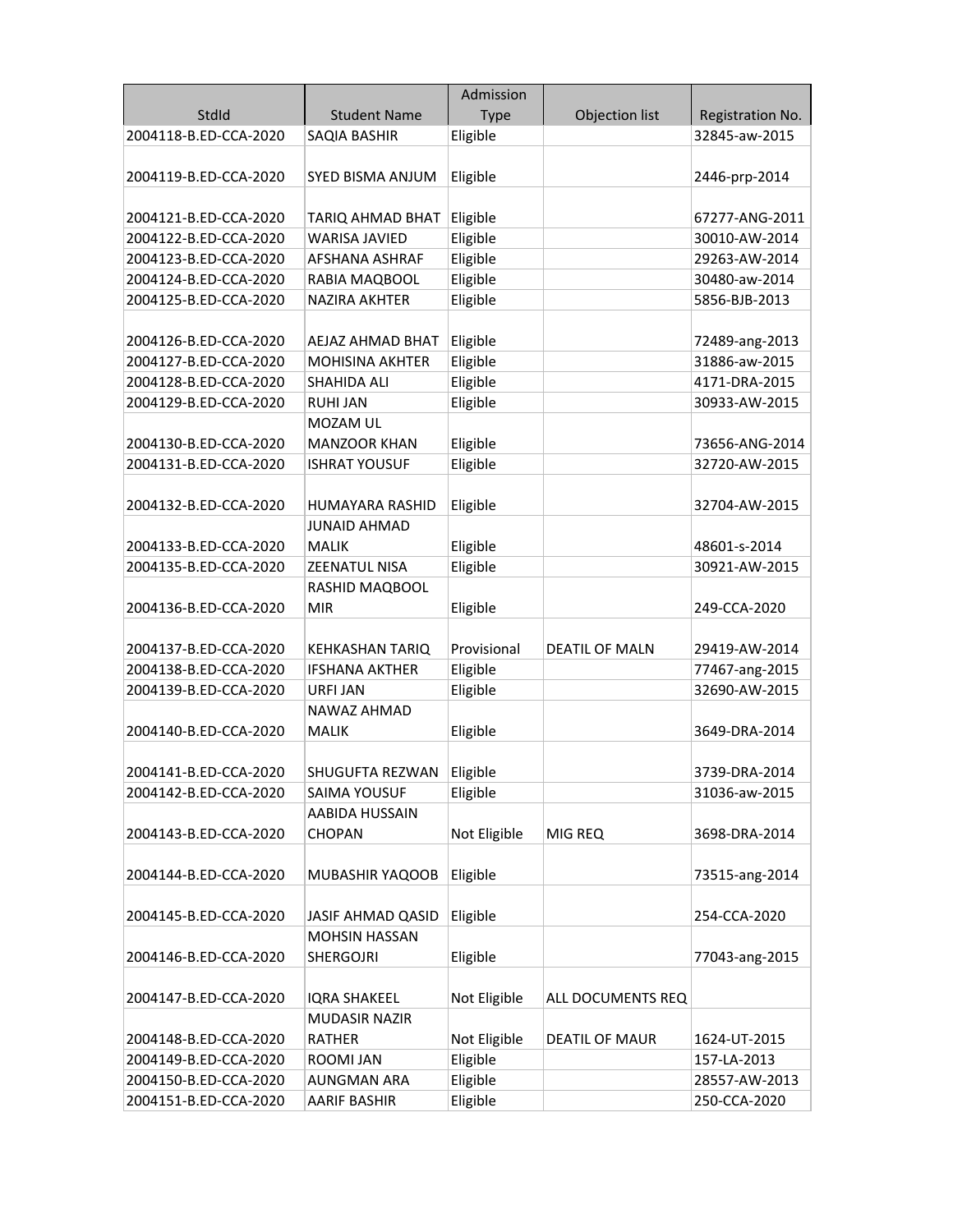|                       |                         | Admission    |                |                  |
|-----------------------|-------------------------|--------------|----------------|------------------|
| StdId                 | <b>Student Name</b>     | <b>Type</b>  | Objection list | Registration No. |
| 2004152-B.ED-CCA-2020 | SANIYA NAZIR            | Eligible     |                | 30421-AW-2014    |
| 2004153-B.ED-CCA-2020 | <b>ADIL ASHRAF TELI</b> | Eligible     |                | 80167-ang-2017   |
| 2004154-B.ED-CCA-2020 | <b>BILKEES JAN</b>      | Eligible     |                | 29040-AW-2013    |
| 2004155-B.ED-CCA-2020 | <b>HAZIK FAROOQ</b>     | Eligible     |                | 5405-BJB-2013    |
|                       |                         |              |                |                  |
| 2004156-B.ED-CCA-2020 | <b>TABASSUM YOUSUF</b>  | Eligible     |                | 26917-AW-2012    |
| 2004157-B.ED-CCA-2020 | NIGHAT HAMID            | Eligible     |                | 32536-AW-2015    |
| 2004158-B.ED-CCA-2020 | SHAZIA ALI MIR          | Eligible     |                | 35588-AW-2017    |
| 2004159-B.ED-CCA-2020 | <b>GULL AFROZ</b>       | Eligible     |                | 1914-KN-2015     |
| 2004160-B.ED-CCA-2020 | <b>NOOR UL SABAH</b>    | Eligible     |                | 30213-AW-2014    |
| 2004161-B.ED-CCA-2020 | <b>KHALEEFA JAN</b>     | Eligible     |                | 6064-PRA-2016    |
| 2004162-B.ED-CCA-2020 | <b>AANIS JAN</b>        | Eligible     |                | 2872-DRA-2013    |
|                       | <b>BILAL AHMAD</b>      |              |                |                  |
| 2004163-B.ED-CCA-2020 | <b>SHERGOJRI</b>        | Eligible     |                | 62035-ang-2010   |
| 2004164-B.ED-CCA-2020 | AABIROH IQBAL           | Eligible     |                | 34377-AW-2016    |
| 2004165-B.ED-CCA-2020 | <b>NAZIR AHMAD MIR</b>  | Eligible     |                | 52349-A-2014     |
|                       | RAMEEZ MUSHTAQ          |              |                |                  |
| 2004166-B.ED-CCA-2020 | <b>DAR</b>              | Eligible     |                | 59617-ANG-2009   |
|                       | MURTAZA AHMAD           |              |                |                  |
| 2004167-B.ED-CCA-2020 | BHAT                    | Not Eligible | MIG REQ        | 7075-BJB-2015    |
| 2004168-B.ED-CCA-2020 | <b>MASARAT JAN</b>      | Eligible     |                | 2173-KN-2015     |
| 2004169-B.ED-CCA-2020 | REHANA NAZIR            | Eligible     |                | 30374-AW-2014    |
| 2004170-B.ED-CCA-2020 | <b>FIRDOSA AKHTER</b>   | Eligible     |                | 32484-aw-2015    |
| 2004171-B.ED-CCA-2020 | <b>SUIBA JAN</b>        | Eligible     |                | 34055-AW-2016    |
|                       |                         |              |                |                  |
| 2004172-B.ED-CCA-2020 | <b>FAIZAN JAVAID</b>    | Eligible     |                | 77697-ANG-2015   |
|                       | <b>MUNEEB AHMAD</b>     |              |                |                  |
| 2004173-B.ED-CCA-2020 | GANIE                   | Eligible     |                | 78569-ang-2016   |
| 2004174-B.ED-CCA-2020 | <b>BAZILA HAMEED</b>    | Eligible     |                | 30564-aw-2014    |
| 2004175-B.ED-CCA-2020 | <b>ASMAT SHAFI</b>      | Eligible     |                | 33367-aw-2016    |
| 2004176-B.ED-CCA-2020 | MIR ZUBAIDA AZIZ        | Eligible     |                | 29972-AW-2014    |
| 2004177-B.ED-CCA-2020 | <b>SAMI AISHA</b>       | Not Eligible | <b>GR REQ</b>  | 26478-AW-2012    |
| 2004178-B.ED-CCA-2020 | <b>TAMANNA JAN</b>      | Eligible     |                | 34012-AW-2016    |
| 2004179-B.ED-CCA-2020 | <b>AAYEENA ALTAF</b>    | Provisional  | SP OF DEGREE   | 251-CCA-2020     |
|                       | <b>NOSHEENA</b>         |              |                |                  |
| 2004301-B.ED-CCA-2020 | <b>MANZOOR TAK</b>      | Eligible     |                | 5884-BJB-2013    |
| 2004302-B.ED-CCA-2020 | ASMAT ASHAQ             | Eligible     |                | 518-JB-2015      |
| 2004303-B.ED-CCA-2020 | AAMIR FAROOQ            | Eligible     |                | 7091-BJB-2015    |
| 2004304-B.ED-CCA-2020 | SHAISTA BASHIR          | Eligible     |                | 32298-AW-2015    |
|                       | <b>AIJAZ AHMAD</b>      |              |                |                  |
| 2004305-B.ED-CCA-2020 | HAJAM                   | Eligible     |                | 76286-ANG-2015   |
| 2004306-B.ED-CCA-2020 | NADIYA FAROOQ           | Eligible     |                | 552-JB-2015      |
|                       |                         |              |                |                  |
| 2004307-B.ED-CCA-2020 | <b>AMIR MANZOOR</b>     | Eligible     |                | 76110-ANG-2015   |
|                       | <b>SUHAIBA SHABIR</b>   |              |                |                  |
| 2004308-B.ED-CCA-2020 | <b>HAMDANI</b>          | Eligible     |                | 25060-AW-2011    |
|                       |                         |              |                |                  |
| 2004309-B.ED-CCA-2020 | AASIMA ALTAF            | Eligible     |                | 253-CCA-2020     |
| 2004310-B.ED-CCA-2020 | <b>BISMA FAROOQ</b>     | Eligible     |                | 7188-BJB-2015    |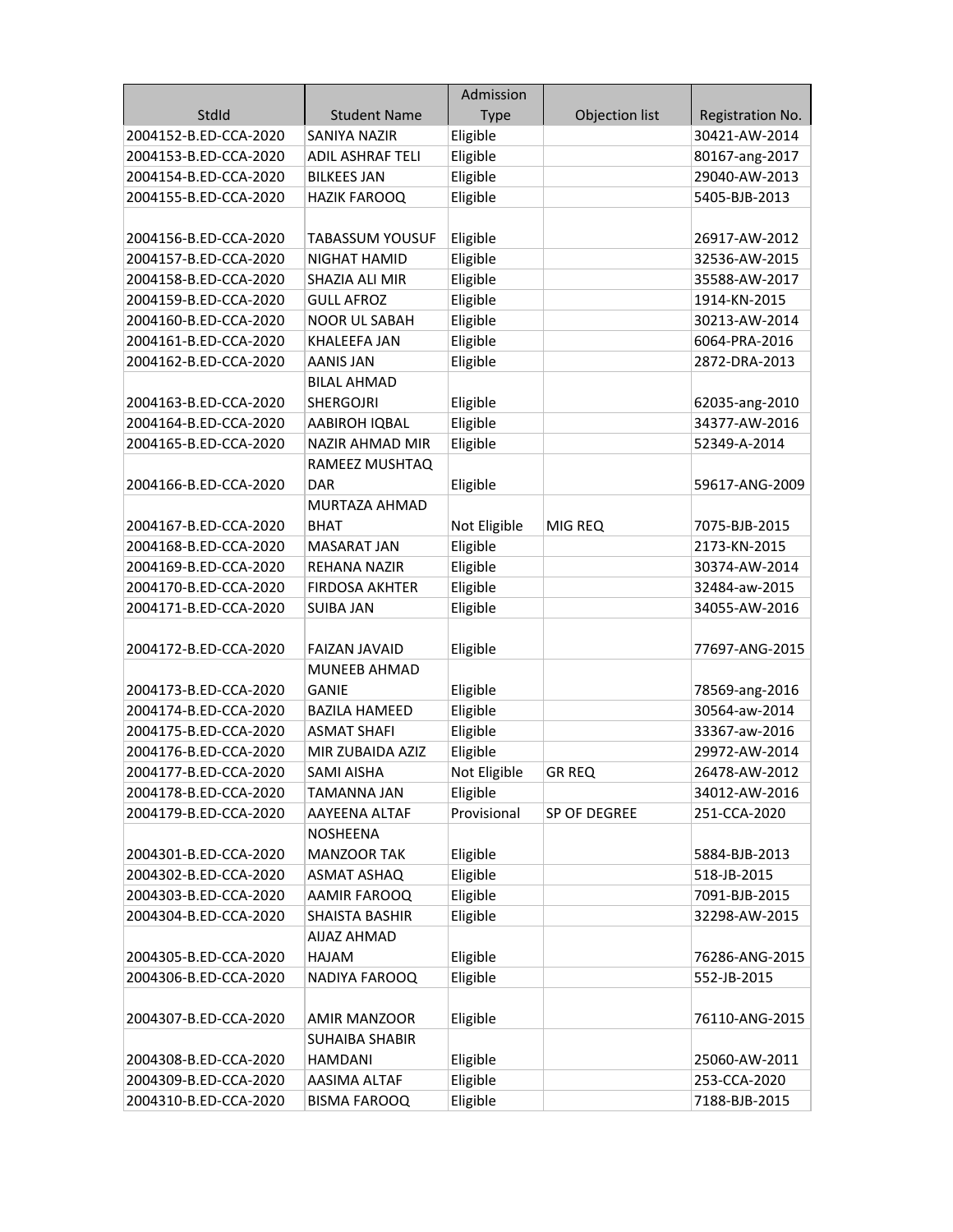|                       |                                | Admission   |                |                  |
|-----------------------|--------------------------------|-------------|----------------|------------------|
| StdId                 | <b>Student Name</b>            | <b>Type</b> | Objection list | Registration No. |
| 2004311-B.ED-CCA-2020 | <b>SUMEERA FAYAZ</b>           | Eligible    |                | 6818-BJB-2015    |
| 2004312-B.ED-CCA-2020 | <b>BINATUL HUDA</b>            | Eligible    |                | 32058-AW-2015    |
| 2004313-B.ED-CCA-2020 | <b>SHABEENA SHABIR</b>         | Eligible    |                | 12853-sc-2014    |
| 2004314-B.ED-CCA-2020 | <b>QURATUL AIN</b>             | Eligible    |                | 29168-AW-2014    |
|                       |                                |             |                |                  |
| 2004316-B.ED-CCA-2020 | AAMIR YOUSUF ITOO Not Eligible |             | MIG REQ        | 75300-ANG-2014   |
| 2004318-B.ED-CCA-2020 | <b>GOUSIA HASSAN</b>           | Eligible    |                | 30342-AW-2014    |
| 2004319-B.ED-CCA-2020 | SAIMAH SHAFI                   | Eligible    |                | 27941-AW-2013    |
|                       | <b>ARSHID HUSSAIN</b>          |             |                |                  |
| 2004320-B.ED-CCA-2020 | <b>SINGH</b>                   | Eligible    |                | 72866-ang-2013   |
| 2004321-B.ED-CCA-2020 | NIGHAT JABEEN                  | Eligible    |                | 2270-BJB-2010    |
| 2004322-B.ED-CCA-2020 | <b>IRAM GULL</b>               | Eligible    |                | 29390-AW-2014    |
| 2004323-B.ED-CCA-2020 | <b>HEELOW JAN</b>              | Eligible    |                | 5054-BJB-2013    |
|                       |                                |             |                |                  |
| 2004324-B.ED-CCA-2020 | KUSHBOO MANZOOR Eligible       |             |                | 30518-AW-2014    |
| 2004325-B.ED-CCA-2020 | AALIYA ABDULLAH                | Eligible    |                | 7520-BJB-2016    |
|                       | MOHAMMAD ALTAF                 |             |                |                  |
| 2004326-B.ED-CCA-2020 | <b>NAIKOO</b>                  | Eligible    |                | 6302-BJB-2014    |
| 2004327-B.ED-CCA-2020 | ZAHID SHABIR                   | Eligible    |                | 68108-ang-2012   |
| 2004328-B.ED-CCA-2020 | ANIYAT RAFIQ                   | Eligible    |                | 6068-BJB-2014    |
| 2004329-B.ED-CCA-2020 | <b>FARZANA ALI</b>             | Eligible    |                | 7164-BJB-2015    |
| 2004330-B.ED-CCA-2020 | <b>MARRIYA YOUSUF</b>          | Eligible    |                | 7148-BJB-2015    |
| 2004331-B.ED-CCA-2020 | <b>IRTIZA NAZIR</b>            | Eligible    |                | 68027-W-2015     |
|                       |                                |             |                |                  |
| 2004332-B.ED-CCA-2020 | MALIK NAJMA SAQIB              | Eligible    |                | 30701-AW-2014    |
| 2004333-B.ED-CCA-2020 | <b>SHAFIA SYED</b>             | Eligible    |                | 30215-AW-2014    |
|                       |                                |             |                |                  |
| 2004334-B.ED-CCA-2020 | <b>ZULALIE MANZOOR</b>         | Eligible    |                | 28866-AW-2013    |
| 2004335-B.ED-CCA-2020 | <b>AZRAH YOUSUF</b>            | Eligible    |                | 10534-KUL-2013   |
| 2004336-B.ED-CCA-2020 | <b>HUMAIRA NISAR</b>           | Eligible    |                | 529-JB-2015      |
|                       | <b>ZUBAIR REHMAN</b>           |             |                |                  |
| 2004337-B.ED-CCA-2020 | NENGROO                        | Eligible    |                | 58671-ANG-2009   |
| 2004338-B.ED-CCA-2020 | <b>QURAT UL AIN</b>            | Eligible    |                | 8388-BJB-2017    |
| 2004339-B.ED-CCA-2020 | <b>GULSHAN AKHTER</b>          | Eligible    |                | 1666-BJB-2009    |
| 2004340-B.ED-CCA-2020 | <b>AALIYA ASHRAF</b>           | Eligible    |                | 310-kl-2012      |
| 2004341-B.ED-CCA-2020 | <b>FOZIA FAYAZ</b>             | Eligible    |                | 7924-BJB-2016    |
| 2004342-B.ED-CCA-2020 | MISBA WAZIR                    | Eligible    |                | 32689-AW-2015    |
| 2004343-B.ED-CCA-2020 | <b>NUSRAT BASHIR</b>           | Eligible    |                | 36521-AW-2017    |
|                       | AASHAQ HUSSAIN                 |             |                |                  |
| 2004344-B.ED-CCA-2020 | BHAT                           | Eligible    |                | 7375-TC-2014     |
|                       |                                |             |                |                  |
| 2004345-B.ED-CCA-2020 | TARIQ AHMAD BHAT               | Eligible    |                | 76789-ANG-2015   |
|                       |                                |             |                |                  |
| 2004346-B.ED-CCA-2020 | SHABEENA HASSAN                | Eligible    |                | 4932-bjb-2012    |
|                       | <b>BILAL AHMAD</b>             |             |                |                  |
| 2004347-B.ED-CCA-2020 | <b>CHOPAN</b>                  | Eligible    |                | 73151-ang-2013   |
| 2004348-B.ED-CCA-2020 | ARBEENA JAN                    | Eligible    |                | 36441-AW-2017    |
| 2004349-B.ED-CCA-2020 | <b>QUASARA JAN</b>             | Eligible    |                | 36369-aw-2017    |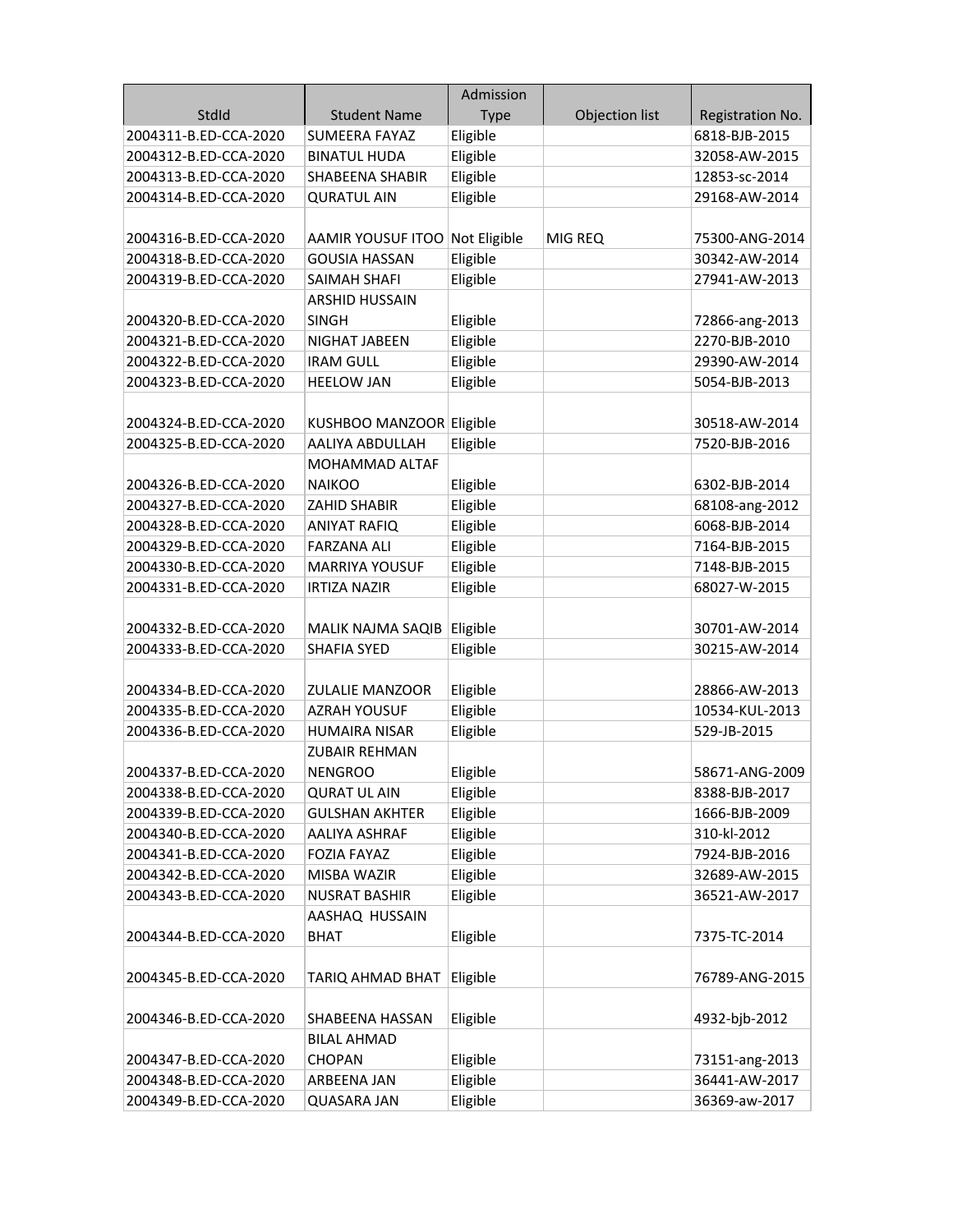|                       |                              | Admission    |                       |                  |
|-----------------------|------------------------------|--------------|-----------------------|------------------|
| StdId                 | <b>Student Name</b>          | <b>Type</b>  | Objection list        | Registration No. |
|                       | <b>MUSSAIB IBNI</b>          |              |                       |                  |
| 2004350-B.ED-CCA-2020 | YOUSUF ANZNOO                | Eligible     |                       | 60248-ANG-2009   |
| 2004351-B.ED-CCA-2020 | KHUSHBOO JAN                 | Eligible     |                       | 8242-BJB-2017    |
|                       | <b>SHAHED HUSSAIN</b>        |              |                       |                  |
| 2004352-B.ED-CCA-2020 | SHEERGOJERY                  | Eligible     |                       | 71387-ANG-2013   |
| 2004353-B.ED-CCA-2020 | <b>MEHVISH NABI</b>          | Eligible     |                       | 34555-AW-2016    |
|                       |                              |              |                       |                  |
| 2004354-B.ED-CCA-2020 | AARZOO MUSHTAQ               | Eligible     |                       | 34404-AW-2016    |
|                       |                              |              |                       |                  |
| 2004355-B.ED-CCA-2020 | PEER AYASH AHMAD             | Eligible     |                       | 73016-ANG-2013   |
|                       |                              |              |                       |                  |
| 2004356-B.ED-CCA-2020 | YASMEENA AKHTER              | Eligible     |                       | 30233-aw-2014    |
|                       | <b>JUNEED YOUSUF</b>         |              |                       |                  |
| 2004357-B.ED-CCA-2020 | <b>WANI</b>                  | Eligible     |                       | 75881-ANG-2014   |
|                       | NAVEED AHMAD                 |              |                       |                  |
| 2004358-B.ED-CCA-2020 | <b>WANI</b>                  | Eligible     |                       | 5412-BJB-2013    |
|                       |                              |              |                       |                  |
| 2004359-B.ED-CCA-2020 | PARVEENA AKHTER              | Eligible     |                       | 3823-BJB-2011    |
| 2004360-B.ED-CCA-2020 | SABREENA JAN                 | Eligible     |                       | 30506-AW-2014    |
| 2004361-B.ED-CCA-2020 | ROOHI GULZAR                 | Eligible     |                       | 30977-AW-2015    |
|                       | <b>KHALID SULTAN</b>         |              |                       |                  |
| 2004362-B.ED-CCA-2020 | <b>TEELI</b>                 | Eligible     |                       | 7082-bjb-2015    |
|                       | <b>WASEEK AHMAD</b>          |              |                       |                  |
| 2004363-B.ED-CCA-2020 | <b>PARAY</b>                 | Eligible     |                       | 7081-bjb-2015    |
|                       |                              |              |                       |                  |
| 2004364-B.ED-CCA-2020 | <b>KAWSAR SHOWKAT</b>        | Eligible     |                       | 4612-bjb-2012    |
|                       |                              |              |                       |                  |
| 2004365-B.ED-CCA-2020 | SHABIR AHMAD DAR             | Eligible     |                       | 6456-BJB-2014    |
| 2004366-B.ED-CCA-2020 | <b>SURIYAH RASHID</b>        | Eligible     |                       | 32048-AW-2015    |
| 2004367-B.ED-CCA-2020 | RAZIA JAN                    | Eligible     |                       | 31715-AW-2015    |
| 2004368-B.ED-CCA-2020 | RUBIYA AKHTER                | Eligible     |                       | 8270-BJB-2017    |
| 2004369-B.ED-CCA-2020 | <b>SUHAIL AMIN</b>           | Eligible     |                       | 7014-bjb-2015    |
| 2004370-B.ED-CCA-2020 | RAFIYA RASHID                | Eligible     |                       | 7235-BJB-2015    |
| 2004371-B.ED-CCA-2020 | TAHIRA AKHTER                | Eligible     |                       | 7234-BJB-2015    |
|                       |                              |              |                       |                  |
| 2004372-B.ED-CCA-2020 | ZAHOOR IQBAL BHAT Eligible   |              |                       | 7240-BJB-2015    |
| 2004373-B.ED-CCA-2020 | <b>ROZY JAN</b>              | Eligible     |                       | 33572-AW-2016    |
|                       |                              |              |                       |                  |
| 2004374-B.ED-CCA-2020 | MERJEENA WANI                | Not Eligible | ALL DOCUMENTS REQ     |                  |
|                       | <b>WAKEEL AHMAD</b>          |              |                       |                  |
| 2004375-B.ED-CCA-2020 | LONE                         | Eligible     |                       | 74566-Ang-2014   |
| 2004376-B.ED-CCA-2020 | AASIYA HASSAN                | Eligible     |                       | 31980-AW-2015    |
| 2004377-B.ED-CCA-2020 | ROHIE AMIN                   | Eligible     |                       | 31933-AW-2015    |
|                       |                              |              |                       |                  |
| 2004378-B.ED-CCA-2020 | SAQIBA BASHIR<br>WAQAR AHMAD | Eligible     |                       | 25396-AW-2012    |
|                       | <b>SHEIKH</b>                |              |                       | 5894-BJB-2013    |
| 2004379-B.ED-CCA-2020 |                              | Eligible     |                       |                  |
| 2004380-B.ED-CCA-2020 | FAYZANA SHABNAM              | Not Eligible | <b>DEATIL OF MSES</b> | 7150-BJB-2015    |
|                       |                              |              |                       |                  |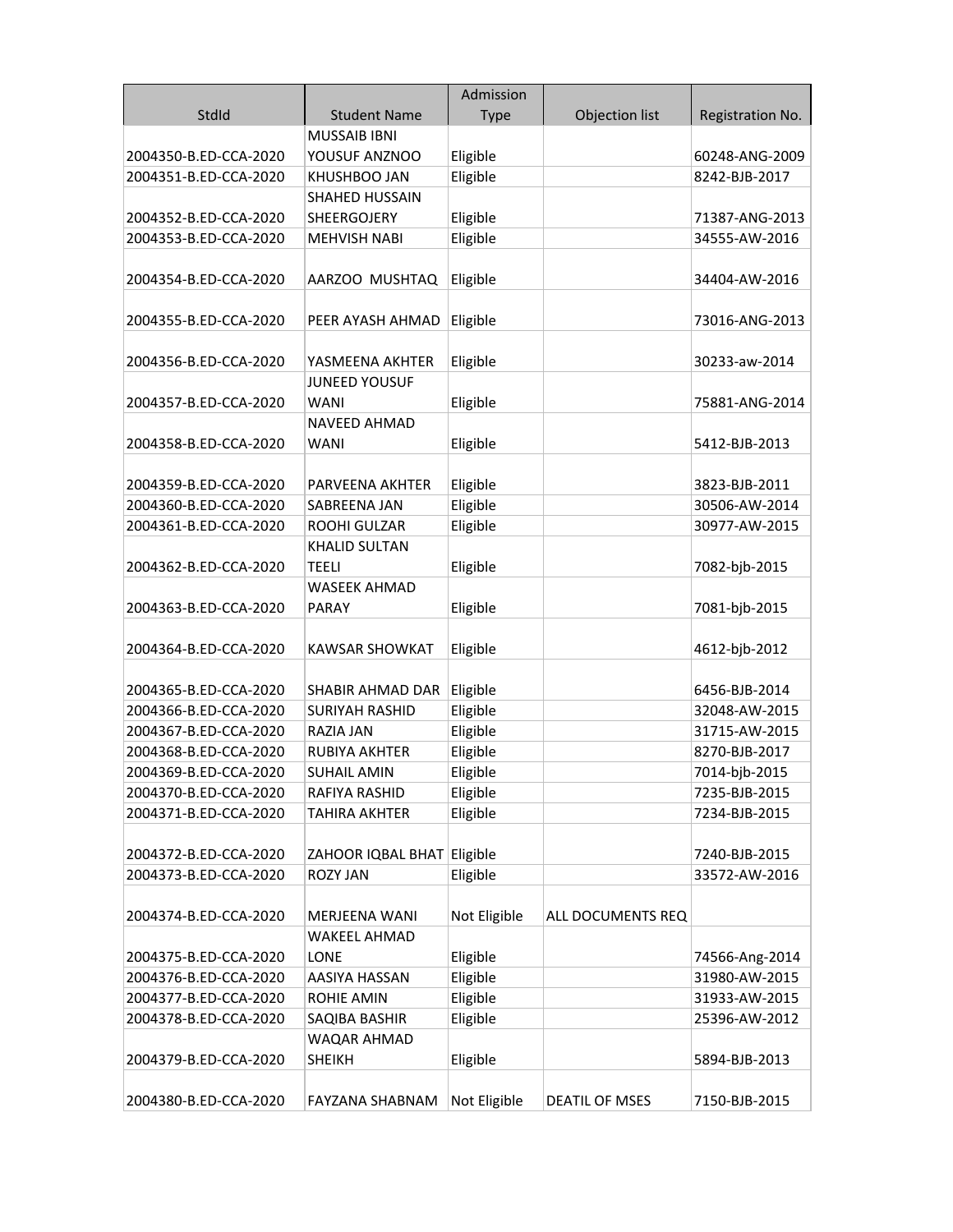|                        |                                       | Admission    |                    |                  |
|------------------------|---------------------------------------|--------------|--------------------|------------------|
| StdId                  | <b>Student Name</b>                   | <b>Type</b>  | Objection list     | Registration No. |
| 2004381-B.ED-CCA-2020  | ARIF GULZAR RESHI                     | Eligible     |                    | 6966-bjb-2015    |
| 2004382-B.ED-CCA-2020  | <b>AASIA MAJEED</b>                   | Eligible     |                    | 565-JB-2015      |
|                        |                                       |              |                    |                  |
| 2004383-B.ED-CCA-2020  | <b>JUNEEFAR HUSSAIN</b>               | Eligible     |                    | 30955-AW-2015    |
| 2005001-B.Ed-CCKU-2020 | SHABNUM FAYAZ                         | Eligible     |                    | 12160-KUL-2014   |
|                        |                                       |              |                    |                  |
| 2005002-B.Ed-CCKU-2020 | AFSHANA SHABIR<br><b>DAR NAJAMUL</b>  | Eligible     |                    | 18391-kul-2017   |
| 2005003-B.Ed-CCKU-2020 | <b>GULZAR</b>                         | Eligible     |                    | 13206-kul-2014   |
|                        |                                       |              |                    |                  |
| 2005004-B.Ed-CCKU-2020 | SERJEEL MUSHTAQ                       | Eligible     |                    | 53-CCKU-2020     |
|                        |                                       |              |                    |                  |
| 2005005-B.Ed-CCKU-2020 | <b>IQRA TUL NISSA</b>                 | Eligible     |                    | 16411-kul-2016   |
|                        |                                       |              |                    |                  |
| 2005006-B.Ed-CCKU-2020 | UZMA BASHIR                           | Eligible     |                    | 30842-AW-2014    |
|                        | SUBZAR AHMAD                          |              |                    |                  |
| 2005007-B.Ed-CCKU-2020 | <b>THOKER</b><br><b>ZAHID MANZOOR</b> | Not Eligible | MAGG DETAIL REQ.   | 14961-kul-2015   |
| 2005008-B.Ed-CCKU-2020 | DAR                                   | Not Eligible | MCOM DETAIL REQ.   | 14586-KUL-2015   |
|                        | AABID AHMAD                           |              |                    |                  |
| 2005009-B.Ed-CCKU-2020 | <b>MALLA</b>                          | Eligible     |                    | 6846-bjb-2015    |
|                        |                                       |              |                    |                  |
| 2005010-B.Ed-CCKU-2020 | <b>SURIYA SHABIR</b>                  | Eligible     |                    | 15045-kul-2015   |
|                        |                                       |              |                    |                  |
| 2005011-B.Ed-CCKU-2020 | <b>HEENA KHALIL</b>                   | Eligible     |                    | 12568-kul-2014   |
| 2005012-B.Ed-CCKU-2020 | SAIMAH JAN                            | Eligible     |                    | 14075-kul-2015   |
|                        |                                       |              |                    |                  |
| 2005013-B.Ed-CCKU-2020 | <b>RAFIA JAN</b>                      | Eligible     |                    | 13915-kul-2015   |
|                        |                                       |              |                    |                  |
| 2005014-B.Ed-CCKU-2020 | <b>JASI NAZIR</b>                     | Eligible     |                    | 14076-kul-2015   |
| 2005015-B.Ed-CCKU-2020 | <b>BISMA JAN</b>                      | Eligible     |                    | 13909-KUL-2015   |
|                        | SAMEER AHMAD                          |              |                    |                  |
| 2005016-B.Ed-CCKU-2020 | <b>RATHER</b>                         | Eligible     |                    | 13319-kul-2014   |
| 2005017-B.Ed-CCKU-2020 | <b>ISHFAQ REHMAN</b>                  | Eligible     |                    | 11373-kul-2013   |
|                        |                                       |              |                    |                  |
| 2005018-B.Ed-CCKU-2020 | <b>GOVSIA JAN</b>                     | Not Eligible | SP OF REVIVAL MIG. | 29198-aw-2014    |
|                        |                                       |              |                    |                  |
| 2005019-B.Ed-CCKU-2020 | <b>ROOMY JAN</b>                      | Eligible     |                    | 13944-kul-2015   |
| 2005020-B.Ed-CCKU-2020 | <b>BISMA FAYAZ</b>                    | Eligible     |                    | 15012-kul-2015   |
|                        |                                       |              |                    |                  |
| 2005021-B.Ed-CCKU-2020 | <b>IFSHANA MANZOOR</b>                | Eligible     |                    | 31111-AW-2015    |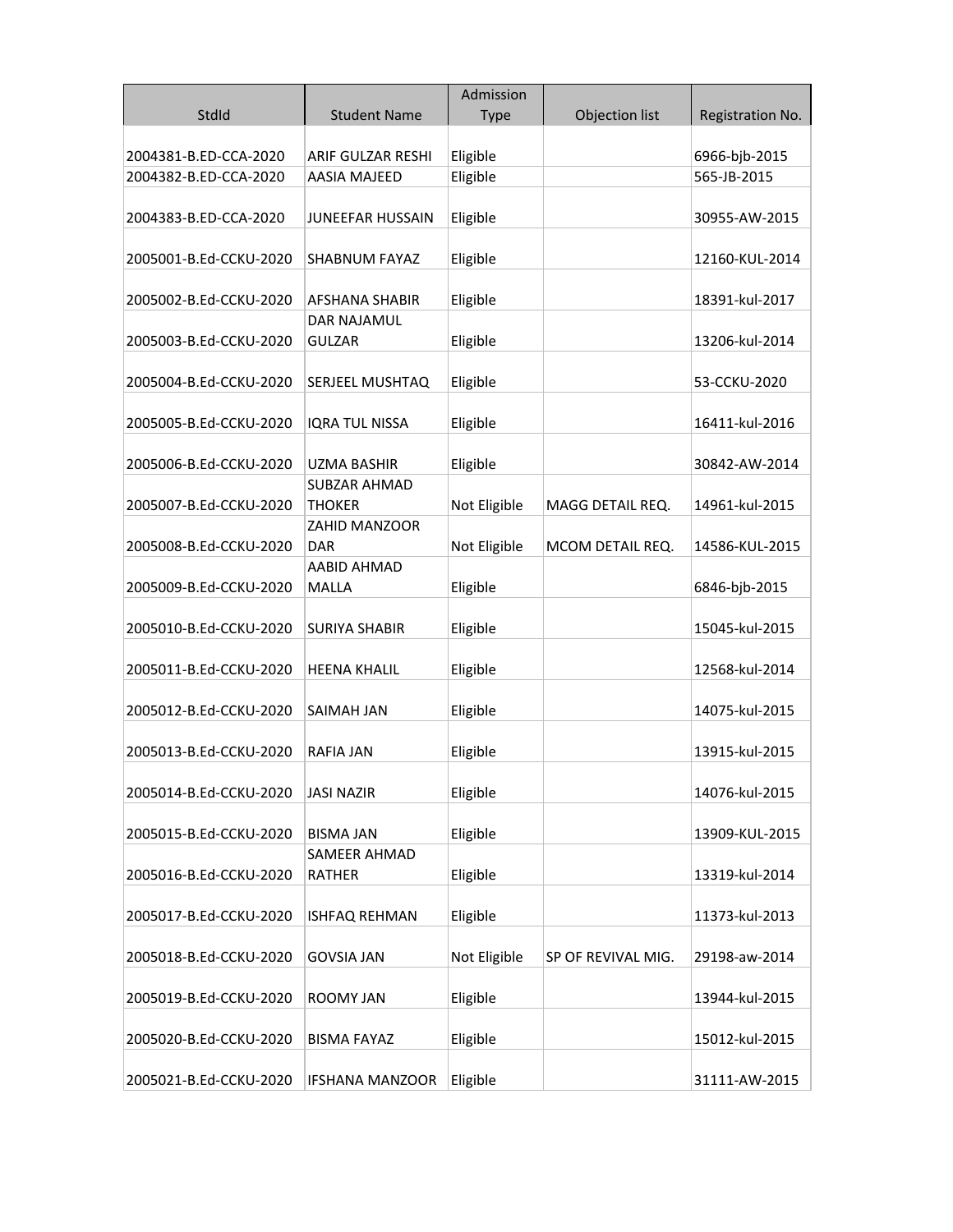|                        |                                           | Admission    |                        |                  |
|------------------------|-------------------------------------------|--------------|------------------------|------------------|
| StdId                  | <b>Student Name</b>                       | <b>Type</b>  | Objection list         | Registration No. |
|                        |                                           |              |                        |                  |
| 2005022-B.Ed-CCKU-2020 | <b>AANISA AMEEN</b>                       | Eligible     |                        | 13217-KUL-2014   |
|                        |                                           |              |                        |                  |
| 2005023-B.Ed-CCKU-2020 | <b>ABIDA AMIN</b>                         | Eligible     |                        | 13174-kul-2014   |
| 2005024-B.Ed-CCKU-2020 | MISBA SALAM                               | Eligible     |                        | 14651-kul-2015   |
|                        |                                           |              |                        |                  |
| 2005025-B.Ed-CCKU-2020 | NUZHAT NAZIR                              | Eligible     |                        | 12473-kul-2014   |
|                        |                                           |              |                        |                  |
| 2005026-B.Ed-CCKU-2020 | YASIR AKBAR                               | Eligible     |                        | 53180-ANG-2007   |
|                        | MUZAFAR AHMAD                             |              |                        |                  |
| 2005027-B.Ed-CCKU-2020 | <b>JEHRA</b>                              | Eligible     |                        | 14930-Kul-2015   |
|                        |                                           |              |                        |                  |
| 2005028-B.Ed-CCKU-2020 | <b>QURAT UL AEN</b>                       | Not Eligible | REVIVAL OF MIG.        | 10395-kul-2013   |
| 2005029-B.Ed-CCKU-2020 | MUNEEBA JAN                               | Eligible     |                        | 11314-KUL-2013   |
|                        |                                           |              |                        |                  |
| 2005030-B.Ed-CCKU-2020 | <b>SHAKIR SHAFAT MIR</b>                  | Eligible     |                        | 14789-kul-2015   |
|                        |                                           |              |                        |                  |
| 2005031-B.Ed-CCKU-2020 | SHAHNAZA RAMZAN                           | Not Eligible | REVIVAL OF MIG.        | 27250-Aw-2013    |
|                        |                                           |              | <b>DETAIL OF PGDRP</b> |                  |
| 2005032-B.Ed-CCKU-2020 | <b>SURIYA GULZAR</b>                      | Not Eligible | COURSE.                | 65819-W-2014     |
|                        | <b>SHAHID AHMAD</b>                       |              |                        |                  |
| 2005033-B.Ed-CCKU-2020 | <b>NAIKOO</b>                             | Eligible     |                        | 73809-ANG-2014   |
|                        |                                           |              |                        |                  |
| 2005034-B.Ed-CCKU-2020 | <b>IQRA NAZIR</b><br><b>AABID HUSSAIN</b> | Eligible     |                        | 13094-KUL-2014   |
| 2005035-B.Ed-CCKU-2020 | KHAN                                      | Eligible     |                        | 11409-KUL-2013   |
|                        |                                           |              |                        |                  |
| 2005036-B.Ed-CCKU-2020 | FANCY JAN                                 | Eligible     |                        | 10621-KUL-2013   |
|                        |                                           |              |                        |                  |
| 2005037-B.Ed-CCKU-2020 | <b>ZUBAIR RASHID</b>                      | Eligible     |                        | 13464-kul-2014   |
|                        |                                           |              |                        |                  |
| 2005038-B.Ed-CCKU-2020 | AFSHANA AKHTER                            | Eligible     |                        | 30219-AW-2014    |
|                        |                                           |              |                        |                  |
| 2005039-B.Ed-CCKU-2020 | TABASUM REHMAN                            | Eligible     |                        | 16254-kul-2016   |
| 2005040-B.Ed-CCKU-2020 | KHUSHBOO JAN                              | Eligible     |                        | 561-JB-2015      |
|                        |                                           |              |                        |                  |
| 2005041-B.Ed-CCKU-2020 | <b>ASIA JAN</b>                           | Eligible     |                        | 13838-KUL-2015   |
|                        |                                           |              |                        |                  |
| 2005042-B.Ed-CCKU-2020 | <b>BE BE SUMAYA</b>                       | Not Eligible | DETAIL OF MAUR.        | 31483-AW-2015    |
|                        |                                           |              |                        |                  |
| 2005043-B.Ed-CCKU-2020 | <b>MOHSIN ALI</b>                         | Eligible     |                        | 11329-kul-2013   |
|                        | SABAH SAMEEM                              |              |                        |                  |
| 2005044-B.Ed-CCKU-2020 | <b>MOGAL</b>                              | Eligible     |                        | 27038-aw-2012    |
| 2005045-B.Ed-CCKU-2020 | MOHD ISHAQ<br><b>MANTOO</b>               | Eligible     |                        | 12289-kul-2014   |
|                        |                                           |              |                        |                  |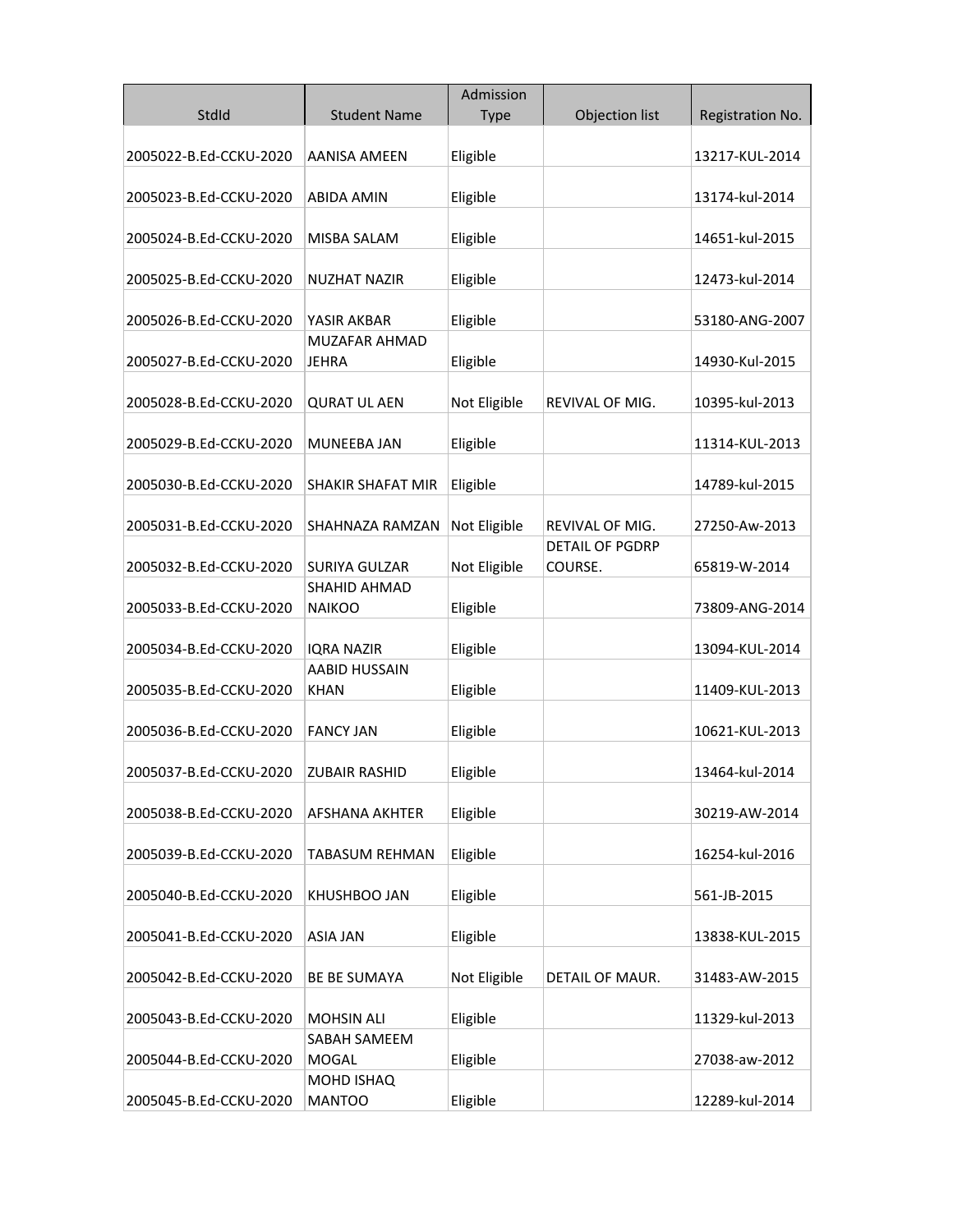|                        |                          | Admission    |                        |                  |
|------------------------|--------------------------|--------------|------------------------|------------------|
| StdId                  | <b>Student Name</b>      | Type         | Objection list         | Registration No. |
|                        |                          |              |                        |                  |
| 2005046-B.Ed-CCKU-2020 | MISBAH MEHREEN           | Eligible     |                        | 14047-KUL-2015   |
|                        |                          |              |                        |                  |
| 2005047-B.Ed-CCKU-2020 | <b>UZMA JAN</b>          | Eligible     |                        | 14057-KUL-2015   |
|                        | <b>MUNTAHA</b>           |              |                        |                  |
| 2005048-B.Ed-CCKU-2020 | <b>MUSHTAQ</b>           | Eligible     |                        | 525-jb-2015      |
| 2005049-B.Ed-CCKU-2020 | URBAS ASHIQ DAR          | Not Eligible | <b>REVIVAL OF MIG.</b> | 11481-KUL-2013   |
|                        |                          |              |                        |                  |
| 2005050-B.Ed-CCKU-2020 | <b>AADIL BASHIR</b>      | Not Eligible | REVIVAL OF REG.        | 11311-KUL-2013   |
|                        |                          |              |                        |                  |
| 2005051-B.Ed-CCKU-2020 | <b>ZULJA AZIZ</b>        | Eligible     |                        | 13389-KUL-2014   |
|                        |                          |              |                        |                  |
| 2005052-B.Ed-CCKU-2020 | <b>MASRAT JAN</b>        | Eligible     |                        | 32693-AW-2015    |
|                        |                          |              |                        |                  |
| 2005053-B.Ed-CCKU-2020 | SABREENA SAMMI           | Eligible     |                        | 12333-kul-2014   |
|                        |                          |              |                        |                  |
| 2005054-B.Ed-CCKU-2020 | HUMARA MUKHTAR           | Eligible     |                        | 12143-KUL-2014   |
| 2005055-B.Ed-CCKU-2020 | ULFATH IQBAL             | Eligible     |                        | 14191-KUL-2015   |
|                        |                          |              |                        |                  |
| 2005056-B.Ed-CCKU-2020 | <b>SAMEENA NAZIR</b>     | Eligible     |                        | 14141-KUL-2015   |
|                        |                          |              |                        |                  |
| 2005057-B.Ed-CCKU-2020 | <b>HADDEE MANZOOR</b>    | Eligible     |                        | 14143-KUL-2015   |
|                        |                          |              |                        |                  |
| 2005058-B.Ed-CCKU-2020 | RAWHAT UN NISA           | Not Eligible | REVIVAL OF MIG.        | 8517-KUL-2011    |
|                        | TOWSEEF AHMAD            |              |                        |                  |
| 2005059-B.Ed-CCKU-2020 | GANIE                    | Eligible     |                        | 14848-kul-2015   |
|                        | <b>AADIL YOUSUF</b>      |              |                        |                  |
| 2005060-B.Ed-CCKU-2020 | TANTRAY                  | Not Eligible | REVIVAL OF REG.        | 8523-KUL-2011    |
|                        |                          |              |                        |                  |
| 2005061-B.Ed-CCKU-2020 | FARZANA KOUSER           | Not Eligible | ALL DOC REQ.           |                  |
| 2005062-B.Ed-CCKU-2020 | <b>FAIZA RAFIQ</b>       | Not Eligible | ALL DOC REQ.           |                  |
|                        | <b>MOHD NAVEED</b>       |              |                        |                  |
| 2005063-B.Ed-CCKU-2020 | <b>GANIE</b>             | Eligible     |                        | 10019-kul-2012   |
|                        |                          |              |                        |                  |
| 2005064-B.Ed-CCKU-2020 | DURDANAH FAROOQ Eligible |              |                        | 30897-AW-2015    |
|                        | <b>KAISAR AHMAD</b>      |              |                        |                  |
| 2005065-B.Ed-CCKU-2020 | <b>BHAT</b>              | Eligible     |                        | 42394-S-2008     |
|                        | <b>RASY FAYAZ CHOH</b>   |              |                        |                  |
| 2005066-B.Ed-CCKU-2020 | <b>WANI</b>              | Eligible     |                        | 2033-DRA-2011    |
|                        |                          |              |                        |                  |
| 2005067-B.Ed-CCKU-2020 | SAIMA HASSAN             | Eligible     |                        | 530-JB-2015      |
|                        | MOHAMMAD AMIN            |              |                        |                  |
| 2005068-B.Ed-CCKU-2020 | DAR                      | Eligible     |                        | 74012-ANG-2014   |
| 2005069-B.Ed-CCKU-2020 | <b>IQRA BASHIR</b>       | Eligible     |                        | 13994-kul-2015   |
|                        |                          |              |                        |                  |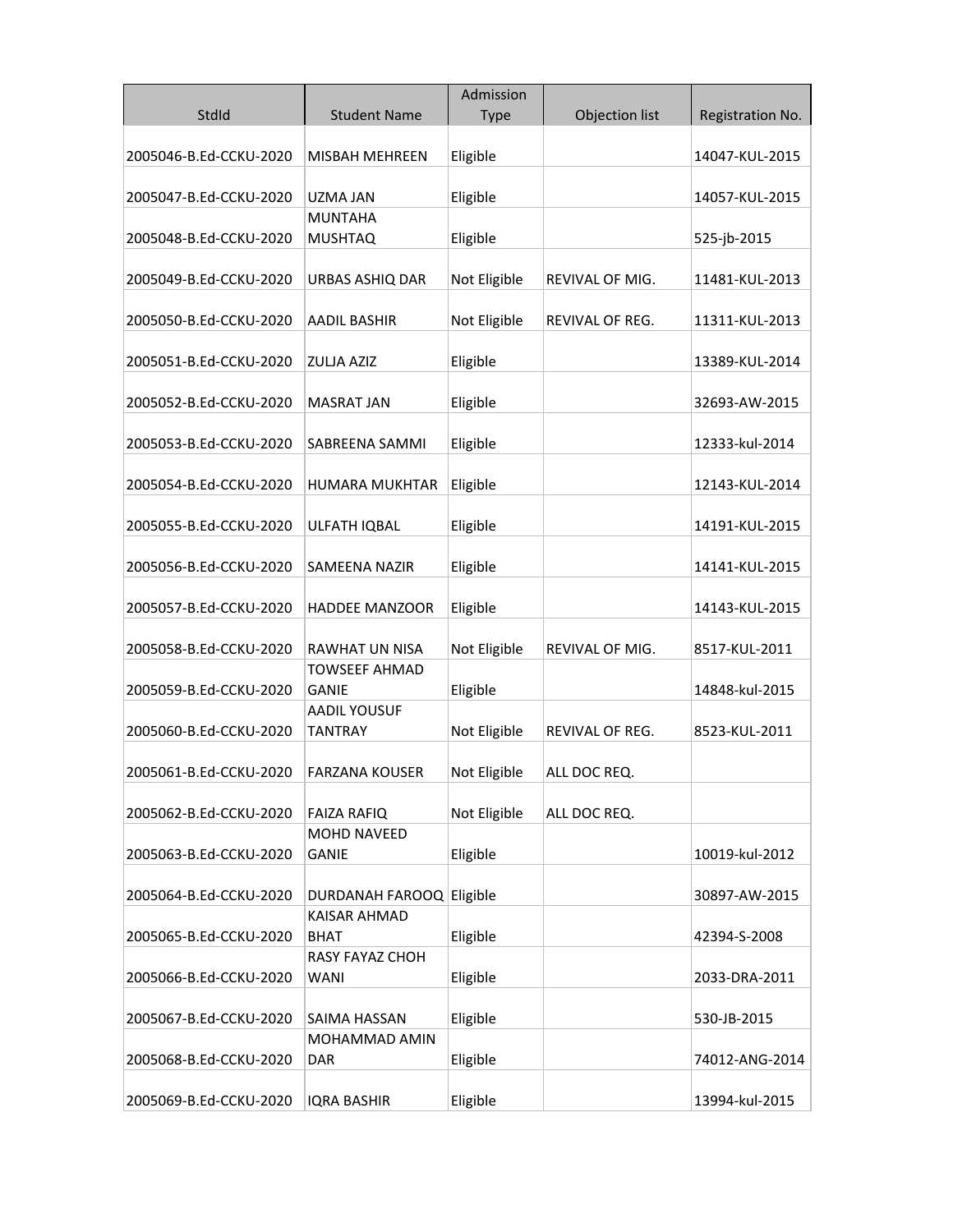|                        |                                          | Admission    |                 |                  |
|------------------------|------------------------------------------|--------------|-----------------|------------------|
| StdId                  | <b>Student Name</b>                      | <b>Type</b>  | Objection list  | Registration No. |
|                        |                                          |              |                 |                  |
| 2005070-B.Ed-CCKU-2020 | SAIMA JOHN                               | Eligible     |                 | 73056-ang-2013   |
|                        |                                          |              |                 |                  |
| 2005071-B.Ed-CCKU-2020 | <b>SAIMA MANZOOR</b>                     | Eligible     |                 | 10792-kul-2013   |
|                        |                                          |              |                 |                  |
| 2005072-B.Ed-CCKU-2020 | <b>HUZAIF SHABAN</b>                     | Eligible     |                 | 76058-ANG-2015   |
|                        |                                          |              |                 |                  |
| 2005073-B.Ed-CCKU-2020 | MOHD AJAZ UL HAQ                         | Not Eligible | ALL DOC REQ.    |                  |
| 2005074-B.Ed-CCKU-2020 | AIJAZ AHMAD DAR                          | Eligible     |                 | 54-CCKU-2020     |
|                        |                                          |              |                 |                  |
| 2005075-B.Ed-CCKU-2020 | ADIL REYAZ WANI                          | Eligible     |                 | 369-DHP-2013     |
|                        | SHAHNAWAZ                                |              |                 |                  |
| 2005076-B.Ed-CCKU-2020 | <b>AHMAD LONE</b>                        | Eligible     |                 | 11137-kul-2013   |
|                        |                                          |              |                 |                  |
| 2005077-B.Ed-CCKU-2020 | <b>SURRYAH FAROOQ</b>                    | Eligible     |                 | 11970-kul-2013   |
|                        |                                          |              |                 |                  |
| 2005078-B.Ed-CCKU-2020 | <b>SUJATA SHABIR</b>                     | Eligible     |                 | 17192-KUL-2017   |
|                        |                                          |              |                 |                  |
| 2005079-B.Ed-CCKU-2020 | SURIYA JAN                               | Eligible     |                 | 17193-KUL-2017   |
|                        |                                          |              |                 |                  |
| 2005080-B.Ed-CCKU-2020 | AKEEL ABDULLLAH                          | Not Eligible | REVIVAL OF REG. | 14891-KUL-2015   |
| 2005081-B.Ed-CCKU-2020 | TABASUM RAJAB                            | Eligible     |                 | 13992-KUL-2015   |
|                        | MUBARK AHMAD                             |              |                 |                  |
| 2005082-B.Ed-CCKU-2020 | BHAT                                     | Eligible     |                 | 38454-Ang-2001   |
|                        |                                          |              |                 |                  |
| 2005083-B.Ed-CCKU-2020 | <b>BILAL AHMAD MIR</b>                   | Eligible     |                 | 9521-kul-2012    |
|                        | SARTAJ AHMAD                             |              |                 |                  |
| 2005084-B.Ed-CCKU-2020 | GANIE                                    | Eligible     |                 | 13320-KUL-2014   |
|                        |                                          |              |                 |                  |
| 2005085-B.Ed-CCKU-2020 | BISMA YOUSF                              | Eligible     |                 | 496-KL-2014      |
|                        |                                          |              |                 |                  |
| 2005086-B.Ed-CCKU-2020 | IRSHAD AHMAD NAIK Eligible               |              |                 | 9994-kul-2012    |
|                        |                                          |              |                 |                  |
| 2005087-B.Ed-CCKU-2020 | <b>INSHA AMIN</b><br><b>SAMEER HAMID</b> | Eligible     |                 | 14613-kul-2015   |
| 2005088-B.Ed-CCKU-2020 | <b>ITOO</b>                              | Not Eligible | DETAIL OF MAGG. | 13448-KUL-2014   |
|                        | <b>TAFHEEMAH</b>                         |              |                 |                  |
| 2005090-B.Ed-CCKU-2020 | <b>MUZAFAR</b>                           | Eligible     |                 | 13908-KUL-2015   |
|                        |                                          |              |                 |                  |
| 2005091-B.Ed-CCKU-2020 | <b>ROHI RAJBAR</b>                       | Not Eligible | ALL DOC REQ.    |                  |
| 2006001-B.Ed-CCP-2020  | SYED UZMA JAN                            | Eligible     |                 | 32492-pc-2015    |
| 2006002-B.Ed-CCP-2020  | <b>SUHAIL FATIMA</b>                     | Eligible     |                 | 28841-PC-2013    |
| 2006003-B.Ed-CCP-2020  | <b>SHAFI ALI</b>                         | Eligible     |                 | 28760-pc-2013    |
| 2006004-B.Ed-CCP-2020  | YASMEENA JAN                             | Eligible     |                 | 25158-pc-2012    |
|                        | ASHFAQ AHMAD                             |              |                 |                  |
| 2006005-B.Ed-CCP-2020  | KOKA                                     | Eligible     |                 | 30321-pc-2014    |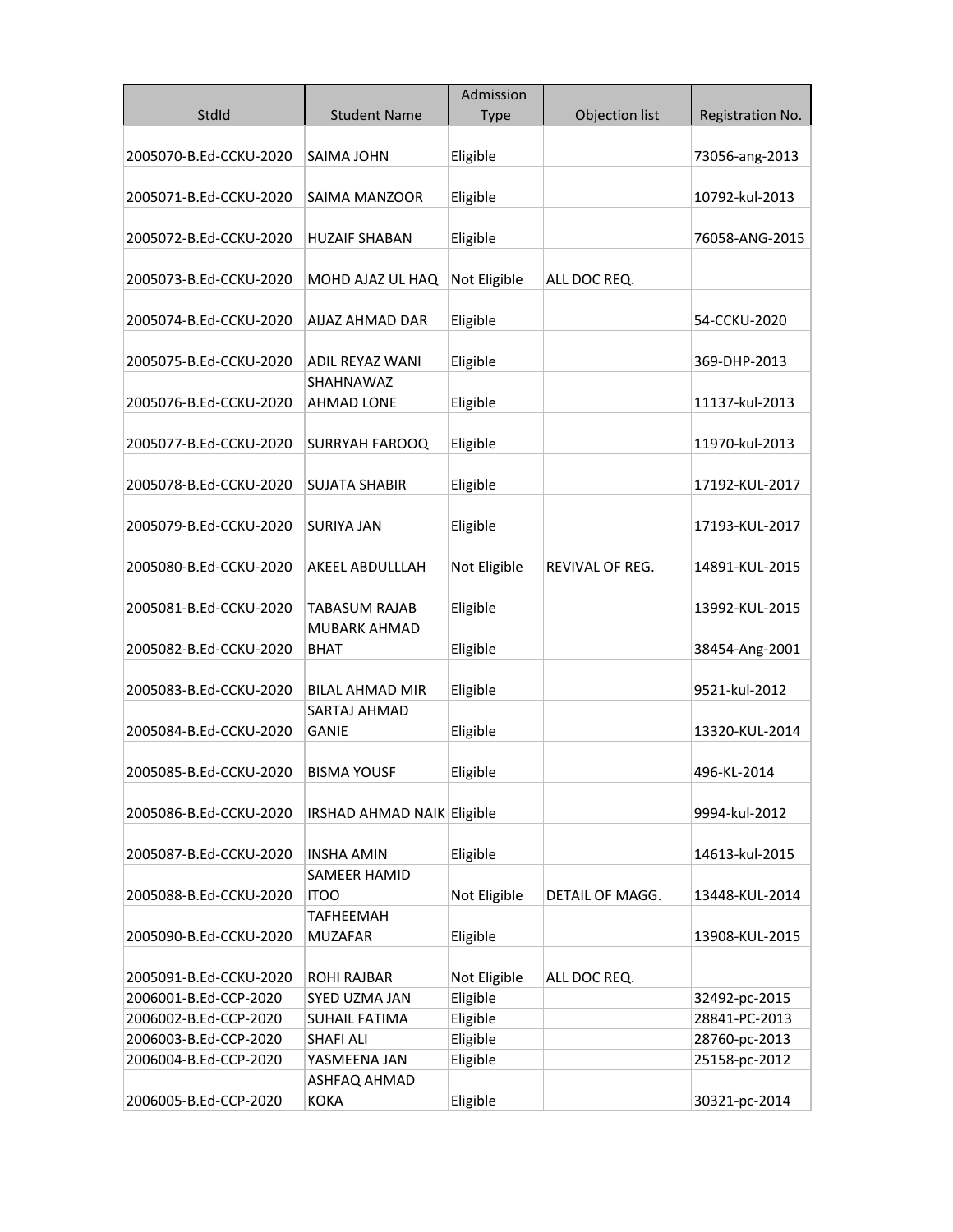|                       |                             | Admission    |                    |                  |
|-----------------------|-----------------------------|--------------|--------------------|------------------|
| StdId                 | <b>Student Name</b>         | <b>Type</b>  | Objection list     | Registration No. |
| 2006006-B.Ed-CCP-2020 | <b>INSHA WALI</b>           | Eligible     |                    | 7588-TC-2015     |
|                       | UMEEQAH MOHI UD             |              |                    |                  |
| 2006007-B.Ed-CCP-2020 | <b>DIN</b>                  | Eligible     |                    | 7589-tc-2015     |
|                       | RUBAYA MOHI UD              |              |                    |                  |
| 2006008-B.Ed-CCP-2020 | <b>DIN</b>                  | Eligible     |                    | 7682-TC-2015     |
|                       |                             |              |                    |                  |
| 2006009-B.ED-CCS-2020 | AJAZ HUSSAIN LONE           | Eligible     |                    | 71892-ang-2013   |
| 2006010-B.Ed-CCP-2020 | <b>IRAM BASHIR</b>          | Eligible     |                    | 30552-PC-2014    |
| 2006011-B.Ed-CCP-2020 | <b>ULFAT SHOWKAT</b>        | Eligible     |                    | 30550-PC-2014    |
|                       |                             |              |                    |                  |
| 2006012-B.Ed-CCP-2020 | SUMEERA MAQBOOL Eligible    |              |                    | 31343-pc-2015    |
| 2006013-B.Ed-CCP-2020 | <b>AZRA JAN</b>             | Eligible     |                    | 31242-pc-2015    |
| 2006014-B.Ed-CCP-2020 | <b>BISMAH TARIQ</b>         | Eligible     |                    | 30524-PC-2014    |
| 2006015-B.Ed-CCP-2020 | SHUGUFTA SHAFI              | Eligible     |                    | 62589-W-2012     |
| 2006016-B.Ed-CCP-2020 | SAIMA JAVEED                | Eligible     |                    | 981-PMP-2017     |
| 2006017-B.Ed-CCP-2020 | SHAHIDA NAZIR               | Not Eligible | REVIVAL REQ        | 30565-PC-2014    |
|                       | <b>KHAN AZHAR</b>           |              |                    |                  |
| 2006018-B.Ed-CCP-2020 | QUYOOM                      | Eligible     |                    | 32106-pc-2015    |
| 2006019-B.Ed-CCP-2020 | RUMAISA FAROOQ              | Eligible     |                    | 33460-pc-2016    |
|                       |                             |              |                    |                  |
| 2006020-B.Ed-CCP-2020 | SYED HINA ANDRABI           | Eligible     |                    | 33455-pc-2016    |
| 2006021-B.Ed-CCP-2020 | <b>BISMA JAN</b>            | Eligible     |                    | 70477-w-2016     |
| 2006022-B.Ed-CCP-2020 | <b>MEHAK MANZOOR</b>        | Eligible     |                    | 70478-w-2016     |
|                       |                             |              | <b>CORRECT NO</b>  |                  |
| 2006023-B.Ed-CCP-2020 | <b>HUZIFA MANZOOR</b>       | Provisional  | <b>PRODUCED</b>    | 70453-w-2016     |
| 2006024-B.Ed-CCP-2020 | <b>MASRAT JAN</b>           | Eligible     |                    | 29271-PC-2014    |
| 2006025-B.Ed-CCP-2020 | SAIQA MAQBOOL               | Eligible     |                    | 863-PMP-2017     |
|                       |                             |              |                    |                  |
| 2006026-B.Ed-CCP-2020 | SAIMA FAYAZ SHEIKH Eligible |              |                    | 36513-PC-2017    |
| 2006027-B.Ed-CCP-2020 | KHALIDA HAMID               | Eligible     |                    | 65961-W-2014     |
| 2006028-B.Ed-CCP-2020 | <b>IQRA MUSHTAQ</b>         | Eligible     |                    | 65962-W-2014     |
| 2006029-B.Ed-CCP-2020 | <b>JASIA NABI</b>           | Eligible     |                    | 31346-PC-2015    |
|                       |                             |              |                    |                  |
| 2006030-B.Ed-CCP-2020 | HUZEEFA MUSHTAQ             | Eligible     |                    | 31096-PC-2015    |
| 2006031-B.Ed-CCP-2020 | <b>KAUSARA AZAD</b>         | Eligible     |                    | 14228-kul-2015   |
|                       | <b>BILAL AHMAD</b>          |              |                    |                  |
| 2006032-B.Ed-CCP-2020 | <b>RATHER</b>               | Not Eligible | <b>REVIVAL REQ</b> | 28483-pc-2013    |
| 2006033-B.Ed-CCP-2020 | SHAFIYA ALI                 | Eligible     |                    | 31864-PC-2015    |
|                       |                             |              |                    |                  |
| 2006034-B.Ed-CCP-2020 | MASRAT MUZZAFAR             | Eligible     |                    | 517-JB-2015      |
| 2006035-B.Ed-CCP-2020 | <b>RABIYA RASHID</b>        | Eligible     |                    | 30225-pc-2014    |
| 2006036-B.Ed-CCP-2020 | <b>RABIA AMIN</b>           | Eligible     |                    | 29221-PC-2014    |
| 2006037-B.Ed-CCP-2020 | <b>SUMY ASHIQ</b>           | Eligible     |                    | 31082-PC-2015    |
| 2006038-B.Ed-CCP-2020 | RUMAISA YOUSUF              | Eligible     |                    | 27221-PC-2013    |
| 2006039-B.Ed-CCP-2020 | <b>BALQEES JAN</b>          | Eligible     |                    | 26699-PC-2013    |
| 2006040-B.Ed-CCP-2020 | SHAFIA MUSHTAQ              | Eligible     |                    | 31459-pc-2015    |
| 2006041-B.Ed-CCP-2020 | SABAHAT BASHIR              | Eligible     |                    | 27027-PC-2013    |
| 2006042-B.Ed-CCP-2020 | <b>FARHAT YOUSUF</b>        | Eligible     |                    | 27026-PC-2013    |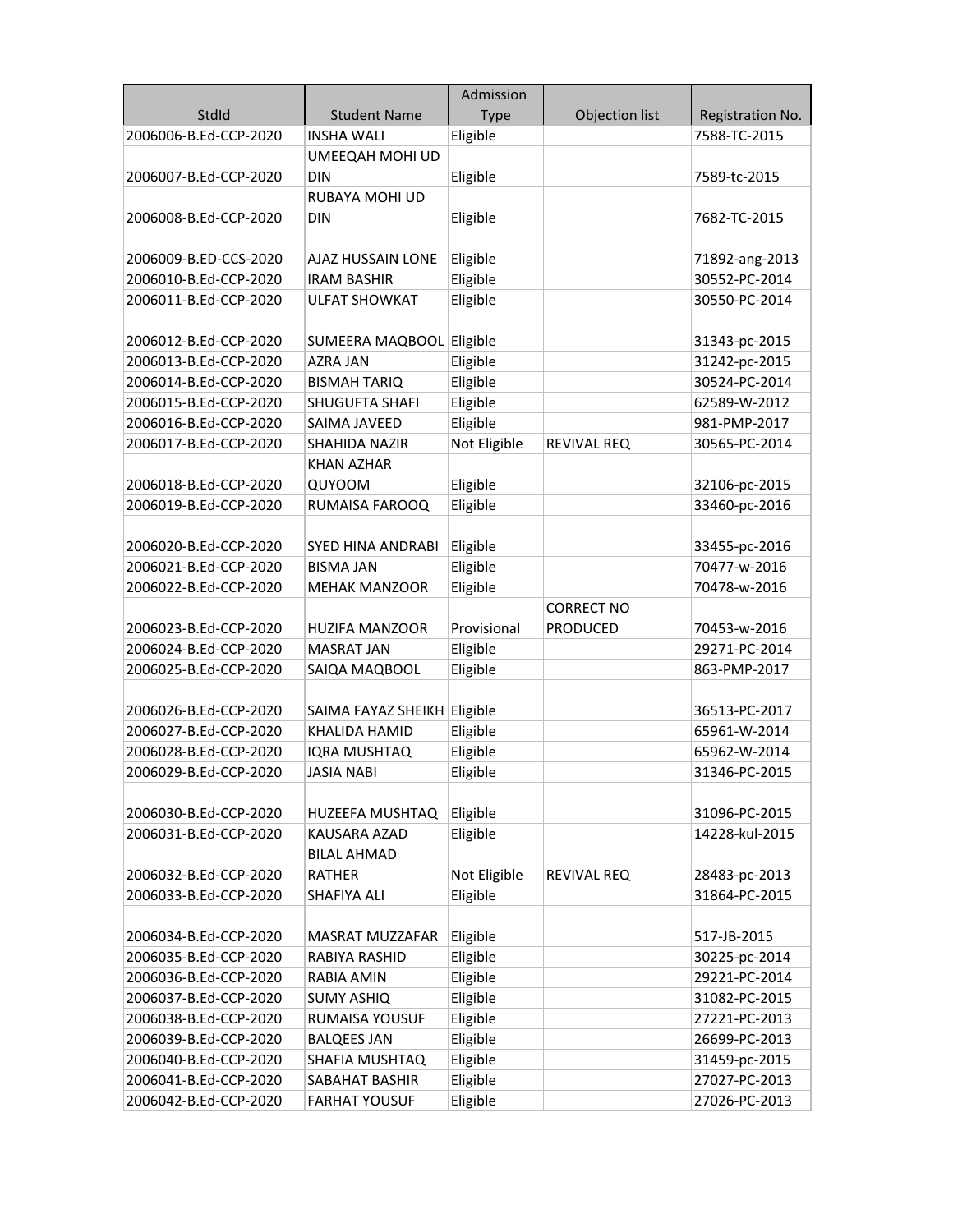|                       |                        | Admission    |                       |                  |
|-----------------------|------------------------|--------------|-----------------------|------------------|
| StdId                 | <b>Student Name</b>    | <b>Type</b>  | Objection list        | Registration No. |
| 2006043-B.Ed-CCP-2020 | SIDRAH MUSHTAQ         | Eligible     |                       | 31084-PC-2015    |
| 2006044-B.Ed-CCP-2020 | <b>OMIKA JAVAID</b>    | Eligible     |                       | 32763-PC-2015    |
| 2006045-B.Ed-CCP-2020 | <b>BILQUEES RASHID</b> | Eligible     |                       | 32491-pc-2015    |
|                       |                        |              | ELIGIBILITY/          |                  |
| 2006046-B.Ed-CCP-2020 | <b>ZEENAT NAZIR</b>    | Not Eligible | <b>MIGRATION CASE</b> | 3298-bjb-2011    |
| 2006047-B.Ed-CCP-2020 | <b>AASIA AKHTER</b>    | Eligible     |                       | 29858-PC-2014    |
| 2006048-B.Ed-CCP-2020 | <b>AAMIR HUSSAIN</b>   | Eligible     |                       | 29955-pc-2014    |
| 2006049-B.Ed-CCP-2020 | SHAZIA MUSHTAQ         | Eligible     |                       | 32451-pc-2015    |
| 2006050-B.Ed-CCP-2020 | <b>AASIYA RAHEEM</b>   | Eligible     |                       | 30520-pc-2014    |
|                       | <b>POSHMEENA</b>       |              |                       |                  |
| 2006051-B.Ed-CCP-2020 | <b>SHAHNAZ</b>         | Eligible     |                       | 31972-PC-2015    |
|                       | <b>SUNAINA SHAYAQ</b>  |              |                       |                  |
| 2006052-B.Ed-CCP-2020 | <b>WANI</b>            | Eligible     |                       | 68214-w-2015     |
| 2006053-B.Ed-CCP-2020 | <b>ROSHNI JAN</b>      | Eligible     |                       | 32683-pc-2015    |
| 2006054-B.Ed-CCP-2020 | REHANA SULTAN          | Eligible     |                       | 30670-pc-2014    |
| 2006055-B.Ed-CCP-2020 | <b>BILQUIS HAMID</b>   | Eligible     |                       | 24825-pc-2012    |
|                       | <b>TAWSEEF AHMAD</b>   |              |                       |                  |
| 2006056-B.Ed-CCP-2020 | WANI                   | Eligible     |                       | 21016-pc-2010    |
| 2006057-B.Ed-CCP-2020 | NIGHAT HAMID           | Eligible     |                       | 30549-PC-2014    |
| 2006058-B.Ed-CCP-2020 | <b>ASIYA HAMID</b>     | Eligible     |                       | 24723-PC-2012    |
| 2006059-B.Ed-CCP-2020 | UZMA IQBAL             | Eligible     |                       | 70785-w-2016     |
| 2006060-B.Ed-CCP-2020 | <b>RUHEE ALI</b>       | Eligible     |                       | 28572-PC-2013    |
| 2006061-B.Ed-CCP-2020 | <b>INSHA JAN</b>       | Eligible     |                       | 30572-pc-2014    |
| 2006062-B.Ed-CCP-2020 | <b>ISHRAT RASHID</b>   | Eligible     |                       | 35772-PC-2017    |
|                       | <b>SYED JUNAID</b>     |              |                       |                  |
| 2006063-B.Ed-CCP-2020 | AHMAD SIMNANI          | Eligible     |                       | 32943-pc-2015    |
| 2006064-B.Ed-CCP-2020 | <b>UZMA TARIQ</b>      | Eligible     |                       | 29553-Pc-2014    |
|                       | <b>JAHANGEER AHMAD</b> |              |                       |                  |
| 2006065-B.Ed-CCP-2020 | DAR                    | Eligible     |                       | 30745-pc-2014    |
| 2006066-B.Ed-CCP-2020 | SHAZIYA YAQOOB         | Eligible     |                       | 30600-pc-2014    |
| 2006067-B.Ed-CCP-2020 | SAIQA JAN              | Eligible     |                       | 7426-tc-2014     |
|                       | PEERZADA SALIQ         |              |                       |                  |
| 2006068-B.Ed-CCP-2020 | HAMEED                 | Eligible     |                       | 32102-pc-2015    |
| 2006069-B.Ed-CCP-2020 | <b>ZEENAT HUSSAIN</b>  | Eligible     |                       | 551-JB-2015      |
| 2006070-B.Ed-CCP-2020 | <b>ANJUM NAZIR</b>     | Eligible     |                       | 31399-PC-2015    |
| 2006071-B.Ed-CCP-2020 | ABEENA MUSHTAQ         | Eligible     |                       | 28662-PC-2013    |
| 2006072-B.Ed-CCP-2020 | ZAHIDA SATAR           | Eligible     |                       | 30511-PC-2014    |
| 2006073-B.Ed-CCP-2020 | <b>SUBYA NAZIR</b>     | Not Eligible | MIGRATION REQ         |                  |
|                       |                        |              |                       |                  |
| 2006074-B.Ed-CCP-2020 | SHARIQ NABI WANI       | Eligible     |                       | 27096-pc-2013    |
| 2006075-B.Ed-CCP-2020 | SAIMA FAROOZ           | Eligible     |                       | 32266-pc-2015    |
|                       | NAYEEM AHMAD           |              |                       |                  |
| 2006076-B.Ed-CCP-2020 | BHAT                   | Eligible     |                       | 26535-PC-2012    |
|                       | ARSHID AHMAD           |              |                       |                  |
| 2006077-B.Ed-CCP-2020 | <b>KUMAR</b>           | Eligible     |                       | 26634-pc-2012    |
| 2006078-B.Ed-CCP-2020 | <b>JOZY ALI</b>        | Eligible     |                       | 29314-PC-2014    |
| 2006079-B.Ed-CCP-2020 | ARIFA RASHID           | Eligible     |                       | 26745-pc-2013    |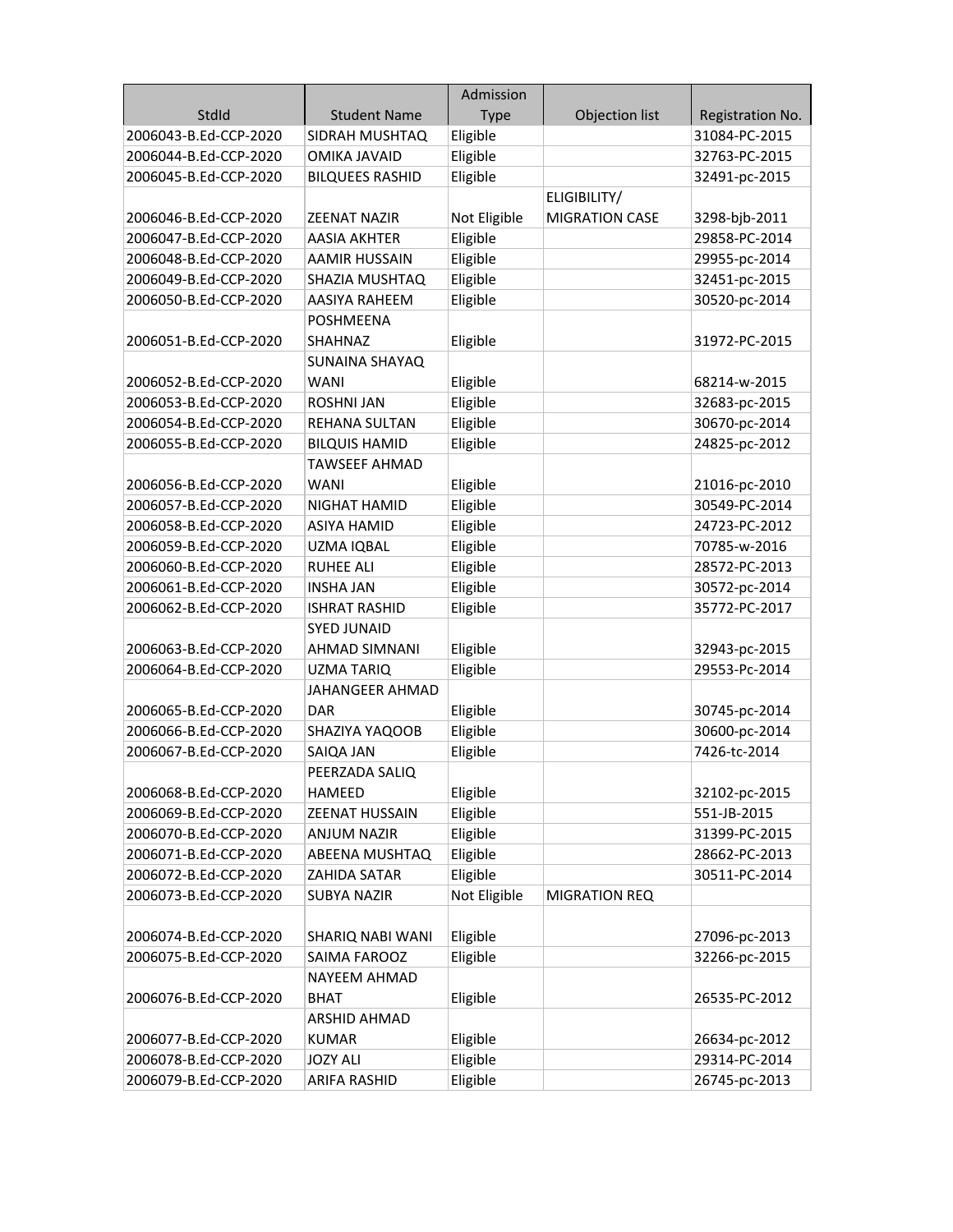|                       |                          | Admission   |                |                  |
|-----------------------|--------------------------|-------------|----------------|------------------|
| StdId                 | <b>Student Name</b>      | <b>Type</b> | Objection list | Registration No. |
|                       |                          |             | PG MC WAS      |                  |
| 2006080-B.Ed-CCP-2020 | SHAHNAZA AKHTER          | Provisional | REQ/PRODUCED   | 30759-pc-2014    |
| 2006081-B.Ed-CCP-2020 | AARIFA JAN               | Eligible    |                | 28831-PC-2013    |
| 2006082-B.Ed-CCP-2020 | <b>ZOHRA JAN</b>         | Eligible    |                | 654-JB-2016      |
| 2006083-B.Ed-CCP-2020 | RAIHANA HAMID            | Eligible    |                | 31517-pc-2015    |
| 2006084-B.Ed-CCP-2020 | <b>SUNOBAR JAN</b>       | Eligible    |                | 1200-pw-2015     |
| 2006085-B.Ed-CCP-2020 | <b>RUHEE AKHTER</b>      | Eligible    |                | 29478-pc-2014    |
| 2006086-B.Ed-CCP-2020 | <b>RENU NAZIR</b>        | Eligible    |                | 36360-pc-2017    |
| 2006087-B.Ed-CCP-2020 | <b>ROZE JAN</b>          | Eligible    |                | 35580-pc-2017    |
| 2006088-B.Ed-CCP-2020 | SHAZIA RASOOL            | Eligible    |                | 30947-PC-2014    |
| 2006089-B.Ed-CCP-2020 | <b>SUMAIRA ANJUM</b>     | Eligible    |                | 30795-pc-2014    |
| 2006090-B.Ed-CCP-2020 | <b>JAVID AHMAD DAR</b>   | Eligible    |                | 6116-BJB-2014    |
| 2006091-B.Ed-CCP-2020 | AFIDAH MANZOOR           | Eligible    |                | 31929-pc-2015    |
|                       |                          |             |                |                  |
| 2006092-B.Ed-CCP-2020 | SHAHIDA MUKHTAR          | Eligible    |                | 1196-pw-2015     |
| 2006093-B.Ed-CCP-2020 | <b>INSHA IMTIYAZ</b>     | Eligible    |                | 592-pmp-2015     |
| 2006094-B.Ed-CCP-2020 | <b>SHAZIA AKHTER</b>     | Eligible    |                | 30145-pc-2014    |
|                       | SHAHNAZA                 |             |                |                  |
| 2006095-B.Ed-CCP-2020 | <b>MANZOOR</b>           | Eligible    |                | 30819-pc-2014    |
| 2006096-B.Ed-CCP-2020 | <b>JOZY AKHTER</b>       | Eligible    |                | 31500-PC-2015    |
| 2006097-B.Ed-CCP-2020 | <b>ZAHIDA AKHTER</b>     | Eligible    |                | 6666-bjb-2015    |
| 2006098-B.Ed-CCP-2020 | JAMEELA REHMAN           | Eligible    |                | 30601-pc-2014    |
| 2006099-B.Ed-CCP-2020 | <b>SUHAIB MANZOOR</b>    | Eligible    |                | 31872-PC-2015    |
|                       | <b>TANVEER FAROOQ</b>    |             |                |                  |
| 2006100-B.Ed-CCP-2020 | <b>SHAH</b>              | Eligible    |                | 32089-pc-2015    |
| 2006101-B.Ed-CCP-2020 | SARJEELA HASSAN          | Eligible    |                | 29923-PC-2014    |
| 2006102-B.Ed-CCP-2020 | SAIMA FAROOQ             | Eligible    |                | 31329-PC-2015    |
| 2006103-B.Ed-CCP-2020 | <b>QUARATUL AEIN</b>     | Eligible    |                | 32059 - PC-2015  |
| 2006105-B.Ed-CCP-2020 | MUZAMIL JALAL            | Eligible    |                | 28781-PC-2013    |
|                       | <b>MOHAMMAD ABID</b>     |             |                |                  |
| 2006106-B.Ed-CCP-2020 | <b>SHAH</b>              | Eligible    |                | 73679-ANG-2014   |
|                       | <b>IRSHAD AHMAD</b>      |             |                |                  |
| 2006107-B.Ed-CCP-2020 | <b>SHAH</b>              | Eligible    |                | 74305-ANG-2014   |
| 2006108-B.Ed-CCP-2020 | NUMARA AKRAM             | Eligible    |                | 36787-PC-2017    |
| 2006109-B.Ed-CCP-2020 | <b>ROME GULL</b>         | Eligible    |                | 35308-PC-2017    |
| 2006110-B.Ed-CCP-2020 | RAZIYA FAROOQ            | Eligible    |                | 37128-PC-2017    |
| 2006111-B.Ed-CCP-2020 | <b>NUSRAT AKRAM</b>      | Eligible    |                | 30176-pc-2014    |
| 2006112-B.Ed-CCP-2020 | <b>IQRA RASHID</b>       | Eligible    |                | 32478-pc-2015    |
| 2006113-B.Ed-CCP-2020 | RUQAYA REHMAN            | Eligible    |                | 32450-pc-2015    |
|                       |                          |             |                |                  |
| 2006114-B.Ed-CCP-2020 | <b>FARHAT NABI LONE</b>  | Eligible    |                | 26499-pc-2012    |
| 2006115-B.Ed-CCP-2020 | <b>RASIA BASHIR</b>      | Eligible    |                | 106-miit-2014    |
| 2006116-B.Ed-CCP-2020 | <b>IQRA NAZIR</b>        | Eligible    |                | 29281-PC-2014    |
| 2006117-B.Ed-CCP-2020 | SHAFIA MANZOOR           | Eligible    |                | 36379-PC-2017    |
| 2006118-B.Ed-CCP-2020 | <b>TAHMINA GANI</b>      | Eligible    |                | 594-pmp-2015     |
| 2006119-B.Ed-CCP-2020 | <b>AADIL RASHID</b>      | Eligible    |                | 25409-PC-2012    |
|                       |                          |             |                |                  |
| 2006120-B.Ed-CCP-2020 | MEHNAZA MUSHTAQ Eligible |             |                | 23193-PC-2011    |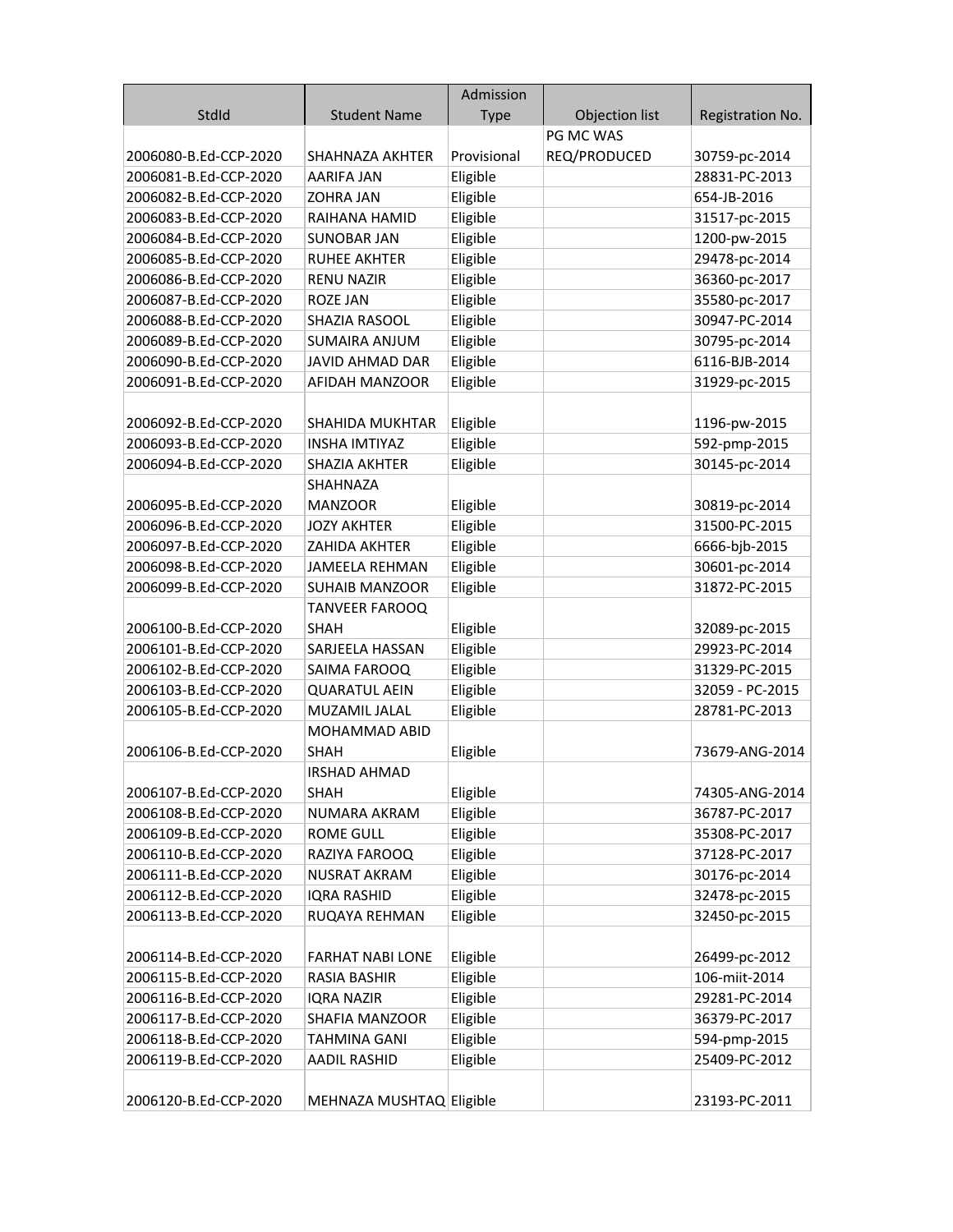|                       |                         | Admission    |                         |                  |
|-----------------------|-------------------------|--------------|-------------------------|------------------|
| StdId                 | <b>Student Name</b>     | <b>Type</b>  | Objection list          | Registration No. |
| 2006121-B.Ed-CCP-2020 | <b>MAAIDAH YOUSUF</b>   | Eligible     |                         | 31561-PC-2015    |
| 2006123-B.Ed-CCP-2020 | <b>ALIYA REHMAN</b>     | Provisional  | SP OF DEGREE            | 66-CCP-2020      |
| 2006124-B.Ed-CCP-2020 | MUNAZAH RASHID          | Eligible     |                         | 26839-PC-2013    |
| 2006125-B.Ed-CCP-2020 | <b>GOWHARA JAN</b>      | Eligible     |                         | 1123-PW-2014     |
| 2006126-B.Ed-CCP-2020 | <b>FAYEZA JAN</b>       | Eligible     |                         | 25405-PC-2012    |
|                       | <b>SAMEER AHMAD</b>     |              |                         |                  |
| 2006127-B.Ed-CCP-2020 | <b>BHAT</b>             | Eligible     |                         | 30166-pc-2014    |
| 2006128-B.Ed-CCP-2020 | <b>HAROON GULZAR</b>    | Eligible     |                         | 27923-PC-2013    |
| 2006129-B.Ed-CCP-2020 | AFSHANA REYAZ           | Eligible     |                         | 347-PMP-2014     |
| 2006131-B.Ed-CCP-2020 | <b>TABASUM SHAFI</b>    | Eligible     |                         | 65-CCP-2020      |
|                       |                         |              | REVIVAL                 |                  |
|                       |                         |              | REQ    AFIDAVIT         |                  |
|                       |                         |              | <b>PRODOCED</b>         |                  |
|                       |                         |              | <b>REGARDIN</b>         |                  |
|                       |                         |              | <b>SUBMISSION OF</b>    |                  |
|                       |                         |              | <b>ORIGIONAL</b>        |                  |
|                       |                         |              | <b>MIGRATION WITHIN</b> |                  |
| 2006132-B.Ed-CCP-2020 | JUNAID FAIZ             | Provisional  | <b>ONE MOTH</b>         | 31058-pc-2015    |
| 2006133-B.Ed-CCP-2020 | <b>URFI ABDULLAH</b>    | Not Eligible | REVIVAL REQ             | 32513-pc-2015    |
|                       | MOHD RAFEEQ             |              |                         |                  |
| 2006134-B.Ed-CCP-2020 | <b>GANAIE</b>           | Eligible     |                         | 28798-PC-2013    |
| 2006301-B.Ed-CCP-2020 | <b>FARIQA JAN</b>       | Eligible     |                         | 8704-TC-2017     |
| 2006302-B.Ed-CCP-2020 | ZERKAH AKHTER           | Eligible     |                         | 8042-TC-2015     |
| 2006303-B.Ed-CCP-2020 | HUMYRA FAROOQ           | Eligible     |                         | 8051-TC-2015     |
| 2006305-B.Ed-CCP-2020 | MURTAZA NABI            | Eligible     |                         | 7464-TC-2014     |
| 2006306-B.Ed-CCP-2020 | AANISA RASHID           | Eligible     |                         | 701-TI-2013      |
| 2006307-B.Ed-CCP-2020 | <b>MAIDAH FAROOQ</b>    | Eligible     |                         | 65353-W-2014     |
|                       |                         |              |                         |                  |
|                       | <b>SHUAIB</b>           |              |                         |                  |
| 2006308-B.Ed-CCP-2020 | <b>MOHAMMAD BHAT</b>    | Eligible     |                         | 3814-tc-2007     |
| 2006309-B.Ed-CCP-2020 | <b>ARIF RASHID SHAH</b> | Eligible     |                         | 18657-pc-2009    |
| 2006310-B.Ed-CCP-2020 | MISBAH UN NISA          | Eligible     |                         | 724-TI-2014      |
| 2006311-B.Ed-CCP-2020 | SHAZIA RASOOL           | Eligible     |                         | 7082-tc-2014     |
| 2006312-B.Ed-CCP-2020 | RAFIYA BASHIR           | Eligible     |                         | 7462-TC-2014     |
| 2006313-B.Ed-CCP-2020 | <b>SUREYA BASHIR</b>    | Eligible     |                         | 7457-tc-2014     |
| 2006314-B.Ed-CCP-2020 | <b>UZMA REHMAN</b>      | Eligible     |                         | 9085-TC-2017     |
| 2006315-B.Ed-CCP-2020 | AFSHANA GANI            | Eligible     |                         | 7080-tc-2014     |
| 2006316-B.Ed-CCP-2020 | SHEEZMA BASHIR          | Eligible     |                         | 7874-TC-2015     |
|                       |                         |              |                         |                  |
| 2006317-B.Ed-CCP-2020 | NUZHAT MAQBOOL          | Eligible     |                         | 7554-TC-2015     |
| 2006318-B.Ed-CCP-2020 | MUNEEB UN NISA          | Eligible     |                         | 710-TI-2013      |
| 2006319-B.Ed-CCP-2020 | <b>IMON HAMID</b>       | Eligible     |                         | 7491-TC-2014     |
| 2006320-B.Ed-CCP-2020 | SABINA AKHTER           | Eligible     |                         | 737-TI-2015      |
|                       | PEER INAIETULLAH        |              |                         |                  |
| 2006321-B.Ed-CCP-2020 | <b>SHAH</b>             | Eligible     |                         | 1383-TC-2001     |
| 2006322-B.Ed-CCP-2020 | <b>NUSRAT AZIZ</b>      | Eligible     |                         | 7249-tc-2014     |
| 2006323-B.Ed-CCP-2020 | SHABNAM NABI            | Eligible     |                         | 7428-TC-2014     |
|                       |                         |              |                         |                  |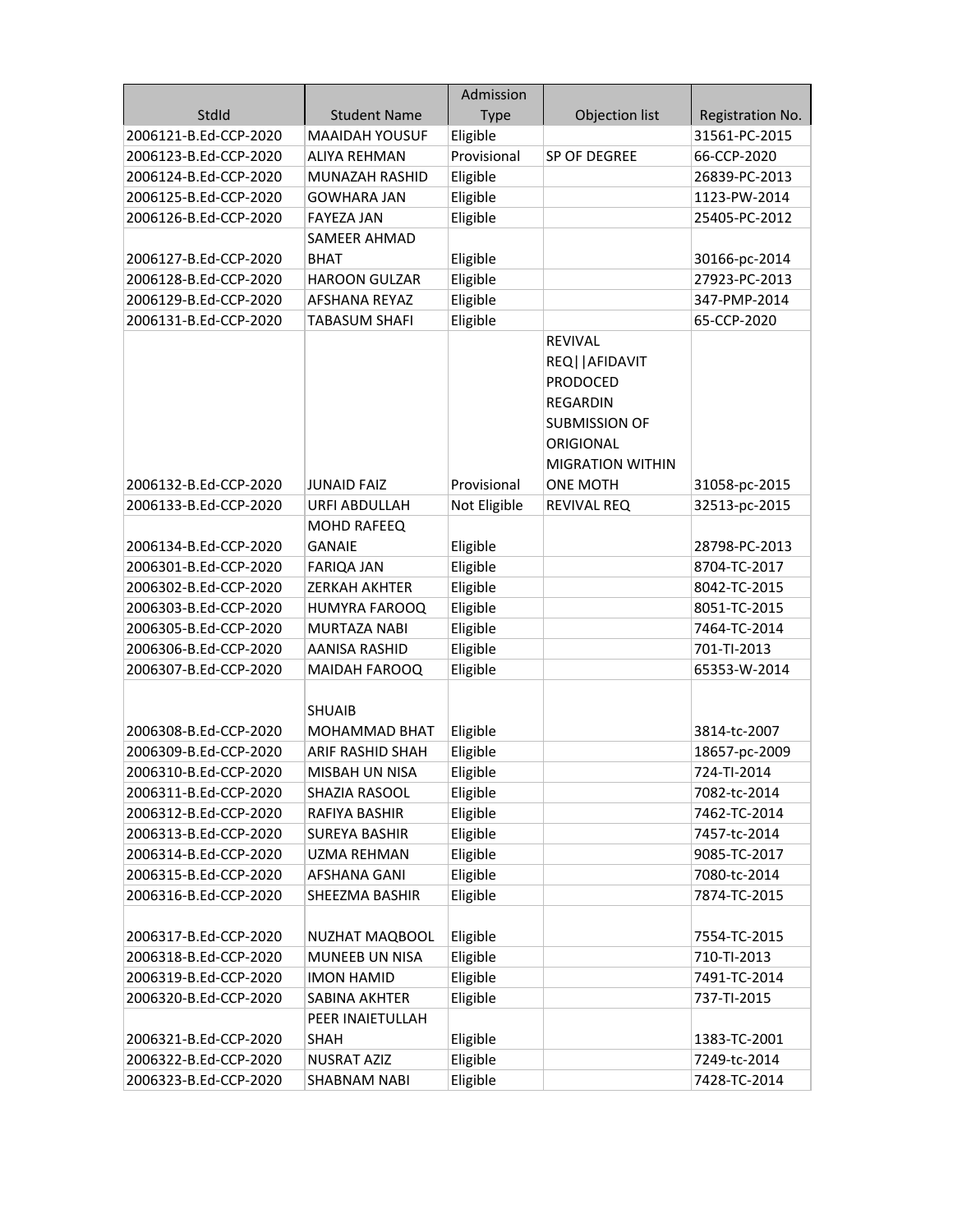|                                                |                                       | Admission            |                |                              |
|------------------------------------------------|---------------------------------------|----------------------|----------------|------------------------------|
| StdId                                          | <b>Student Name</b>                   | <b>Type</b>          | Objection list | Registration No.             |
|                                                |                                       |                      |                |                              |
| 2006324-B.Ed-CCP-2020                          | MISBAH UL JANNAH                      | Eligible             |                | 8004-TC-2015                 |
| 2006325-B.Ed-CCP-2020                          | <b>SAKEENA AKHTER</b>                 | Eligible             |                | 7870-tc-2015                 |
| 2006326-B.Ed-CCP-2020                          | SADIA ISHAQ                           | Eligible             |                | 7869-tc-2015                 |
|                                                | <b>NASEER AHMAD</b>                   |                      |                |                              |
| 2006327-B.Ed-CCP-2020                          | AHANGER                               | Eligible             |                | 62608-ang-2010               |
|                                                | YOUNIS AHMAD                          |                      |                |                              |
| 2006328-B.Ed-CCP-2020                          | <b>SHAH</b>                           | Eligible             |                | 7204-tc-2014                 |
|                                                |                                       |                      |                |                              |
| 2006329-B.Ed-CCP-2020                          | NAVEEDA YOUSOOF                       | Eligible             |                | 68036-W-2015                 |
|                                                | FAHEEM AHMAD                          |                      |                |                              |
| 2006330-B.Ed-CCP-2020                          | <b>SHAH</b>                           | Provisional          | 3RD YR MC REQ  | 6973-tc-2013                 |
|                                                |                                       |                      |                |                              |
| 2006331-B.Ed-CCP-2020                          | AADIL AHMAD WANI                      | Not Eligible         | REVIVAL REQ    | 7516-TC-2014                 |
| 2006332-B.Ed-CCP-2020                          | SHAHID HAMID                          | Eligible             |                | 7499-tc-2014                 |
| 2006334-B.Ed-CCP-2020                          | <b>IQBA GUL</b>                       | Eligible             |                | 9079-TC-2017                 |
| 2006336-B.Ed-CCP-2020                          | <b>ANSUHA ALI</b>                     | Eligible             |                | 7170-TC-2014                 |
| 2006337-B.Ed-CCP-2020                          | <b>AZHAR BASHIR</b>                   | Eligible             |                | 7492-tc-2014                 |
| 2006338-B.Ed-CCP-2020                          | <b>NAZIR UL ISLAM</b>                 | Eligible             |                | 7989-TC-2015                 |
|                                                | <b>AASIF AHMAD</b>                    |                      |                |                              |
| 2006339-B.Ed-CCP-2020                          | <b>RATHER</b>                         | Eligible             |                | 7612-tc-2015                 |
|                                                | <b>MUZAFAR AHMAD</b>                  |                      |                |                              |
| 2006340-B.Ed-CCP-2020                          | <b>PASWAL</b>                         | Eligible             |                | 6621-tc-2013                 |
|                                                |                                       |                      |                |                              |
| 2006341-B.Ed-CCP-2020                          | LIYAKAT MANZOOR                       | Eligible             |                | 7545-TC-2014                 |
| 2006342-B.Ed-CCP-2020                          | URFI MOHI UD DIN                      | Eligible<br>Eligible |                | 8476-TC-2016                 |
| 2006343-B.Ed-CCP-2020<br>2006344-B.Ed-CCP-2020 | <b>UMAR FAROOQ</b><br>AARIF AMIN FIDA | Eligible             |                | 45559-s-2011<br>42567-A-2009 |
| 2006345-B.ED-CCS-2020                          | <b>FARHANA NAZIR</b>                  | Not Eligible         |                | 7579-TC-2015                 |
|                                                |                                       |                      |                |                              |
| 2006346-B.Ed-CCP-2020                          | <b>JUNAID RASHID</b>                  | Eligible             |                | 72548-ANG-2013               |
| 2006347-B.Ed-CCP-2020                          | <b>GOWHER NISAR</b>                   | Eligible             |                | 7465-TC-2014                 |
| 2006348-B.Ed-CCP-2020                          | UZEEFA JAVID                          | Eligible             |                | 7614-TC-2015                 |
| 2006349-B.ED-CCS-2020                          | <b>MEHWISH EEMAN</b>                  | Eligible             |                | 7176-tc-2014                 |
|                                                |                                       |                      |                |                              |
| 2007001-B.Ed-CCSH-2020                         | <b>HUMIRA TARIQ</b>                   | Eligible             |                | 15287-SC-2017                |
|                                                |                                       |                      |                |                              |
| 2007002-B.Ed-CCSH-2020                         | <b>IQRA JAN</b>                       | Eligible             |                | 14068-SC-2015                |
|                                                |                                       |                      |                |                              |
| 2007003-B.Ed-CCSH-2020                         | SALMA SHAHEEN                         | Eligible             |                | 30916-PC-2014                |
|                                                |                                       |                      |                |                              |
| 2007004-B.Ed-CCSH-2020                         | <b>IQRA QAYOOM</b>                    | Eligible             |                | 30672-pc-2014                |
|                                                |                                       |                      |                |                              |
| 2007005-B.Ed-CCSH-2020                         | <b>ISHRAT BASHIR</b>                  | Eligible             |                | 61-CCSH-2020                 |
|                                                |                                       |                      |                |                              |
| 2007006-B.Ed-CCSH-2020                         | <b>IMAD YOUSUF KHAN</b>               | Eligible             |                | 12850-sc-2014                |
|                                                |                                       |                      |                |                              |
| 2007007-B.Ed-CCSH-2020                         | <b>LUBNA NISAR</b>                    | Eligible             |                | 3872-sme-2016                |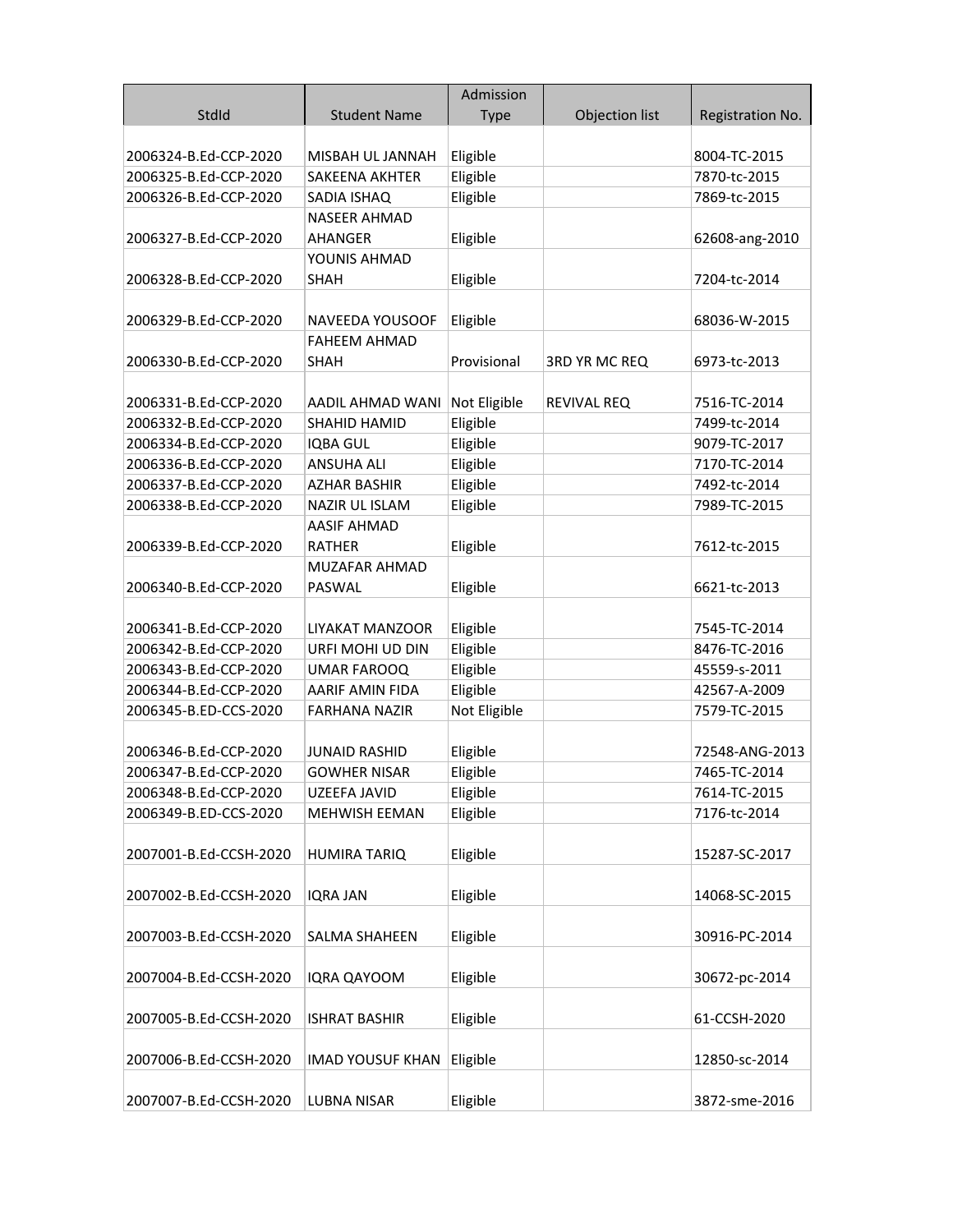|                        |                         | Admission |                |                  |
|------------------------|-------------------------|-----------|----------------|------------------|
| StdId                  | <b>Student Name</b>     | Type      | Objection list | Registration No. |
| 2007008-B.Ed-CCSH-2020 | <b>HURUN NISA</b>       | Eligible  |                | 11769-sc-2013    |
| 2007010-B.Ed-CCSH-2020 | <b>FOZIYA ZAHOOR</b>    | Eligible  |                | 14012-sc-2015    |
| 2007011-B.Ed-CCSH-2020 | <b>IFSHANA ALTAF</b>    | Eligible  |                | 28604-pc-2013    |
| 2007012-B.Ed-CCSH-2020 | MUZAFAR AHMAD<br>SHEIKH | Eligible  |                | 14201-sc-2015    |
|                        |                         |           |                |                  |
| 2007013-B.Ed-CCSH-2020 | IFRA FAYAZ              | Eligible  |                | 14162-sc-2015    |
| 2007014-B.Ed-CCSH-2020 | NAVEEDA GULZAR          | Eligible  |                | 13739-sc-2015    |
| 2007015-B.Ed-CCSH-2020 | <b>SHAFIA JAN</b>       | Eligible  |                | 28616-PC-2013    |
| 2007016-B.Ed-CCSH-2020 | IQRA MOHI UD DIN        | Eligible  |                | 15383-sc-2017    |
| 2007017-B.Ed-CCSH-2020 | <b>SALMA RASHEED</b>    | Eligible  |                | 400-prsh-2016    |
| 2007018-B.Ed-CCSH-2020 | ROHI JAN                | Eligible  |                | 14920-sc-2016    |
| 2007019-B.Ed-CCSH-2020 | <b>RIFAT YOUSUF</b>     | Eligible  |                | 13250-sc-2015    |
| 2007020-B.Ed-CCSH-2020 | MUSKANA IQBAL           | Eligible  |                | 13045-SC-2014    |
| 2007022-B.Ed-CCSH-2020 | SAFIA RASOOL            | Eligible  |                | 13180-SC-2015    |
|                        |                         | Eligible  |                | 8309-SC-2010     |
| 2007023-B.Ed-CCSH-2020 | ISHFAQ SHAFI BHAT       |           |                |                  |
| 2007024-B.Ed-CCSH-2020 | TAHSEEN JAN             | Eligible  |                | 16435-Sc-2017    |
| 2007025-B.Ed-CCSH-2020 | BISMA YAQUB             | Eligible  |                | 16438-SC-2017    |
| 2007026-B.Ed-CCSH-2020 | AASIA JAN               | Eligible  |                | 13622-KUL-2015   |
| 2007027-B.Ed-CCSH-2020 | <b>BILQEESA JAN</b>     | Eligible  |                | 15908-SC-2017    |
| 2007028-B.Ed-CCSH-2020 | ZEENATUL ISLAM          | Eligible  |                | 13495-SC-2015    |
| 2007029-B.Ed-CCSH-2020 | <b>MAHINA GUL</b>       | Eligible  |                | 15598-SC-2017    |
| 2007030-B.Ed-CCSH-2020 | <b>JASIYA GULZAR</b>    | Eligible  |                | 543-JB-2015      |
| 2007031-B.Ed-CCSH-2020 | ARIFA MUSHTAQ           | Eligible  |                | 546-JB-2015      |
| 2007032-B.Ed-CCSH-2020 | <b>BISMA YOUSUF</b>     | Eligible  |                | 12899-SC-2014    |
| 2007033-B.Ed-CCSH-2020 | SHAFEE JAN              | Eligible  |                | 29319-PC-2014    |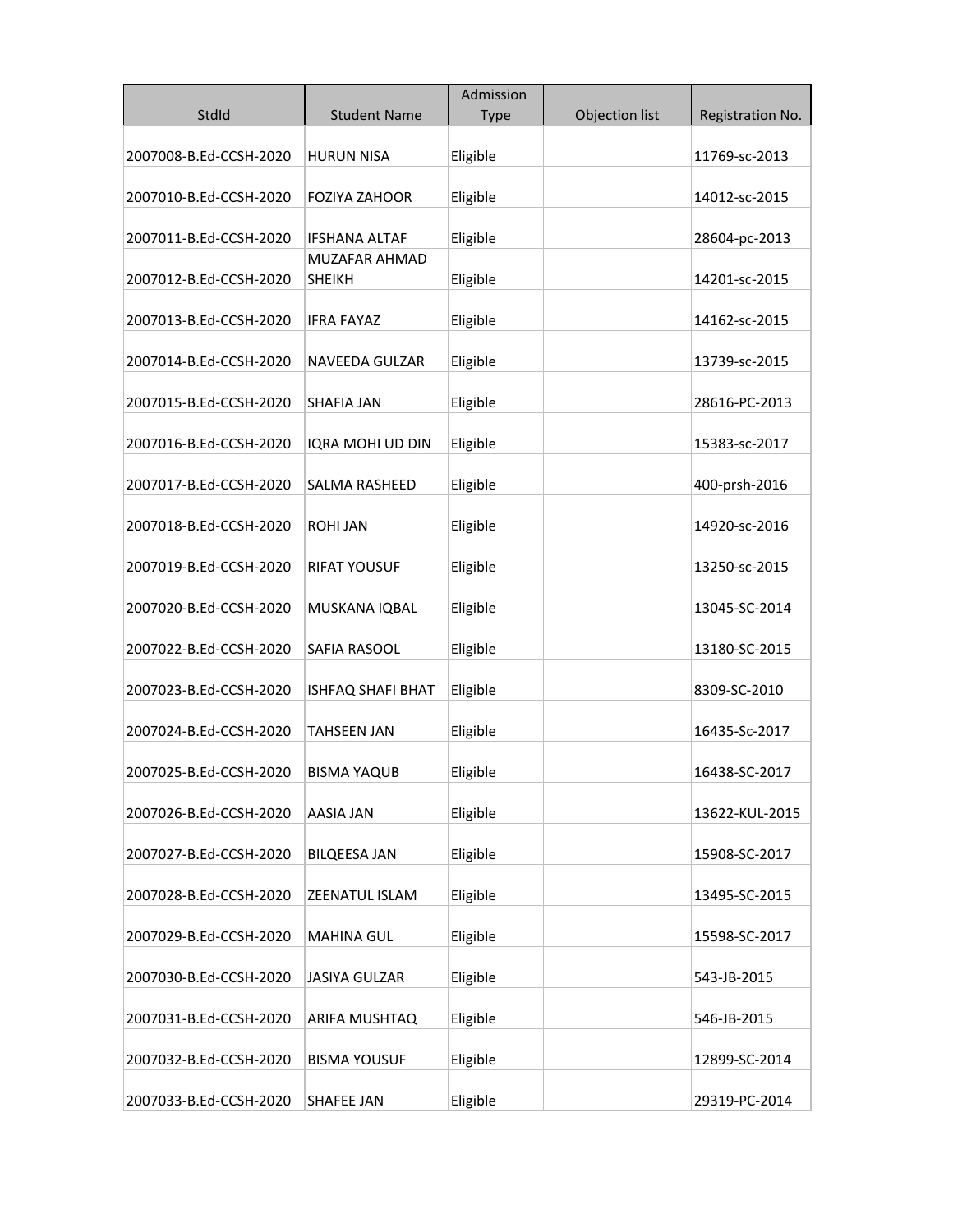|                        |                            | Admission    |                |                  |
|------------------------|----------------------------|--------------|----------------|------------------|
| StdId                  | <b>Student Name</b>        | <b>Type</b>  | Objection list | Registration No. |
|                        | MAHJABEENA                 |              |                |                  |
| 2007034-B.Ed-CCSH-2020 | <b>MUBARIK</b>             | Eligible     |                | 16506-SC-2017    |
|                        | MOHAMMAD                   |              |                |                  |
| 2007035-B.Ed-CCSH-2020 | SHAHID MANTOO              | Eligible     |                | 13157-SC-2015    |
|                        | <b>JUNAID HAMEED</b>       |              |                |                  |
| 2007036-B.Ed-CCSH-2020 | <b>BHAT</b>                | Eligible     |                | 12725-sc-2014    |
|                        | <b>IFSHAN MANZOOR</b>      |              |                |                  |
| 2007037-B.Ed-CCSH-2020 | WANI                       | Eligible     |                | 14589-SC-2016    |
|                        |                            |              |                |                  |
| 2007038-B.Ed-CCSH-2020 | <b>DANISH RASHID</b>       | Not Eligible | <b>MIG</b>     |                  |
|                        | <b>SHEIKH SNOBAR</b>       |              |                |                  |
| 2007039-B.Ed-CCSH-2020 | HAMID                      | Eligible     |                | 13728-SC-2015    |
|                        |                            |              |                |                  |
| 2007040-B.Ed-CCSH-2020 | RIDANIYA AFROZE            | Eligible     |                | 64-CCSH-2020     |
| 2007041-B.Ed-CCSH-2020 | JAHANGEER HUSSAIN Eligible |              |                | 26648-PC-2012    |
|                        |                            |              |                |                  |
| 2007042-B.Ed-CCSH-2020 | SAIMA HASSAN               | Eligible     |                | 13990-SC-2015    |
|                        |                            |              |                |                  |
| 2007043-B.Ed-CCSH-2020 | BISMA JAN                  | Eligible     |                | 13429-SC-2015    |
|                        |                            |              |                |                  |
| 2007044-B.Ed-CCSH-2020 | NAHIDA FAROOQ              | Eligible     |                | 13416-SC-2015    |
|                        |                            |              |                |                  |
| 2007045-B.Ed-CCSH-2020 | <b>IFRA HAFEEZ</b>         | Eligible     |                | 58752-W-2011     |
|                        |                            |              |                |                  |
| 2007046-B.Ed-CCSH-2020 | <b>SUMAYA HAFEEZ</b>       | Eligible     |                | 64409-W-2013     |
|                        |                            |              |                |                  |
| 2007047-B.Ed-CCSH-2020 | AMINA JAN                  | Eligible     |                | 10741-SC-2012    |
|                        |                            |              |                |                  |
| 2007048-B.Ed-CCSH-2020 | UMER HUSSAIN PALA Eligible |              |                | 14080-SC-2015    |
|                        |                            |              |                |                  |
| 2007049-B.Ed-CCSH-2020 | ALIYA RASHID               | Eligible     |                | 13590-SC-2015    |
|                        |                            |              |                |                  |
| 2007050-B.Ed-CCSH-2020 | <b>RASIA JAN</b>           | Eligible     |                | 13626-SC-2015    |
| 2007051-B.Ed-CCSH-2020 | SAFOORA GULZAR             | Eligible     |                | 14468-SC-2016    |
|                        | YASIR RAMZAN               |              |                |                  |
| 2007052-B.Ed-CCSH-2020 | <b>KHANDAY</b>             | Eligible     |                | 11975-SC-2013    |
|                        | <b>DILAWAR HUSSAIN</b>     |              |                |                  |
| 2007053-B.Ed-CCSH-2020 | <b>MALIK</b>               | Eligible     |                | 9355-SC-2011     |
|                        |                            |              |                |                  |
| 2007054-B.Ed-CCSH-2020 | YASMEENA NAZIR             | Eligible     |                | 13860-SC-2015    |
|                        |                            |              |                |                  |
| 2007055-B.Ed-CCSH-2020 | AAMIR GULZAR               | Eligible     |                | 1142-SC-2013     |
|                        |                            |              |                |                  |
| 2007056-B.Ed-CCSH-2020 | <b>IFRA YASEEN</b>         | Eligible     |                | 14910-Sc-2016    |
|                        |                            |              |                |                  |
| 2007057-B.Ed-CCSH-2020 | <b>IRTIKA JAN</b>          | Eligible     |                | 13193-SC-2015    |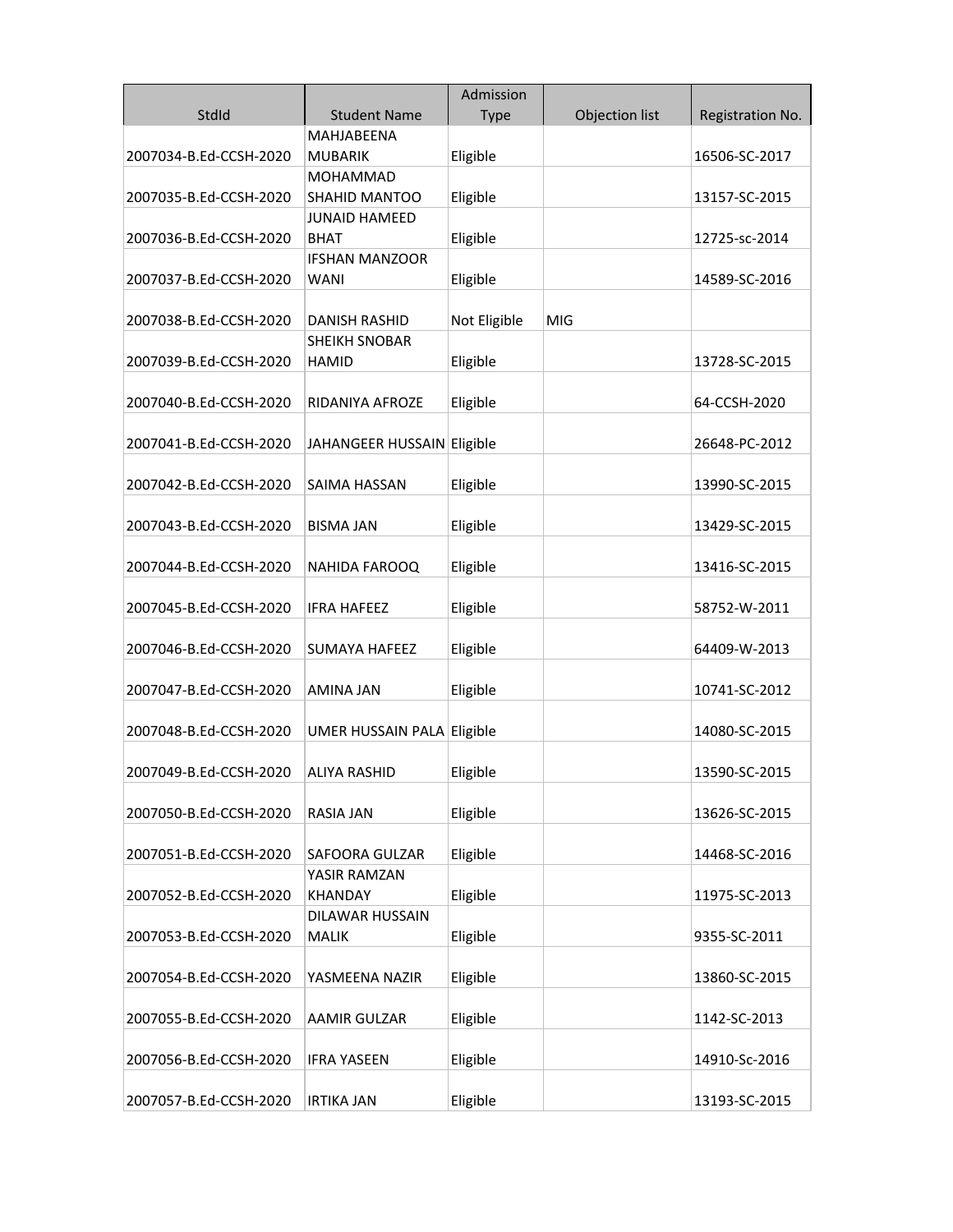|                        |                                        | Admission   |                |                  |
|------------------------|----------------------------------------|-------------|----------------|------------------|
| StdId                  | <b>Student Name</b>                    | <b>Type</b> | Objection list | Registration No. |
| 2007058-B.Ed-CCSH-2020 | <b>IFRA ZAHIDA</b>                     | Eligible    |                | 13051-SC-2014    |
| 2007059-B.Ed-CCSH-2020 | <b>ADIL AHMAD ITOO</b>                 | Eligible    |                | 13843-SC-2015    |
| 2007060-B.Ed-CCSH-2020 | <b>AADIL BASHIR</b>                    | Eligible    |                | 16532-SC-2017    |
| 2007061-B.Ed-CCSH-2020 | <b>ZAKIR USMAN</b>                     | Provisional | SP OF DEG      | 8418-SC-2010     |
| 2007062-B.Ed-CCSH-2020 | <b>MUBARIKA AKHTER</b>                 | Eligible    |                | 14418-SC-2016    |
| 2007063-B.Ed-CCSH-2020 | RASIYA JAN                             | Eligible    |                | 14998-SC-2016    |
| 2007064-B.Ed-CCSH-2020 | SALEEQA YASEEN                         | Eligible    |                | 14060-SC-2015    |
| 2007065-B.Ed-CCSH-2020 | <b>SEERAT HUSSAIN</b>                  | Eligible    |                | 14075-SC-2015    |
| 2007067-B.Ed-CCSH-2020 | <b>AASIA BILAL</b>                     | Eligible    |                | 13401-sc-2015    |
| 2007068-B.Ed-CCSH-2020 | <b>ZAKIR HUSSAIN</b><br><b>KASSANA</b> | Eligible    |                | 16322-SC-2017    |
| 2007069-B.Ed-CCSH-2020 | HILAL AHMAD MALIK                      | Eligible    |                | 72011-ANG-2013   |
| 2007070-B.Ed-CCSH-2020 | <b>LIAQAT BASHIR</b>                   | Eligible    |                | 12902-SC-2014    |
| 2007071-B.Ed-CCSH-2020 | MOHD YOUQUB<br><b>MALIK</b>            | Eligible    |                | 23262-ANG-1991   |
| 2007072-B.Ed-CCSH-2020 | NIGHAT RASHID                          | Eligible    |                | 15384-Sc-2017    |
| 2007073-B.Ed-CCSH-2020 | MUZAMIL YOSUF                          | Eligible    |                | 28832-PC-2013    |
| 2007074-B.Ed-CCSH-2020 | MOHD AMIN PADAY                        | Eligible    |                | 74608-ANG-2014   |
| 2007075-B.Ed-CCSH-2020 | <b>SENTY BASHIR</b>                    | Eligible    |                | 30344-AW-2014    |
| 2007076-B.Ed-CCSH-2020 | <b>QURUT UL AIN</b>                    | Eligible    |                | 12997-SC-2014    |
| 2007077-B.Ed-CCSH-2020 | AAQIB ALI BHAT                         | Eligible    |                | 11876-SC-2013    |
| 2007078-B.Ed-CCSH-2020 | <b>INSHA JAVAID</b>                    | Eligible    |                | 16621-SC-2017    |
| 2007079-B.Ed-CCSH-2020 | HUMAIRAH ASHRAF                        | Eligible    |                | 16519-SC-2017    |
| 2007080-B.Ed-CCSH-2020 | MUNZER AMIN                            | Eligible    |                | 10791-SC-2012    |
| 2007081-B.Ed-CCSH-2020 | AIJAZ AHMAD KAWA                       | Eligible    |                | 386-PRSH-2015    |
| 2007082-B.Ed-CCSH-2020 | <b>IFLAKA YASEEN</b>                   | Eligible    |                | 16697-SC-2017    |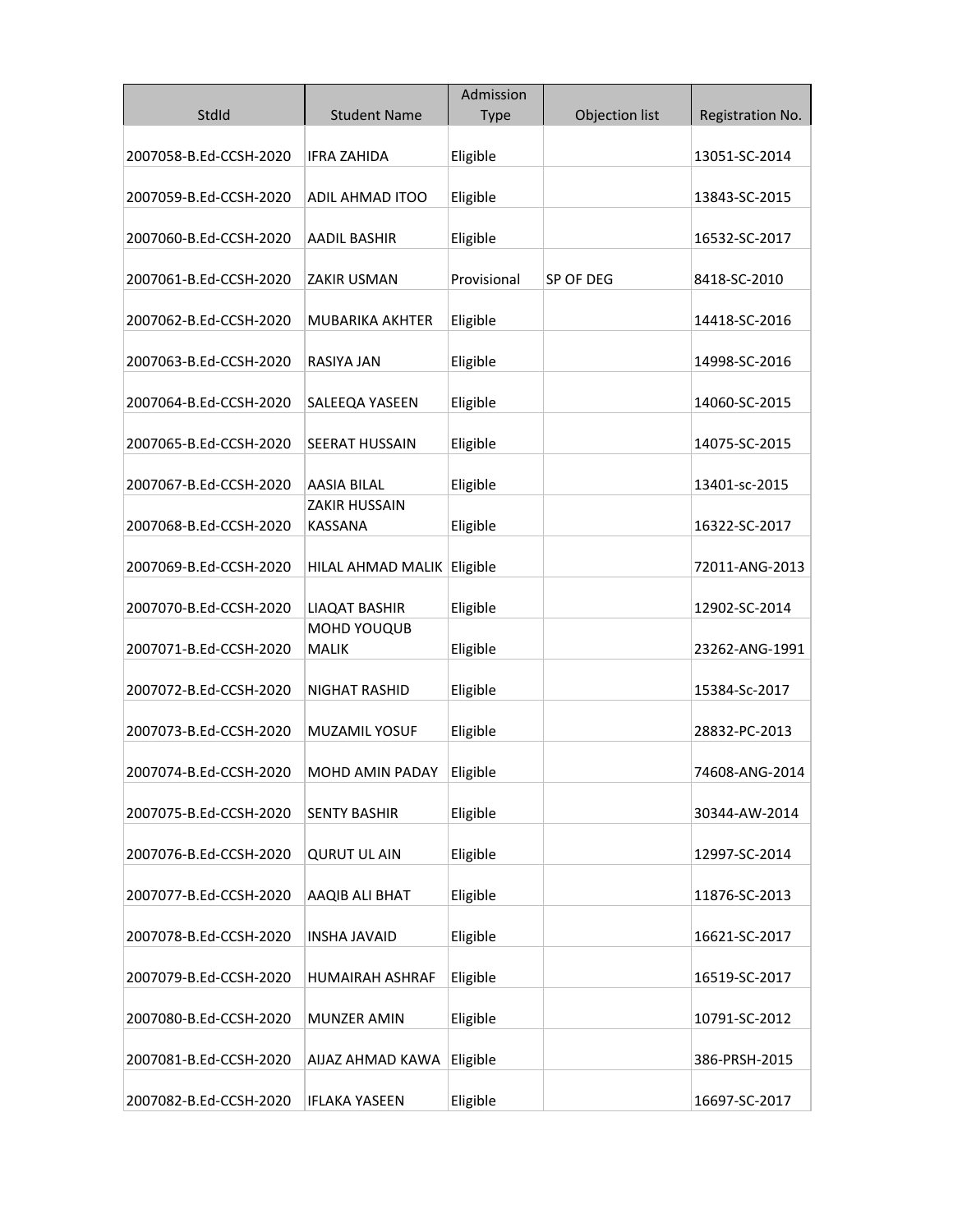|                                                |                                        | Admission            |                |                                |
|------------------------------------------------|----------------------------------------|----------------------|----------------|--------------------------------|
| StdId                                          | <b>Student Name</b>                    | <b>Type</b>          | Objection list | Registration No.               |
| 2008001-B.ED-CCB-2020                          | YASEEN JALIL                           | Eligible             |                | 2033-uri-2016                  |
| 2008002-B.ED-CCB-2020                          | SABIYA MUSHTAQ                         | Eligible             |                | 12634-bw-2015                  |
| 2008003-B.ED-CCB-2020                          | RIZWANA ASHRAF                         | Eligible             |                | 11917-BW-2014                  |
|                                                | MOHMAD AKRAM                           |                      |                |                                |
| 2008004-B.ED-CCB-2020                          | KHANDAY                                | Eligible             |                | 28031-SP-2008                  |
|                                                |                                        |                      | SP OF DEGREE   |                                |
| 2008005-B.ED-CCB-2020                          | <b>NAZIA AIJAZ</b>                     | Provisional          | <b>NEEDED</b>  | 28147-SJ-2014                  |
|                                                | <b>MUDASIR AHMAD</b>                   |                      |                |                                |
| 2008006-B.ED-CCB-2020                          | <b>SHEIKH</b>                          | Eligible             |                | 30479-SJ-2017                  |
|                                                |                                        |                      |                |                                |
| 2008007-B.ED-CCB-2020                          | AWAIS AHMAD BHAT Eligible              |                      |                | 29172-sj-2015                  |
| 2008008-B.ED-CCB-2020                          | <b>MOHD ASIF</b>                       | Eligible             |                | 2163-uri-2017                  |
| 2008009-B.ED-CCB-2020                          | NISHA YAQOOB                           | Eligible             |                | 8617-BW-2011                   |
| 2008010-B.ED-CCB-2020                          | <b>NAZAKAT ALI</b>                     | Eligible             |                | 28036-SJ-2014                  |
| 2008011-B.ED-CCB-2020                          | <b>ASMA NASIR</b>                      | Eligible             |                | 26152-SJ-2012                  |
| 2008012-B.ED-CCB-2020                          | <b>RUTBA SHAFI</b>                     | Eligible             |                | 10432-BW-2013                  |
| 2008013-B.ED-CCB-2020                          | SAMEENA MAJEED                         | Eligible             |                | 13766-BW-2017                  |
| 2008014-B.ED-CCB-2020                          | <b>AAMINA NABI</b>                     | Eligible             |                | 39997-SP-2014                  |
| 2008015-B.ED-CCB-2020                          | <b>RIFAT BANO</b>                      | Eligible             |                | 41403-SP-2014                  |
| 2008016-B.ED-CCB-2020                          | SABAHAT FAROOQ                         | Eligible             |                | 41404-sp-2014                  |
|                                                | <b>NOWSHEEN</b>                        |                      |                |                                |
| 2008017-B.ED-CCB-2020                          | <b>ABDULLAH LONE</b>                   | Eligible             |                | 11762-BW-2014                  |
| 2008018-B.ED-CCB-2020                          | <b>TEHMEENA AMIN</b>                   | Eligible             |                | 10325-BW-2012                  |
| 2008019-B.ED-CCB-2020                          | <b>WASEEM REYAZ</b>                    | Eligible             |                | 1337-URI-2013                  |
|                                                |                                        |                      |                |                                |
| 2008020-B.ED-CCB-2020                          | ASIF AHMAD FAFOO                       | Eligible             |                | 30463-SJ-2017                  |
| 2008021-B.ED-CCB-2020                          | <b>INSHA BANO</b>                      | Eligible             |                | 11907-BW-2014                  |
| 2008022-B.ED-CCB-2020                          | <b>NEELOFAR NABI</b>                   | Eligible             |                | 12678-BW-2015                  |
| 2008023-B.ED-CCB-2020                          | <b>MARYAM JAN</b>                      | Eligible             |                | 11408-BW-2014                  |
|                                                |                                        |                      |                |                                |
| 2008024-B.ED-CCB-2020                          | <b>ABDUL WAHID DAR</b>                 | Eligible             |                | 45438-sp-2017                  |
| 2008025-B.ED-CCB-2020                          | <b>SNOBER BASHIR</b>                   | Eligible             |                | 2106-SME-2012                  |
| 2008026-B.ED-CCB-2020                          | <b>HUMAIRA GUL</b>                     | Eligible             |                | 11914-BW-2014                  |
| 2008027-B.ED-CCB-2020                          | <b>IQRA RASHID</b>                     | Eligible             |                | 12438-BW-2015                  |
|                                                |                                        |                      |                |                                |
| 2008028-B.ED-CCB-2020                          |                                        |                      |                |                                |
|                                                | IQRA TARIQ MAHJOO Eligible             |                      |                | 121-CCB-2020                   |
|                                                |                                        |                      |                |                                |
| 2008029-B.ED-CCB-2020                          | <b>HUMAIRAH AKHTER</b>                 | Eligible             |                | 41394-SP-2014                  |
| 2008030-B.ED-CCB-2020                          | <b>MUSKAN AJAZ</b>                     | Eligible             |                | 2324-URI-2017                  |
|                                                | <b>FARHAT BINT</b>                     |                      |                |                                |
| 2008031-B.ED-CCB-2020                          | <b>MUSHTAQ</b>                         | Eligible             |                | 42424-SP-2015                  |
| 2008032-B.ED-CCB-2020                          | AFREENA AFZAL                          | Eligible             |                | 3535-SPW-2015                  |
| 2008033-B.ED-CCB-2020                          | NIGHAT ABASS                           | Eligible             |                | 13588-BW-2017                  |
| 2008034-B.ED-CCB-2020                          | <b>MEHAK BATOOL</b>                    | Eligible             |                | 11915-BW-2014                  |
|                                                |                                        |                      |                |                                |
| 2008035-B.ED-CCB-2020                          | SEHRISH MUSKAAN                        | Eligible             |                | 11277-BW-2014                  |
| 2008036-B.ED-CCB-2020<br>2008037-B.ED-CCB-2020 | <b>AANISA JAMEEL</b><br>RAMEEZA MAJEED | Eligible<br>Eligible |                | 11585-BW-2014<br>13421-BW-2016 |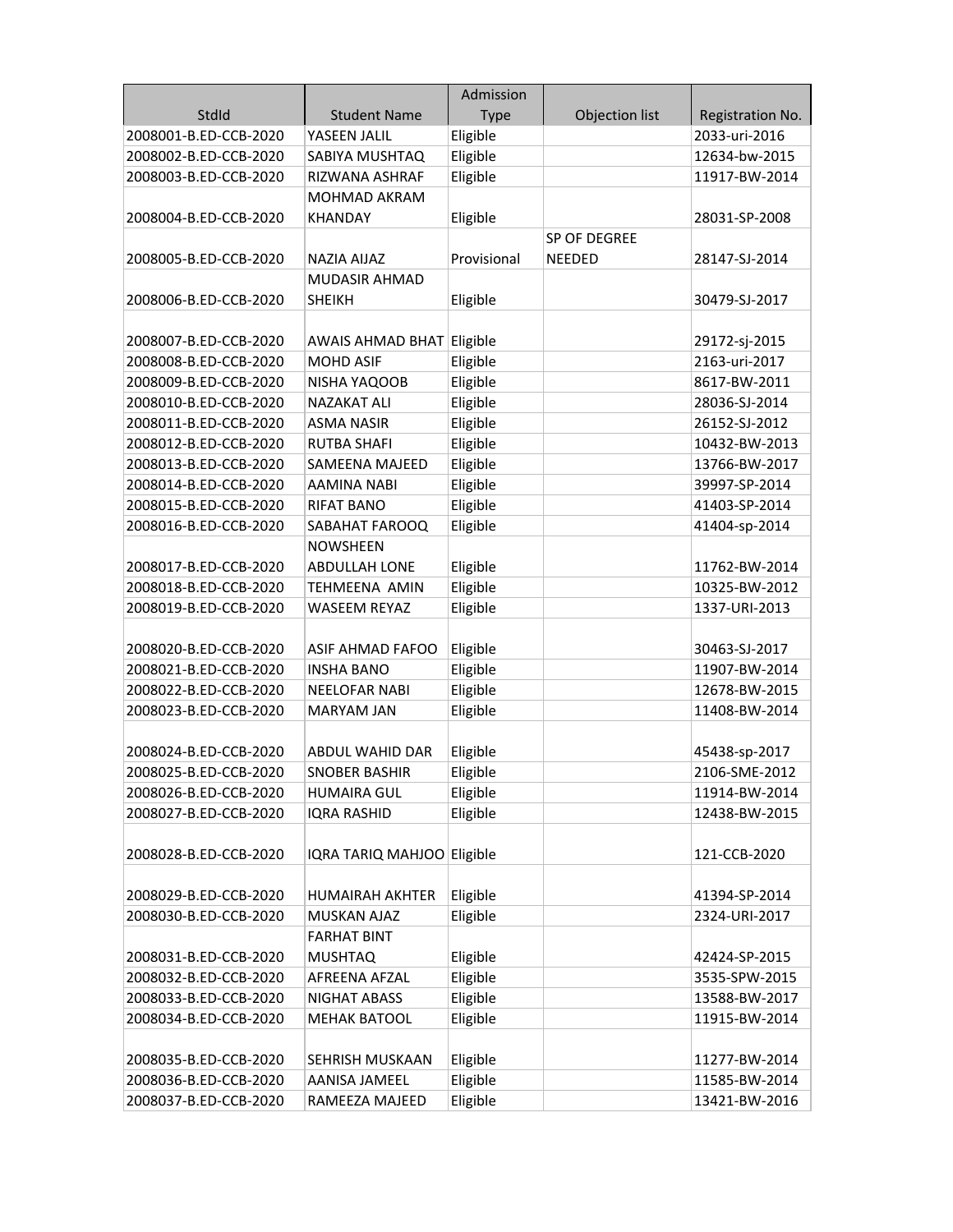|                       |                         | Admission    |                         |                  |
|-----------------------|-------------------------|--------------|-------------------------|------------------|
| StdId                 | <b>Student Name</b>     | <b>Type</b>  | Objection list          | Registration No. |
| 2008039-B.ED-CCB-2020 | <b>SAIYMA YOUNIS</b>    | Eligible     |                         | 1684-URI-2015    |
|                       |                         |              | <b>ACADAMIC DETAIL</b>  |                  |
| 2008040-B.ED-CCB-2020 | <b>WASEEM YOUNIS</b>    | Provisional  | OF MTHM NEEDED          | 22487-SJ-2009    |
|                       | ANEELA YAQOOB           |              |                         |                  |
| 2008041-B.ED-CCB-2020 | <b>CHACK</b>            | Eligible     |                         | 12042-bw-2015    |
|                       |                         |              |                         |                  |
| 2008042-B.ED-CCB-2020 | <b>INSHA MAJID KHAN</b> | Eligible     |                         | 11046-BW-2013    |
| 2008043-B.ED-CCB-2020 | <b>NUZHAT SHAFI</b>     | Provisional  | SP OF DEGREE            | 11784-BW-2014    |
|                       | <b>MOHMAD MUDASIR</b>   |              |                         |                  |
| 2008044-B.ED-CCB-2020 | <b>DAR</b>              | Eligible     |                         | 3433-ptn-2014    |
| 2008045-B.ED-CCB-2020 | <b>NAZMINA YOUSF</b>    | Eligible     |                         | 10668-BW-2013    |
| 2008046-B.ED-CCB-2020 | <b>ARJUMAN NABI</b>     | Eligible     |                         | 12739-BW-2015    |
| 2008047-B.ED-CCB-2020 | SHAISTA SULTAN          | Eligible     |                         | 12631-BW-2015    |
| 2008048-B.ED-CCB-2020 | <b>ASIA MUKHTAR</b>     | Not Eligible | REVIVAL CASE            | 27517-SJ-2014    |
| 2008049-B.ED-CCB-2020 | <b>MEHNAZA MAJEED</b>   | Eligible     |                         | 11331-BW-2014    |
|                       |                         |              | <b>DEGREE OBTAINED</b>  |                  |
|                       |                         |              | <b>FROM OTHER</b>       |                  |
|                       |                         |              | UNIVERSITY BE           |                  |
| 2008050-B.ED-CCB-2020 | IFRAH MOHI UD DIN       | Provisional  | <b>PRODUCED</b>         | 3528-SPW-2015    |
| 2008051-B.ED-CCB-2020 | <b>GULSHAN BANO</b>     | Eligible     |                         | 1619-uri-2015    |
| 2008052-B.ED-CCB-2020 | <b>GAZI YOUSUF</b>      | Eligible     |                         | 4882-PTN-2016    |
|                       |                         |              |                         |                  |
|                       |                         |              | <b>OLD MIG RETERNED</b> |                  |
|                       |                         |              | <b>BACK AT TIME OF</b>  |                  |
| 2008053-B.ED-CCB-2020 | <b>AIMUN KHAN</b>       | Provisional  | <b>REVIVAL</b>          | 11840-BW-2014    |
| 2008054-B.ED-CCB-2020 | <b>MARYA KHAN</b>       | Eligible     |                         | 11841-BW-2014    |
| 2008055-B.ED-CCB-2020 | LONE IFAT ALI           | Eligible     |                         | 11753-BW-2014    |
|                       |                         |              |                         |                  |
| 2008056-B.ED-CCB-2020 | <b>MEHAK NASEER MIR</b> | Not Eligible | <b>REVIVAL CASE</b>     | 11854-bw-2014    |
| 2008057-B.ED-CCB-2020 | <b>ASMAT RASHID</b>     | Eligible     |                         | 11554-BW-2014    |
| 2008058-B.ED-CCB-2020 | <b>MEHR UN NISA</b>     | Eligible     |                         | 11639-BW-2014    |
|                       | SHAIESTA MOHI UD        |              |                         |                  |
| 2008059-B.ED-CCB-2020 | <b>DIN</b>              | Eligible     |                         | 11690-BW-2014    |
| 2008060-B.ED-CCB-2020 | SABREENA HAMID          | Eligible     |                         | 10122-BW-2012    |
| 2008061-B.ED-CCB-2020 | <b>MATEEN MEHRAJ</b>    | Eligible     |                         | 45453-SP-2017    |
| 2008062-B.ED-CCB-2020 | <b>KULSOOMA</b>         | Eligible     |                         | 6373-PTN-2017    |
| 2008063-B.ED-CCB-2020 | <b>FATIMA BASHIR</b>    | Eligible     |                         | 5902-PTN-2017    |
| 2008064-B.ED-CCB-2020 | NUSRAT MAJEED           | Eligible     |                         | 3196-SPW-2014    |
|                       | <b>BISMA RASHEED</b>    |              |                         |                  |
| 2008065-B.ED-CCB-2020 | <b>BUHROO</b>           | Eligible     |                         | 12443-BW-2015    |
|                       |                         |              |                         |                  |
| 2008066-B.ED-CCB-2020 | SUMAYRAH GEELANI        | Eligible     |                         | 11539-BW-2014    |
|                       | AFEEFA MAJEED           |              |                         |                  |
| 2008067-B.ED-CCB-2020 | <b>GANAI</b>            | Eligible     |                         | 11805-BW-2014    |
| 2008068-B.ED-CCB-2020 | RUQIYA BASHIR           | Eligible     |                         | 11573-BW-2014    |
|                       | MOHAMMAD ABASS          |              |                         |                  |
| 2008069-B.ED-CCB-2020 | PARAY                   | Eligible     |                         | 1575-URI-2014    |
| 2008070-B.ED-CCB-2020 | SANIYA NASEER           | Eligible     |                         | 1564-URI-2014    |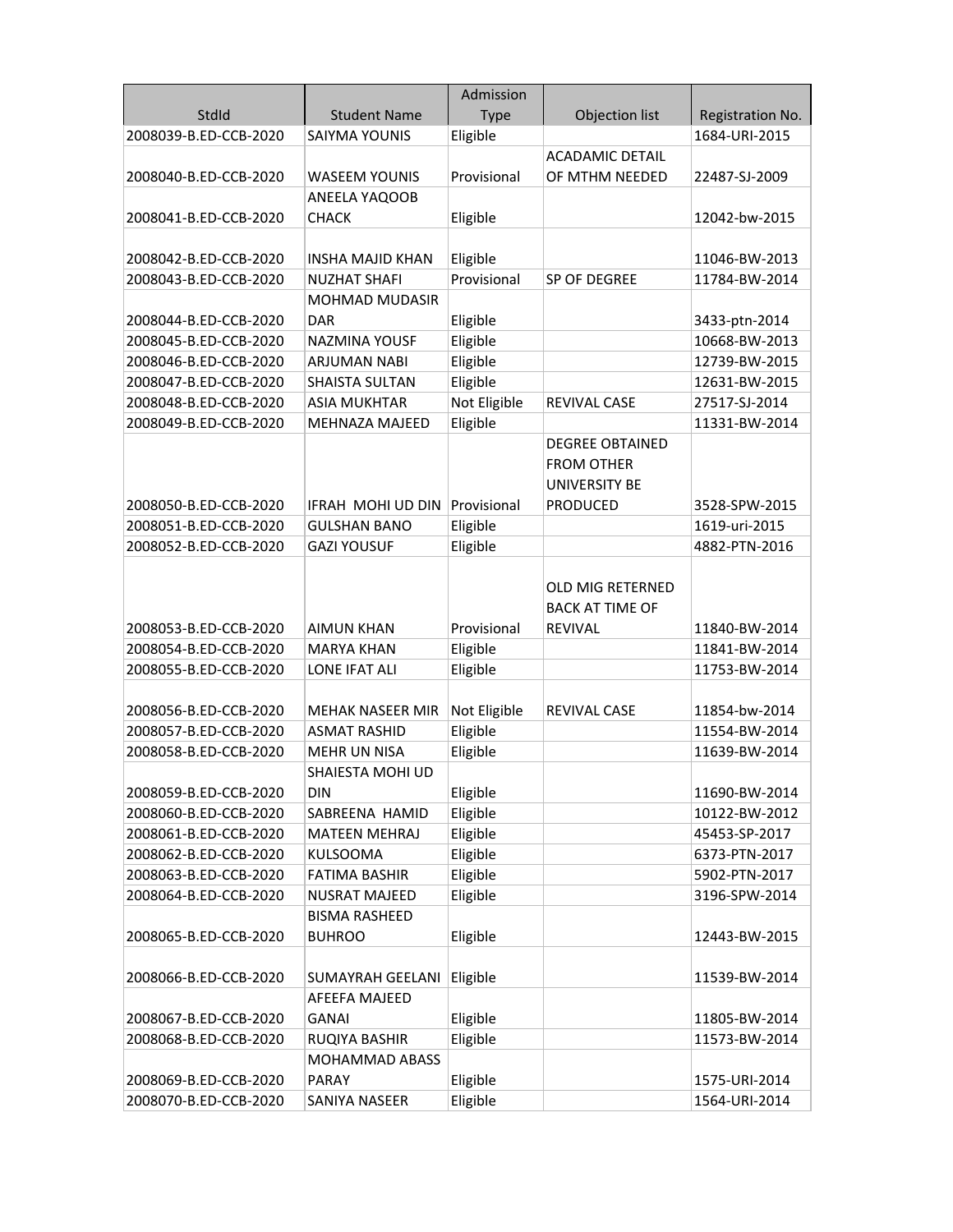|                       |                         | Admission    |                                             |                               |
|-----------------------|-------------------------|--------------|---------------------------------------------|-------------------------------|
| StdId                 | <b>Student Name</b>     | <b>Type</b>  | Objection list                              | Registration No.              |
|                       |                         |              |                                             |                               |
|                       |                         |              | GR                                          |                               |
|                       |                         |              | REQUI.     2. AFFIDAVIT<br>PRODUCED TO GIVE |                               |
|                       |                         |              | <b>SOME TIME FOR</b>                        |                               |
| 2008071-B.ED-CCB-2020 | <b>AASIA BASHIR</b>     | Provisional  | PRODUCING OF GR                             | 11581-bw-2014                 |
|                       | <b>SUBREENA</b>         |              |                                             |                               |
| 2008072-B.ED-CCB-2020 | <b>MUSHTAQ</b>          | Eligible     |                                             | 12075-BW-2015                 |
| 2008073-B.ED-CCB-2020 | <b>SHAHANA BANO</b>     | Eligible     |                                             | 12194-BW-2015                 |
|                       | <b>FARHANA AHMAD</b>    |              |                                             |                               |
| 2008074-B.ED-CCB-2020 | KHAN                    | Eligible     |                                             | 12079-BW-2015                 |
| 2008075-B.ED-CCB-2020 | <b>INSHA MUSTAFA</b>    | Eligible     |                                             | 12077-BW-2015                 |
| 2008076-B.ED-CCB-2020 | <b>SUPREET KOUR</b>     | Not Eligible | <b>REVIVAL CASE</b>                         | 12015-bw-2015                 |
|                       |                         |              |                                             |                               |
| 2008077-B.ED-CCB-2020 | <b>SHABNAM RASHEED</b>  | Eligible     |                                             | 12265-BW-2015                 |
|                       |                         |              |                                             |                               |
| 2008078-B.ED-CCB-2020 | AAMINA ABDULLAH         | Eligible     |                                             | 63437-W-2013                  |
| 2008079-B.ED-CCB-2020 | SALMA FAROOQ            | Eligible     |                                             | 5290-PRB-2017                 |
| 2008080-B.ED-CCB-2020 | RUQIA AKHTAR            | Eligible     |                                             | 4223-ptn-2015                 |
|                       | <b>SYED RUKHSANA</b>    |              |                                             |                               |
| 2008081-B.ED-CCB-2020 | <b>BUKHARI</b>          | Eligible     |                                             | 11812-BW-2014                 |
|                       |                         |              | <b>MAES 2ND YEAR</b>                        |                               |
| 2008082-B.ED-CCB-2020 | SHAFEEQUA AKHTAR        | Provisional  | <b>DETAIL</b>                               | 11933-bw-2015                 |
| 2008083-B.ED-CCB-2020 | RAYEES AHMAD MIR        | Eligible     |                                             | 35024-SP-2011                 |
| 2008084-B.ED-CCB-2020 | <b>IQRA RIYAZ</b>       | Eligible     |                                             | 10562-BW-2013                 |
|                       | MOHAMMAD IQBAL          |              |                                             |                               |
| 2008085-B.ED-CCB-2020 | LONE                    | Not Eligible | REVIVAL OF REG REQ. 26882-SJ-2013           |                               |
|                       |                         |              |                                             |                               |
| 2008086-B.ED-CCB-2020 | BIBI NIGHAT KAZMI       | Eligible     |                                             | 4578-PRB-2012                 |
| 2008087-B.ED-CCB-2020 | SAIMA BANO              | Eligible     |                                             | 11637-BW-2014                 |
|                       |                         |              |                                             |                               |
| 2008088-B.ED-CCB-2020 | <b>WAIZA BASHIR</b>     | Not Eligible | REVIVAL OF REG REQ. 521-JB-2015             |                               |
|                       | <b>SANDEEP KOUR</b>     |              |                                             |                               |
| 2008089-B.ED-CCB-2020 | <b>SETHI</b>            | Provisional  | SP OF DEGREE                                | 7569-bw-2010<br>12368-BW-2015 |
| 2008090-B.ED-CCB-2020 | <b>MASRAT HAMID</b>     | Eligible     |                                             |                               |
| 2008091-B.ED-CCB-2020 | <b>SEHRISH SHERWANI</b> | Eligible     |                                             | 11116-bw-2013                 |
| 2008092-B.ED-CCB-2020 | TEHNIYAT MAJID          | Eligible     |                                             | 12035-BW-2015                 |
| 2008093-B.ED-CCB-2020 | <b>GAWHER BASHIR</b>    | Eligible     |                                             | 6177-PTN-2017                 |
| 2008094-B.ED-CCB-2020 | SHAFIA ANWAR            | Eligible     |                                             | 12040-BW-2015                 |
|                       |                         |              |                                             |                               |
| 2008095-B.ED-CCB-2020 | MEHVISH MUSHTAQ         | Eligible     |                                             | 12726-BW-2015                 |
|                       | MUHAMAD AADIL           |              |                                             |                               |
| 2008096-B.ED-CCB-2020 | YATOO                   | Not Eligible | REVIVAL CASE                                | 29247-BC-2011                 |
|                       |                         |              |                                             |                               |
| 2008097-B.ED-CCB-2020 | SHABROOZ MAJEED         | Eligible     |                                             | 13677-BW-2017                 |
| 2008098-B.ED-CCS-2020 | <b>SUMIRA TARIQ</b>     | Eligible     |                                             | 11128-BW-2013                 |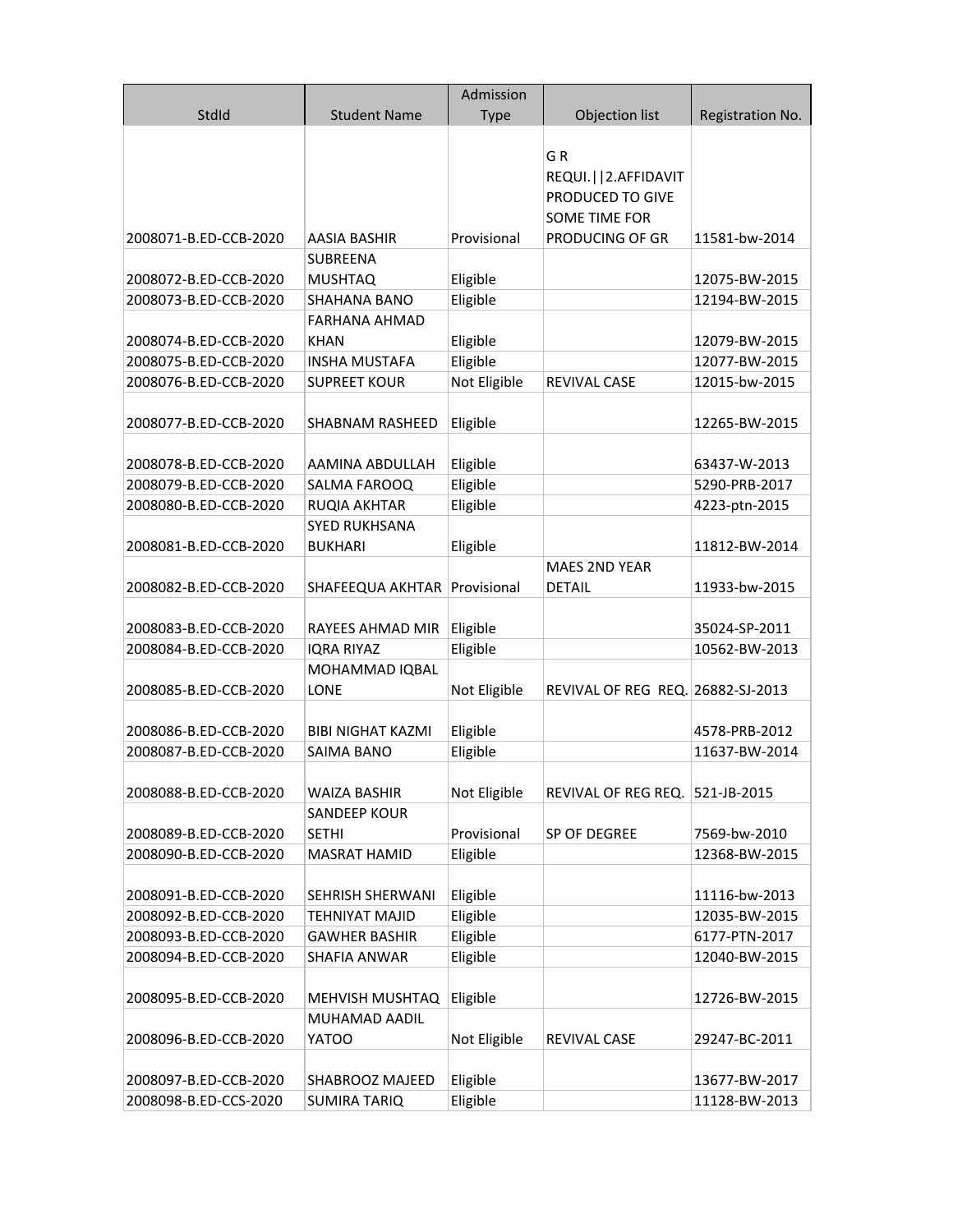| StdId<br><b>Student Name</b><br><b>Type</b><br>Objection list<br>Registration No.<br>2008099-B.ED-CCB-2020<br><b>SALMA BANO</b><br>Eligible<br>2147-URI-2017<br>Eligible<br>2008100-B.ED-CCB-2020<br>11226-BW-2013<br>SABOOR IQBAL<br>Eligible<br>2008101-B.ED-CCB-2020<br>RAMEEZ AHMAD<br>1399-URI-2013<br><b>MANOJ KUMAR</b><br>2008122-B.ED-CCB-2020<br><b>SHARMA</b><br>Provisional<br><b>PROD</b><br>122-CCB-2020<br>2008123-B.ED-CCB-2020<br>Eligible<br>123-CCB-2020<br>REENA PALIWAL<br>Eligible<br>2008124-B.ED-CCB-2020<br><b>VISHAL GUNPAL</b><br>150-CCB-2020<br><b>SUMIT KUMAR LAL</b><br>2008125-B.ED-CCB-2020<br>Eligible<br>DAS<br>124-CCB-2020<br>Eligible<br>2008126-B.ED-CCB-2020<br><b>HIRANYA SETHY</b><br>125-CCB-2020<br>Eligible<br><b>MAHI PAL</b><br>151-CCB-2020<br>2008127-B.ED-CCB-2020<br>DHARMENDRA<br>2008128-B.ED-CCB-2020<br>Provisional<br><b>GRREQ</b><br>152-CCB-2020<br><b>KUMAR</b><br><b>RAM SINGH</b><br>2008129-B.ED-CCB-2020<br><b>RATHORE</b><br>153-CCB-2020<br>Eligible<br><b>JITENDRA SINGH</b><br>Eligible<br>2008130-B.ED-CCB-2020<br><b>RATHORE</b><br>154-CCB-2020<br>Provisional<br>2008131-B.ED-CCB-2020<br><b>UDAY KUMAR</b><br>SP OF DEGREE<br>126-CCB-2020<br>2008132-B.ED-CCB-2020<br>DHARMVEER KUMAR Provisional<br>SP OD DEGRE<br>127-CCB-2020<br>2008133-B.ED-CCB-2020<br>Provisional<br>SP OF DEGREE<br>128-CCB-2020<br><b>GOVIND RAM</b><br><b>DINA RAM</b><br>SP OF DEGREE<br>202-CCB-2020<br>2008134-B.ED-CCB-2020<br>Provisional<br>2008134-B.ED-CCJ-2020<br><b>DINA RAM</b><br>Eligible<br>1728-CCJ-2020<br>2008135-B.ED-CCB-2020<br>Provisional<br>SP OF DEGREE<br>147-CCB-2020<br><b>RUBINA BANOO</b><br><b>SUNIL KUMAR</b><br>2008136-B.ED-CCB-2020<br><b>GARJRAJ</b><br>Provisional<br>155-CCB-2020<br>SP OF DEGREE<br>2008137-B.Ed-CCB-2020<br>SASMITA PRADHAN<br>Eligible<br>197-CCB-2020<br>2008138-B.Ed-CCB-2020<br>Eligible<br><b>GARNAYAK SUJATA</b><br>198-CCB-2020<br>2008139-B.Ed-CCB-2020<br>DAMAYANTI BEHURA Eligible<br>199-CCB-2020<br>2008140-B.Ed-CCB-2020<br><b>UMAKANTA TANDI</b><br>Eligible<br>200-CCB-2020<br>Eligible<br>2008141-B.Ed-CCB-2020<br>201-CCB-2020<br><b>SUNIL KUMAR</b><br>Provisional<br>2008142-B.ED-CCB-2020<br>MUKESH KUMAR<br>SP OF DEGREE<br>156-CCB-2020<br>Provisional<br>SP OF DEGREE<br>2008143-B.ED-CCB-2020<br><b>ABHISHEK PAREEK</b><br>157-CCB-2020<br>G R REQ . AND SP OF<br>2008144-B.ED-CCB-2020<br>KUSHAL RAM DUDI<br>Not Eligible<br><b>DEGREE</b><br>2008145-B.ED-CCB-2020<br>RENUKA CHAUHAN<br>Provisional<br>SP OF DEGREE<br>158-CCB-2020<br>RAVINDRA KUMAR<br>2008146-B.ED-CCB-2020<br>SP OF DEGREE<br>SHARMA<br>Provisional<br>159-CCB-2020<br>SP OF DEGREE<br>2008147-B.ED-CCB-2020<br>RAMNARAYAN SAINI<br>Provisional<br>160-CCB-2020<br><b>GAJENDRA</b> |                       |                  | Admission   |              |              |
|--------------------------------------------------------------------------------------------------------------------------------------------------------------------------------------------------------------------------------------------------------------------------------------------------------------------------------------------------------------------------------------------------------------------------------------------------------------------------------------------------------------------------------------------------------------------------------------------------------------------------------------------------------------------------------------------------------------------------------------------------------------------------------------------------------------------------------------------------------------------------------------------------------------------------------------------------------------------------------------------------------------------------------------------------------------------------------------------------------------------------------------------------------------------------------------------------------------------------------------------------------------------------------------------------------------------------------------------------------------------------------------------------------------------------------------------------------------------------------------------------------------------------------------------------------------------------------------------------------------------------------------------------------------------------------------------------------------------------------------------------------------------------------------------------------------------------------------------------------------------------------------------------------------------------------------------------------------------------------------------------------------------------------------------------------------------------------------------------------------------------------------------------------------------------------------------------------------------------------------------------------------------------------------------------------------------------------------------------------------------------------------------------------------------------------------------------------------------------------------------------------------------------------------------------------------------------------------------------------------------------------------------------------------------------------------------------------------------------------------------------------------------------------------------|-----------------------|------------------|-------------|--------------|--------------|
|                                                                                                                                                                                                                                                                                                                                                                                                                                                                                                                                                                                                                                                                                                                                                                                                                                                                                                                                                                                                                                                                                                                                                                                                                                                                                                                                                                                                                                                                                                                                                                                                                                                                                                                                                                                                                                                                                                                                                                                                                                                                                                                                                                                                                                                                                                                                                                                                                                                                                                                                                                                                                                                                                                                                                                                            |                       |                  |             |              |              |
|                                                                                                                                                                                                                                                                                                                                                                                                                                                                                                                                                                                                                                                                                                                                                                                                                                                                                                                                                                                                                                                                                                                                                                                                                                                                                                                                                                                                                                                                                                                                                                                                                                                                                                                                                                                                                                                                                                                                                                                                                                                                                                                                                                                                                                                                                                                                                                                                                                                                                                                                                                                                                                                                                                                                                                                            |                       |                  |             |              |              |
|                                                                                                                                                                                                                                                                                                                                                                                                                                                                                                                                                                                                                                                                                                                                                                                                                                                                                                                                                                                                                                                                                                                                                                                                                                                                                                                                                                                                                                                                                                                                                                                                                                                                                                                                                                                                                                                                                                                                                                                                                                                                                                                                                                                                                                                                                                                                                                                                                                                                                                                                                                                                                                                                                                                                                                                            |                       |                  |             |              |              |
|                                                                                                                                                                                                                                                                                                                                                                                                                                                                                                                                                                                                                                                                                                                                                                                                                                                                                                                                                                                                                                                                                                                                                                                                                                                                                                                                                                                                                                                                                                                                                                                                                                                                                                                                                                                                                                                                                                                                                                                                                                                                                                                                                                                                                                                                                                                                                                                                                                                                                                                                                                                                                                                                                                                                                                                            |                       |                  |             |              |              |
|                                                                                                                                                                                                                                                                                                                                                                                                                                                                                                                                                                                                                                                                                                                                                                                                                                                                                                                                                                                                                                                                                                                                                                                                                                                                                                                                                                                                                                                                                                                                                                                                                                                                                                                                                                                                                                                                                                                                                                                                                                                                                                                                                                                                                                                                                                                                                                                                                                                                                                                                                                                                                                                                                                                                                                                            |                       |                  |             |              |              |
|                                                                                                                                                                                                                                                                                                                                                                                                                                                                                                                                                                                                                                                                                                                                                                                                                                                                                                                                                                                                                                                                                                                                                                                                                                                                                                                                                                                                                                                                                                                                                                                                                                                                                                                                                                                                                                                                                                                                                                                                                                                                                                                                                                                                                                                                                                                                                                                                                                                                                                                                                                                                                                                                                                                                                                                            |                       |                  |             |              |              |
|                                                                                                                                                                                                                                                                                                                                                                                                                                                                                                                                                                                                                                                                                                                                                                                                                                                                                                                                                                                                                                                                                                                                                                                                                                                                                                                                                                                                                                                                                                                                                                                                                                                                                                                                                                                                                                                                                                                                                                                                                                                                                                                                                                                                                                                                                                                                                                                                                                                                                                                                                                                                                                                                                                                                                                                            |                       |                  |             |              |              |
|                                                                                                                                                                                                                                                                                                                                                                                                                                                                                                                                                                                                                                                                                                                                                                                                                                                                                                                                                                                                                                                                                                                                                                                                                                                                                                                                                                                                                                                                                                                                                                                                                                                                                                                                                                                                                                                                                                                                                                                                                                                                                                                                                                                                                                                                                                                                                                                                                                                                                                                                                                                                                                                                                                                                                                                            |                       |                  |             |              |              |
|                                                                                                                                                                                                                                                                                                                                                                                                                                                                                                                                                                                                                                                                                                                                                                                                                                                                                                                                                                                                                                                                                                                                                                                                                                                                                                                                                                                                                                                                                                                                                                                                                                                                                                                                                                                                                                                                                                                                                                                                                                                                                                                                                                                                                                                                                                                                                                                                                                                                                                                                                                                                                                                                                                                                                                                            |                       |                  |             |              |              |
|                                                                                                                                                                                                                                                                                                                                                                                                                                                                                                                                                                                                                                                                                                                                                                                                                                                                                                                                                                                                                                                                                                                                                                                                                                                                                                                                                                                                                                                                                                                                                                                                                                                                                                                                                                                                                                                                                                                                                                                                                                                                                                                                                                                                                                                                                                                                                                                                                                                                                                                                                                                                                                                                                                                                                                                            |                       |                  |             |              |              |
|                                                                                                                                                                                                                                                                                                                                                                                                                                                                                                                                                                                                                                                                                                                                                                                                                                                                                                                                                                                                                                                                                                                                                                                                                                                                                                                                                                                                                                                                                                                                                                                                                                                                                                                                                                                                                                                                                                                                                                                                                                                                                                                                                                                                                                                                                                                                                                                                                                                                                                                                                                                                                                                                                                                                                                                            |                       |                  |             |              |              |
|                                                                                                                                                                                                                                                                                                                                                                                                                                                                                                                                                                                                                                                                                                                                                                                                                                                                                                                                                                                                                                                                                                                                                                                                                                                                                                                                                                                                                                                                                                                                                                                                                                                                                                                                                                                                                                                                                                                                                                                                                                                                                                                                                                                                                                                                                                                                                                                                                                                                                                                                                                                                                                                                                                                                                                                            |                       |                  |             |              |              |
|                                                                                                                                                                                                                                                                                                                                                                                                                                                                                                                                                                                                                                                                                                                                                                                                                                                                                                                                                                                                                                                                                                                                                                                                                                                                                                                                                                                                                                                                                                                                                                                                                                                                                                                                                                                                                                                                                                                                                                                                                                                                                                                                                                                                                                                                                                                                                                                                                                                                                                                                                                                                                                                                                                                                                                                            |                       |                  |             |              |              |
|                                                                                                                                                                                                                                                                                                                                                                                                                                                                                                                                                                                                                                                                                                                                                                                                                                                                                                                                                                                                                                                                                                                                                                                                                                                                                                                                                                                                                                                                                                                                                                                                                                                                                                                                                                                                                                                                                                                                                                                                                                                                                                                                                                                                                                                                                                                                                                                                                                                                                                                                                                                                                                                                                                                                                                                            |                       |                  |             |              |              |
|                                                                                                                                                                                                                                                                                                                                                                                                                                                                                                                                                                                                                                                                                                                                                                                                                                                                                                                                                                                                                                                                                                                                                                                                                                                                                                                                                                                                                                                                                                                                                                                                                                                                                                                                                                                                                                                                                                                                                                                                                                                                                                                                                                                                                                                                                                                                                                                                                                                                                                                                                                                                                                                                                                                                                                                            |                       |                  |             |              |              |
|                                                                                                                                                                                                                                                                                                                                                                                                                                                                                                                                                                                                                                                                                                                                                                                                                                                                                                                                                                                                                                                                                                                                                                                                                                                                                                                                                                                                                                                                                                                                                                                                                                                                                                                                                                                                                                                                                                                                                                                                                                                                                                                                                                                                                                                                                                                                                                                                                                                                                                                                                                                                                                                                                                                                                                                            |                       |                  |             |              |              |
|                                                                                                                                                                                                                                                                                                                                                                                                                                                                                                                                                                                                                                                                                                                                                                                                                                                                                                                                                                                                                                                                                                                                                                                                                                                                                                                                                                                                                                                                                                                                                                                                                                                                                                                                                                                                                                                                                                                                                                                                                                                                                                                                                                                                                                                                                                                                                                                                                                                                                                                                                                                                                                                                                                                                                                                            |                       |                  |             |              |              |
|                                                                                                                                                                                                                                                                                                                                                                                                                                                                                                                                                                                                                                                                                                                                                                                                                                                                                                                                                                                                                                                                                                                                                                                                                                                                                                                                                                                                                                                                                                                                                                                                                                                                                                                                                                                                                                                                                                                                                                                                                                                                                                                                                                                                                                                                                                                                                                                                                                                                                                                                                                                                                                                                                                                                                                                            |                       |                  |             |              |              |
|                                                                                                                                                                                                                                                                                                                                                                                                                                                                                                                                                                                                                                                                                                                                                                                                                                                                                                                                                                                                                                                                                                                                                                                                                                                                                                                                                                                                                                                                                                                                                                                                                                                                                                                                                                                                                                                                                                                                                                                                                                                                                                                                                                                                                                                                                                                                                                                                                                                                                                                                                                                                                                                                                                                                                                                            |                       |                  |             |              |              |
|                                                                                                                                                                                                                                                                                                                                                                                                                                                                                                                                                                                                                                                                                                                                                                                                                                                                                                                                                                                                                                                                                                                                                                                                                                                                                                                                                                                                                                                                                                                                                                                                                                                                                                                                                                                                                                                                                                                                                                                                                                                                                                                                                                                                                                                                                                                                                                                                                                                                                                                                                                                                                                                                                                                                                                                            |                       |                  |             |              |              |
|                                                                                                                                                                                                                                                                                                                                                                                                                                                                                                                                                                                                                                                                                                                                                                                                                                                                                                                                                                                                                                                                                                                                                                                                                                                                                                                                                                                                                                                                                                                                                                                                                                                                                                                                                                                                                                                                                                                                                                                                                                                                                                                                                                                                                                                                                                                                                                                                                                                                                                                                                                                                                                                                                                                                                                                            |                       |                  |             |              |              |
|                                                                                                                                                                                                                                                                                                                                                                                                                                                                                                                                                                                                                                                                                                                                                                                                                                                                                                                                                                                                                                                                                                                                                                                                                                                                                                                                                                                                                                                                                                                                                                                                                                                                                                                                                                                                                                                                                                                                                                                                                                                                                                                                                                                                                                                                                                                                                                                                                                                                                                                                                                                                                                                                                                                                                                                            |                       |                  |             |              |              |
|                                                                                                                                                                                                                                                                                                                                                                                                                                                                                                                                                                                                                                                                                                                                                                                                                                                                                                                                                                                                                                                                                                                                                                                                                                                                                                                                                                                                                                                                                                                                                                                                                                                                                                                                                                                                                                                                                                                                                                                                                                                                                                                                                                                                                                                                                                                                                                                                                                                                                                                                                                                                                                                                                                                                                                                            |                       |                  |             |              |              |
|                                                                                                                                                                                                                                                                                                                                                                                                                                                                                                                                                                                                                                                                                                                                                                                                                                                                                                                                                                                                                                                                                                                                                                                                                                                                                                                                                                                                                                                                                                                                                                                                                                                                                                                                                                                                                                                                                                                                                                                                                                                                                                                                                                                                                                                                                                                                                                                                                                                                                                                                                                                                                                                                                                                                                                                            |                       |                  |             |              |              |
|                                                                                                                                                                                                                                                                                                                                                                                                                                                                                                                                                                                                                                                                                                                                                                                                                                                                                                                                                                                                                                                                                                                                                                                                                                                                                                                                                                                                                                                                                                                                                                                                                                                                                                                                                                                                                                                                                                                                                                                                                                                                                                                                                                                                                                                                                                                                                                                                                                                                                                                                                                                                                                                                                                                                                                                            |                       |                  |             |              |              |
|                                                                                                                                                                                                                                                                                                                                                                                                                                                                                                                                                                                                                                                                                                                                                                                                                                                                                                                                                                                                                                                                                                                                                                                                                                                                                                                                                                                                                                                                                                                                                                                                                                                                                                                                                                                                                                                                                                                                                                                                                                                                                                                                                                                                                                                                                                                                                                                                                                                                                                                                                                                                                                                                                                                                                                                            |                       |                  |             |              |              |
|                                                                                                                                                                                                                                                                                                                                                                                                                                                                                                                                                                                                                                                                                                                                                                                                                                                                                                                                                                                                                                                                                                                                                                                                                                                                                                                                                                                                                                                                                                                                                                                                                                                                                                                                                                                                                                                                                                                                                                                                                                                                                                                                                                                                                                                                                                                                                                                                                                                                                                                                                                                                                                                                                                                                                                                            |                       |                  |             |              |              |
|                                                                                                                                                                                                                                                                                                                                                                                                                                                                                                                                                                                                                                                                                                                                                                                                                                                                                                                                                                                                                                                                                                                                                                                                                                                                                                                                                                                                                                                                                                                                                                                                                                                                                                                                                                                                                                                                                                                                                                                                                                                                                                                                                                                                                                                                                                                                                                                                                                                                                                                                                                                                                                                                                                                                                                                            |                       |                  |             |              |              |
|                                                                                                                                                                                                                                                                                                                                                                                                                                                                                                                                                                                                                                                                                                                                                                                                                                                                                                                                                                                                                                                                                                                                                                                                                                                                                                                                                                                                                                                                                                                                                                                                                                                                                                                                                                                                                                                                                                                                                                                                                                                                                                                                                                                                                                                                                                                                                                                                                                                                                                                                                                                                                                                                                                                                                                                            |                       |                  |             |              |              |
|                                                                                                                                                                                                                                                                                                                                                                                                                                                                                                                                                                                                                                                                                                                                                                                                                                                                                                                                                                                                                                                                                                                                                                                                                                                                                                                                                                                                                                                                                                                                                                                                                                                                                                                                                                                                                                                                                                                                                                                                                                                                                                                                                                                                                                                                                                                                                                                                                                                                                                                                                                                                                                                                                                                                                                                            |                       |                  |             |              |              |
|                                                                                                                                                                                                                                                                                                                                                                                                                                                                                                                                                                                                                                                                                                                                                                                                                                                                                                                                                                                                                                                                                                                                                                                                                                                                                                                                                                                                                                                                                                                                                                                                                                                                                                                                                                                                                                                                                                                                                                                                                                                                                                                                                                                                                                                                                                                                                                                                                                                                                                                                                                                                                                                                                                                                                                                            |                       |                  |             |              |              |
|                                                                                                                                                                                                                                                                                                                                                                                                                                                                                                                                                                                                                                                                                                                                                                                                                                                                                                                                                                                                                                                                                                                                                                                                                                                                                                                                                                                                                                                                                                                                                                                                                                                                                                                                                                                                                                                                                                                                                                                                                                                                                                                                                                                                                                                                                                                                                                                                                                                                                                                                                                                                                                                                                                                                                                                            |                       |                  |             |              |              |
|                                                                                                                                                                                                                                                                                                                                                                                                                                                                                                                                                                                                                                                                                                                                                                                                                                                                                                                                                                                                                                                                                                                                                                                                                                                                                                                                                                                                                                                                                                                                                                                                                                                                                                                                                                                                                                                                                                                                                                                                                                                                                                                                                                                                                                                                                                                                                                                                                                                                                                                                                                                                                                                                                                                                                                                            |                       |                  |             |              |              |
|                                                                                                                                                                                                                                                                                                                                                                                                                                                                                                                                                                                                                                                                                                                                                                                                                                                                                                                                                                                                                                                                                                                                                                                                                                                                                                                                                                                                                                                                                                                                                                                                                                                                                                                                                                                                                                                                                                                                                                                                                                                                                                                                                                                                                                                                                                                                                                                                                                                                                                                                                                                                                                                                                                                                                                                            |                       |                  |             |              |              |
|                                                                                                                                                                                                                                                                                                                                                                                                                                                                                                                                                                                                                                                                                                                                                                                                                                                                                                                                                                                                                                                                                                                                                                                                                                                                                                                                                                                                                                                                                                                                                                                                                                                                                                                                                                                                                                                                                                                                                                                                                                                                                                                                                                                                                                                                                                                                                                                                                                                                                                                                                                                                                                                                                                                                                                                            |                       |                  |             |              |              |
|                                                                                                                                                                                                                                                                                                                                                                                                                                                                                                                                                                                                                                                                                                                                                                                                                                                                                                                                                                                                                                                                                                                                                                                                                                                                                                                                                                                                                                                                                                                                                                                                                                                                                                                                                                                                                                                                                                                                                                                                                                                                                                                                                                                                                                                                                                                                                                                                                                                                                                                                                                                                                                                                                                                                                                                            |                       |                  |             |              |              |
|                                                                                                                                                                                                                                                                                                                                                                                                                                                                                                                                                                                                                                                                                                                                                                                                                                                                                                                                                                                                                                                                                                                                                                                                                                                                                                                                                                                                                                                                                                                                                                                                                                                                                                                                                                                                                                                                                                                                                                                                                                                                                                                                                                                                                                                                                                                                                                                                                                                                                                                                                                                                                                                                                                                                                                                            |                       |                  |             |              |              |
|                                                                                                                                                                                                                                                                                                                                                                                                                                                                                                                                                                                                                                                                                                                                                                                                                                                                                                                                                                                                                                                                                                                                                                                                                                                                                                                                                                                                                                                                                                                                                                                                                                                                                                                                                                                                                                                                                                                                                                                                                                                                                                                                                                                                                                                                                                                                                                                                                                                                                                                                                                                                                                                                                                                                                                                            |                       |                  |             |              |              |
|                                                                                                                                                                                                                                                                                                                                                                                                                                                                                                                                                                                                                                                                                                                                                                                                                                                                                                                                                                                                                                                                                                                                                                                                                                                                                                                                                                                                                                                                                                                                                                                                                                                                                                                                                                                                                                                                                                                                                                                                                                                                                                                                                                                                                                                                                                                                                                                                                                                                                                                                                                                                                                                                                                                                                                                            |                       |                  |             |              |              |
|                                                                                                                                                                                                                                                                                                                                                                                                                                                                                                                                                                                                                                                                                                                                                                                                                                                                                                                                                                                                                                                                                                                                                                                                                                                                                                                                                                                                                                                                                                                                                                                                                                                                                                                                                                                                                                                                                                                                                                                                                                                                                                                                                                                                                                                                                                                                                                                                                                                                                                                                                                                                                                                                                                                                                                                            |                       |                  |             |              |              |
|                                                                                                                                                                                                                                                                                                                                                                                                                                                                                                                                                                                                                                                                                                                                                                                                                                                                                                                                                                                                                                                                                                                                                                                                                                                                                                                                                                                                                                                                                                                                                                                                                                                                                                                                                                                                                                                                                                                                                                                                                                                                                                                                                                                                                                                                                                                                                                                                                                                                                                                                                                                                                                                                                                                                                                                            |                       |                  |             |              |              |
|                                                                                                                                                                                                                                                                                                                                                                                                                                                                                                                                                                                                                                                                                                                                                                                                                                                                                                                                                                                                                                                                                                                                                                                                                                                                                                                                                                                                                                                                                                                                                                                                                                                                                                                                                                                                                                                                                                                                                                                                                                                                                                                                                                                                                                                                                                                                                                                                                                                                                                                                                                                                                                                                                                                                                                                            |                       |                  |             |              |              |
|                                                                                                                                                                                                                                                                                                                                                                                                                                                                                                                                                                                                                                                                                                                                                                                                                                                                                                                                                                                                                                                                                                                                                                                                                                                                                                                                                                                                                                                                                                                                                                                                                                                                                                                                                                                                                                                                                                                                                                                                                                                                                                                                                                                                                                                                                                                                                                                                                                                                                                                                                                                                                                                                                                                                                                                            |                       |                  |             |              |              |
|                                                                                                                                                                                                                                                                                                                                                                                                                                                                                                                                                                                                                                                                                                                                                                                                                                                                                                                                                                                                                                                                                                                                                                                                                                                                                                                                                                                                                                                                                                                                                                                                                                                                                                                                                                                                                                                                                                                                                                                                                                                                                                                                                                                                                                                                                                                                                                                                                                                                                                                                                                                                                                                                                                                                                                                            |                       |                  |             |              |              |
|                                                                                                                                                                                                                                                                                                                                                                                                                                                                                                                                                                                                                                                                                                                                                                                                                                                                                                                                                                                                                                                                                                                                                                                                                                                                                                                                                                                                                                                                                                                                                                                                                                                                                                                                                                                                                                                                                                                                                                                                                                                                                                                                                                                                                                                                                                                                                                                                                                                                                                                                                                                                                                                                                                                                                                                            |                       |                  |             |              |              |
|                                                                                                                                                                                                                                                                                                                                                                                                                                                                                                                                                                                                                                                                                                                                                                                                                                                                                                                                                                                                                                                                                                                                                                                                                                                                                                                                                                                                                                                                                                                                                                                                                                                                                                                                                                                                                                                                                                                                                                                                                                                                                                                                                                                                                                                                                                                                                                                                                                                                                                                                                                                                                                                                                                                                                                                            |                       |                  |             |              |              |
|                                                                                                                                                                                                                                                                                                                                                                                                                                                                                                                                                                                                                                                                                                                                                                                                                                                                                                                                                                                                                                                                                                                                                                                                                                                                                                                                                                                                                                                                                                                                                                                                                                                                                                                                                                                                                                                                                                                                                                                                                                                                                                                                                                                                                                                                                                                                                                                                                                                                                                                                                                                                                                                                                                                                                                                            | 2008148-B.ED-CCB-2020 | <b>CHOUDHARY</b> | Provisional | SP OF DEGREE | 161-CCB-2020 |
| Eligible<br>2008149-B.ED-CCB-2020<br>162-CCB-2020<br><b>OMVEER DUDI</b>                                                                                                                                                                                                                                                                                                                                                                                                                                                                                                                                                                                                                                                                                                                                                                                                                                                                                                                                                                                                                                                                                                                                                                                                                                                                                                                                                                                                                                                                                                                                                                                                                                                                                                                                                                                                                                                                                                                                                                                                                                                                                                                                                                                                                                                                                                                                                                                                                                                                                                                                                                                                                                                                                                                    |                       |                  |             |              |              |
| 2008150-B.ED-CCB-2020<br>SATYAVEER DUDI<br>Eligible<br>163-CCB-2020                                                                                                                                                                                                                                                                                                                                                                                                                                                                                                                                                                                                                                                                                                                                                                                                                                                                                                                                                                                                                                                                                                                                                                                                                                                                                                                                                                                                                                                                                                                                                                                                                                                                                                                                                                                                                                                                                                                                                                                                                                                                                                                                                                                                                                                                                                                                                                                                                                                                                                                                                                                                                                                                                                                        |                       |                  |             |              |              |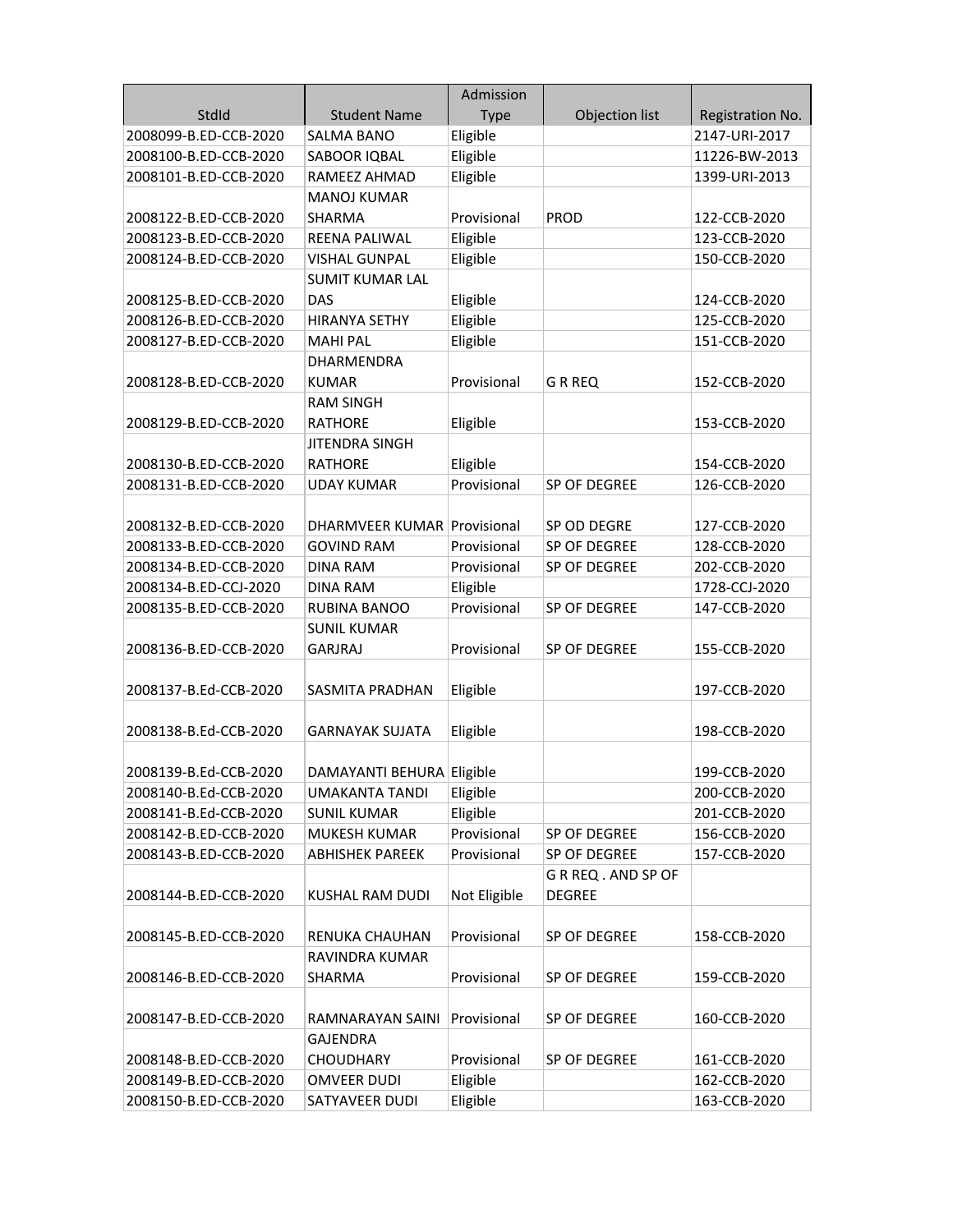|                       |                       | Admission    |                     |                  |
|-----------------------|-----------------------|--------------|---------------------|------------------|
| StdId                 | <b>Student Name</b>   | <b>Type</b>  | Objection list      | Registration No. |
| 2008151-B.ED-CCB-2020 | TANIZA AFREEN         | Eligible     |                     | 61371-W-2012     |
| 2008152-B.ED-CCB-2020 | AFSHANA ANJUM         | Not Eligible | <b>REVIVAL CASE</b> | 25601-NW-2010    |
| 2008153-B.ED-CCB-2020 | SAFIYA ISMAIL         | Eligible     |                     | 35672-BC-2015    |
| 2008154-B.ED-CCB-2020 | RAFIA LATEEF          | Eligible     |                     | 34411-BC-2014    |
|                       | AABID AHMAD           |              |                     |                  |
| 2008155-B.ED-CCB-2020 | HAJAM                 | Eligible     |                     | 31617-BC-2012    |
| 2008156-B.ED-CCB-2020 | RUQAYA HAMID          | Eligible     |                     | 35807-BC-2015    |
| 2008157-B.ED-CCB-2020 | <b>ASIMA JAHAN</b>    | Eligible     |                     | 4521-BRU-2014    |
|                       |                       |              |                     |                  |
| 2008158-B.ED-CCB-2020 | AUDIL AHMAD LONE      | Eligible     |                     | 600-TMG-2014     |
|                       | <b>SAYED AHMAD</b>    |              |                     |                  |
| 2008159-B.ED-CCB-2020 | <b>MALIK</b>          | Eligible     |                     | 2685-PTN-2012    |
| 2008160-B.ED-CCB-2020 | <b>ISHRAT MALIK</b>   | Provisional  | SP OF DEGREE        | 129-CCB-2020     |
|                       | <b>IRSHAD AHMAD</b>   |              | MIG, FEE AND DOC    |                  |
| 2008161-B.ED-CCB-2020 | <b>SHIEKH</b>         | Not Eligible | REQ.                |                  |
| 2008162-B.ED-CCB-2020 | <b>SHAM SUN NISA</b>  | Provisional  | SP OF DEGREE        | 66561-W-2014     |
| 2008163-B.ED-CCB-2020 | SHAFIA BASHIR         | Eligible     |                     | 67346-W-2014     |
| 2008164-B.ED-CCB-2020 | SAMANA MEHDI          | Eligible     |                     | 30069-NW-2014    |
| 2008165-B.ED-CCB-2020 | <b>BURKAT PARVEEN</b> | Eligible     |                     | 4112-PRB-2011    |
|                       |                       |              |                     |                  |
| 2008166-B.ED-CCB-2020 | KHUSHBOO ZAFFAR       | Eligible     |                     | 66598-W-2014     |
| 2008167-B.ED-CCB-2020 | <b>SHEIKH SUHAIB</b>  | Eligible     |                     | 49398-S-2015     |
| 2008168-B.ED-CCB-2020 | RUKAYA RASHID         | Eligible     |                     | 30928-NW-2015    |
|                       | <b>MIR TOWSIA</b>     |              |                     |                  |
| 2008169-B.ED-CCB-2020 | <b>GULSHAN</b>        | Eligible     |                     | 71253-W-2016     |
|                       |                       |              |                     |                  |
| 2008170-B.ED-CCB-2020 | BISMA MOHI UD DIN     | Eligible     |                     | 964-TMG-2015     |
|                       | REHANA MOHI UD        |              |                     |                  |
| 2008171-B.ED-CCB-2020 | <b>DIN</b>            | Eligible     |                     | 879-TMG-2015     |
|                       |                       |              |                     |                  |
| 2008172-B.ED-CCB-2020 | TARIQ AHMAD BHAT      | Eligible     |                     | 3816-PTN-2014    |
| 2008173-B.ED-CCB-2020 | SAIMAH RASHID         | Provisional  | SP OF DEGREE        | 70-MAG-2012      |
| 2008174-B.ED-CCB-2020 | SHAKELA FAROOQ        | Eligible     |                     | 3261-BRU-2012    |
|                       | SHAHID MOHI UD        |              |                     |                  |
| 2008175-B.ED-CCB-2020 | DIN BHAT              | Eligible     |                     | 3902-PTN-2014    |
| 2008176-B.ED-CCB-2020 | <b>ISHRAT AHAD</b>    | Eligible     |                     | 1242-MAG-2015    |
| 2008177-B.ED-CCB-2020 | <b>RIFAT ARA</b>      | Eligible     |                     | 29570-NW-2013    |
| 2008178-B.ED-CCB-2020 | <b>IQRA RASOOL</b>    | Eligible     |                     | 6076-PTN-2017    |
| 2008179-B.ED-CCB-2020 | <b>HALIMA BANO</b>    | Eligible     |                     | 4742-PRB-2013    |
| 2008180-B.ED-CCB-2020 | MS LAXMI PAREEK       | Eligible     |                     | 130-CCB-2020     |
|                       | <b>MAHESH</b>         |              |                     |                  |
| 2008181-B.ED-CCB-2020 | <b>CHOUDHARY</b>      | Eligible     |                     | 164-CCB-2020     |
| 2008182-B.ED-CCB-2020 | SAMERA RAM            | Eligible     |                     | 165-CCB-2020     |
| 2008183-B.ED-CCB-2020 | AUBAIDA JAN           | Eligible     |                     | 732-MAG-2014     |
| 2008184-B.ED-CCB-2020 | <b>KAMLESH JANI</b>   | Eligible     |                     | 131-CCB-2020     |
|                       | <b>ASHOK KUMAR</b>    |              |                     |                  |
| 2008185-B.ED-CCB-2020 | <b>NAGAR</b>          | Eligible     |                     | 166-CCB-2020     |
| 2008186-B.ED-CCB-2020 | <b>KESARAM DEWASI</b> | Eligible     |                     | 167-CCB-2020     |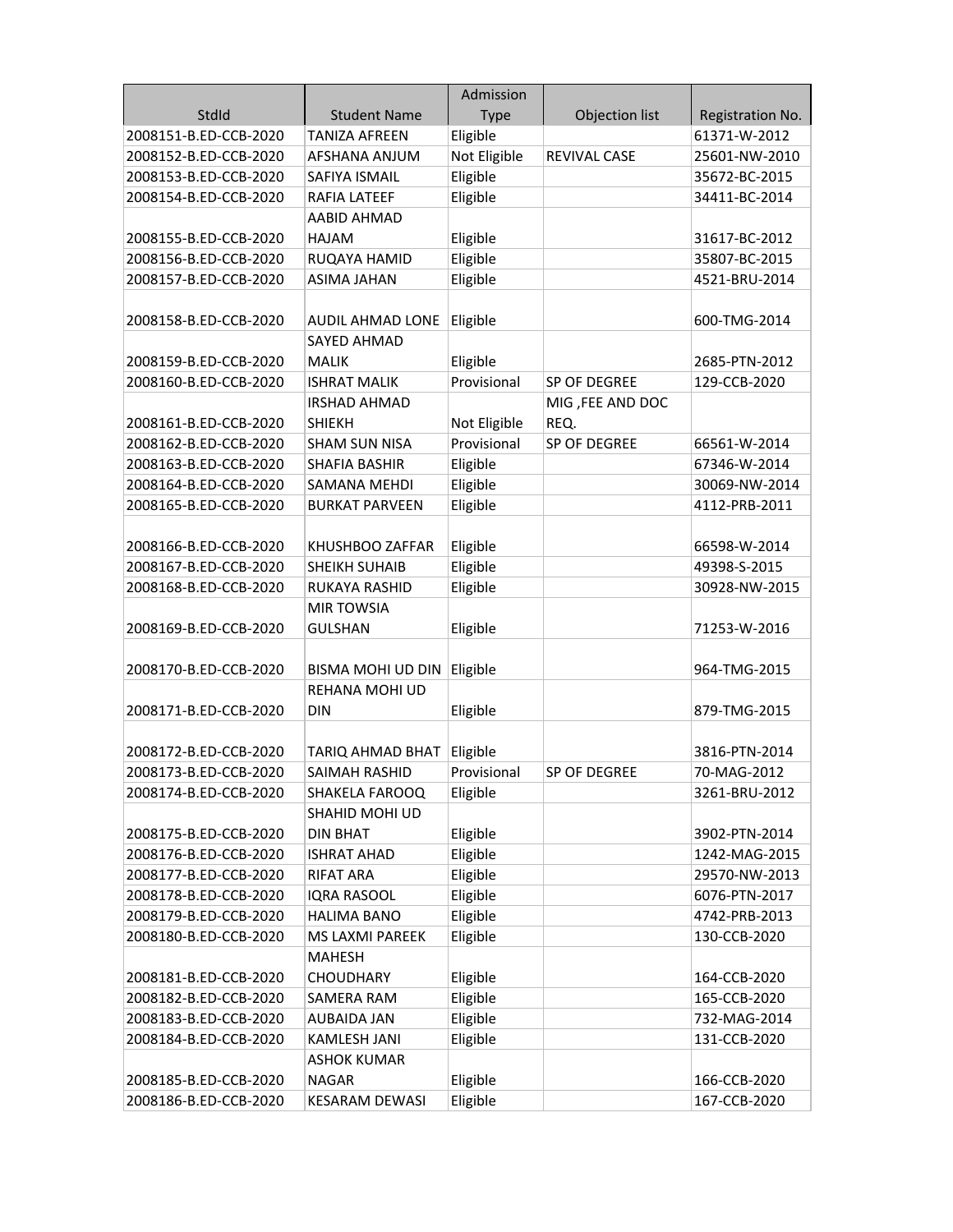|                       |                         | Admission   |                        |                  |
|-----------------------|-------------------------|-------------|------------------------|------------------|
| StdId                 | <b>Student Name</b>     | <b>Type</b> | Objection list         | Registration No. |
| 2008187-B.ED-CCB-2020 | RAMESH KUMAR            | Eligible    |                        | 168-CCB-2020     |
|                       | SURENDRA SINGH          |             |                        |                  |
| 2008188-B.ED-CCB-2020 | <b>CHOUHAN</b>          | Provisional | SP OF DEGREE           | 132-CCB-2020     |
|                       |                         |             |                        |                  |
| 2008189-B.ED-CCB-2020 | MISS RAJANI PATEL       | Eligible    |                        | 169-CCB-2020     |
| 2008190-B.ED-CCB-2020 | <b>SHARWAN KUMAR</b>    | Eligible    |                        | 133-CCB-2020     |
| 2008191-B.ED-CCB-2020 | PRABHAT KUMAR           | Eligible    |                        | 134-CCB-2020     |
| 2008192-B.ED-CCB-2020 | AASIFA ABDULLAH         | Eligible    |                        | 2124-BRU-2010    |
| 2008193-B.ED-CCB-2020 | <b>REHANA AKHTER</b>    | Eligible    |                        | 4102-BRU-2013    |
| 2008194-B.ED-CCB-2020 | <b>HREE RAM</b>         | Provisional | SP OF DEGREE           | 170-CCB-2020     |
| 2008195-B.ED-CCB-2020 | <b>SURA RAM</b>         | Eligible    |                        | 171-CCB-2020     |
|                       |                         |             |                        |                  |
| 2008196-B.ED-CCB-2020 | <b>NEMI CHAND SIYAG</b> | Eligible    |                        | 172-CCB-2020     |
|                       | <b>SHIDARAY</b>         |             |                        |                  |
| 2008197-B.ED-CCB-2020 | KARAJANAGI.             | Eligible    |                        | 135-CCB-2020     |
|                       | <b>RAJESH KUMAR</b>     |             |                        |                  |
| 2008198-B.ED-CCB-2020 | YADAV                   | Eligible    |                        | 173-CCB-2020     |
| 2008199-B.ED-CCB-2020 | <b>UMMED SINGH</b>      | Eligible    |                        | 174-CCB-2020     |
| 2008200-B.ED-CCB-2020 | <b>SURESH OJHA</b>      | Eligible    |                        | 175-CCB-2020     |
|                       | <b>MUDASIR AHMAD</b>    |             |                        |                  |
| 2008201-B.ED-CCB-2020 | <b>LONE</b>             | Eligible    |                        | 39701-SP-2013    |
| 2008202-B.ED-CCB-2020 | <b>FARHANA BANO</b>     | Provisional | <b>MARKS CARD REQ</b>  | 41372-SP-2014    |
|                       |                         |             |                        |                  |
| 2008203-B.ED-CCB-2020 | RASHIDAH AKHTAR         | Eligible    |                        | 41366-SP-2014    |
| 2008204-B.ED-CCB-2020 | <b>SAIMA NAZIR</b>      | Eligible    |                        | 41370-sp-2014    |
| 2008205-B.ED-CCB-2020 | FAHEEM FAYAZ            | Eligible    |                        | 41173-SP-2014    |
| 2008206-B.ED-CCB-2020 | MUZAMIL SAMAD           | Eligible    |                        | 39680-SP-2013    |
|                       | JAVID AHMAD             |             |                        |                  |
| 2008207-B.ED-CCB-2020 | GANAIE                  | Eligible    |                        | 2390-SUM-2015    |
| 2008208-B.ED-CCB-2020 | NUZHAT ARA              | Eligible    |                        | 39957-SP-2013    |
|                       | FAROOQ AHMAD            |             |                        |                  |
| 2008209-B.ED-CCB-2020 | BHAT                    | Eligible    |                        | 4582-PTN-2015    |
| 2008210-B.ED-CCB-2020 | <b>MAVISH TARIQ</b>     | Eligible    |                        | 11759-BW-2014    |
|                       |                         |             |                        |                  |
| 2008211-B.ED-CCB-2020 | AAMIR KHURSHEED         | Eligible    |                        | 41413-SP-2014    |
|                       |                         |             | <b>DETAIL OF MA KR</b> |                  |
| 2008212-B.ED-CCB-2020 | LATEEFA BANO            | Provisional | <b>REQ</b>             | 35028-SP-2011    |
| 2008213-B.ED-CCB-2020 | AABID AMIN WANI         | Eligible    |                        | 41281-sp-2014    |
| 2008214-B.ED-CCB-2020 | RIFAT JAVEED            | Eligible    |                        | 3945-SPW-2017    |
| 2008215-B.ED-CCB-2020 | <b>DANISHA AKHTER</b>   | Eligible    |                        | 43440-SP-2016    |
| 2008216-B.ED-CCB-2020 | REFAT REYAZ             | Eligible    |                        | 572-JB-2015      |
| 2008217-B.ED-CCB-2020 | AMIR UL REHMAN          | Eligible    |                        | 38214-SP-2012    |
|                       | <b>NAJMU SEHR UN</b>    |             |                        |                  |
| 2008218-B.ED-CCB-2020 | NABI                    | Eligible    |                        | 568-JB-2015      |
| 2008219-B.ED-CCB-2020 | SHAZIA RASHID           | Eligible    |                        | 3219-SPW-2015    |
|                       | <b>TANVEER AHMAD</b>    |             |                        |                  |
| 2008220-B.ED-CCB-2020 | PIR                     | Eligible    |                        | 41438-SP-2014    |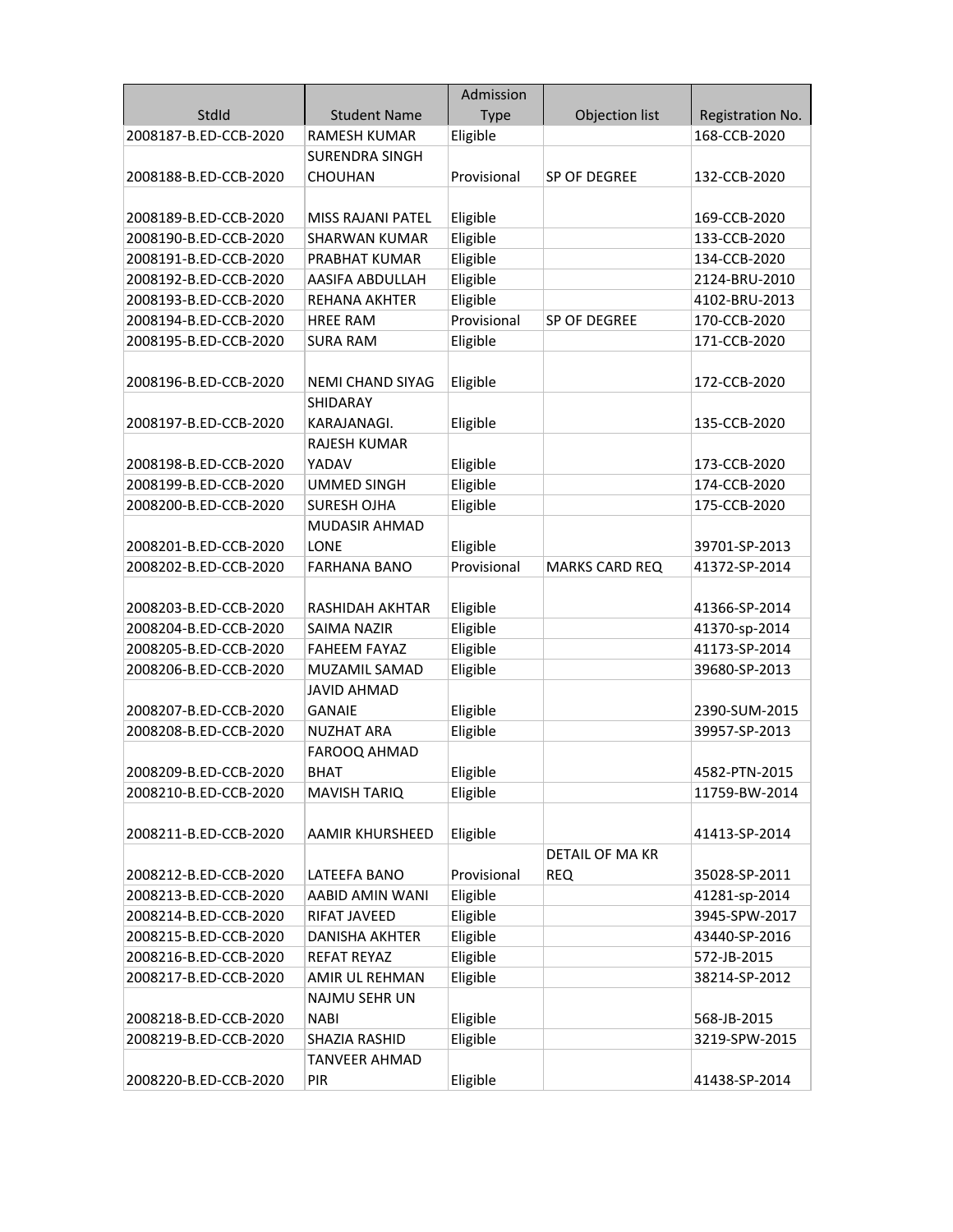|                                                |                                       | Admission   |                |                               |
|------------------------------------------------|---------------------------------------|-------------|----------------|-------------------------------|
| StdId                                          | <b>Student Name</b>                   | <b>Type</b> | Objection list | Registration No.              |
|                                                | <b>ISHFAQ AHMAD</b>                   |             |                |                               |
| 2008221-B.ED-CCB-2020                          | TALLI                                 | Eligible    |                | 41355-SP-2014                 |
|                                                | <b>MOHAMMAD ASIF</b>                  |             |                |                               |
| 2008222-B.ED-CCB-2020                          | <b>WANI</b>                           | Eligible    |                | 4585-ptn-2015                 |
|                                                | WASEEM AHMAD                          |             |                |                               |
| 2008223-B.ED-CCB-2020                          | <b>LONE</b>                           | Eligible    |                | 4612-ptn-2015                 |
|                                                |                                       |             |                |                               |
| 2008224-B.ED-CCB-2020                          | SHABNUM RAMZAN                        | Eligible    |                | 40467-SP-2014                 |
| 2008225-B.ED-CCB-2020                          | TASNEEM JAN                           | Eligible    |                | 3475-SPW-2015                 |
|                                                | <b>TAHMEENA</b>                       |             |                |                               |
| 2008226-B.ED-CCB-2020                          | MAQSOOD                               | Eligible    |                | 3018-SPW-2013                 |
| 2008227-B.ED-CCB-2020                          | <b>TABISH MAQSOOD</b>                 | Eligible    |                | 3208-spw-2014                 |
| 2008228-B.ED-CCB-2020                          | ZAINUB NABI DAR                       | Eligible    |                | 3216-SPW-2015                 |
| 2008229-B.ED-CCB-2020                          | <b>QUARAT UL AIN</b>                  | Eligible    |                | 5935-PTN-2017                 |
|                                                | <b>WASEEM AHMAD</b>                   |             |                |                               |
| 2008230-B.ED-CCB-2020                          | <b>HAJAM</b>                          | Eligible    |                | 4578-ptn-2015                 |
| 2008231-B.ED-CCB-2020                          | <b>ISHRAT QADIR</b>                   | Eligible    |                | 5474-PTN-2017                 |
| 2008232-B.ED-CCB-2020                          | <b>MAVIYA MAJID</b>                   | Eligible    |                | 3556-SPW-2015                 |
|                                                |                                       |             |                |                               |
| 2008233-B.ED-CCB-2020                          | AAMINA ABDULLAH                       | Eligible    |                | 3290-SPW-2015                 |
| 2008234-B.ED-CCB-2020                          | <b>IFRAH ALI</b>                      | Eligible    |                | 3869-SPW-2017                 |
| 2008235-B.ED-CCB-2020                          | <b>IRFANA AKHTER</b>                  | Eligible    |                | 548-jb-2015                   |
| 2008236-B.ED-CCB-2020                          | RAFIA ASHRAF                          | Eligible    |                | 37849-SP-2012                 |
| 2008237-B.ED-CCB-2020                          | SHAFIA MEHRAJ                         | Eligible    |                | 40636-SP-2014                 |
|                                                |                                       |             |                |                               |
| 2008238-B.ED-CCB-2020                          | ZULFKAR ALI GANAIE                    | Eligible    |                | 36807-SP-2012                 |
| 2008239-B.ED-CCB-2020                          | NIGHAT NABI                           | Eligible    |                | 3123-SPW-2014                 |
| 2008240-B.ED-CCB-2020                          | <b>NAZIYA AKHTAR</b>                  | Eligible    |                | 1332-SUM-2014                 |
| 2008241-B.ED-CCB-2020                          | <b>BASERAT ASHRAF</b>                 | Eligible    |                | 41061-sp-2014                 |
| 2008242-B.ED-CCB-2020                          | <b>IQRA AYOOB</b>                     | Eligible    |                | 3483-spw-2015                 |
| 2008243-B.ED-CCB-2020                          | <b>ISHRAT HASSAN</b>                  | Eligible    |                | 2985-SPW-2013                 |
| 2008244-B.ED-CCB-2020                          | <b>ZANAB UNISA</b>                    | Eligible    |                | 3107-SPW-2014                 |
| 2008245-B.ED-CCB-2020                          | <b>IRUM NAZIR</b>                     | Eligible    |                | 39826-SP-2013                 |
| 2008246-B.ED-CCB-2020                          | MAROOFA JAFFAR                        | Eligible    |                | 43274-SP-2016                 |
|                                                | <b>MOHSINA</b>                        |             |                |                               |
| 2008247-B.ED-CCB-2020                          | <b>MAQBOOL</b>                        | Eligible    |                | 40067-sp-2014                 |
| 2008248-B.ED-CCB-2020                          | <b>NUSRAT JAVID</b>                   | Eligible    |                | 40066-sp-2014                 |
| 2008249-B.ED-CCB-2020                          | SHUGUFTA BASHIR                       | Eligible    |                | 4570-PTN-2015                 |
| 2008250-B.ED-CCB-2020                          | MEHFOOZA QADIR                        | Eligible    |                | 4211-PTN-2015                 |
| 2008251-B.ED-CCB-2020                          | <b>RIFAT BASHIR</b><br><b>SAMANTA</b> | Eligible    |                | 38300-SP-2012                 |
| 2008252-B.ED-CCB-2020                          | <b>GOMANGO</b>                        | Eligible    |                | 136-CCB-2020                  |
|                                                | AFROZA BASHIR                         | Eligible    |                |                               |
| 2008253-B.ED-CCB-2020<br>2008254-B.ED-CCB-2020 | MUMINAH NISSAR                        | Provisional | SP OF DEGREE   | 11119-BW-2013<br>137-CCB-2020 |
| 2008255-B.ED-CCB-2020                          | <b>NUSRAT RASHEED</b>                 | Eligible    |                | 27561-SJ-2014                 |
| 2008256-B.ED-CCB-2020                          | <b>TABIA</b>                          | Eligible    |                | 7034-BW-2009                  |
| 2008257-B.ED-CCB-2020                          | <b>NASEEM AKHTER</b>                  | Eligible    |                | 148-CCB-2020                  |
| 2008258-B.ED-CCB-2020                          | <b>ASAF NAWAZ</b>                     | Eligible    |                | 149-CCB-2020                  |
|                                                |                                       |             |                |                               |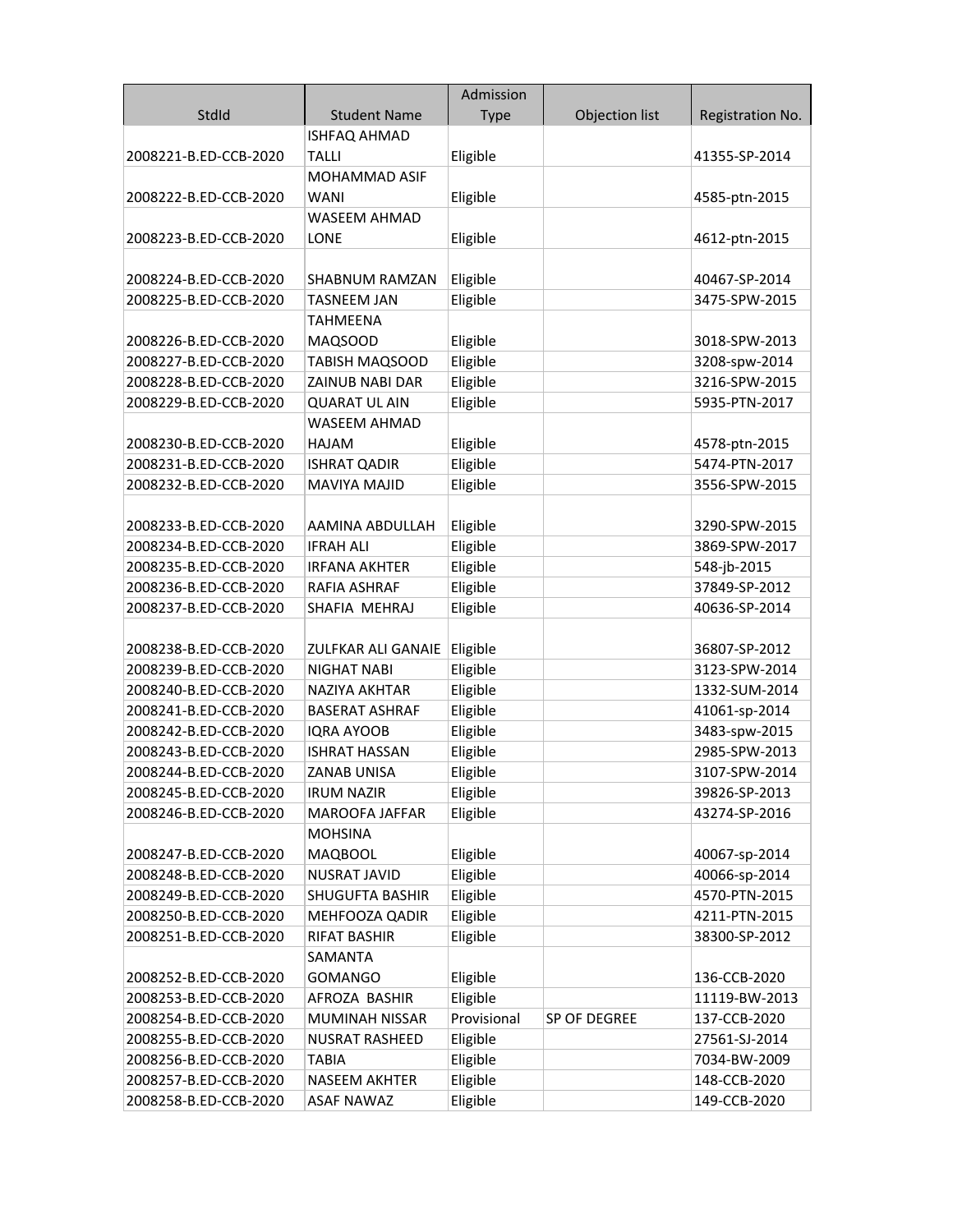|                       |                            | Admission   |                  |                  |
|-----------------------|----------------------------|-------------|------------------|------------------|
| StdId                 | <b>Student Name</b>        | <b>Type</b> | Objection list   | Registration No. |
|                       | <b>BIJAY KUMAR</b>         |             |                  |                  |
| 2008259-B.ED-CCB-2020 | <b>KISHAN</b>              | Eligible    |                  | 138-CCB-2020     |
|                       | SHAYRA                     |             |                  |                  |
| 2008260-B.ED-CCB-2020 | <b>BANUMEWATI</b>          | Provisional | SP OF DEGREE     | 176-CCB-2020     |
| 2008261-B.ED-CCB-2020 | MEHNAZ AMIN                | Eligible    |                  | 43340-SP-2016    |
| 2008262-B.ED-CCB-2020 | <b>RAZIA BASHIR</b>        | Eligible    |                  | 3278-SPW-2015    |
| 2008263-B.ED-CCB-2020 | AALIYA BASHIR              | Eligible    |                  | 3326-SPW-2015    |
| 2008264-B.ED-CCB-2020 | RIYAZ AHMAD MIR            | Eligible    |                  | 28083-SJ-2014    |
| 2008265-B.ED-CCB-2020 | <b>ZAINUB HASSAN</b>       | Eligible    |                  | 3152-SPW-2014    |
| 2008266-B.ED-CCB-2020 | <b>JABEENA SULTAN</b>      | Eligible    |                  | 12412-BW-2015    |
| 2008267-B.ED-CCB-2020 | <b>MOHD SAFEER</b>         | Eligible    |                  | 1545-PGD-2018    |
| 2008268-B.ED-CCB-2020 | <b>TEHLEELA ASHRAF</b>     | Eligible    |                  | 43800-SP-2016    |
|                       |                            |             |                  |                  |
| 2008269-B.ED-CCB-2020 | KULSOOMA AKHTAR            | Eligible    |                  | 3541-SPW-2015    |
| 2008270-B.ED-CCB-2020 | <b>INSHA BASHIR</b>        | Eligible    |                  | 9329-VB-2010     |
|                       |                            |             |                  |                  |
| 2008271-B.ED-CCB-2020 | <b>JASMEENA AKHTER</b>     | Eligible    |                  | 41263-SP-2014    |
|                       | <b>HEMANT KUMAR</b>        |             |                  |                  |
| 2008272-B.ED-CCB-2020 | <b>PANERI</b>              | Eligible    |                  | 177-CCB-2020     |
| 2008273-B.ED-CCB-2020 | KAILASH SHARMA             | Eligible    |                  | 178-CCB-2020     |
|                       |                            |             |                  |                  |
| 2008274-B.ED-CCB-2020 | SUBHASH CHANDRA            | Eligible    |                  | 179-CCB-2020     |
| 2008275-B.ED-CCB-2020 | RAMA RAM                   | Eligible    |                  | 180-CCB-2020     |
| 2008276-B.ED-CCB-2020 | <b>DHAI</b>                | Eligible    |                  | 181-CCB-2020     |
| 2008277-B.ED-CCB-2020 | SHEEBA NASEEM              | Eligible    |                  | 139-CCB-2020     |
| 2008278-B.ED-CCB-2020 | <b>NARSI RAM JAT</b>       | Eligible    |                  | 182-CCB-2020     |
|                       |                            |             |                  |                  |
| 2008279-B.ED-CCB-2020 | RAMNIWAS SUNDA             | Eligible    |                  | 183-CCB-2020     |
|                       | <b>HIMANSHU</b>            |             |                  |                  |
| 2008280-B.ED-CCB-2020 | <b>KHATOTIA</b>            | Eligible    |                  | 184-CCB-2020     |
| 2008281-B.ED-CCB-2020 | SATWIK SUTHAR              | Eligible    |                  | 185-CCB-2020     |
|                       | RAJENDRA PRASAD            |             |                  |                  |
| 2008282-B.ED-CCB-2020 | <b>DALEI</b>               | Eligible    |                  | 140-CCB-2020     |
|                       |                            |             |                  |                  |
| 2008283-B.ED-CCB-2020 | <b>DILLIP CHOUDHURY</b>    | Eligible    |                  | 141-CCB-2020     |
|                       | RASMI RANJAN               |             |                  |                  |
| 2008284-B.ED-CCB-2020 | SABAR                      | Eligible    |                  | 142-CCB-2020     |
|                       |                            |             | MIG, FEE AND DOC |                  |
| 2008285-B.ED-CCB-2020 | ANIL KUMAR DAS             | Provisional | PEND.     2.PROD | 195-CCB-2020     |
|                       |                            |             | DOC REQ FOR      |                  |
| 2008286-B.ED-CCB-2020 | SANJEEDA RASHID            | Provisional | <b>MAMA</b>      | 11240-bw-2013    |
| 2008287-B.ED-CCB-2020 | FATIMA MASUMA              | Eligible    |                  | 143-CCB-2020     |
| 2008288-B.ED-CCB-2020 | RUBY                       | Eligible    |                  | 186-CCB-2020     |
|                       |                            |             |                  |                  |
| 2008289-B.ED-CCB-2020 | SUNIL KUMAR SINGH Eligible |             |                  | 187-CCB-2020     |
| 2008290-B.ED-CCB-2020 | <b>MAHIMA TRIVEDI</b>      | Eligible    |                  | 144-CCB-2020     |
| 2008291-B.ED-CCB-2020 | <b>MANPREET KAUR</b>       | Eligible    |                  | 194-CCB-2020     |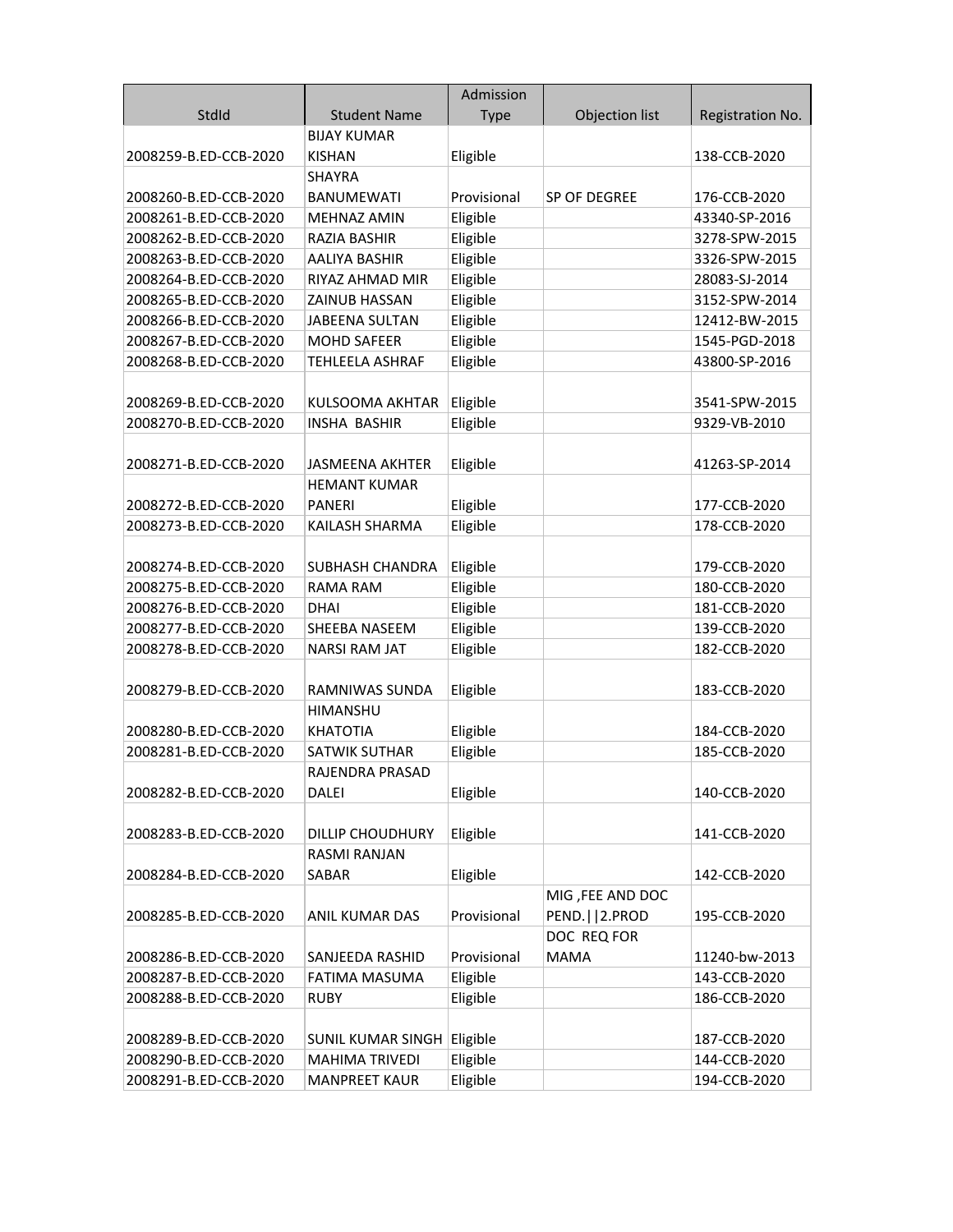|                       |                            | Admission   |                       |                  |
|-----------------------|----------------------------|-------------|-----------------------|------------------|
| StdId                 | <b>Student Name</b>        | <b>Type</b> | Objection list        | Registration No. |
|                       | PRIYANKA                   |             |                       |                  |
| 2008292-B.ED-CCB-2020 | <b>UPADHYAY</b>            | Eligible    |                       | 188-CCB-2020     |
|                       | JITENDRA KUMAR             |             |                       |                  |
| 2008293-B.ED-CCB-2020 | <b>SAH</b>                 | Eligible    |                       | 189-CCB-2020     |
| 2008294-B.ED-CCB-2020 | <b>SUSHIL KUMAR</b>        | Eligible    |                       | 190-CCB-2020     |
| 2008295-B.ED-CCB-2020 | <b>PROMILA</b>             | Eligible    |                       | 191-CCB-2020     |
| 2008296-B.ED-CCB-2020 | <b>DEEPIKA YADAV</b>       | Eligible    |                       | 145-CCB-2020     |
|                       | <b>PUSPENDER</b>           |             |                       |                  |
| 2008297-B.ED-CCB-2020 | <b>ABLAWAT</b>             | Eligible    |                       | 146-CCB-2020     |
| 2008298-B.ED-CCB-2020 | SAVITRA BERWA              | Eligible    |                       | 192-CCB-2020     |
|                       | SARITA KUMARI              |             |                       |                  |
| 2008299-B.ED-CCB-2020 | <b>MEENA</b>               | Eligible    |                       | 193-CCB-2020     |
|                       | SYED ASIF IQBAL            |             |                       |                  |
| 2009001-B.Ed-CCK-2020 | <b>SHAH BUKHARI</b>        | Eligible    |                       | 1078-PGD-2013    |
| 2009002-B.Ed-CCK-2020 | <b>SHAYISTA YOUSUF</b>     | Eligible    |                       | 68101-W-2015     |
|                       | <b>PRINCE SUHAIL</b>       |             |                       |                  |
| 2009003-B.Ed-CCK-2020 | <b>NAJAR</b>               | Eligible    |                       | 15072-kc-2013    |
|                       | SHABIR AHMAD               |             |                       |                  |
| 2009004-B.Ed-CCK-2020 | <b>MALIK</b>               | Eligible    |                       | 8603-HD-2010     |
| 2009005-B.Ed-CCK-2020 | <b>AISHIA FIRDOUS</b>      | Eligible    |                       | 17712-KC-2015    |
| 2009006-B.Ed-CCK-2020 | <b>MASRAT NABI</b>         | Eligible    |                       | 947-KW-2017      |
|                       |                            |             |                       |                  |
| 2009007-B.Ed-CCK-2020 | SHUGUFTA PARVEEN           | Eligible    |                       | 64086-W-2013     |
| 2009008-B.Ed-CCK-2020 | <b>FARHAT JABEEN</b>       | Eligible    |                       | 14840-kc-2013    |
| 2009009-B.Ed-CCK-2020 | <b>RAYEESA BANO</b>        | Eligible    |                       | 256-KW-2013      |
|                       | <b>ISHFAQ AHMAD</b>        |             |                       |                  |
| 2009010-B.Ed-CCK-2020 | <b>BHAT</b>                | Provisional | SP OF DEGREE          | 116-CCK-2020     |
| 2009011-B.Ed-CCK-2020 | <b>SOLIHA JAN</b>          | Eligible    |                       | 17815-kc-2015    |
| 2009012-B.Ed-CCK-2020 | SHERAZA AKHTER             | Eligible    |                       | 1465-SG-2015     |
| 2009014-B.Ed-CCK-2020 | <b>TABASUM AKHTAR</b>      | Eligible    |                       | 692-kw-2015      |
| 2009015-B.Ed-CCK-2020 | <b>ASMAT ALTAF</b>         | Eligible    |                       | 16254-KC-2014    |
|                       |                            |             |                       |                  |
| 2009016-B.Ed-CCK-2020 | NAZIMA NEALOFAR            | Eligible    |                       | 17249-KC-2015    |
|                       |                            |             | <b>COURSE</b>         |                  |
| 2009017-B.Ed-CCK-2020 | <b>ABRAR YOUSUF MIR</b>    | Provisional | <b>COMPLATION REQ</b> | 17540-KC-2015    |
| 2009018-B.Ed-CCK-2020 | <b>OBAID BIN SHAFIQ</b>    | Eligible    |                       | 16571-KC-2014    |
|                       |                            |             |                       |                  |
| 2009019-B.Ed-CCK-2020 | TOWKEER UN NISSA           | Eligible    |                       | 569-JB-2015      |
| 2009020-B.Ed-CCK-2020 | SHUGUFTA AZIZ              | Eligible    |                       | 544-JB-2015      |
| 2009021-B.Ed-CCK-2020 | <b>MUNEERA GANI</b>        | Eligible    |                       | 20104-KC-2017    |
|                       |                            |             |                       |                  |
| 2009022-B.Ed-CCK-2020 | TARIQ AHMAD BEIGH Eligible |             |                       | 19147-KC-2017    |
|                       |                            |             |                       |                  |
| 2009023-B.Ed-CCK-2020 | VIKAR AHMAD LONE           | Eligible    |                       | 19180-KC-2017    |
|                       | <b>ABDUL RASHID</b>        |             |                       |                  |
| 2009024-B.Ed-CCK-2020 | <b>GANIE</b>               | Eligible    |                       | 20030-KC-2017    |
|                       | SHAHID HUSSAIN             |             |                       |                  |
| 2009025-B.Ed-CCK-2020 | <b>PEER</b>                | Eligible    |                       | 20640-KC-2017    |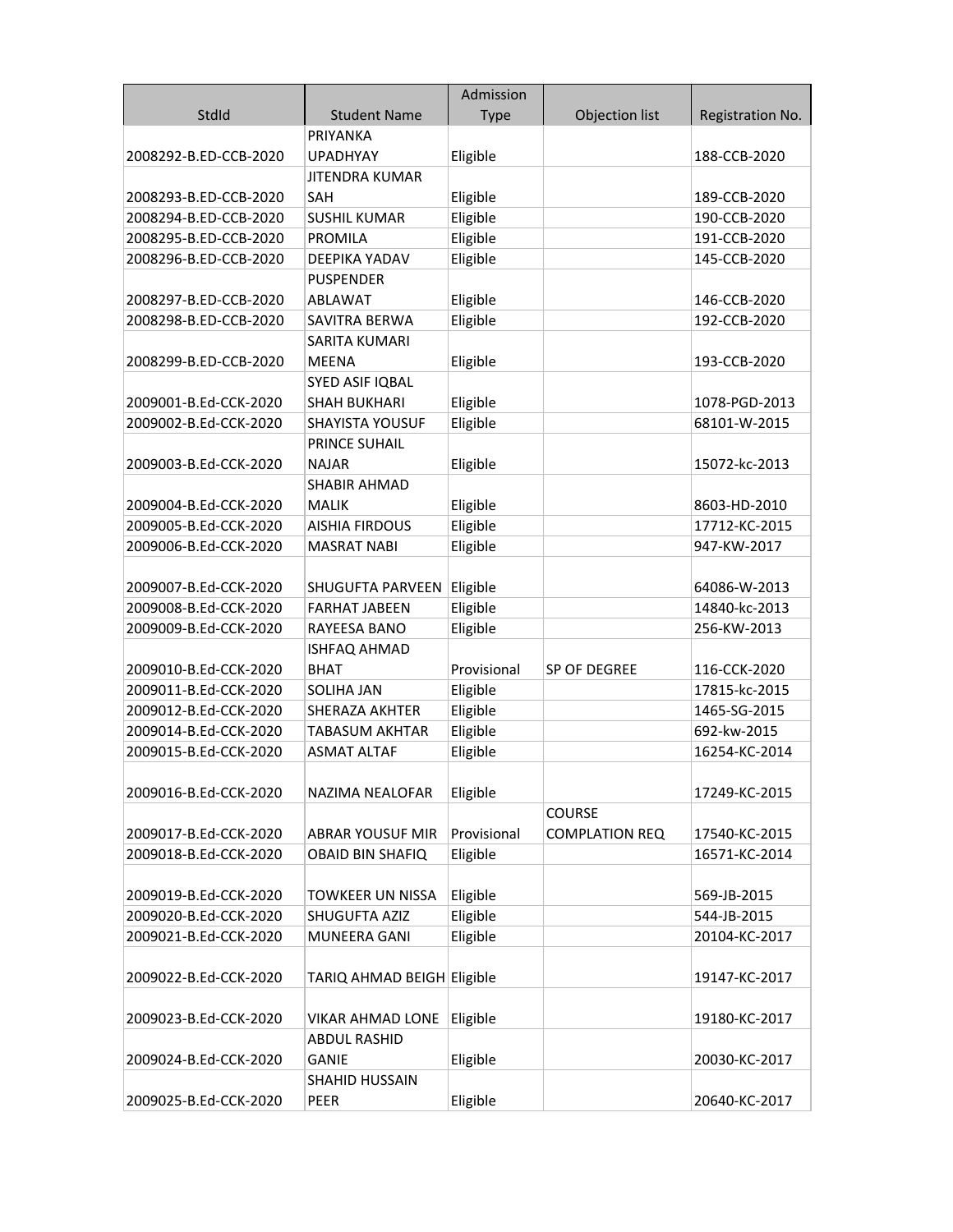|                       |                                          | Admission            |                    |                  |
|-----------------------|------------------------------------------|----------------------|--------------------|------------------|
| StdId                 | <b>Student Name</b>                      | <b>Type</b>          | Objection list     | Registration No. |
|                       | <b>SHUBATUL</b>                          |                      |                    |                  |
| 2009026-B.Ed-CCK-2020 | <b>MUSHTAQ</b>                           | Eligible             |                    | 16595-KC-2014    |
| 2009027-B.Ed-CCK-2020 | RABIA ISHAQ                              | Eligible             |                    | 606-KW-2015      |
|                       |                                          |                      |                    |                  |
| 2009028-B.Ed-CCK-2020 | <b>IQBAL HUSSAIN MIR</b>                 | Eligible             |                    | 41976-S-2008     |
| 2009029-B.Ed-CCK-2020 | MEHPARA REYAZ                            | Eligible             |                    | 16834-KC-2015    |
| 2009030-B.Ed-CCK-2020 | <b>UZMA RASOOL</b>                       | Eligible             |                    | 20508-KC-2017    |
|                       |                                          |                      |                    |                  |
| 2009032-B.Ed-CCK-2020 | FIRDOUS AHMAD PIR Eligible               |                      |                    | 52383-A-2014     |
| 2009033-B.Ed-CCK-2020 | AALIYA JAMAL                             | Eligible             |                    | 16636-KC-2014    |
|                       |                                          |                      |                    |                  |
| 2009034-B.Ed-CCK-2020 | MUZAMIL MAQBOOL Eligible                 |                      |                    | 16726-KC-2014    |
| 2009035-B.Ed-CCK-2020 | <b>FOZIA FAROOQ</b>                      | Eligible             |                    | 18550-KC-2016    |
|                       | PIRZADA UMER                             |                      |                    |                  |
| 2009036-B.Ed-CCK-2020 | <b>FAROOQ</b>                            | Eligible             |                    | 11006-HD-2012    |
|                       |                                          |                      |                    |                  |
| 2009037-B.Ed-CCK-2020 | ANZAR AHMAD PIR                          | Eligible             |                    | 16444-kc-2014    |
| 2009038-B.Ed-CCK-2020 | <b>LONE UMAISA</b>                       | Eligible             |                    | 17841-KC-2015    |
|                       |                                          |                      |                    |                  |
| 2009039-B.Ed-CCK-2020 | <b>SHAHNAZA AKHTER</b>                   | Eligible             |                    | 14391-KC-2012    |
| 2009040-B.Ed-CCK-2020 | TAFEEQA SHAFI                            | Eligible             |                    | 533-JB-2015      |
| 2009041-B.Ed-CCK-2020 | <b>HUMEERA BANO</b>                      | Eligible             |                    | 695-KW-2015      |
|                       | MIR ZAMIRAH                              |                      |                    |                  |
| 2009042-B.Ed-CCK-2020 | <b>GAZZALI</b>                           | Eligible             |                    | 17351-KC-2015    |
|                       | <b>AADIL AHMAD</b>                       |                      |                    |                  |
| 2009043-B.Ed-CCK-2020 | <b>KUMAR</b>                             | Eligible             |                    | 17819-KC-2015    |
|                       | AKHLAQ HUSSAIN                           |                      |                    |                  |
| 2009044-B.Ed-CCK-2020 | <b>BHAT</b>                              | Eligible             |                    | 16592-KC-2014    |
| 2009045-B.Ed-CCK-2020 | SHAZIA MAQBOOL                           | Eligible             |                    | 18232-KC-2016    |
| 2009046-B.Ed-CCK-2020 | <b>SEEMA AKHTER</b>                      | Eligible             |                    | 13522-HD-2014    |
| 2009047-B.Ed-CCK-2020 | <b>SHUJAIT AKHTAR</b>                    | Eligible             |                    | 17705-HD-2017    |
| 2009048-B.Ed-CCK-2020 | <b>ISHRAT RASOOL</b>                     | Eligible             |                    | 17550-KC-2015    |
|                       |                                          |                      |                    |                  |
|                       | <b>SHOAIB</b>                            |                      |                    |                  |
| 2009049-B.Ed-CCK-2020 | <b>MUHAMMAD BHAT</b>                     | Provisional          | SP OF DEGREE       | 117-CCK-2020     |
| 2009050-B.Ed-CCK-2020 | <b>NEOLOFAR JAN</b>                      | Eligible             |                    | 19828-KC-2017    |
| 2009051-B.Ed-CCK-2020 | <b>FERHANDA BANO</b>                     | Provisional          | SP OF DEGREE       | 119-CCK-2020     |
|                       |                                          |                      |                    |                  |
| 2009052-B.Ed-CCK-2020 | SNOWBER MUSTAFA                          | Eligible             |                    | 373-KW-2013      |
| 2009053-B.Ed-CCK-2020 | <b>AALIYA SULTAN</b>                     | Eligible             |                    | 15466-KC-2013    |
|                       | <b>MOHD UMER</b>                         |                      |                    |                  |
| 2009054-B.Ed-CCK-2020 | DANISH                                   | Provisional          | SP OF DEGREE       | 120-CCK-2020     |
| 2009055-B.Ed-CCK-2020 |                                          |                      |                    | 16830-KC-2015    |
| 2009056-B.Ed-CCK-2020 | <b>SHABNUM FIRDOUS</b><br>RIFATH HUSSAIN | Eligible<br>Eligible |                    | 564-KW-2015      |
| 2009057-B.Ed-CCK-2020 | RAFIA RASHID                             | Eligible             |                    | 427-KW-2014      |
|                       |                                          |                      |                    |                  |
| 2009058-B.Ed-CCK-2020 | ZAHID AHMAD KHAN Not Eligible            |                      | <b>REV. OF REG</b> | 47888-S-2013     |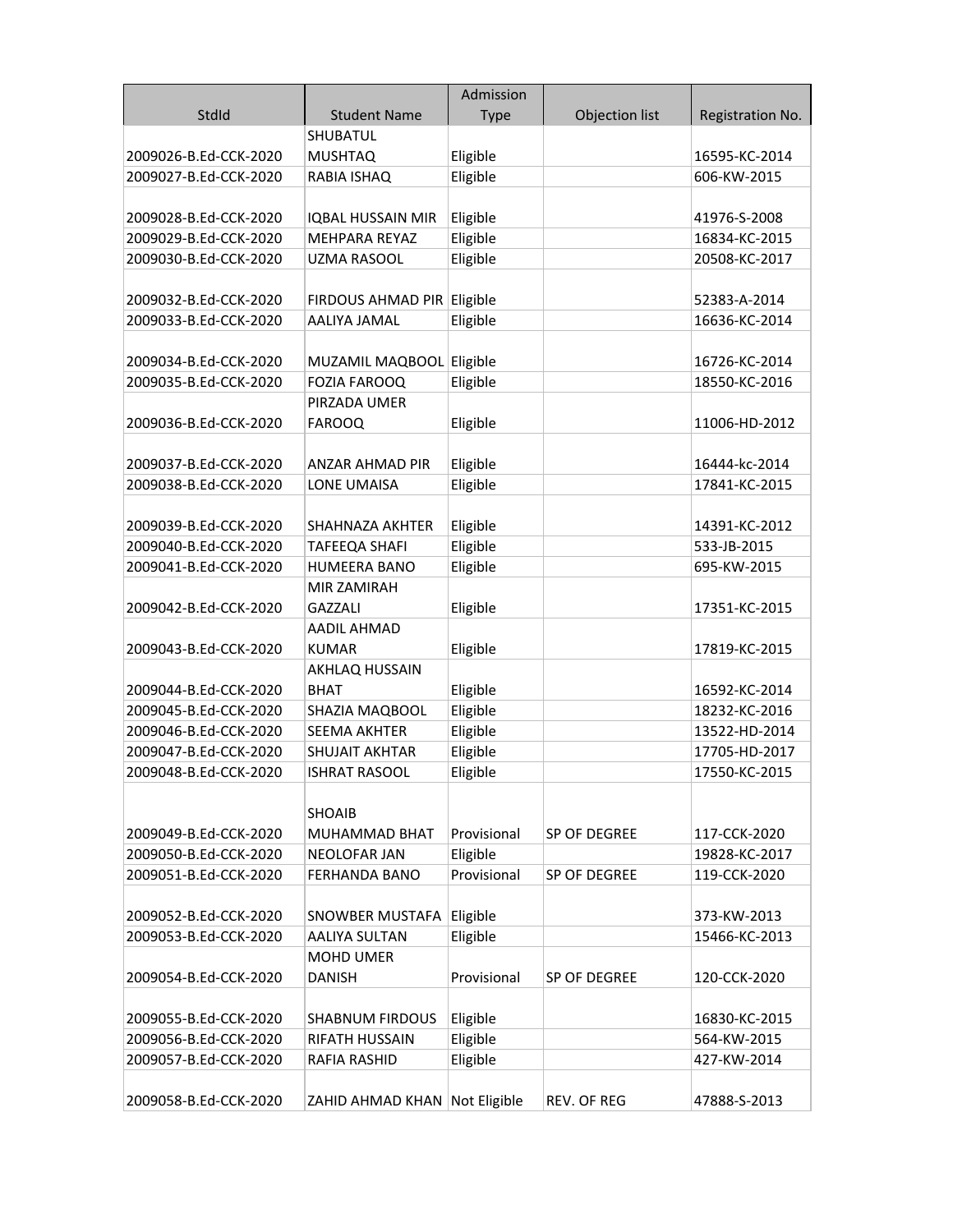|                       |                          | Admission            |                      |                  |
|-----------------------|--------------------------|----------------------|----------------------|------------------|
| StdId                 | <b>Student Name</b>      | <b>Type</b>          | Objection list       | Registration No. |
| 2009059-B.Ed-CCK-2020 | RIZWANA RASOOL           | Eligible             |                      | 14354-KC-2012    |
| 2009060-B.Ed-CCK-2020 | NAJMA KHAN               | Eligible             |                      | 66947-W-2014     |
| 2009061-B.Ed-CCK-2020 | <b>GAZALA NEELOFER</b>   | Eligible             |                      | 66854-W-2014     |
| 2009062-B.Ed-CCK-2020 | NADEEM ALI LONE          | Eligible             |                      | 16478-kc-2014    |
| 2009063-B.Ed-CCK-2020 | AASIYA BANO              | Eligible             |                      | 16340-KC-2014    |
| 2009064-B.Ed-CCK-2020 | PAKEEZA AFZAL            | Eligible             |                      | 17668-KC-2015    |
|                       | <b>MOHSIN AHMAD</b>      |                      |                      |                  |
| 2009065-B.Ed-CCK-2020 | <b>SHEERGOJRI</b>        | Not Eligible         | <b>REG. NO WRONG</b> | 1535-HD-2016     |
| 2009066-B.Ed-CCK-2020 | SHAZIA MAJEED            | Provisional          | SP OF DEGREE         | 118-CCK-2020     |
| 2009067-B.Ed-CCK-2020 | <b>TABASUM MAJEED</b>    | Not Eligible         | MIG. REQ             |                  |
|                       | RAMEEZ RASOOL            |                      |                      |                  |
| 2009068-B.Ed-CCK-2020 | <b>MIR</b>               | Eligible             |                      | 3357-PRK-2014    |
| 2009069-B.Ed-CCK-2020 | <b>KULSUMA BANO</b>      | Not Eligible         |                      | 10430-BW-2013    |
|                       |                          |                      |                      |                  |
| 2009201-B.Ed-CCK-2020 | <b>SYED YOUNIS FAYAZ</b> | Eligible             |                      | 15358-HD-2016    |
| 2009202-B.Ed-CCK-2020 | <b>HIBAT U NOOR</b>      | Eligible             |                      | 13858-HD-2015    |
|                       | AZHAR RAHMAN             |                      |                      |                  |
| 2009203-B.Ed-CCK-2020 | LONE                     | Eligible             |                      | 18138-HD-2017    |
| 2009204-B.Ed-CCK-2020 | <b>INJEELA QUISAR</b>    | Eligible             |                      | 14227-HD-2015    |
| 2009205-B.Ed-CCK-2020 | <b>ULFAT BASHIR</b>      | Eligible             |                      | 12819-HD-2014    |
|                       |                          |                      |                      |                  |
| 2009206-B.Ed-CCK-2020 | MEHRAJ U DIN TALI        | Eligible             |                      | 11411-HD-2013    |
|                       | <b>NADEEM AHMAD</b>      |                      |                      |                  |
| 2009207-B.Ed-CCK-2020 | <b>WAR</b>               | Eligible             |                      | 14806-HD-2015    |
|                       | <b>AUQIB RASHID</b>      |                      |                      |                  |
| 2009208-B.Ed-CCK-2020 | <b>MALLA</b>             | Eligible             |                      | 13699-HD-2014    |
| 2009209-B.Ed-CCK-2020 | ULFAT JAN                | Eligible             |                      | 13846-HD-2015    |
|                       |                          |                      |                      |                  |
| 2009210-B.Ed-CCK-2020 | SHAHZADA AKHTER          | Eligible             |                      | 14751-HD-2015    |
| 2009211-B.Ed-CCK-2020 | <b>QURAT UL AIN</b>      | Eligible             |                      | 15914-HD-2016    |
|                       | <b>NELOFER</b>           |                      |                      |                  |
| 2009212-B.Ed-CCK-2020 | MOHAMMAD                 | Eligible             |                      | 12241-HD-2013    |
|                       | GOUSIA MOHI U            |                      |                      |                  |
| 2009213-B.Ed-CCK-2020 | <b>DIN</b>               | Eligible             |                      | 549-JB-2015      |
|                       | MOHSIN HASSAN            |                      |                      |                  |
| 2009214-B.Ed-CCK-2020 | HAJAM                    | Eligible             |                      | 14260-HD-2015    |
| 2009215-B.Ed-CCK-2020 | SHAFIQA BASHIR           | Eligible             |                      | 15161-HD-2015    |
| 2009216-B.Ed-CCK-2020 | <b>ULFAT ABAS</b>        | Eligible             |                      | 12595-HD-2014    |
|                       | TAREEQ AHMAD             |                      |                      |                  |
| 2009217-B.Ed-CCK-2020 | <b>BHAT</b>              | Eligible             |                      | 12477-HD-2013    |
|                       |                          |                      |                      |                  |
| 2009218-B.Ed-CCK-2020 | MEHNAZA SHAMAS           | Eligible             |                      | 14478-HD-2015    |
| 2009219-B.Ed-CCK-2020 | <b>MOHD AARIF MIR</b>    | Eligible             |                      | 40376-SP-2014    |
| 2009220-B.Ed-CCK-2020 | <b>SEERAT BASHIR</b>     | Eligible             |                      | 42481-SP-2015    |
| 2009221-B.Ed-CCK-2020 | KULSOOMA WALI            | Eligible             |                      | 40980-SP-2014    |
| 2009222-B.Ed-CCK-2020 | <b>GAZALA NISAR</b>      | Eligible<br>Eligible |                      | 121-CCK-2020     |
| 2009223-B.Ed-CCK-2020 | <b>ISHRAT AFZAL</b>      |                      |                      | 15245-hd-2015    |
| 2009224-B.Ed-CCK-2020 | REHANA AHAD              | Eligible             |                      | 11792-HD-2013    |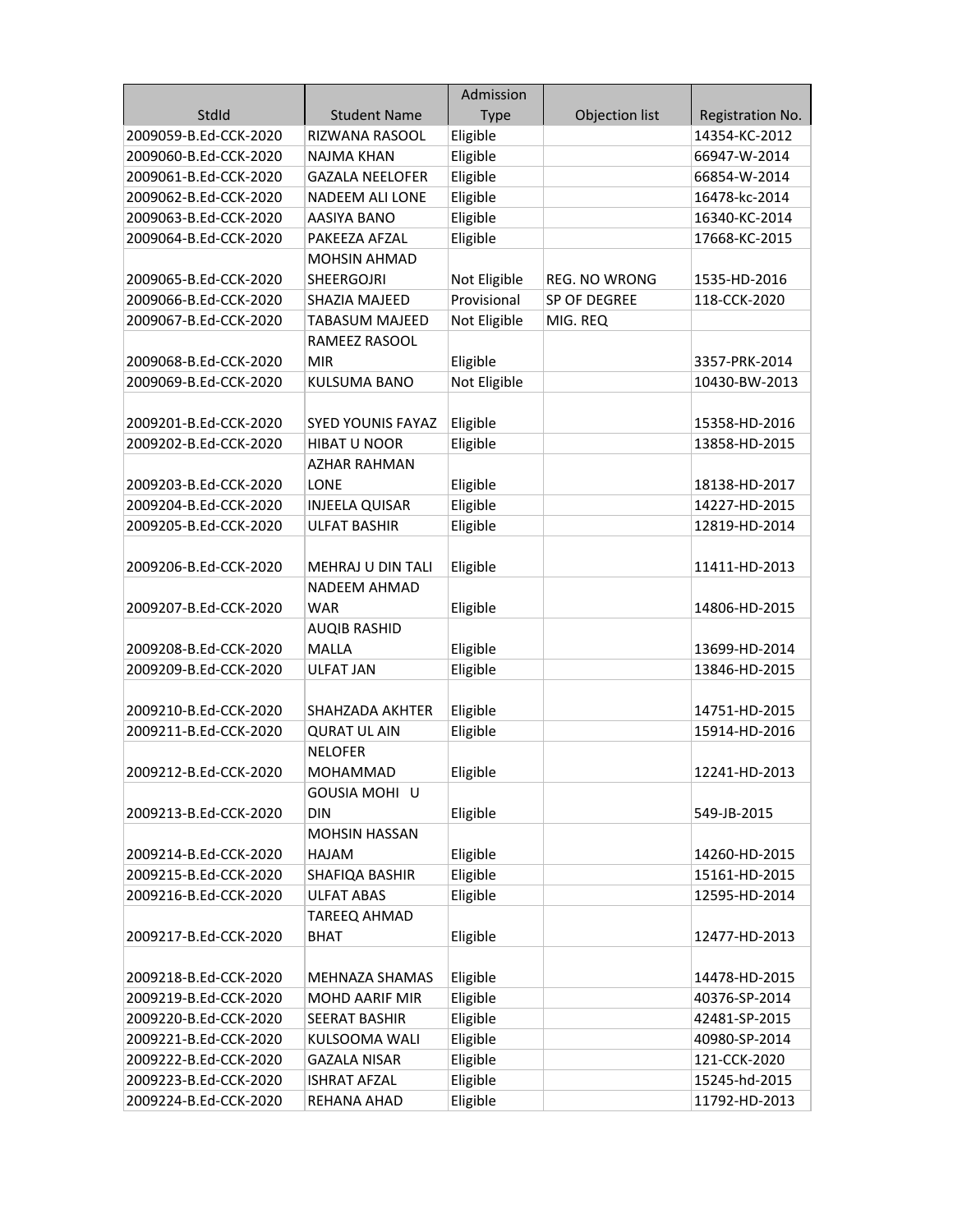|                        |                         | Admission    |                |                  |
|------------------------|-------------------------|--------------|----------------|------------------|
| StdId                  | <b>Student Name</b>     | <b>Type</b>  | Objection list | Registration No. |
| 2009225-B.Ed-CCK-2020  | <b>SUHAIL MAJEED</b>    | Not Eligible | MIG. REQ       | 13832-HD-2015    |
| 2009226-B.Ed-CCK-2020  | <b>NURGIS YOUSUF</b>    | Eligible     |                | 14050-HD-2015    |
|                        | TAMJEED HASSAN          |              |                |                  |
| 2009227-B.Ed-CCK-2020  | <b>GOJREY</b>           | Eligible     |                | 14857-HD-2015    |
| 2009228-B.Ed-CCK-2020  | SHIEKH SABREENA         | Eligible     |                | 64640-W-2013     |
| 2009229-B.Ed-CCK-2020  | <b>BILKEESA AKHTER</b>  | Eligible     |                | 1514-SG-2016     |
|                        | YASMEENA                |              |                |                  |
| 2009230-B.Ed-CCK-2020  | SHABNAM                 | Eligible     |                | 14842-HD-2015    |
| 2009231-B.Ed-CCK-2020  | <b>RUKAYA AYOUB</b>     | Eligible     |                | 15904-hd-2016    |
| 2009232-B.Ed-CCK-2020  | <b>ISHRAT ZAREEN</b>    | Eligible     |                | 14169-bw-2017    |
| 2009233-B.Ed-CCK-2020  | <b>SHAISTAH BANO</b>    | Eligible     |                | 541-JB-2015      |
|                        | <b>AHTISHAMUL QADIR</b> |              |                |                  |
| 2009234-B.Ed-CCK-2020  | <b>MIR</b>              | Eligible     |                | 16307-HD-2017    |
|                        |                         |              |                |                  |
| 2009235-B.Ed-CCK-2020  | ARSHID MAJEED MIR       | Eligible     |                | 16359-HD-2017    |
|                        | <b>TAHIR AHMAD</b>      |              |                |                  |
| 2009236-B.Ed-CCK-2020  | <b>RATHFR</b>           | Eligible     |                | 16351-HD-2017    |
| 2009237-B.Ed-CCK-2020  | RAZIA FAROOQ            | Eligible     |                | 13728-HD-2014    |
|                        |                         |              |                |                  |
| 2010001-B.Ed-CCBD-2020 | MOHD IRFAN DAR          | Eligible     |                | 4586-BPB-2015    |
|                        |                         |              |                |                  |
| 2010002-B.Ed-CCBD-2020 | <b>FARHAT AYOOB</b>     | Eligible     |                | 68245-W-2015     |
|                        |                         |              |                |                  |
| 2010003-B.Ed-CCBD-2020 | SAMREENA JAN            | Eligible     |                | 4543-BPB-2014    |
|                        |                         |              |                |                  |
| 2010004-B.Ed-CCBD-2020 | <b>NUSRAT JAHAN MIR</b> | Eligible     |                | 63975-w-2013     |
|                        |                         |              |                |                  |
| 2010005-B.Ed-CCBD-2020 | TANZEELAH               | Eligible     |                | 5234-BPB-2015    |
|                        | MOHD MOUZAM             |              |                |                  |
| 2010006-B.Ed-CCBD-2020 | <b>MIR</b>              | Not Eligible | G/R REQ.       | 48696-S-2014     |
|                        | <b>SHAFIQ</b>           |              |                |                  |
| 2010007-B.Ed-CCBD-2020 | RAHAMUTULLAH            | Eligible     |                | 4298-BPB-2014    |
|                        |                         |              |                |                  |
| 2010008-B.Ed-CCBD-2020 | RUQAIA BANO             | Eligible     |                | 4540-BPB-2014    |
|                        |                         |              |                |                  |
| 2010009-B.Ed-CCBD-2020 | <b>SNOBER SHAFI</b>     | Eligible     |                | 5103-BPB-2015    |
|                        | NASREENA                |              |                |                  |
| 2010010-B.Ed-CCBD-2020 | <b>MUNAWAR</b>          | Eligible     |                | 66434-W-2014     |
|                        |                         |              |                |                  |
| 2010011-B.Ed-CCBD-2020 | RUKHSANA FAROOQ         | Eligible     |                | 1834-SUM-2015    |
|                        | HUMIRAH MOHI UD         |              |                |                  |
| 2010012-B.Ed-CCBD-2020 | <b>DIN</b>              | Eligible     |                | 4608-BPB-2015    |
|                        | KHUSHNUMA               |              |                |                  |
| 2010013-B.Ed-CCBD-2020 | KHURSHEED               | Eligible     |                | 4569-BPB-2015    |
|                        |                         |              |                |                  |
| 2010014-B.Ed-CCBD-2020 | SAIMAH BANO             | Eligible     |                | 5793-BPB-2016    |
|                        |                         |              |                |                  |
| 2010015-B.Ed-CCBD-2020 | <b>AFSHA BHAT</b>       | Eligible     |                | 5423-BPB-2016    |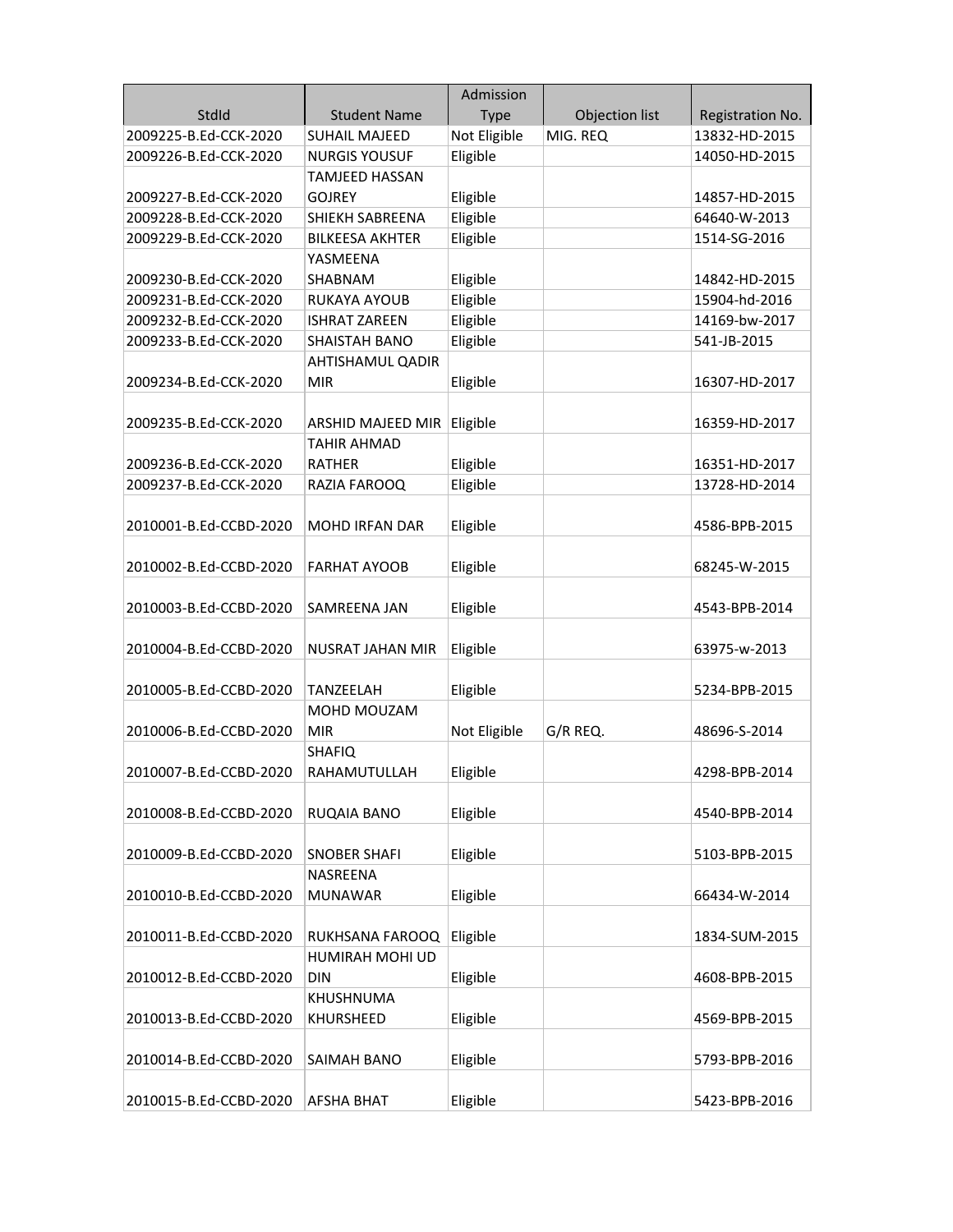|                        |                              | Admission    |                                          |                  |
|------------------------|------------------------------|--------------|------------------------------------------|------------------|
| StdId                  | <b>Student Name</b>          | <b>Type</b>  | Objection list                           | Registration No. |
| 2010016-B.Ed-CCBD-2020 | <b>SHAMS NAVEED</b>          | Eligible     |                                          | 4305-BPB-2014    |
|                        |                              |              |                                          |                  |
| 2010017-B.Ed-CCBD-2020 | RUKAIYA BANO                 | Eligible     |                                          | 44803-SP-2017    |
|                        | YAWER WASEEM                 |              |                                          |                  |
| 2010018-B.Ed-CCBD-2020 | <b>NAJAR</b>                 | Eligible     |                                          | 3910-BPB-2013    |
| 2010020-B.Ed-CCBD-2020 | WAHEED UL ISLAM              | Eligible     |                                          | 2828-sum-2016    |
| 2010021-B.Ed-CCBD-2020 | <b>ANJUM AMIN</b>            | Eligible     |                                          | 4375-BPB-2014    |
| 2010022-B.Ed-CCBD-2020 | <b>SHUGUFTA SHABIR</b>       | Eligible     |                                          | 61117-W-2012     |
| 2010023-B.Ed-CCBD-2020 | ZARQA JEHAN                  | Eligible     |                                          | 68445-w-2015     |
| 2010024-B.Ed-CCBD-2020 | AAQIB RAZAQ<br><b>RATHER</b> | Eligible     |                                          | 40539-sp-2014    |
| 2010025-B.ED-CCS-2020  | AAMINA MOHI UD<br>DIN        | Eligible     |                                          | 35639-BC-2015    |
| 2010026-B.Ed-CCBD-2020 | YASIR MAJEED GANIE Eligible  |              |                                          | 382-PRPG-2017    |
|                        |                              |              |                                          |                  |
| 2010027-B.Ed-CCBD-2020 | <b>ASMAT ARA</b>             | Eligible     |                                          | 4920-BPB-2015    |
| 2010028-B.Ed-CCBD-2020 | AAMINA RASHID                | Eligible     |                                          | 5126-BPB-2015    |
| 2010029-B.Ed-CCBD-2020 | RUQAIA AKHTER                | Eligible     |                                          | 26667-NW-2011    |
| 2010030-B.Ed-CCBD-2020 | PRAMOD KUMAR                 | Not Eligible | MIG.REQ.                                 |                  |
| 2011001-B.Ed-CCKR-2020 | <b>MEHMUDA BANOO</b>         | Provisional  | <b>UNDERTAKING FOR</b><br><b>REVIVAL</b> | 6242-KR-2015     |
| 2011002-B.Ed-CCKR-2020 | NARGIS BANO                  | Provisional  | <b>DEGREE</b>                            | 1113-CCKR-2020   |
| 2011003-B.Ed-CCKR-2020 | KUNZAIS DOLMA                | Eligible     |                                          | 1114-CCKR-2020   |
| 2011004-B.Ed-CCKR-2020 | <b>MARGINA KHAN</b>          | Eligible     |                                          | 7425-KR-2017     |
|                        |                              |              |                                          |                  |
| 2011005-B.Ed-CCKR-2020 | TOWHIRA BANOO                | Eligible     |                                          | 5409-KR-2014     |
| 2011006-B.Ed-CCKR-2020 | MOHAMMAD ALI                 | Eligible     |                                          | 1115-CCKR-2020   |
| 2011007-B.Ed-CCKR-2020 | SHAMIM UL HASSAN             | Provisional  | PG MC                                    | 6327-KR-2015     |
| 2011008-B.Ed-CCKR-2020 | <b>ASGAR ALI</b>             | Provisional  | MC OF PG                                 | 6243-KR-2015     |
| 2011009-B.Ed-CCKR-2020 | <b>GULZAR HUSSAIN</b>        | Eligible     |                                          | 1116-CCKR-2020   |
| 2011010-B.Ed-CCKR-2020 | YAWAR ALI                    | Provisional  | <b>DEGREE</b>                            | 1131-CCKR-2020   |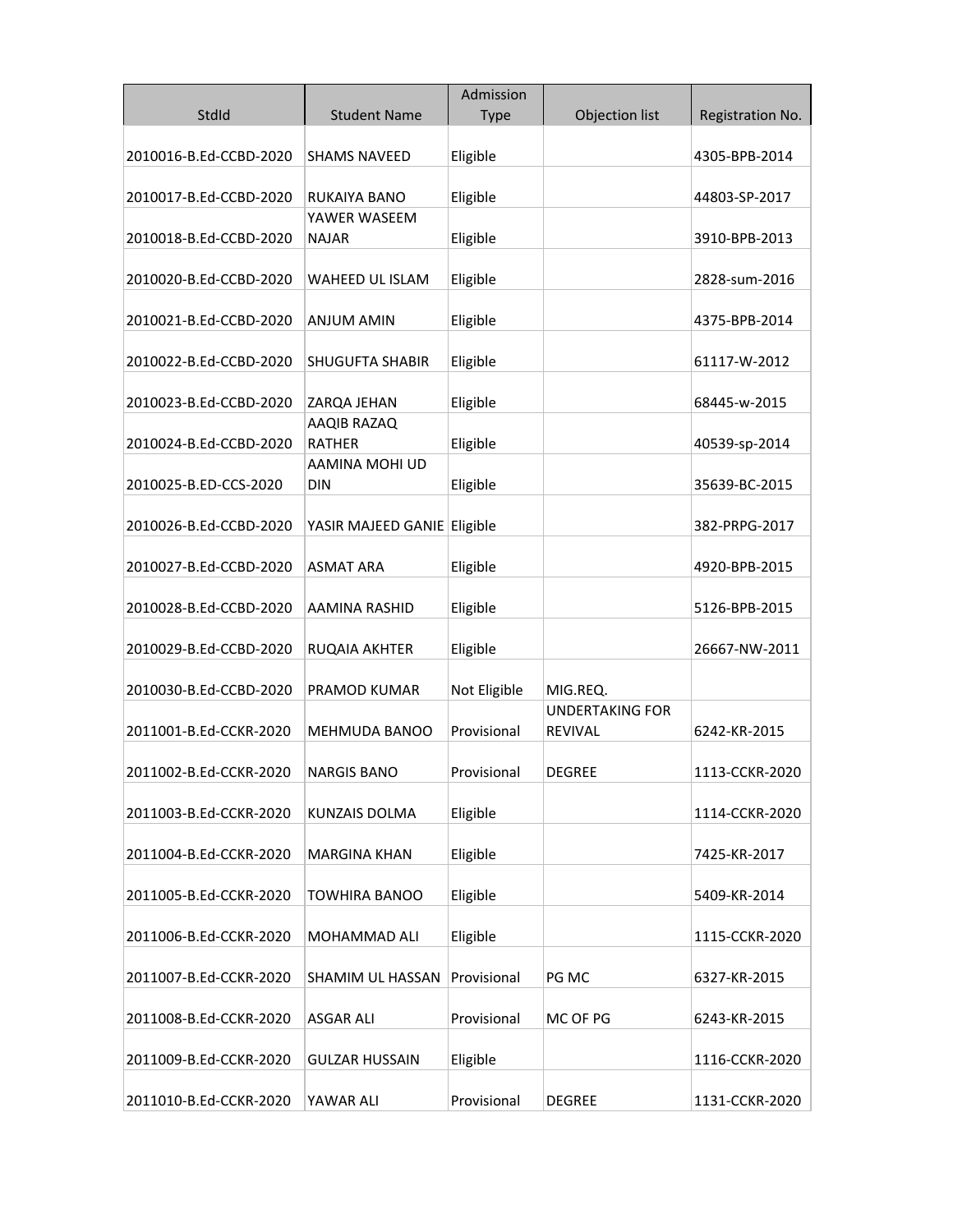|                        |                              | Admission    |                                           |                  |
|------------------------|------------------------------|--------------|-------------------------------------------|------------------|
| StdId                  | <b>Student Name</b>          | <b>Type</b>  | Objection list                            | Registration No. |
| 2011011-B.Ed-CCKR-2020 | SAJJAD HUSSAIN               | Eligible     |                                           | 6380-KR-2015     |
| 2011012-B.Ed-CCKR-2020 | SYEEDA BANOO                 | Eligible     |                                           | 6208-KR-2015     |
| 2011013-B.Ed-CCKR-2020 | <b>AHMAD ALI</b>             | Eligible     |                                           | 5464-kr-2014     |
| 2011014-B.Ed-CCKR-2020 | AMINA BANOO                  | Eligible     |                                           | 6718-kr-2016     |
| 2011015-B.Ed-CCKR-2020 | <b>SKALZANG LHAMO</b>        | Eligible     |                                           | 1117-CCKR-2020   |
| 2011016-B.Ed-CCKR-2020 | FATIMA TABASSUM              | Provisional  | MC OF PG                                  | 5321-kr-2014     |
| 2011017-B.Ed-CCKR-2020 | <b>BATOOL ARZA</b>           | Eligible     |                                           | 1109-CCKR-2020   |
| 2011018-B.Ed-CCKR-2020 | <b>LEELA BANOO</b>           | Provisional  | <b>AUTHORIZATION OF</b><br><b>REVIVAL</b> | 6038-kr-2015     |
| 2011019-B.Ed-CCKR-2020 | SARA BATOOL<br><b>MUSRAT</b> | Provisional  | <b>REVIVAL VER#</b>                       | 6348-kr-2015     |
| 2011020-B.Ed-CCKR-2020 | <b>SHAHAR BANOO</b>          | Eligible     |                                           | 6036-KR-2015     |
| 2011021-B.Ed-CCKR-2020 | KHATIJA BANOO                | Eligible     |                                           | 6643-KR-2016     |
| 2011022-B.Ed-CCKR-2020 | SAYEEDA BANOO                | Provisional  | <b>REV VER</b>                            | 5459-KR-2014     |
| 2011023-B.Ed-CCKR-2020 | <b>IFTIKHAR HUSSAIN</b>      | Eligible     |                                           | 7723-KR-2017     |
| 2011024-B.Ed-CCKR-2020 | ZAHARA BANOO                 | Eligible     |                                           | 7225-KR-2016     |
| 2011025-B.Ed-CCKR-2020 | ZULFIQAR ALI                 | Provisional  | <b>DEGREE</b>                             | 1126-CCKR-2020   |
| 2011026-B.Ed-CCKR-2020 | STANZIN LHADOL               | Not Eligible | <b>FORM OF ELIGIBILITY</b>                |                  |
| 2011027-B.Ed-CCKR-2020 | <b>ZULFIQAR ALI</b>          | Provisional  | <b>DEGREE</b>                             | 1118-CCKR-2020   |
| 2011028-B.Ed-CCKR-2020 | <b>KULSUM BANOO</b>          | Eligible     |                                           | 5788-kr-2015     |
| 2011029-B.Ed-CCKR-2020 | <b>TENZIN CHOSZIN</b>        | Provisional  | DEGREE#                                   | 1196-CCKR-2020   |
| 2011030-B.Ed-CCKR-2020 | <b>ZAIBUN NISSA</b>          | Eligible     |                                           | 5341-kr-2014     |
| 2011031-B.Ed-CCKR-2020 | SARA BANOO                   | Eligible     |                                           | 7149-KR-2016     |
| 2011032-B.Ed-CCKR-2020 | KHADIM HUSSAIN               | Eligible     |                                           | 5480-KR-2015     |
| 2011033-B.Ed-CCKR-2020 | <b>ZAKIR HUSSAIN</b>         | Eligible     |                                           | 1119-CCKR-2020   |
| 2011034-B.Ed-CCKR-2020 | KHALIDA NASREEN              | Eligible     |                                           | 5268-KR-2014     |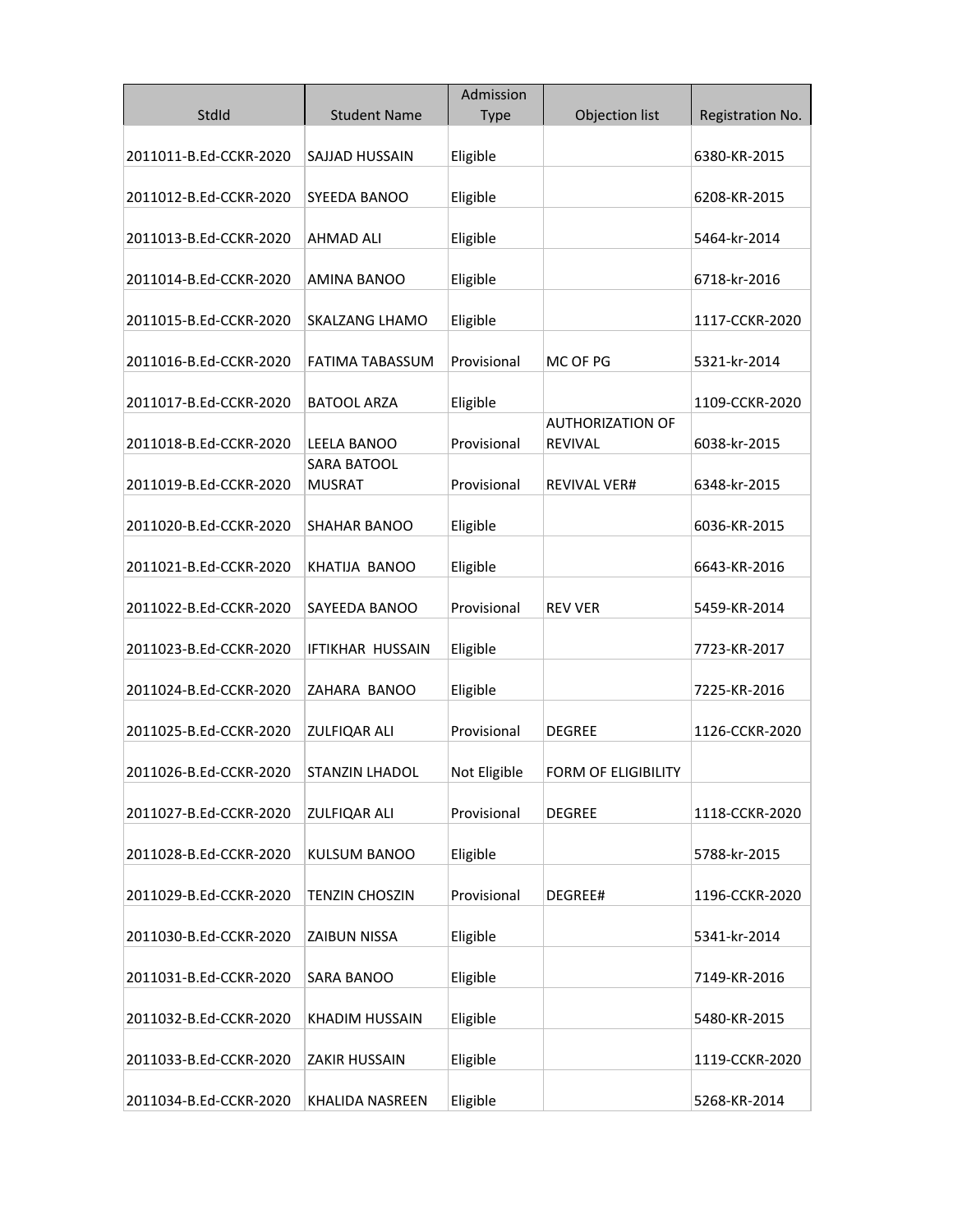| StdId<br><b>Student Name</b><br><b>Type</b><br>Objection list<br>Registration No.<br>2011035-B.Ed-CCKR-2020<br>Eligible<br>SAHARA BANOO<br>7845-KR-2017 |  |
|---------------------------------------------------------------------------------------------------------------------------------------------------------|--|
|                                                                                                                                                         |  |
|                                                                                                                                                         |  |
|                                                                                                                                                         |  |
| 2011036-B.Ed-CCKR-2020<br>7856-kr-2017<br><b>JAMILA BANOO</b><br>Eligible                                                                               |  |
|                                                                                                                                                         |  |
| 2011037-B.Ed-CCKR-2020<br>Eligible<br>1120-CCKR-2020<br><b>RINCHAN ANGMO</b>                                                                            |  |
| 2011038-B.Ed-CCKR-2020<br><b>NASIR HUSSAIN</b><br>Provisional<br><b>DEGREE</b><br>1128-CCKR-2020                                                        |  |
|                                                                                                                                                         |  |
| 2011039-B.Ed-CCKR-2020<br><b>MOHD ALI</b><br>Provisional<br>MC OG PG<br>5460-KR-2014                                                                    |  |
|                                                                                                                                                         |  |
| 5170-kr-2014<br>2011040-B.Ed-CCKR-2020<br>IFTIKHAR HUSSAIN<br>Eligible                                                                                  |  |
| 2011041-B.Ed-CCKR-2020<br><b>SAIEED ALI</b><br>Eligible<br>1129-CCKR-2020                                                                               |  |
|                                                                                                                                                         |  |
| 2011042-B.Ed-CCKR-2020<br>MUBARAKA BANOO<br>Provisional<br><b>REV VER</b><br>6228-Kr-2015                                                               |  |
| ORIGINAL                                                                                                                                                |  |
| Not Eligible<br>2011043-B.Ed-CCKR-2020<br>MOHD JAWAD<br><b>MIGRATION</b>                                                                                |  |
| 2011044-B.Ed-CCKR-2020<br>MAQSOOMA BANOO<br>Eligible<br>3678-KR-2012                                                                                    |  |
|                                                                                                                                                         |  |
| 2011045-B.Ed-CCKR-2020<br>Eligible<br>MOHAMMAD NASIR<br>7242-KR-2016                                                                                    |  |
|                                                                                                                                                         |  |
| 2011046-B.Ed-CCKR-2020<br><b>KHAIRUN NISSA</b><br>Eligible<br>4964-KR-2014                                                                              |  |
| 2011047-B.Ed-CCKR-2020<br>ZAREENA BANOO<br>Eligible<br>68872-W-2015                                                                                     |  |
| MASOOD AHMAD                                                                                                                                            |  |
| 2011048-B.Ed-CCKR-2020<br>LONE<br>Provisional<br><b>DEGREE</b><br>28966-BC-2011                                                                         |  |
| MC OF EVS FROM                                                                                                                                          |  |
| Provisional<br>2011049-B.Ed-CCKR-2020<br>MOHAMMAD ALI<br><b>JAMMU</b><br>6199-kr-2015                                                                   |  |
| 2011050-B.Ed-CCKR-2020<br>KAMRAN ALI<br>Provisional<br>REVIVAL AUTHZN<br>5453-KR-2014                                                                   |  |
|                                                                                                                                                         |  |
| Eligible<br>4705-kr-2014<br>2011051-B.Ed-CCKR-2020<br>SHAKILA BANOO                                                                                     |  |
|                                                                                                                                                         |  |
| 2011052-B.Ed-CCKR-2020<br>MOHD SALEEM LONE Provisional<br><b>DEGREE</b><br>48713-A-2012                                                                 |  |
| 2011053-B.Ed-CCKR-2020<br>SADIQ ALI<br>Eligible<br>3087-KR-2010                                                                                         |  |
|                                                                                                                                                         |  |
| 2011054-B.Ed-CCKR-2020<br>Provisional<br><b>PG MC FOR REVIVAL</b><br>MAQSUMA BANOO<br>6222-KR-2015                                                      |  |
| 2011055-B.Ed-CCKR-2020<br><b>GHULAM QUDOSE</b><br>Eligible<br>6990-kr-2016                                                                              |  |
|                                                                                                                                                         |  |
| 2011056-B.Ed-CCKR-2020<br><b>NASIR ALI</b><br>Provisional<br>PG MC FOR REVIVAL<br>6364-KR-2015                                                          |  |
|                                                                                                                                                         |  |
| Provisional<br><b>PG MC FOR REVIVAL</b><br>6256-kr-2015<br>2011057-B.Ed-CCKR-2020<br>ZARINA BANOO                                                       |  |
| 2011058-B.Ed-CCKR-2020<br>Eligible<br>45460-S-2011<br><b>BILAL AHMAD</b>                                                                                |  |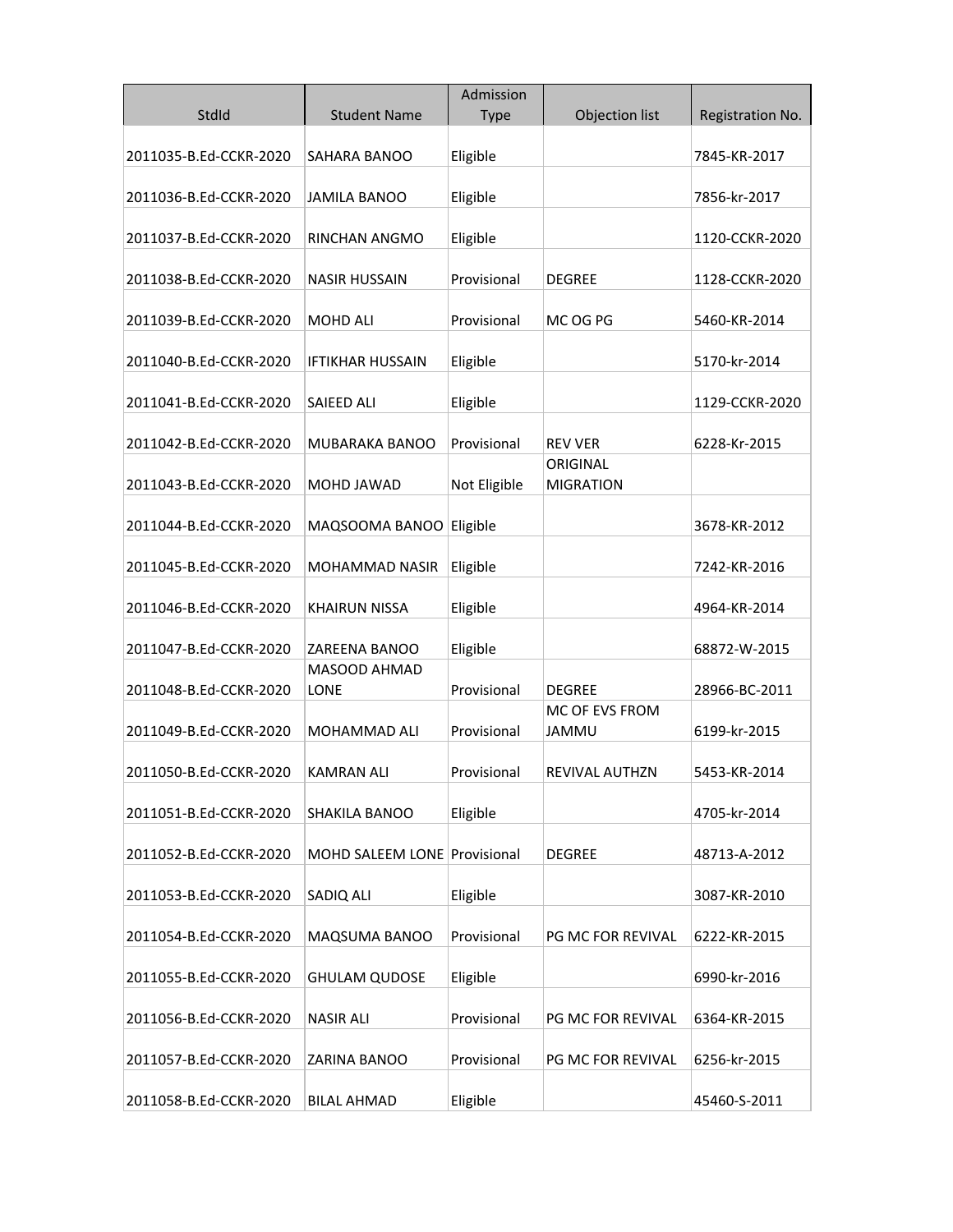|                        |                         | Admission    |                                                  |                  |
|------------------------|-------------------------|--------------|--------------------------------------------------|------------------|
| StdId                  | <b>Student Name</b>     | <b>Type</b>  | Objection list                                   | Registration No. |
| 2011059-B.Ed-CCKR-2020 | <b>SONAM YANGDOL</b>    | Provisional  | <b>DEGREE</b>                                    | 1132-CCKR-2020   |
| 2011060-B.Ed-CCKR-2020 | <b>DEACHEN CHOROL</b>   | Eligible     |                                                  | 1148-CCKR-2020   |
| 2011061-B.Ed-CCKR-2020 | <b>STANZIN CHOSNITH</b> | Provisional  | <b>DEGREE</b>                                    | 1133-CCKR-2020   |
| 2011062-B.Ed-CCKR-2020 | <b>SHOWKAT ALI</b>      | Provisional  | <b>DETAILS OF BCOM</b><br><b>FROM BEMINA CLG</b> | 34030-BC-2014    |
| 2011063-B.Ed-CCKR-2020 | MOHD KAZIM              | Provisional  | <b>DEGREE</b>                                    | 1134-CCKR-2020   |
| 2011064-B.Ed-CCKR-2020 | CHOCHO ROQIYA           | Eligible     |                                                  | 6058-kr-2015     |
| 2011065-B.Ed-CCKR-2020 | <b>DECHEN ANGMO</b>     | Eligible     |                                                  | 1110-CCKR-2020   |
| 2011066-B.Ed-CCKR-2020 | SAYEEDA BANOO           | Provisional  | <b>RFVIVAL</b>                                   | 6661-kr-2016     |
| 2011067-B.Ed-CCKR-2020 | <b>STANZIN YANGCHAN</b> | Provisional  | <b>DEGREE</b>                                    | 1111-CCKR-2020   |
| 2011068-B.Ed-CCKR-2020 | FATIMA BANOO            | Eligible     |                                                  | 6662-kr-2016     |
| 2011069-B.ED-CCJ-2020  | ZAREENA BANOO           | Not Eligible | <b>NOT LISTED</b>                                |                  |
| 2011070-B.Ed-CCKR-2020 | <b>MOHAMMAD</b>         | Eligible     |                                                  | 5191-KR-2014     |
| 2011071-B.Ed-CCKR-2020 | <b>MUSSA ALI</b>        | Eligible     |                                                  | 5199-kr-2014     |
| 2011072-B.Ed-CCKR-2020 | <b>IMTIYAZ HUSSAIN</b>  | Eligible     |                                                  | 5232-kr-2014     |
| 2011073-B.Ed-CCKR-2020 | <b>ALIYA KHATOON</b>    | Eligible     |                                                  | 5235-KR-2014     |
| 2011074-B.Ed-CCKR-2020 | <b>AHMAD HUSSAIN</b>    | Eligible     |                                                  | 6141-KR-2015     |
| 2011075-B.Ed-CCKR-2020 | KUNZES DOLMA            | Provisional  | <b>DEGREE</b>                                    | 1135-CCKR-2020   |
| 2011076-B.Ed-CCKR-2020 | ZAHARA BEE              | Provisional  | <b>REV VER</b>                                   | 6231-kr-2015     |
| 2011077-B.Ed-CCKR-2020 | SADIQ ALI               | Provisional  | <b>DEGREE</b>                                    | 4554-KR-2013     |
| 2011078-B.Ed-CCKR-2020 | <b>FARIDA BANOO</b>     | Eligible     |                                                  | 5240-KR-2014     |
| 2011079-B.Ed-CCKR-2020 | SHAKIL AHMAD ZAKI       | Eligible     |                                                  | 1136-CCKR-2020   |
| 2011080-B.Ed-CCKR-2020 | <b>MOHD ABASS</b>       | Eligible     |                                                  | 1112-CCKR-2020   |
| 2011081-B.Ed-CCKR-2020 | ZOHRA BANOO             | Provisional  | PGMC FOR REVIVAL                                 | 5323-KR-2014     |
| 2011082-B.Ed-CCKR-2020 | MANZOOR ALI             | Eligible     |                                                  | 5478-KR-2015     |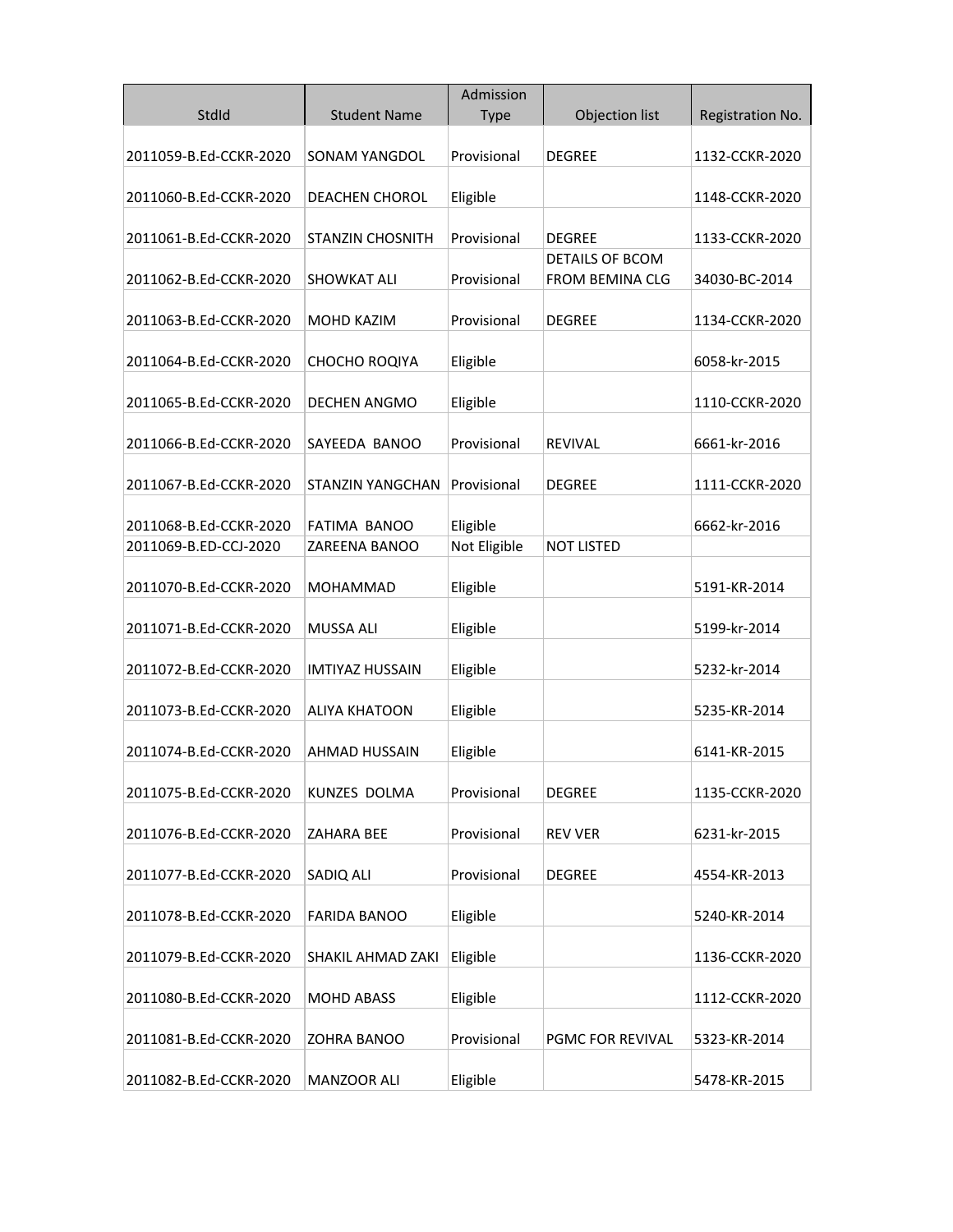|                        |                                 | Admission    |                                          |                  |
|------------------------|---------------------------------|--------------|------------------------------------------|------------------|
| StdId                  | <b>Student Name</b>             | <b>Type</b>  | Objection list                           | Registration No. |
| 2011083-B.Ed-CCKR-2020 | <b>KUNZES DOLMA</b>             | Not Eligible | FORM OF ELIGIBILITY                      |                  |
| 2011084-B.Ed-CCKR-2020 | <b>STANZIN ANGMO</b>            | Not Eligible | <b>FORM OF ELIGIBILITY</b>               |                  |
| 2011085-B.Ed-CCKR-2020 | MOHD IQBAL                      | Eligible     |                                          | 6349-KR-2015     |
| 2011086-B.Ed-CCKR-2020 | SYEEDA BANOO                    | Eligible     |                                          | 6052-KR-2015     |
| 2011087-B.Ed-CCKR-2020 | ARCHO MAQSUMA                   | Eligible     |                                          | 66965-W-2014     |
| 2011088-B.Ed-CCKR-2020 | LOBZANG ZOTHPA                  | Provisional  | DEGREE                                   | 1137-CCKR-2020   |
| 2011089-B.Ed-CCKR-2020 | LOBZANG MUNSAL                  | Provisional  | <b>DEGREE</b>                            | 1138-CCKR-2020   |
| 2011090-B.Ed-CCKR-2020 | <b>STANZIN CHOSKIT</b>          | Eligible     |                                          | 1139-CCKR-2020   |
| 2011091-B.Ed-CCKR-2020 | <b>MOHD HASSAN</b>              | Provisional  | <b>UMDERTAKING FOR</b><br><b>REVIVAL</b> | 5360-kr-2014     |
| 2011092-B.Ed-CCKR-2020 | STANZIN TSETUP                  | Not Eligible | <b>FORM OF ELIGIBILITY</b>               |                  |
| 2011093-B.Ed-CCKR-2020 | MAQSUDA                         | Not Eligible | <b>FORM OF ELIGIBILITY</b>               |                  |
| 2011094-B.Ed-CCKR-2020 | PHURBOO TSERING                 | Not Eligible | <b>FORM OF ELIGIBILITY</b>               |                  |
| 2011095-B.Ed-CCKR-2020 | <b>AHMAD HUSSAIN</b><br>KHALILI | Provisional  | DEGREE                                   | 1140-CCKR-2020   |
| 2011096-B.Ed-CCKR-2020 | <b>REZWAN ULLAH</b>             | Provisional  | <b>DEGREE</b>                            | 1141-CCKR-2020   |
| 2011097-B.Ed-CCKR-2020 | <b>MOHMAD ABASS</b>             | Eligible     |                                          | 1149-CCKR-2020   |
| 2011098-B.Ed-CCKR-2020 | MOHAMMAD ALI                    | Eligible     |                                          | 48219-s-2013     |
| 2011099-B.Ed-CCKR-2020 | HAMIDA BANOO                    | Eligible     |                                          | 6074-KR-2015     |
| 2011100-B.Ed-CCKR-2020 | PADMA CHOROL                    | Eligible     |                                          | 1130-CCKR-2020   |
| 2011101-B.Ed-CCKR-2020 | <b>NARGIS BANOO</b>             | Eligible     |                                          | 5400-KR-2014     |
| 2011102-B.Ed-CCKR-2020 | MANZOOR ALI                     | Eligible     |                                          | 1121-CCKR-2020   |
| 2011103-B.Ed-CCKR-2020 | NUSRAT FATIMA                   | Eligible     |                                          | 1150-CCKR-2020   |
| 2011104-B.Ed-CCKR-2020 | KHATIJA BANOO                   | Not Eligible | <b>FORM OF ELIGIBILITY</b>               | 6270-kr-2015     |
| 2011105-B.Ed-CCKR-2020 | NAJAMA ROOHANI                  | Eligible     |                                          | 34255-BC-2014    |
| 2011106-B.Ed-CCKR-2020 | <b>NARGIS BANO</b>              | Eligible     |                                          | 5438-kr-2014     |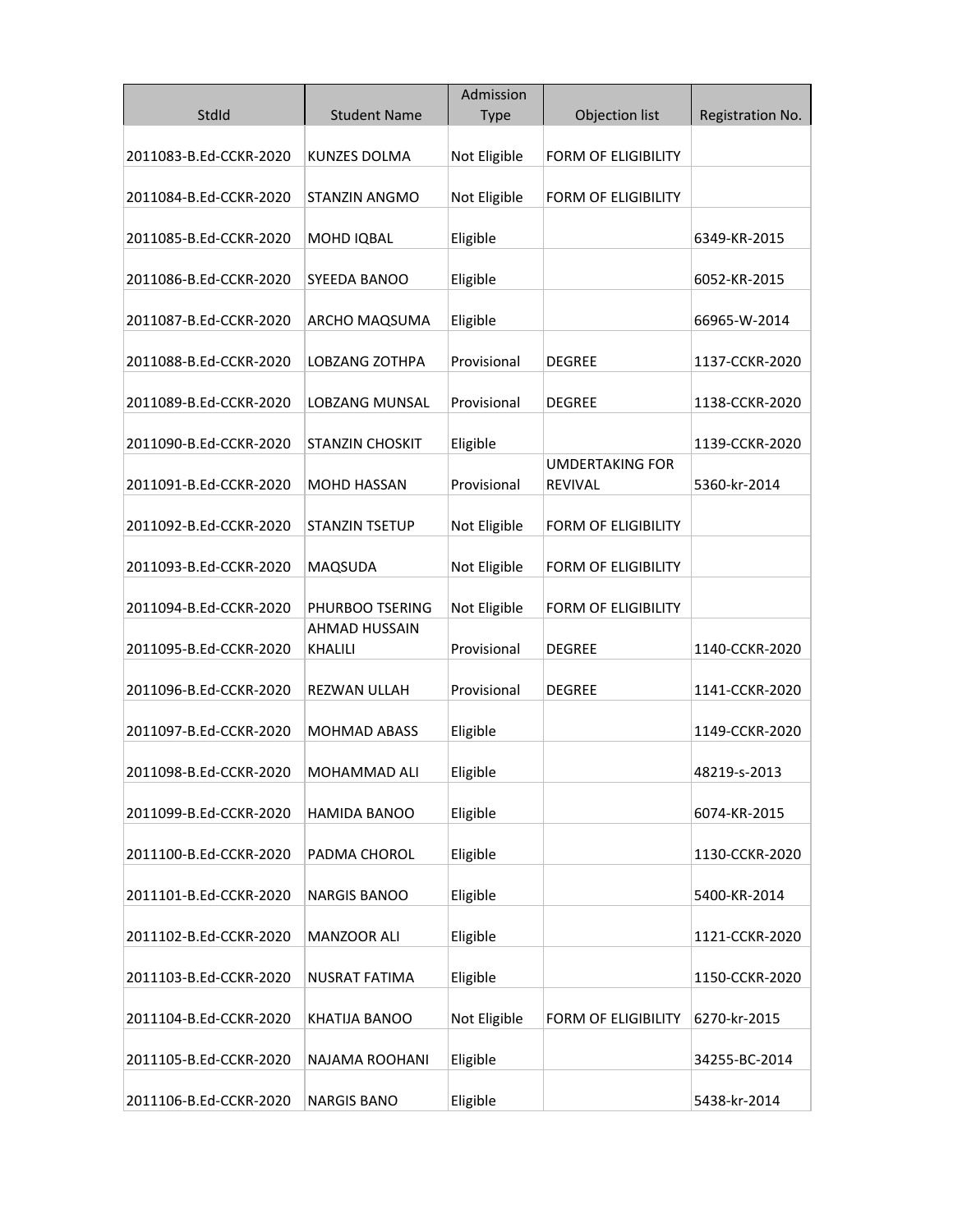|                        |                               | Admission    |                                       |                  |
|------------------------|-------------------------------|--------------|---------------------------------------|------------------|
| StdId                  | <b>Student Name</b>           | <b>Type</b>  | Objection list                        | Registration No. |
| 2011107-B.Ed-CCKR-2020 | <b>VILLAYAT ALI</b>           | Provisional  | <b>DEGREE</b>                         | 1142-CCKR-2020   |
| 2011108-B.Ed-CCKR-2020 | DECHAN CHOROL                 | Provisional  | PG CANCELLATION                       | 2692-LC-2014     |
| 2011109-B.Ed-CCKR-2020 | <b>MOHD HUSSAIN</b>           | Eligible     |                                       | 6303-KR-2015     |
| 2011110-B.Ed-CCKR-2020 | <b>VILLAYAT ALI</b>           | Eligible     |                                       | 1143-CCKR-2020   |
| 2011111-B.Ed-CCKR-2020 | ZAKIYA BANOO                  | Eligible     |                                       | 6124-KR-2015     |
| 2011112-B.Ed-CCKR-2020 | <b>MOHD HASSAN</b>            | Eligible     |                                       | 48393-S-2014     |
| 2011113-B.Ed-CCKR-2020 | RINCHEN DOLMA                 | Provisional  | <b>DEGREE</b>                         | 1147-CCKR-2020   |
| 2011114-B.Ed-CCKR-2020 | <b>MOHD ILYASS</b>            | Provisional  | <b>REV</b>                            | 6067-kr-2015     |
| 2011115-B.Ed-CCKR-2020 | <b>MASUMA BEGUM</b>           | Eligible     |                                       | 6051-KR-2015     |
| 2011116-B.Ed-CCKR-2020 | ZULFIQAR ALI<br><b>ANSARI</b> | Provisional  | <b>DEGREE</b>                         | 1144-CCKR-2020   |
| 2011117-B.Ed-CCKR-2020 | <b>FATIMA BANOO</b>           | Provisional  | <b>REVIVAL PRD</b>                    | 5399-kr-2014     |
| 2011118-B.Ed-CCKR-2020 | ZAHIDA KHATOON                | Eligible     |                                       | 3631-KR-2012     |
| 2011119-B.Ed-CCKR-2020 | <b>MANZOOR HUSSAIN</b>        | Eligible     |                                       | 5094-KR-2014     |
| 2011120-B.Ed-CCKR-2020 | <b>ASHRAF ALI</b>             | Eligible     |                                       | 5095-kr-2014     |
| 2011121-B.Ed-CCKR-2020 | <b>SHABIR AHMAD</b>           | Provisional  | <b>REVIVAL PRD</b>                    | 52459-A-2014     |
| 2011122-B.Ed-CCKR-2020 | MOHAMMAD AQEEL                | Eligible     |                                       | 5047-KR-2014     |
| 2011123-B.Ed-CCKR-2020 | <b>AHSAN ALI</b>              | Provisional  | <b>3RD YRMC</b>                       | 4948-kr-2014     |
| 2011124-B.Ed-CCKR-2020 | MOHD AQEEL                    | Eligible     |                                       | 4539-kr-2013     |
| 2011125-B.Ed-CCKR-2020 | LOBZANG PADMA                 | Provisional  | <b>DEGREE</b>                         | 1194-CCKR-2020   |
| 2011126-B.Ed-CCKR-2020 | <b>LOBZANG DESKIT</b>         | Provisional  | <b>DEGREE</b>                         | 1145-CCKR-2020   |
|                        |                               |              | <b>FORM OF</b>                        |                  |
| 2011127-B.Ed-CCKR-2020 | <b>MOHD KHALIL</b>            | Not Eligible | ELIGIBILITY/REVIVAL                   |                  |
| 2011128-B.Ed-CCKR-2020 | DISKIT DOLMA                  | Provisional  | <b>DEGREE</b>                         | 1146-CCKR-2020   |
| 2011129-B.Ed-CCKR-2020 | AHMED HUSSAIN<br><b>MAJAZ</b> | Not Eligible | <b>FORM OF</b><br>ELIGIBILITY/REVIVAL |                  |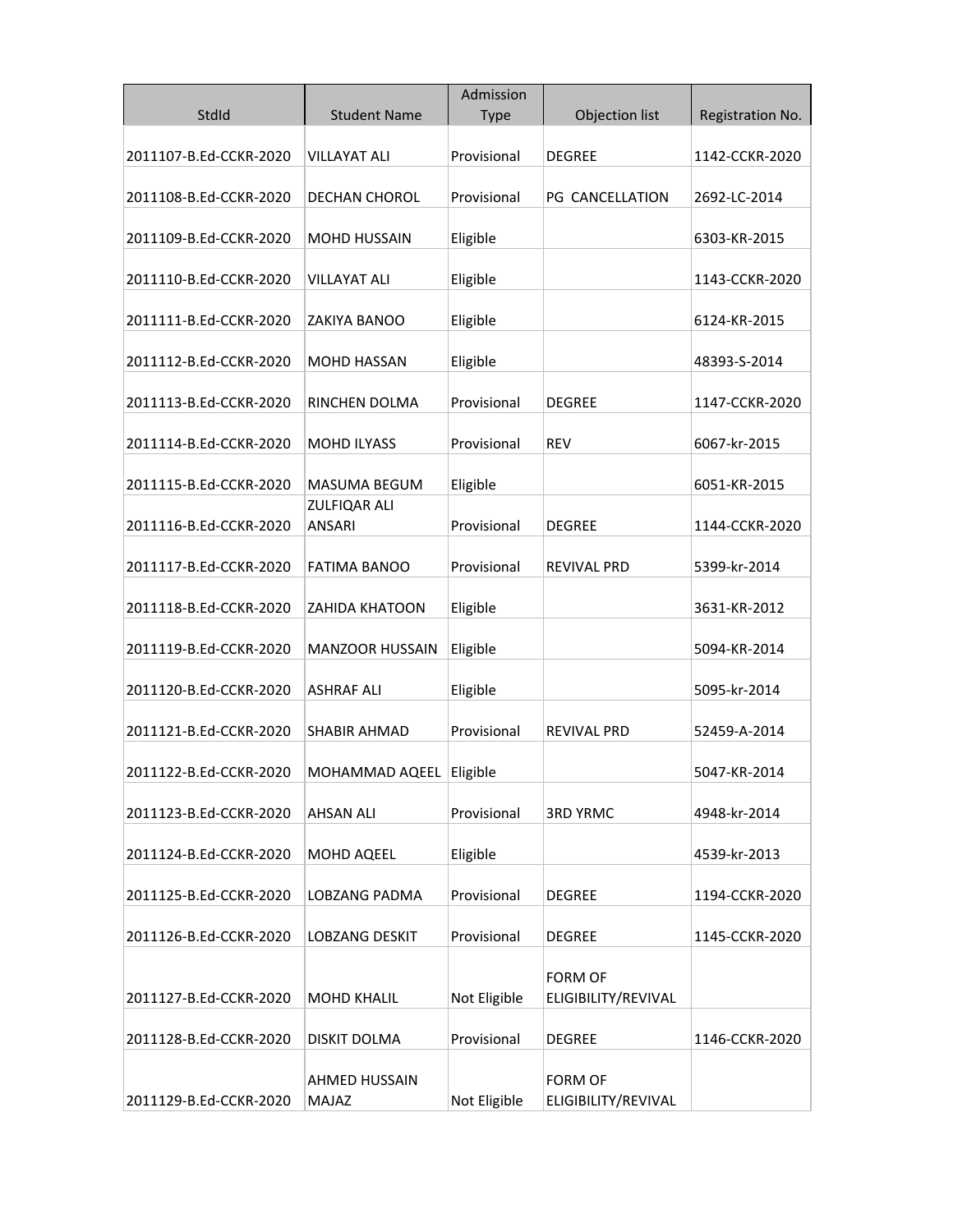| StdId                  | <b>Student Name</b>                      | Admission<br><b>Type</b> | Objection list                        | Registration No. |
|------------------------|------------------------------------------|--------------------------|---------------------------------------|------------------|
| 2011130-B.Ed-CCKR-2020 | MAQSOOMA BANOO                           | Eligible                 |                                       | 5254-kr-2014     |
| 2011131-B.Ed-CCKR-2020 | <b>IFTIKHAR HUSSAIN</b><br><b>ANSARY</b> | Eligible                 |                                       | 1122-CCKR-2020   |
| 2011132-B.Ed-CCKR-2020 | ZAHRA BANOO                              | Provisional              | <b>DETAILS OF B.ED</b>                | 2711-kr-2009     |
| 2011133-B.Ed-CCKR-2020 | <b>HAKIMA BANOO</b>                      | Eligible                 |                                       | 5755-KR-2015     |
| 2011134-B.Ed-CCKR-2020 | MOHD KAZIM                               | Eligible                 |                                       | 1123-CCKR-2020   |
| 2011135-B.Ed-CCKR-2020 | ZEHRA BATOOL                             | Not Eligible             | <b>FORM OF REVIVAL</b>                | 7100-KR-2016     |
| 2011136-B.Ed-CCKR-2020 | ROQIYA BANOO                             | Eligible                 |                                       | 4709-kr-2014     |
| 2011137-B.Ed-CCKR-2020 | <b>ZULFIQUAR ALI</b>                     | Eligible                 |                                       | 1127-CCKR-2020   |
| 2011138-B.Ed-CCKR-2020 | YASMEEN BANOO                            | Eligible                 |                                       | 5434-KR-2014     |
| 2011139-B.Ed-CCKR-2020 | SAJIDA BANOO                             | Eligible                 |                                       | 1496-prlk-2015   |
| 2011140-B.Ed-CCKR-2020 | ZAINAB BANOO                             | Not Eligible             | <b>FORM OF REVIVAL</b>                | 4602-kr-2013     |
| 2011141-B.Ed-CCKR-2020 | <b>STANZIN YOUDON</b>                    | Not Eligible             | <b>FORM OF</b><br>REVIVAL/ELIGIBILITY |                  |
| 2011142-B.Ed-CCKR-2020 | RIGZIN DOLMA                             | Provisional              | <b>DEGREE</b>                         | 1124-CCKR-2020   |
| 2011143-B.Ed-CCKR-2020 | <b>KANEEZ FATIMA</b>                     | Not Eligible             | <b>FORM OF REVIVAL</b>                | 5441-kr-2014     |
| 2011144-B.Ed-CCKR-2020 | <b>STANZIN KUNZANG</b>                   | Eligible                 |                                       | 1190-CCKR-2020   |
| 2011145-B.Ed-CCKR-2020 | <b>KHAIR UN NISSA</b>                    | Eligible                 |                                       | 5425-kr-2014     |
| 2011146-B.Ed-CCKR-2020 | <b>DESKITH ANGMO</b>                     | Not Eligible             | MC OF 3RD YR                          | 2301-LC-2012     |
| 2011147-B.Ed-CCKR-2020 | HAMIDA BANOO                             | Eligible                 |                                       | 9856-VB-2011     |
|                        |                                          |                          | <b>FORM OF</b>                        |                  |
| 2011148-B.Ed-CCKR-2020 | FATIMA BATOOL                            | Not Eligible             | REVIVAL/ELIGIBILITY                   |                  |
| 2011149-B.Ed-CCKR-2020 | SALIQA BANOO                             | Not Eligible             | FORM OF REVIVAL                       | 4671-kr-2013     |
| 2011150-B.Ed-CCKR-2020 | MAQSUMA BANOO                            | Not Eligible             | <b>FORM OF</b><br>REVIVAL/ELIGIBILITY |                  |
| 2011151-B.Ed-CCKR-2020 | SADIQ ALI                                | Eligible                 |                                       | 1188-kr-2004     |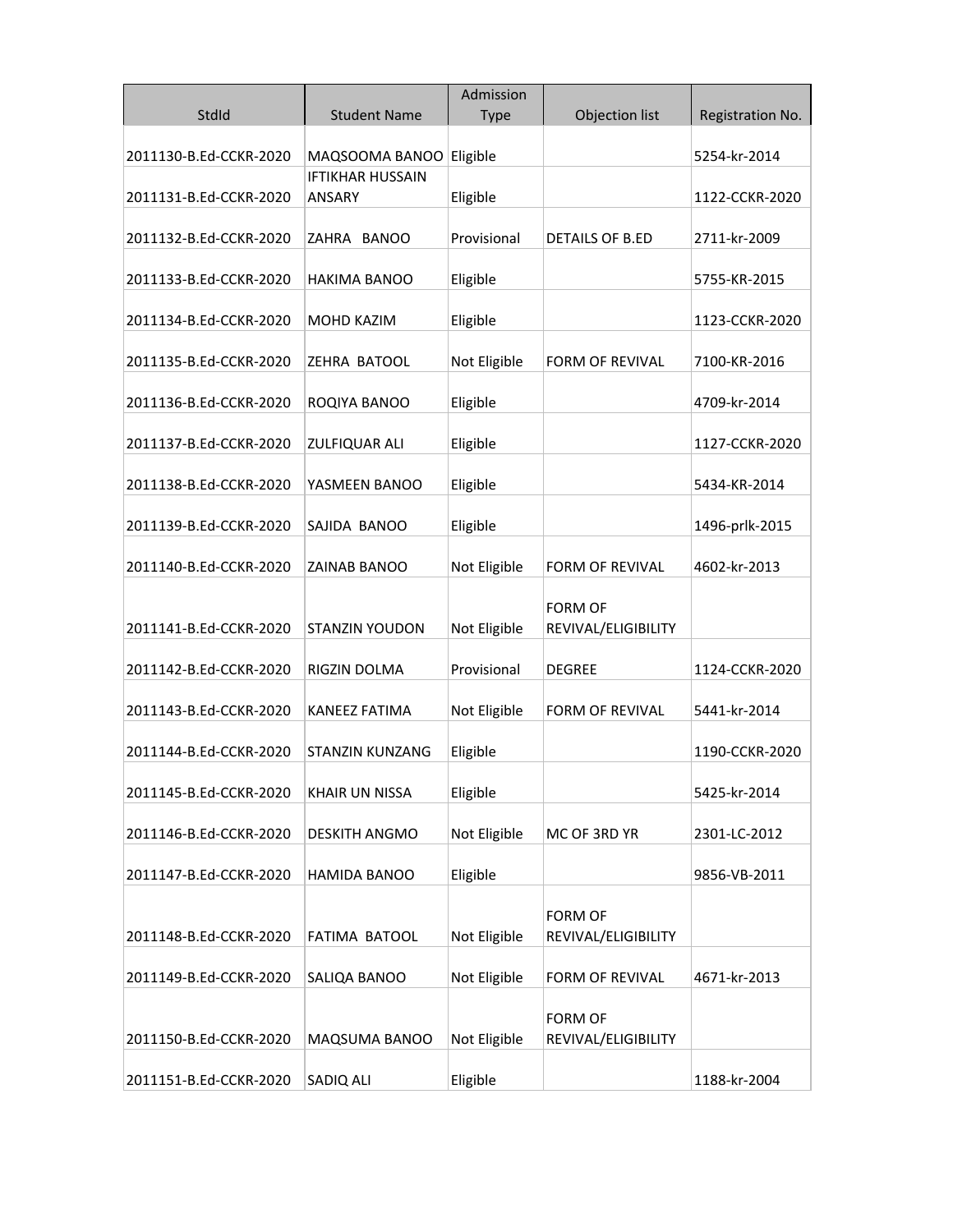|                        |                                      | Admission    |                                       |                  |
|------------------------|--------------------------------------|--------------|---------------------------------------|------------------|
| StdId                  | <b>Student Name</b>                  | <b>Type</b>  | Objection list                        | Registration No. |
| 2011152-B.Ed-CCKR-2020 | MIRZA MEHDI                          | Eligible     |                                       | 4242-kr-2013     |
| 2011153-B.Ed-CCKR-2020 | <b>FAYAZ AHMAD</b>                   | Eligible     |                                       | 4234-kr-2013     |
| 2011154-B.Ed-CCKR-2020 | <b>MOHD HASSAN</b><br><b>MAQBOOL</b> | Eligible     |                                       | 3958-kr-2012     |
| 2011155-B.Ed-CCKR-2020 | <b>JIGMET WANGMO</b>                 | Not Eligible | <b>FORM OF</b><br>REVIVAL/ELIGIBILITY |                  |
| 2011156-B.Ed-CCKR-2020 | <b>GULZAR HUSSAIN</b>                | Eligible     |                                       | 5041-KR-2014     |
| 2011157-B.Ed-CCKR-2020 | <b>NARGIS BANOO</b>                  | Not Eligible | <b>FORM OF</b><br>REVIVAL/ELIGIBILITY |                  |
| 2011158-B.Ed-CCKR-2020 | <b>JAMILA BANOO</b>                  | Provisional  | MC OF PG                              | 5442-kr-2014     |
| 2011159-B.Ed-CCKR-2020 | <b>NISSAR HUSSAIN</b>                | Provisional  | <b>REV VER</b>                        | 48392-s-2014     |
| 2011160-B.Ed-CCKR-2020 | IMTIYAZ AHMAD                        | Not Eligible | <b>FORM OF</b><br>REVIVAL/ELIGIBILITY |                  |
| 2011161-B.Ed-CCKR-2020 | <b>FATIMA BANOO</b>                  | Eligible     |                                       | 5068-KR-2014     |
| 2011162-B.Ed-CCKR-2020 | RIGZIN WANGMO                        | Eligible     |                                       | 1151-CCKR-2020   |
| 2011163-B.Ed-CCKR-2020 | TSETAN LHAMO                         | Not Eligible | <b>FORM OF REVIVAL</b>                | 3077-kr-2010     |
| 2011164-B.Ed-CCKR-2020 | <b>CHEMET DOLKAR</b>                 | Provisional  | <b>DEGREE</b>                         | 1197-CCKR-2020   |
| 2011165-B.Ed-CCKR-2020 | NAWANG DOLMA                         | Provisional  | <b>DEGREE</b>                         | 1211-CCKR-2020   |
| 2011166-B.Ed-CCKR-2020 | KUNZAIS DOLMA                        | Not Eligible | <b>FORM OF</b><br>REVIVAL/ELIGIBILITY |                  |
| 2011167-B.Ed-CCKR-2020 | <b>JAHIDA BANOO</b>                  | Not Eligible | <b>FORM OF</b><br>REVIVAL/ELIGIBILITY |                  |
| 2011168-B.Ed-CCKR-2020 | <b>UMUL BANEEN</b>                   | Not Eligible | <b>FORM OF</b><br>REVIVAL/ELIGIBILITY |                  |
| 2011169-B.Ed-CCKR-2020 | KANEEZ FATIMA                        | Not Eligible | FORM OF REVIVAL                       | 5401-KR-2014     |
| 2011170-B.Ed-CCKR-2020 | RUBA KHATOON                         | Eligible     |                                       | 1210-CCKR-2020   |
| 2011171-B.Ed-CCKR-2020 | <b>STANZIN LHADON</b>                | Eligible     |                                       | 1125-CCKR-2020   |
| 2011172-B.Ed-CCKR-2020 | MUDASSIR AHMAD                       | Not Eligible | FORM OF REVIVAL                       | 42933-A-2009     |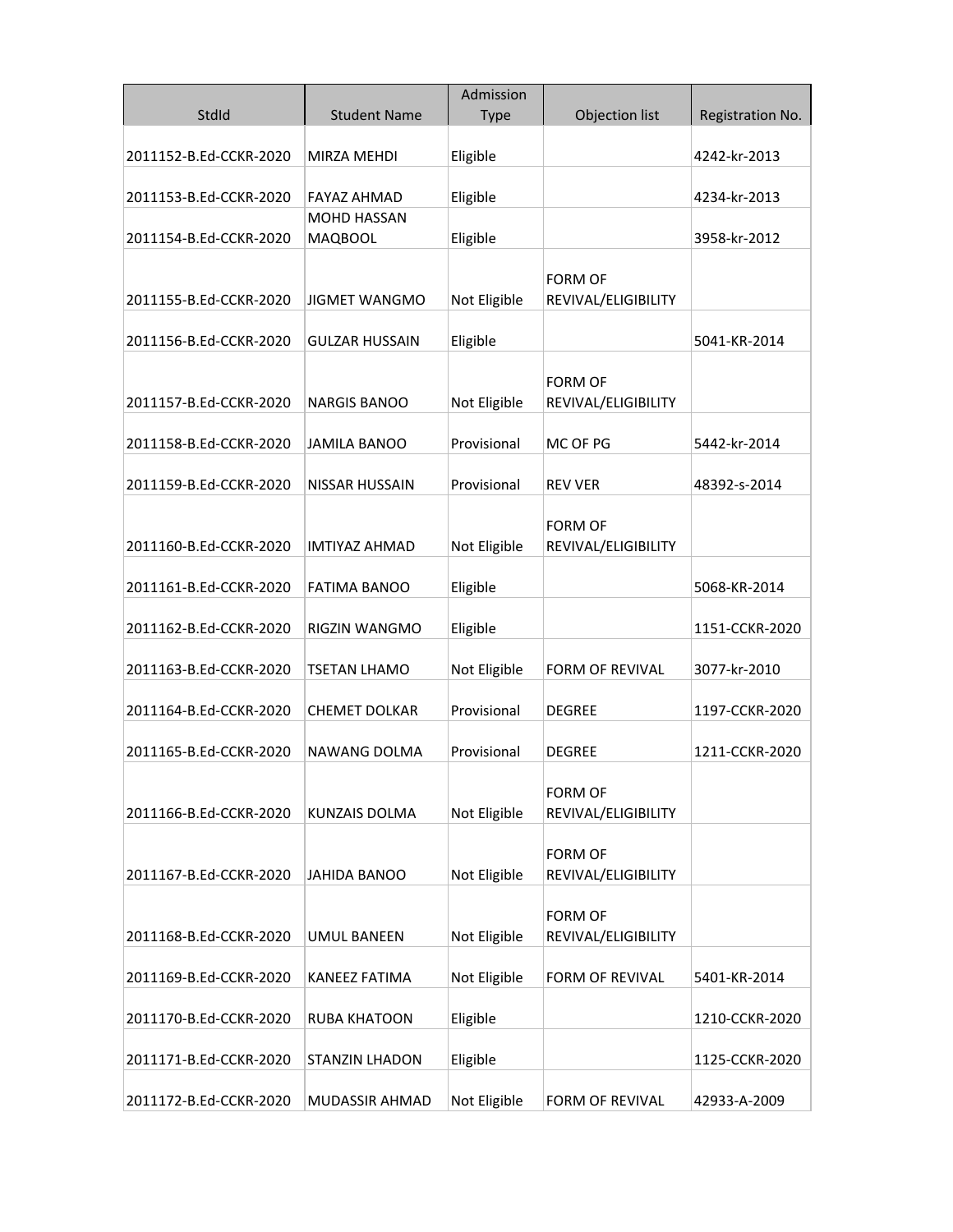|                        |                         | Admission    |                                       |                  |
|------------------------|-------------------------|--------------|---------------------------------------|------------------|
| Stdld                  | <b>Student Name</b>     | <b>Type</b>  | Objection list                        | Registration No. |
|                        |                         |              |                                       |                  |
| 2011173-B.Ed-CCKR-2020 | <b>FATIMA BEE</b>       | Not Eligible | <b>FORM OF</b><br>REVIVAL/ELIGIBILITY |                  |
|                        | <b>SATENDRA KUMAR</b>   |              |                                       |                  |
| 2011174-B.Ed-CCKR-2020 | PRABHAT                 | Not Eligible | MIG+MC OF BA                          |                  |
|                        |                         |              |                                       |                  |
| 2011501-B.Ed-CCKR-2020 | TASHI YANGZES           | Eligible     |                                       | 3257-lc-2015     |
|                        |                         |              |                                       |                  |
| 2011502-B.Ed-CCKR-2020 | DECHEN CHOSKIT          | Eligible     |                                       | 1152-CCKR-2020   |
| 2011503-B.Ed-CCKR-2020 | NAWANG NAMGYAL          | Provisional  | <b>DEGREE</b>                         | 1153-CCKR-2020   |
|                        |                         |              | MIG/DEGREE  DEGRE                     |                  |
| 2011504-B.Ed-CCKR-2020 | LAKSAM DAWA             | Provisional  | E                                     | 1208-CCKR-2020   |
|                        |                         |              |                                       |                  |
| 2011505-B.Ed-CCKR-2020 | STANZIN ANGMO           | Eligible     |                                       | 1154-CCKR-2020   |
| 2011506-B.Ed-CCKR-2020 | RIGZEN ANGMO            | Eligible     |                                       | 1155-CCKR-2020   |
|                        |                         |              |                                       |                  |
| 2011507-B.Ed-CCKR-2020 | <b>STANZIN ANGMO</b>    | Provisional  | <b>DEGREE</b>                         | 1156-CCKR-2020   |
|                        |                         |              |                                       |                  |
| 2011508-B.Ed-CCKR-2020 | TSEWANG YOUROL          | Provisional  | DEGREE                                | 1157-CCKR-2020   |
|                        |                         |              |                                       |                  |
| 2011509-B.Ed-CCKR-2020 | <b>SONAM ANGCHUK</b>    | Provisional  | <b>DEGREE</b>                         | 1158-CCKR-2020   |
| 2011510-B.Ed-CCKR-2020 | <b>KONCHOK NAMGAIL</b>  | Not Eligible | <b>MIGRATION CERT</b>                 |                  |
|                        |                         |              |                                       |                  |
| 2011511-B.Ed-CCKR-2020 | SUDDIQA BANO            | Eligible     |                                       | 3509-lc-2016     |
|                        |                         |              |                                       |                  |
| 2011512-B.Ed-CCKR-2020 | PHUTITH DOLMA           | Eligible     |                                       | 1159-CCKR-2020   |
| 2011513-B.Ed-CCKR-2020 | TSERING YANGZES         | Eligible     |                                       | 1209-CCKR-2020   |
|                        |                         |              |                                       |                  |
| 2011514-B.Ed-CCKR-2020 | <b>SONAM YANGDOL</b>    | Eligible     |                                       | 1160-CCKR-2020   |
|                        |                         |              |                                       |                  |
| 2011515-B.Ed-CCKR-2020 | <b>STANZIN NORBOO</b>   | Eligible     |                                       | 1198-CCKR-2020   |
| 2011516-B.Ed-CCKR-2020 | <b>TSERING DISKET</b>   | Eligible     |                                       | 1199-CCKR-2020   |
|                        | JOVERIA MOHI-UD-        |              | <b>RECOGNITION OF</b>                 |                  |
| 2011517-B.Ed-CCKR-2020 | <b>DIN MALIK</b>        | Provisional  | <b>UNIVERSITY</b>                     | 1161-CCKR-2020   |
|                        |                         |              |                                       |                  |
| 2011518-B.Ed-CCKR-2020 | <b>STANZIN NENGCHET</b> | Provisional  | <b>DEGREE</b>                         | 1162-CCKR-2020   |
| 2011519-B.Ed-CCKR-2020 | DORJEY GYALTSAN         |              |                                       | 1200-CCKR-2020   |
|                        |                         | Eligible     |                                       |                  |
| 2011520-B.Ed-CCKR-2020 | <b>STANZIN ANGMO</b>    | Eligible     |                                       | 1201-CCKR-2020   |
|                        |                         |              |                                       |                  |
| 2011521-B.Ed-CCKR-2020 | SONAM YANGDOL           | Provisional  | <b>DEGREE</b>                         | 1163-CCKR-2020   |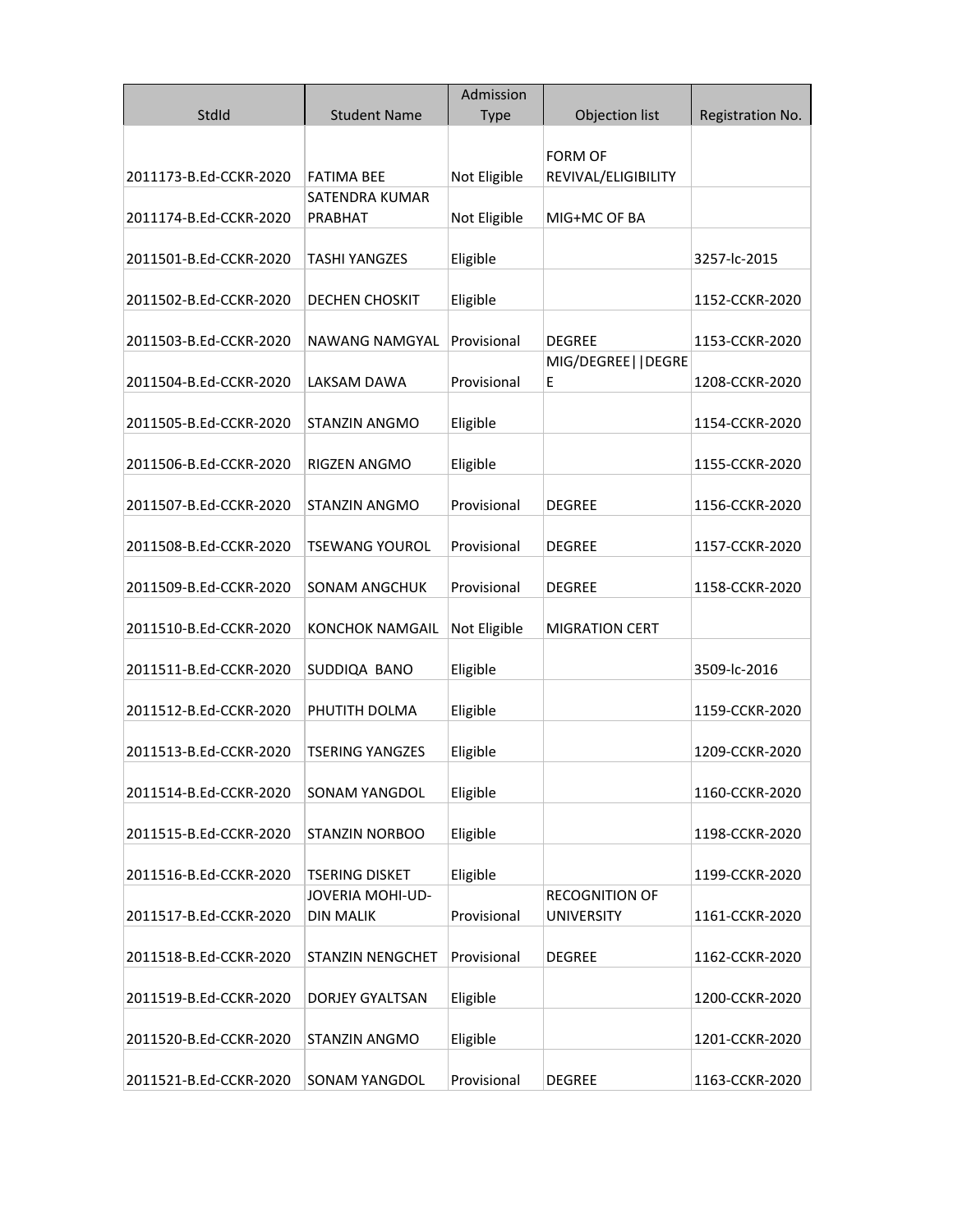|                        |                        | Admission    |                       |                  |
|------------------------|------------------------|--------------|-----------------------|------------------|
| StdId                  | <b>Student Name</b>    | <b>Type</b>  | Objection list        | Registration No. |
| 2011522-B.Ed-CCKR-2020 | <b>DEACHEN ANGMO</b>   | Provisional  | <b>DEGREE</b>         | 1164-CCKR-2020   |
| 2011523-B.Ed-CCKR-2020 | SANGAY DOLMA           | Provisional  | <b>DEGREE</b>         | 1165-CCKR-2020   |
| 2011524-B.Ed-CCKR-2020 | TSEWANG TASHI          | Provisional  | DEGREE/MIG CERT       | 1166-CCKR-2020   |
| 2011525-B.Ed-CCKR-2020 | LHAMO CHONZOM          | Provisional  | <b>DEGREE</b>         | 1167-CCKR-2020   |
| 2011526-B.Ed-CCKR-2020 | STANZIN DOLKER         | Eligible     |                       | 1168-CCKR-2020   |
| 2011527-B.Ed-CCKR-2020 | RIGZEN LAMO            | Not Eligible | MIG CERT              |                  |
| 2011528-B.Ed-CCKR-2020 | <b>STANZIN DEACHEN</b> | Provisional  | <b>DEGREE</b>         | 1169-CCKR-2020   |
| 2011529-B.Ed-CCKR-2020 | CHIMAT LADOL           | Provisional  | <b>DEGREE</b>         | 1170-CCKR-2020   |
| 2011530-B.Ed-CCKR-2020 | TSERING DISKIT         | Eligible     |                       | 1171-CCKR-2020   |
| 2011531-B.Ed-CCKR-2020 | RIGZEN YANGDOL         | Provisional  | <b>DEGREE</b>         | 1172-CCKR-2020   |
| 2011532-B.Ed-CCKR-2020 | <b>DEACHEN CHUSKIT</b> | Eligible     |                       | 3216-lc-2015     |
| 2011533-B.Ed-CCKR-2020 | KANIZE FATIMA          | Not Eligible | MIG CERTIFICATE       | 2534-LC-2013     |
| 2011534-B.Ed-CCKR-2020 | <b>SINGAY DOLMA</b>    | Provisional  | <b>DEGREE</b>         | 1173-CCKR-2020   |
| 2011535-B.Ed-CCKR-2020 | PHUNCHOK ANGMO         | Provisional  | FEE OF REVIVAL        | 1195-CCKR-2020   |
| 2011536-B.Ed-CCKR-2020 | <b>SALIM JAVED</b>     | Eligible     |                       | 1063-CCKR-2020   |
| 2011537-B.Ed-CCKR-2020 | DORJEY TSERING         | Not Eligible | DEGREE/MIG CERT       |                  |
| 2011538-B.Ed-CCKR-2020 | THUPSTAN DOLMA         | Provisional  | DEGREE                | 1192-CCKR-2020   |
| 2011539-B.Ed-CCKR-2020 | RIGZIN ANGMO           | Eligible     |                       | 1174-CCKR-2020   |
| 2011540-B.Ed-CCKR-2020 | <b>SANTI KUMARI</b>    | Not Eligible | <b>MIGRATION CERT</b> | 2844-LC-2014     |
| 2011541-B.Ed-CCKR-2020 | <b>TSEWANG DOLMA</b>   | Provisional  | DEGREE/MIG CERT       | 1212-CCKR-2020   |
| 2011542-B.Ed-CCKR-2020 | <b>JIGMAT STOBDAN</b>  | Provisional  | <b>DEGREE</b>         | 1175-CCKR-2020   |
| 2011543-B.Ed-CCKR-2020 | RINCHEN ANGMO          | Provisional  | <b>DEGREE</b>         | 1176-CCKR-2020   |
| 2011544-B.Ed-CCKR-2020 | PADMA GYALPO           | Eligible     |                       | 1193-CCKR-2020   |
| 2011545-B.Ed-CCKR-2020 | SONAM CHONDOL          | Provisional  | <b>DEGREE</b>         | 1202-CCKR-2020   |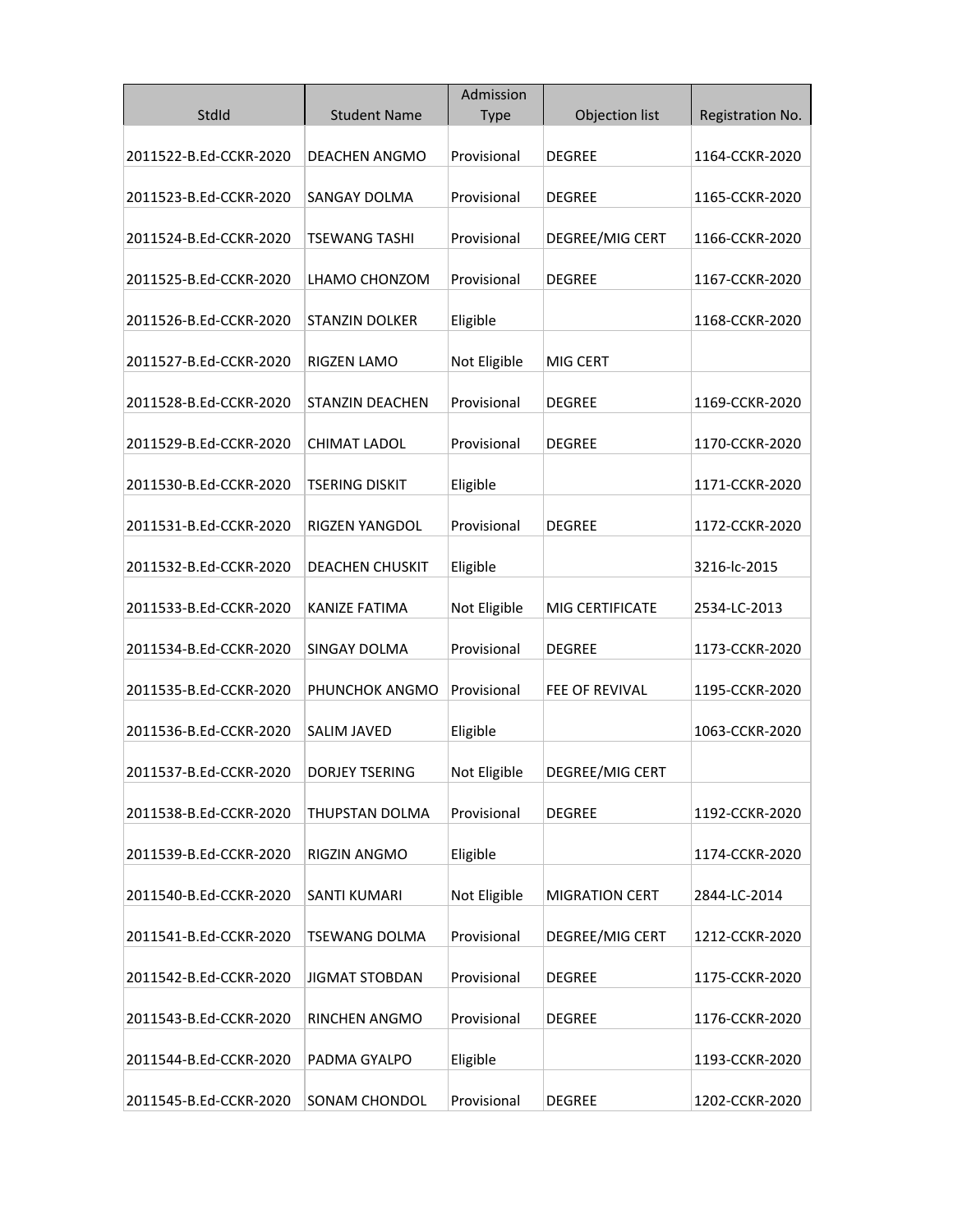|                        |                                       | Admission    |                                |                  |
|------------------------|---------------------------------------|--------------|--------------------------------|------------------|
| StdId                  | <b>Student Name</b>                   | <b>Type</b>  | Objection list                 | Registration No. |
|                        |                                       |              |                                |                  |
| 2011546-B.Ed-CCKR-2020 | TSEWANG DOLKER                        | Eligible     |                                | 1177-CCKR-2020   |
| 2011547-B.Ed-CCKR-2020 | PADMA ANGMO                           | Eligible     |                                | 1178-CCKR-2020   |
|                        |                                       |              |                                |                  |
| 2011548-B.Ed-CCKR-2020 | <b>STANZIN PALKIT</b>                 | Provisional  | <b>DEGREE</b>                  | 1179-CCKR-2020   |
|                        |                                       |              |                                |                  |
| 2011549-B.Ed-CCKR-2020 | AMINA BANOO                           | Not Eligible | MIG CERT                       | 2851-LC-2014     |
|                        |                                       |              |                                |                  |
| 2011550-B.Ed-CCKR-2020 | <b>KONCHOK THINLES</b>                | Not Eligible | DEGREE/MIG CERT                |                  |
| 2011551-B.Ed-CCKR-2020 | <b>STANZIN DOLMA</b>                  | Not Eligible | MIG CERT/FEE OF RS<br>$300/$ = |                  |
|                        |                                       |              |                                |                  |
| 2011552-B.Ed-CCKR-2020 | LOTUS CHOSZANG                        | Eligible     |                                | 1180-CCKR-2020   |
|                        |                                       |              |                                |                  |
| 2011553-B.Ed-CCKR-2020 | INZAMAM UL HAQ                        | Eligible     |                                | 34711-IC-2014    |
|                        |                                       |              |                                |                  |
| 2011554-B.Ed-CCKR-2020 | <b>NISA KHATOON</b>                   | Not Eligible | DEGREE/MIG CERT                |                  |
|                        | <b>STANZIN LAZES</b>                  | Provisional  |                                | 1181-CCKR-2020   |
| 2011555-B.Ed-CCKR-2020 |                                       |              | DEGREE                         |                  |
| 2011556-B.Ed-CCKR-2020 | <b>JIGMET CHOSKIT</b>                 | Provisional  | <b>DEGREE</b>                  | 1182-CCKR-2020   |
|                        |                                       |              |                                |                  |
| 2011557-B.Ed-CCKR-2020 | <b>STANZIN DOLKER</b>                 | Eligible     |                                | 1183-CCKR-2020   |
|                        |                                       |              |                                |                  |
| 2011558-B.Ed-CCKR-2020 | STANZIN DOLMA                         | Provisional  | <b>DEGREE</b>                  | 1203-CCKR-2020   |
|                        | <b>SONAM DOLKER</b>                   |              |                                |                  |
| 2011559-B.Ed-CCKR-2020 |                                       | Eligible     |                                | 1184-CCKR-2020   |
| 2011560-B.Ed-CCKR-2020 | STANZIN ANGMO                         | Provisional  | <b>DEGREE</b>                  | 1185-CCKR-2020   |
|                        |                                       |              |                                |                  |
| 2011561-B.Ed-CCKR-2020 | STANZIN ZANGMO                        | Eligible     |                                | 2826-LC-2014     |
|                        |                                       |              |                                |                  |
| 2011562-B.Ed-CCKR-2020 | RINCHEN DOLMA                         | Eligible     |                                | 1064-CCKR-2020   |
| 2011563-B.Ed-CCKR-2020 | <b>TSERING NORBU</b><br><b>SPONBO</b> | Provisional  | <b>DEGREE</b>                  | 1186-CCKR-2020   |
|                        |                                       |              |                                |                  |
| 2011564-B.Ed-CCKR-2020 | STANZIN NIMA                          | Provisional  | <b>DEGREE</b>                  |                  |
|                        |                                       |              |                                |                  |
| 2011565-B.Ed-CCKR-2020 | <b>NEEMA ANGMO</b>                    | Eligible     |                                | 1065-CCKR-2020   |
|                        |                                       |              |                                |                  |
| 2011566-B.Ed-CCKR-2020 | <b>LOBZANG TAKDAN</b>                 | Provisional  | <b>DEGREE</b>                  | 1066-CCKR-2020   |
|                        |                                       | Provisional  |                                |                  |
| 2011567-B.Ed-CCKR-2020 | NURBOO DOLMA                          |              | DEGREE                         | 1067-CCKR-2020   |
| 2011568-B.Ed-CCKR-2020 | TSERING DOLMA                         | Provisional  | DEGREE                         | 1068-CCKR-2020   |
|                        |                                       |              |                                |                  |
| 2011569-B.Ed-CCKR-2020 | <b>DESKYONG ANGMO</b>                 | Provisional  | <b>DEGREE</b>                  | 1069-CCKR-2020   |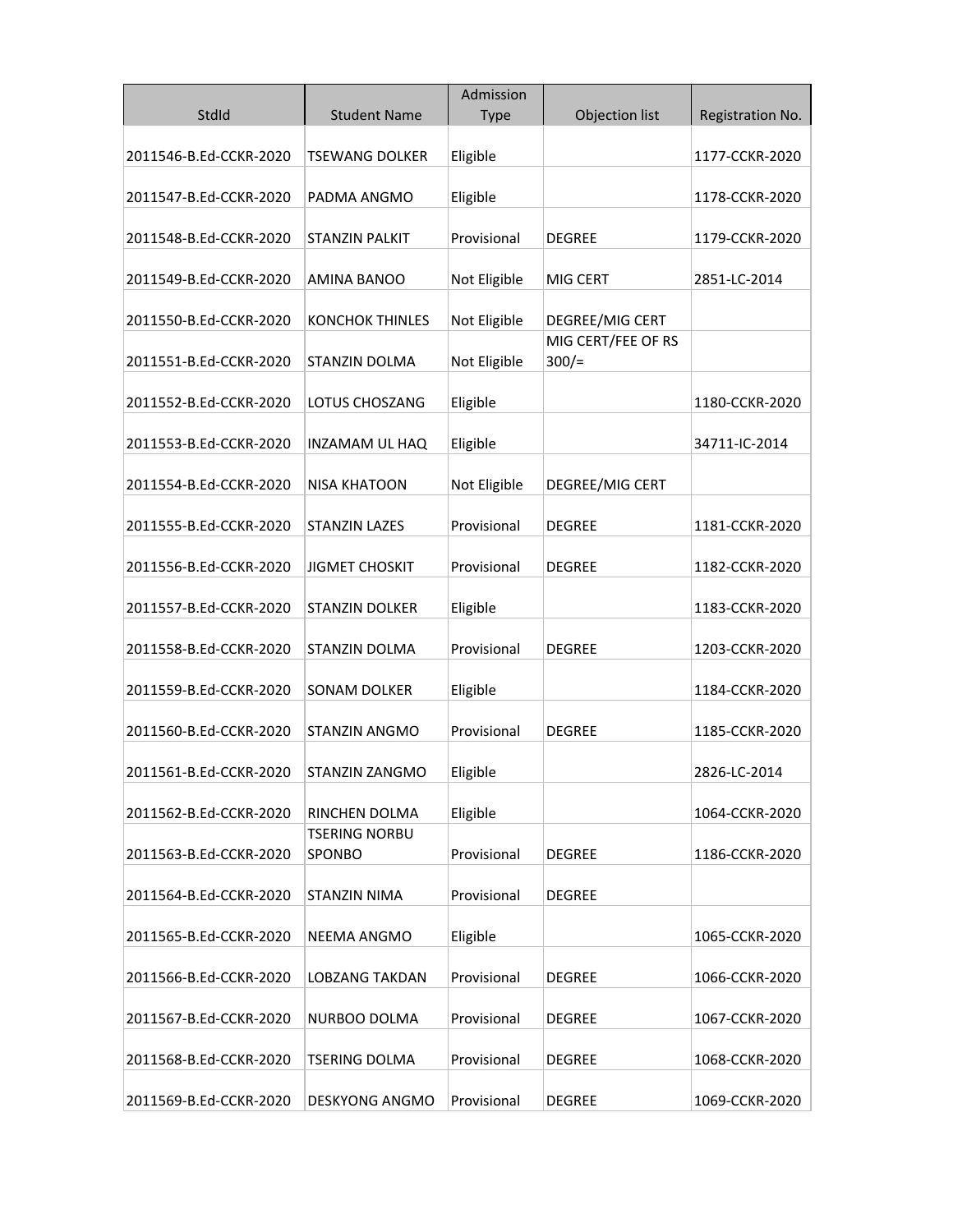|                        |                                    | Admission    |                |                  |
|------------------------|------------------------------------|--------------|----------------|------------------|
| StdId                  | <b>Student Name</b>                | <b>Type</b>  | Objection list | Registration No. |
| 2011570-B.Ed-CCKR-2020 | RINCHEN ANGMO                      | Eligible     |                | 1204-CCKR-2020   |
| 2011571-B.Ed-CCKR-2020 | <b>THENLAYS ANGMO</b>              | Eligible     |                | 1070-CCKR-2020   |
| 2011572-B.Ed-CCKR-2020 | RIGZEN ANGMO                       | Eligible     |                | 1205-CCKR-2020   |
| 2011573-B.Ed-CCKR-2020 | TSETAN DOLMA                       | Eligible     |                | 1071-CCKR-2020   |
| 2011574-B.Ed-CCKR-2020 | SKARMA DOLMA                       | Provisional  | <b>DEGREE</b>  | 1206-CCKR-2020   |
| 2011575-B.Ed-CCKR-2020 | <b>TSEWANG KITZOM</b>              | Provisional  | <b>DEGREE</b>  | 1072-CCKR-2020   |
| 2011576-B.Ed-CCKR-2020 | <b>TSERING DISKIT</b>              | Eligible     |                | 2717-LC-2014     |
| 2011577-B.Ed-CCKR-2020 | <b>STANZIN YANGDOL</b>             | Provisional  | <b>DEGREE</b>  | 1073-CCKR-2020   |
| 2011578-B.Ed-CCKR-2020 | <b>STANZIN CHUSKIT</b>             | Eligible     |                | 2824-LC-2014     |
| 2011579-B.Ed-CCKR-2020 | <b>MARIAM KHATOON</b>              | Provisional  | <b>DEGREE</b>  | 1191-CCKR-2020   |
| 2011580-B.Ed-CCKR-2020 | TASHI GELSON                       | Provisional  | <b>REV</b>     | 2151-LC-2012     |
| 2011581-B.Ed-CCKR-2020 | <b>TASHI GALSON</b>                | Provisional  | <b>DEGREE</b>  | 1074-CCKR-2020   |
| 2011582-B.Ed-CCKR-2020 | <b>URGAIN SPALDON</b>              | Eligible     |                | 1347-PGD-2016    |
| 2011583-B.Ed-CCKR-2020 | <b>URGEN LHAMO</b>                 | Provisional  | <b>DEGREE</b>  | 1075-CCKR-2020   |
| 2011584-B.Ed-CCKR-2020 | RIGZEN ANGMO                       | Eligible     |                | 2527-LC-2013     |
| 2011585-B.Ed-CCKR-2020 | SADIQ ALI                          | Not Eligible | MIG CERT       |                  |
| 2011586-B.Ed-CCKR-2020 | <b>SONAM YANGDOL</b>               | Eligible     |                | 1076-CCKR-2020   |
| 2011587-B.Ed-CCKR-2020 | <b>LOBZANG DISKIT</b>              | Provisional  | <b>DEGREE</b>  | 1077-CCKR-2020   |
| 2011588-B.Ed-CCKR-2020 | PADMA CHOSDON                      | Eligible     |                | 2339-LC-2012     |
| 2011589-B.Ed-CCKR-2020 | <b>TSEWANG TAMCHOS Provisional</b> |              | <b>DEGREE</b>  | 1105-CCKR-2020   |
| 2011590-B.Ed-CCKR-2020 | HAMIDAH BANO                       | Eligible     |                | 2544-LC-2013     |
| 2011591-B.Ed-CCKR-2020 | TASHI GYALTSON                     | Eligible     |                | 1078-CCKR-2020   |
| 2011592-B.Ed-CCKR-2020 | <b>RIGZIN THAMCHOS</b>             | Not Eligible | MIG CERT       |                  |
| 2011593-B.Ed-CCKR-2020 | <b>CHAMBA DOLKAR</b>               | Eligible     |                | 1207-CCKR-2020   |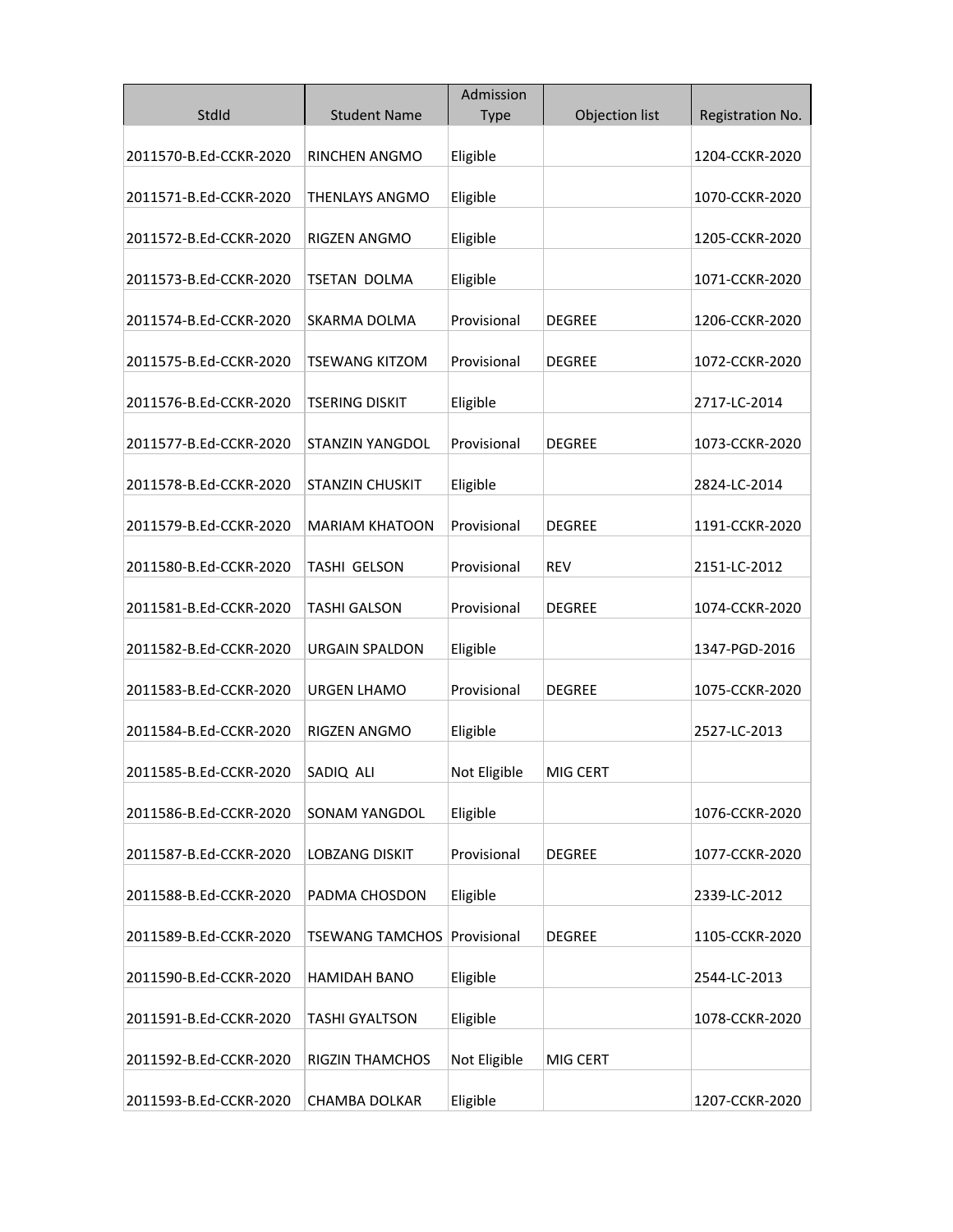|                        |                        | Admission    |                      |                  |
|------------------------|------------------------|--------------|----------------------|------------------|
| StdId                  | <b>Student Name</b>    | <b>Type</b>  | Objection list       | Registration No. |
| 2011594-B.Ed-CCKR-2020 | <b>JAGMAT ZOMKET</b>   | Not Eligible | MIG CERT             |                  |
| 2011595-B.Ed-CCKR-2020 | <b>TSERING DISKIT</b>  | Provisional  | <b>MC FROM IGNOU</b> | 1079-CCKR-2020   |
| 2011596-B.Ed-CCKR-2020 | NILZA ANGMO            | Provisional  | <b>DEGREE</b>        | 1187-CCKR-2020   |
| 2011597-B.Ed-CCKR-2020 | <b>JIGMAT PHUNCHOK</b> | Eligible     |                      | 1106-CCKR-2020   |
| 2011598-B.Ed-CCKR-2020 | RIGZIN NAMGAIL         | Not Eligible | MIG CERT             |                  |
| 2011599-B.Ed-CCKR-2020 | <b>STANZIN NORDON</b>  | Eligible     |                      | 1080-CCKR-2020   |
| 2011600-B.Ed-CCKR-2020 | <b>SHABNAM SHAHEEN</b> | Provisional  | DEGREE               | 1081-CCKR-2020   |
| 2011601-B.Ed-CCKR-2020 | <b>SANGAY DOLMA</b>    | Eligible     |                      | 1082-CCKR-2020   |
| 2011602-B.Ed-CCKR-2020 | TSERING DOLMA          | Eligible     |                      | 1083-CCKR-2020   |
| 2011603-B.Ed-CCKR-2020 | <b>TENZIN TASHI</b>    | Provisional  | <b>DEGREE</b>        | 1084-CCKR-2020   |
| 2011604-B.Ed-CCKR-2020 | SONAM YOUDOL           | Provisional  | <b>DEGREE</b>        | 1085-CCKR-2020   |
| 2011605-B.Ed-CCKR-2020 | <b>TSERING LAMO</b>    | Provisional  | <b>DEGREE</b>        | 1213-CCKR-2020   |
| 2011606-B.Ed-CCKR-2020 | <b>STANZIN NORDON</b>  | Eligible     |                      | 1086-CCKR-2020   |
| 2011607-B.Ed-CCKR-2020 | <b>STANZIN ANGMO</b>   | Eligible     |                      | 1087-CCKR-2020   |
| 2011608-B.Ed-CCKR-2020 | NURBOO DOLMA           | Eligible     |                      | 1088-CCKR-2020   |
| 2011609-B.Ed-CCKR-2020 | IRFAN AHMED            | Eligible     |                      | 1089-CCKR-2020   |
| 2011610-B.Ed-CCKR-2020 | <b>STANZIN PHANDAY</b> | Provisional  | <b>DEGREE</b>        | 1090-CCKR-2020   |
| 2011611-B.Ed-CCKR-2020 | <b>OTSAL DISKET</b>    | Provisional  | MIG CERT             | 2492-LC-2013     |
| 2011612-B.Ed-CCKR-2020 | <b>JIGMET YOUDOL</b>   | Eligible     |                      | 1091-CCKR-2020   |
| 2011613-B.Ed-CCKR-2020 | RINCHEN WANGMO         | Eligible     |                      | 1092-CCKR-2020   |
| 2011614-B.Ed-CCKR-2020 | <b>JIGMET GYATSO</b>   | Provisional  | <b>DEGREE</b>        | 1188-CCKR-2020   |
| 2011615-B.Ed-CCKR-2020 | <b>STANZIN CHOROL</b>  | Eligible     |                      | 1093-CCKR-2020   |
| 2011616-B.Ed-CCKR-2020 | THINLES NORBOO         | Provisional  | <b>DEGREE</b>        | 1094-CCKR-2020   |
| 2011617-B.Ed-CCKR-2020 | <b>CHUSKIT ANGMO</b>   | Eligible     |                      | 1095-CCKR-2020   |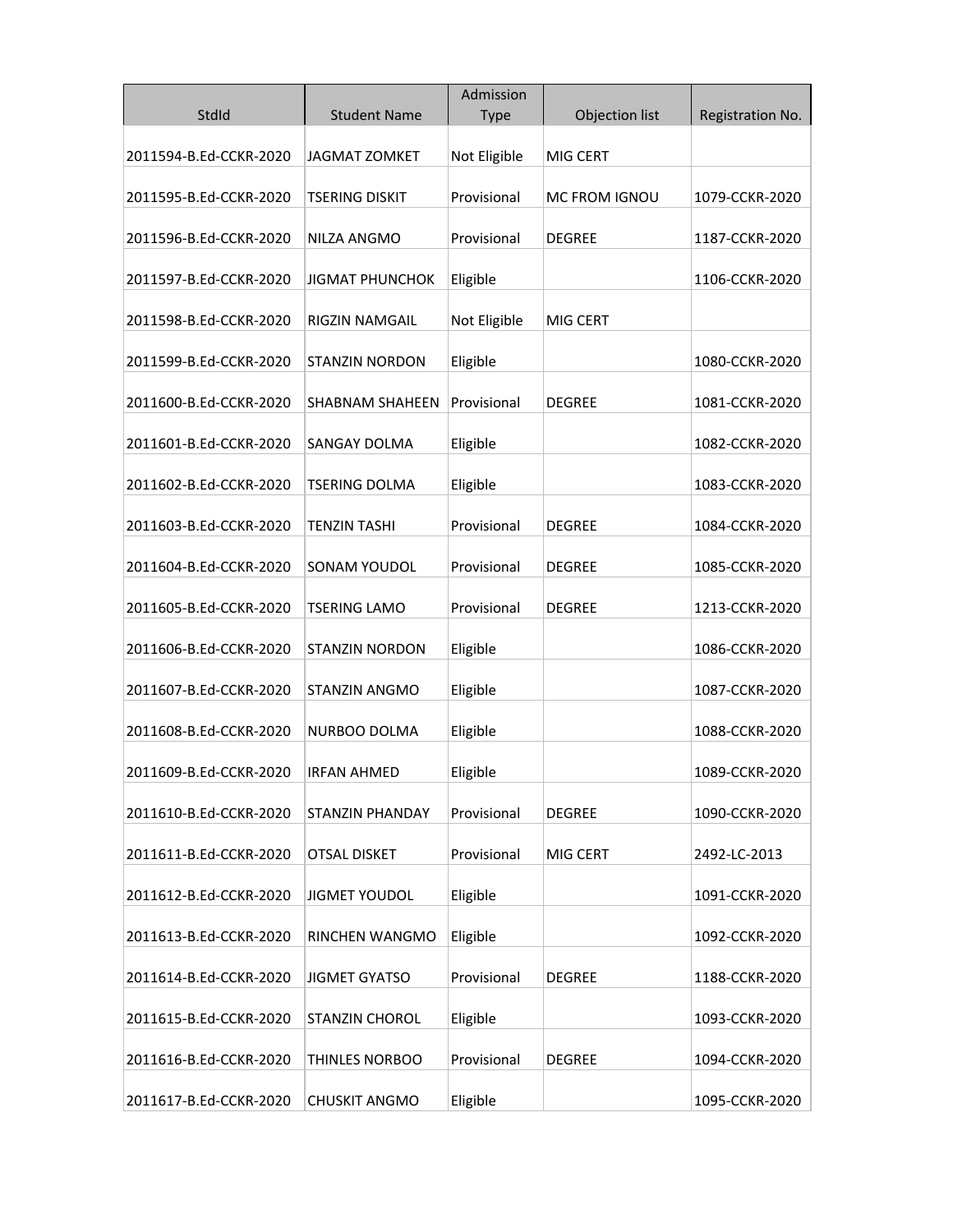|                        |                        | Admission            |                    |                  |
|------------------------|------------------------|----------------------|--------------------|------------------|
| StdId                  | <b>Student Name</b>    | <b>Type</b>          | Objection list     | Registration No. |
|                        |                        |                      |                    |                  |
| 2011618-B.Ed-CCKR-2020 | <b>TSERING CHONDOL</b> | Eligible             |                    | 1096-CCKR-2020   |
|                        |                        |                      |                    |                  |
| 2011619-B.Ed-CCKR-2020 | RIGZEN YANGDOL         | Provisional          | <b>DEGREE</b>      | 1097-CCKR-2020   |
|                        |                        |                      |                    |                  |
| 2011620-B.Ed-CCKR-2020 | SONAM DOLKER           | Not Eligible         | MIG CERT           |                  |
|                        |                        |                      |                    |                  |
| 2011621-B.Ed-CCKR-2020 | DEACHAN ANGMO          | Not Eligible         | MIG CERT           |                  |
| 2011622-B.Ed-CCKR-2020 | PALAK KUMARI           | Eligible             |                    | 1098-CCKR-2020   |
|                        |                        |                      |                    |                  |
| 2011623-B.Ed-CCKR-2020 | <b>STANZIN NAKDON</b>  | Eligible             |                    | 1099-CCKR-2020   |
|                        |                        |                      |                    |                  |
| 2011624-B.Ed-CCKR-2020 | TSEWANG DOLKER         | Provisional          | <b>REVIVAL FEE</b> | 2568-LC-2014     |
|                        |                        |                      |                    |                  |
| 2011625-B.Ed-CCKR-2020 | DECHAN WANGMO          | Eligible             |                    | 1100-CCKR-2020   |
|                        |                        |                      |                    |                  |
| 2011626-B.Ed-CCKR-2020 | <b>ANITA KUMARI</b>    | Eligible             |                    | 1107-CCKR-2020   |
|                        |                        |                      |                    |                  |
| 2011627-B.Ed-CCKR-2020 | RINCHEN DOLMA          | Eligible             |                    | 1101-CCKR-2020   |
| 2011628-B.Ed-CCKR-2020 | <b>SONAM YANGSKIT</b>  | Provisional          | <b>DEGREE</b>      | 1102-CCKR-2020   |
|                        |                        |                      |                    |                  |
| 2011629-B.Ed-CCKR-2020 | <b>TSERING CHONDOL</b> | Eligible             |                    | 1103-CCKR-2020   |
|                        |                        |                      |                    |                  |
| 2011630-B.Ed-CCKR-2020 | <b>DEACHEN CHOROL</b>  | Not Eligible         | ALL MC OF BA       | 1698-LC-2010     |
|                        |                        |                      |                    |                  |
| 2011631-B.Ed-CCKR-2020 | LOBZANG DOLMA          | Eligible             |                    | 1104-CCKR-2020   |
|                        |                        |                      |                    |                  |
| 2011632-B.Ed-CCKR-2020 | <b>STANZIN ANGCHOK</b> | Provisional          | <b>DEGREE</b>      | 1189-CCKR-2020   |
| 2011633-B.Ed-CCKR-2020 | SACHIN DULAR           | Provisional          | <b>DEGREE</b>      | 1108-CCKR-2020   |
|                        | <b>ASHISH</b>          |                      |                    |                  |
| 2012001-B.ED-CCJ-2020  | <b>VISHWAKARMA</b>     | Eligible             |                    | 1362-CCJ-2020    |
| 2012002-B.ED-CCJ-2020  | NIKHIL KUMAR           | Eligible             |                    | 1363-CCJ-2020    |
| 2012003-B.ED-CCJ-2020  | <b>SATISH PAWAR</b>    | Eligible             |                    | 1364-CCJ-2020    |
|                        | MANISHA                |                      |                    |                  |
| 2012004-B.ED-CCJ-2020  | <b>CHOUDHARY</b>       | Eligible             |                    | 1408-CCJ-2020    |
|                        |                        |                      |                    |                  |
| 2012005-B.ED-CCJ-2020  | <b>VIPAN CHOUDHARY</b> | Eligible             |                    | 1365-CCJ-2020    |
| 2012006-B.ED-CCJ-2020  | <b>SONAM SHARMA</b>    | Eligible             |                    | 1366-CCJ-2020    |
|                        | PRIYANKA               |                      |                    |                  |
| 2012007-B.ED-CCJ-2020  | MAKHNOTRA              | Eligible             |                    | 1367-CCJ-2020    |
| 2012008-B.ED-CCJ-2020  | SHILPA SHARMA          | Eligible             |                    | 1368-CCJ-2020    |
|                        |                        |                      |                    |                  |
| 2012009-B.ED-CCJ-2020  | <b>MADHURI SHARMA</b>  | Eligible             |                    | 1369-CCJ-2020    |
| 2012010-B.ED-CCJ-2020  | <b>RAHUL KUMAR</b>     | Eligible<br>Eligible |                    | 1370-CCJ-2020    |
| 2012011-B.ED-CCJ-2020  | <b>MOHD SABDAR</b>     |                      |                    | 1371-CCJ-2020    |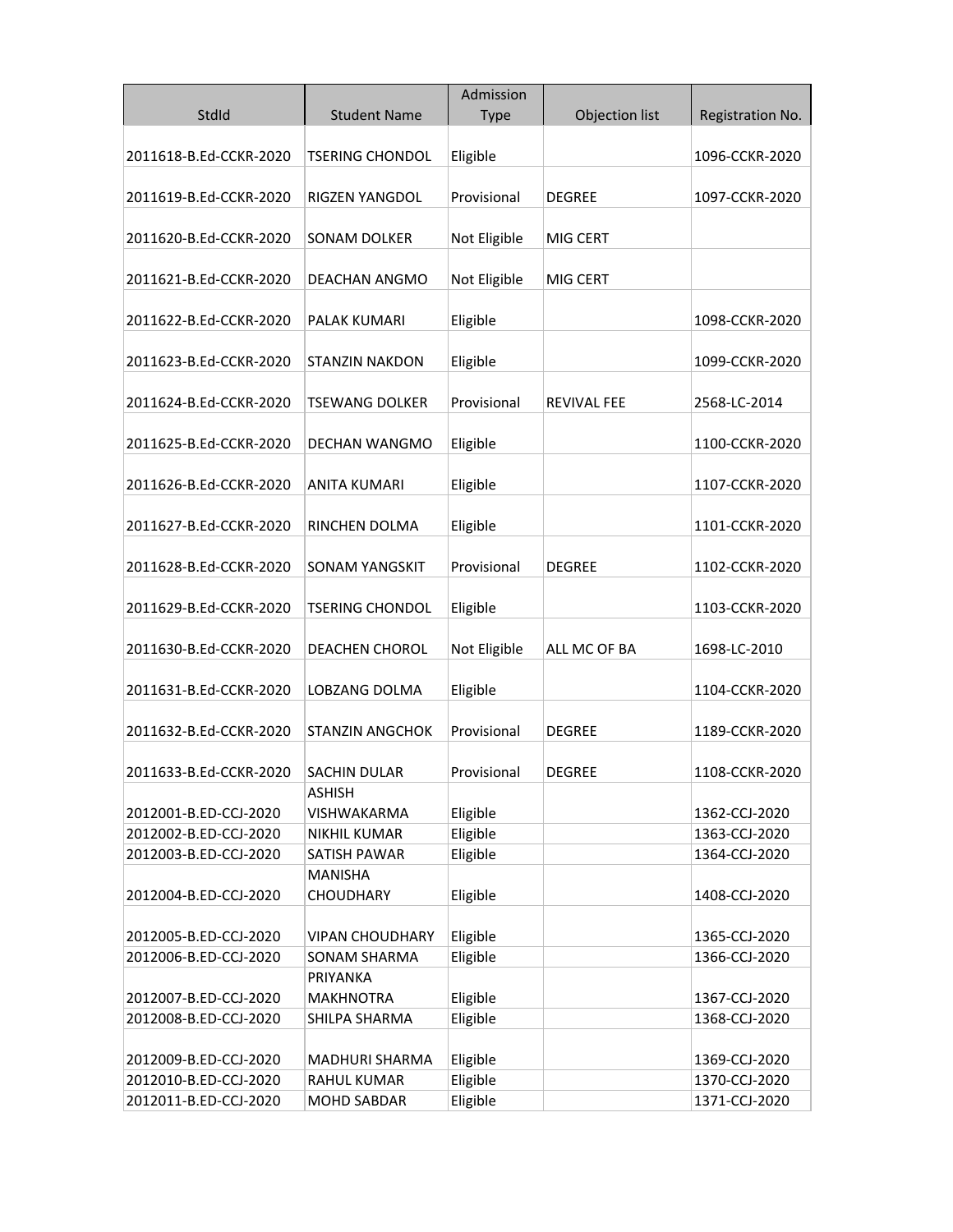|                       |                            | Admission   |                |                  |
|-----------------------|----------------------------|-------------|----------------|------------------|
| StdId                 | <b>Student Name</b>        | <b>Type</b> | Objection list | Registration No. |
| 2012012-B.ED-CCJ-2020 | <b>SHRUTI PANDOH</b>       | Eligible    |                | 1372-CCJ-2020    |
| 2012013-B.ED-CCJ-2020 | ARJUMAND NAZIR             | Eligible    |                | 1373-CCJ-2020    |
| 2012014-B.ED-CCJ-2020 | <b>AKASH DEEPAK</b>        | Eligible    |                | 1374-CCJ-2020    |
| 2012015-B.ED-CCJ-2020 | <b>TOHEEB MAGRAY</b>       | Eligible    |                | 1407-CCJ-2020    |
| 2012016-B.ED-CCJ-2020 | POOJA GAYATRI              | Eligible    |                | 1375-CCJ-2020    |
| 2012017-B.ED-CCJ-2020 | <b>BHARTI GUPTA</b>        | Eligible    |                | 1409-CCJ-2020    |
| 2012018-B.ED-CCJ-2020 | SACHIN SHARMA              | Eligible    |                | 1376-CCJ-2020    |
| 2012019-B.ED-CCJ-2020 | <b>JAVED AHMED</b>         | Eligible    |                | 1377-CCJ-2020    |
| 2012020-B.ED-CCJ-2020 | UZMA SIDIQA                | Eligible    |                | 1378-CCJ-2020    |
| 2012021-B.ED-CCJ-2020 | <b>SHIVANI CHIB</b>        | Eligible    |                | 1379-CCJ-2020    |
| 2012022-B.ED-CCJ-2020 | <b>SUNALI RANI</b>         | Eligible    |                | 1380-CCJ-2020    |
|                       | <b>CHUNNI LAL</b>          |             |                |                  |
| 2012023-B.ED-CCJ-2020 | <b>KUMAWAT</b>             | Eligible    |                | 1410-CCJ-2020    |
| 2012024-B.ED-CCJ-2020 | ANJUM ATEEQ                | Eligible    |                | 1381-CCJ-2020    |
|                       | <b>SAURAV KUMAR</b>        |             |                |                  |
| 2012025-B.ED-CCJ-2020 | <b>SUMAN</b>               | Eligible    |                | 1382-CCJ-2020    |
| 2012026-B.ED-CCJ-2020 | <b>DEEPSHIKHA</b>          | Eligible    |                | 1383-CCJ-2020    |
| 2012027-B.ED-CCJ-2020 | <b>CHANCHAL VERMA</b>      | Eligible    |                | 1384-CCJ-2020    |
|                       |                            |             |                |                  |
| 2012028-B.ED-CCJ-2020 | <b>FARZANA SHAHEEN</b>     | Eligible    |                | 1385-CCJ-2020    |
| 2012029-B.ED-CCJ-2020 | <b>SHAFALI THAKUR</b>      | Eligible    |                | 1386-CCJ-2020    |
| 2012030-B.ED-CCJ-2020 | ANJALI ANDOTRA             | Eligible    |                | 1387-CCJ-2020    |
| 2012031-B.ED-CCJ-2020 | <b>KOUSAR JAHAN</b>        | Eligible    |                | 1388-CCJ-2020    |
| 2012032-B.ED-CCJ-2020 | <b>SUBNEET SHARMA</b>      | Eligible    |                | 1389-CCJ-2020    |
| 2012033-B.ED-CCJ-2020 | <b>NITTIN BAKSHI</b>       | Eligible    |                | 1390-CCJ-2020    |
| 2012034-B.ED-CCJ-2020 | <b>FARHAT NAZ</b>          | Eligible    |                | 1391-CCJ-2020    |
| 2012035-B.ED-CCJ-2020 | <b>MAHIMA SHARMA</b>       | Eligible    |                | 1392-CCJ-2020    |
| 2012036-B.ED-CCJ-2020 | <b>RINKY SHARMA</b>        | Eligible    |                | 1393-CCJ-2020    |
| 2012037-B.ED-CCJ-2020 | <b>SHAMMI SHARMA</b>       | Eligible    |                | 1394-CCJ-2020    |
| 2012038-B.ED-CCJ-2020 | <b>GURLEEN KOUR</b>        | Eligible    |                | 1395-CCJ-2020    |
| 2012039-B.ED-CCJ-2020 | PRIYANKA DEVI              | Eligible    |                | 1396-CCJ-2020    |
| 2012040-B.ED-CCJ-2020 | <b>DINESH KUSHWAH</b>      | Eligible    |                | 1411-CCJ-2020    |
| 2012041-B.ED-CCJ-2020 | DIKSHA MAHAJAN             | Eligible    |                | 1397-CCJ-2020    |
|                       |                            |             |                |                  |
| 2012042-B.ED-CCJ-2020 | SHIVANGI SHARMA            | Eligible    |                | 1398-CCJ-2020    |
| 2012043-B.ED-CCJ-2020 | <b>ALINA MALIK</b>         | Eligible    |                | 1399-CCJ-2020    |
|                       |                            |             |                |                  |
| 2012044-B.ED-CCJ-2020 | SHIVANGINI JAMWAL Eligible |             |                | 1400-CCJ-2020    |
| 2012045-B.ED-CCJ-2020 | SHAHIDA PARVEEN            | Eligible    |                | 1401-CCJ-2020    |
| 2012046-B.ED-CCJ-2020 | <b>SUKHLEEN KOUR</b>       | Eligible    |                | 1402-CCJ-2020    |
| 2012047-B.ED-CCJ-2020 | <b>TUNDUP PALMO</b>        | Eligible    |                | 1403-CCJ-2020    |
| 2012048-B.ED-CCJ-2020 | NIKITA VERMA               | Eligible    |                | 1404-CCJ-2020    |
|                       | <b>NAVNEET KAUR</b>        |             |                |                  |
| 2012049-B.ED-CCJ-2020 | <b>BHATTI</b>              | Eligible    |                | 1405-CCJ-2020    |
| 2012050-B.ED-CCJ-2020 | PREETI SHARMA              | Eligible    |                | 1406-CCJ-2020    |
| 2012051-B.ED-CCJ-2020 | <b>HAIMRAJ SINGH</b>       | Eligible    |                | 1616-CCJ-2020    |
|                       |                            |             |                |                  |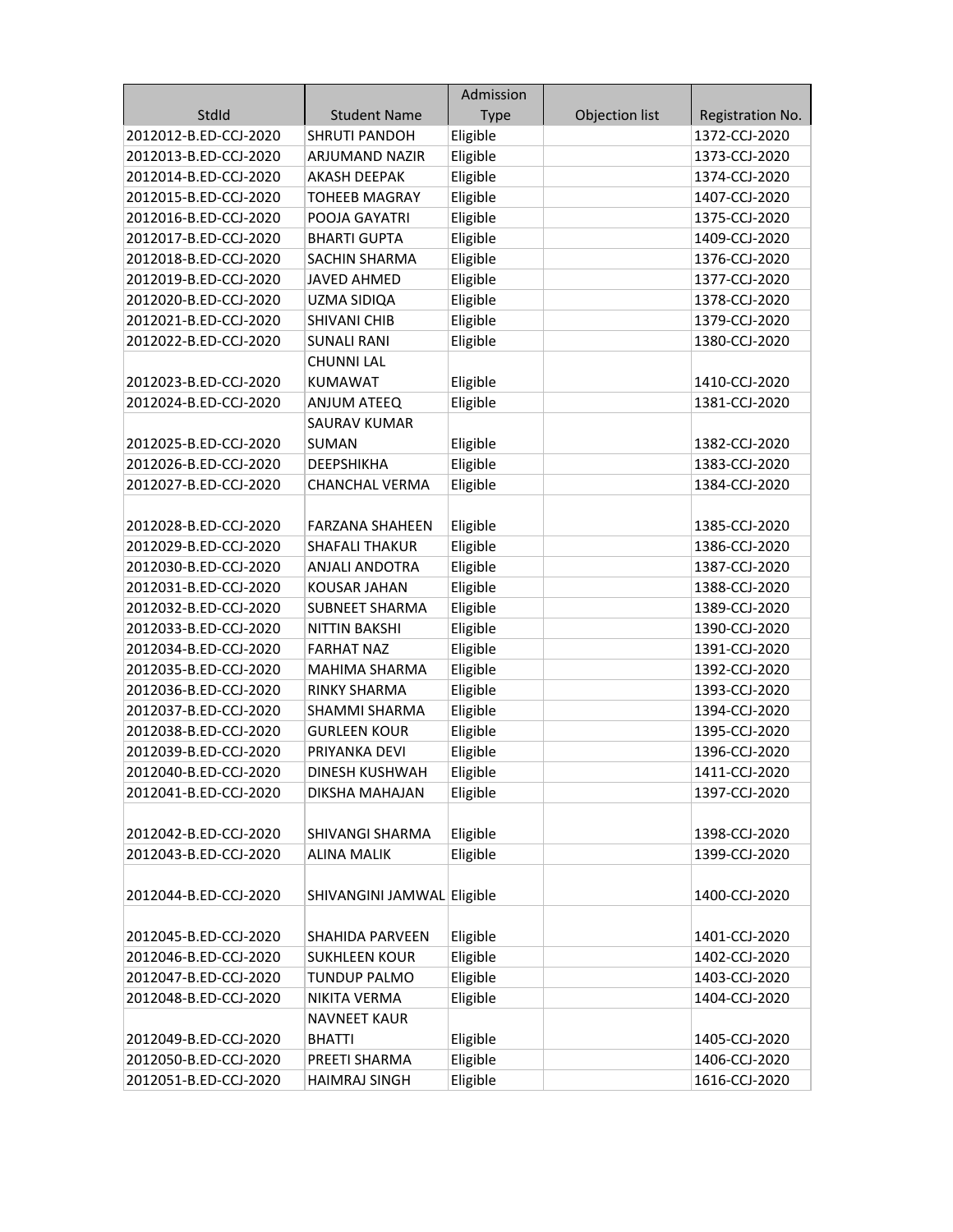|                       |                       | Admission   |                |                  |
|-----------------------|-----------------------|-------------|----------------|------------------|
| StdId                 | <b>Student Name</b>   | <b>Type</b> | Objection list | Registration No. |
|                       | <b>NANU RAM</b>       |             |                |                  |
| 2012052-B.ED-CCJ-2020 | <b>CHOUDHARY</b>      | Eligible    |                | 1617-CCJ-2020    |
|                       | <b>HAWA SINGH</b>     |             |                |                  |
| 2012053-B.ED-CCJ-2020 | <b>GURJAR</b>         | Eligible    |                | 1618-CCJ-2020    |
| 2012054-B.ED-CCJ-2020 | <b>BHARTI SHARMA</b>  | Eligible    |                | 1619-CCJ-2020    |
| 2012055-B.ED-CCJ-2020 | RETIKA SHARMA         | Eligible    |                | 1412-CCJ-2020    |
| 2012056-B.ED-CCJ-2020 | <b>EKTA SHARMA</b>    | Eligible    |                | 1413-CCJ-2020    |
| 2012057-B.ED-CCJ-2020 | RAYAZ AHMED           | Eligible    |                | 1414-CCJ-2020    |
|                       | <b>NOVSHEEN</b>       |             |                |                  |
| 2012058-B.ED-CCJ-2020 | <b>TABASUM</b>        | Eligible    |                | 1415-CCJ-2020    |
| 2012059-B.ED-CCJ-2020 | <b>ZOHRA JABEEN</b>   | Eligible    |                | 1416-CCJ-2020    |
| 2012060-B.ED-CCJ-2020 | SHVETANGI DUTTA       | Eligible    |                | 1417-CCJ-2020    |
| 2012061-B.ED-CCJ-2020 | <b>NEERAJ KUMAR</b>   | Eligible    |                | 1418-CCJ-2020    |
| 2012062-B.ED-CCJ-2020 | NITISH SADOTRA        | Eligible    |                | 1419-CCJ-2020    |
| 2012063-B.ED-CCJ-2020 | <b>SHRIYA KOUL</b>    | Eligible    |                | 1420-CCJ-2020    |
| 2012064-B.ED-CCJ-2020 | <b>SUNIL SHARMA</b>   | Eligible    |                | 1421-CCJ-2020    |
| 2012065-B.ED-CCJ-2020 | <b>FOZIA MALIK</b>    | Eligible    |                | 1422-CCJ-2020    |
| 2012066-B.ED-CCJ-2020 | VAGEESHA MEHTA        | Eligible    |                | 1423-CCJ-2020    |
| 2012067-B.ED-CCJ-2020 | <b>ANJALI SHARMA</b>  | Eligible    |                | 1424-CCJ-2020    |
| 2012068-B.ED-CCJ-2020 | <b>EKTA KHAJURIA</b>  | Eligible    |                | 1620-CCJ-2020    |
| 2012069-B.ED-CCJ-2020 | <b>BALJEET SINGH</b>  | Eligible    |                | 1425-CCJ-2020    |
| 2012070-B.ED-CCJ-2020 | SAQIB NAZIR           | Eligible    |                | 1426-CCJ-2020    |
| 2012071-B.ED-CCJ-2020 | <b>JOGINDER SINGH</b> | Eligible    |                | 1427-CCJ-2020    |
| 2012072-B.ED-CCJ-2020 | <b>AJAY KUMAR</b>     | Eligible    |                | 1428-CCJ-2020    |
| 2012073-B.ED-CCJ-2020 | <b>KANAN RAGHURAI</b> | Eligible    |                | 1429-CCJ-2020    |
|                       |                       |             |                |                  |
| 2012074-B.ED-CCJ-2020 | <b>MUSKAN BANDRAL</b> | Eligible    |                | 1430-CCJ-2020    |
| 2012075-B.ED-CCJ-2020 | <b>JYOTI RANI</b>     | Eligible    |                | 1431-CCJ-2020    |
| 2012076-B.ED-CCJ-2020 | <b>SUPRIYA GUPTA</b>  | Eligible    |                | 1432-CCJ-2020    |
| 2012077-B.ED-CCJ-2020 | DIKSHA SHARMA         | Eligible    |                | 1433-CCJ-2020    |
| 2012078-B.ED-CCJ-2020 | <b>DEEPAK SHARDA</b>  | Eligible    |                | 1434-CCJ-2020    |
| 2012079-B.ED-CCJ-2020 | ISHA SHARMA           | Eligible    |                | 1435-CCJ-2020    |
| 2012080-B.ED-CCJ-2020 | DIKSHA SHARMA         | Eligible    |                | 1436-CCJ-2020    |
| 2012081-B.ED-CCJ-2020 | <b>KIRNA DEVI</b>     | Eligible    |                | 1437-CCJ-2020    |
| 2012082-B.ED-CCJ-2020 | SHIEFA LIYAQAT        | Eligible    |                | 1438-CCJ-2020    |
| 2012083-B.ED-CCJ-2020 | HITASHNI SHARMA       | Eligible    |                | 1439-CCJ-2020    |
| 2012084-B.ED-CCJ-2020 | <b>SEEMRIN DEVI</b>   | Eligible    |                | 1440-CCJ-2020    |
| 2012085-B.ED-CCJ-2020 | <b>NEERU SADOTRA</b>  | Eligible    |                | 1441-CCJ-2020    |
| 2012086-B.ED-CCJ-2020 | <b>MOHD YOUNIS</b>    | Eligible    |                | 1442-CCJ-2020    |
|                       | YOGESH KUMAR          |             |                |                  |
| 2012087-B.ED-CCJ-2020 | <b>KHAJURIA</b>       | Eligible    |                | 1443-CCJ-2020    |
| 2012088-B.ED-CCJ-2020 | <b>SHABNAM ARA</b>    | Eligible    |                | 11275-GBL-2015   |
| 2012089-B.ED-CCJ-2020 | SHEEBALI LALOTRA      | Eligible    |                | 1444-CCJ-2020    |
|                       |                       |             |                |                  |
| 2012090-B.ED-CCJ-2020 | MARIDHU SHARMA        | Eligible    |                | 1445-CCJ-2020    |
|                       |                       |             |                |                  |
| 2012091-B.ED-CCJ-2020 | REHA SADIQ MALIK      | Eligible    |                | 1446-CCJ-2020    |
| 2012092-B.ED-CCJ-2020 | LAKSHMI DEVI          | Eligible    |                | 1447-CCJ-2020    |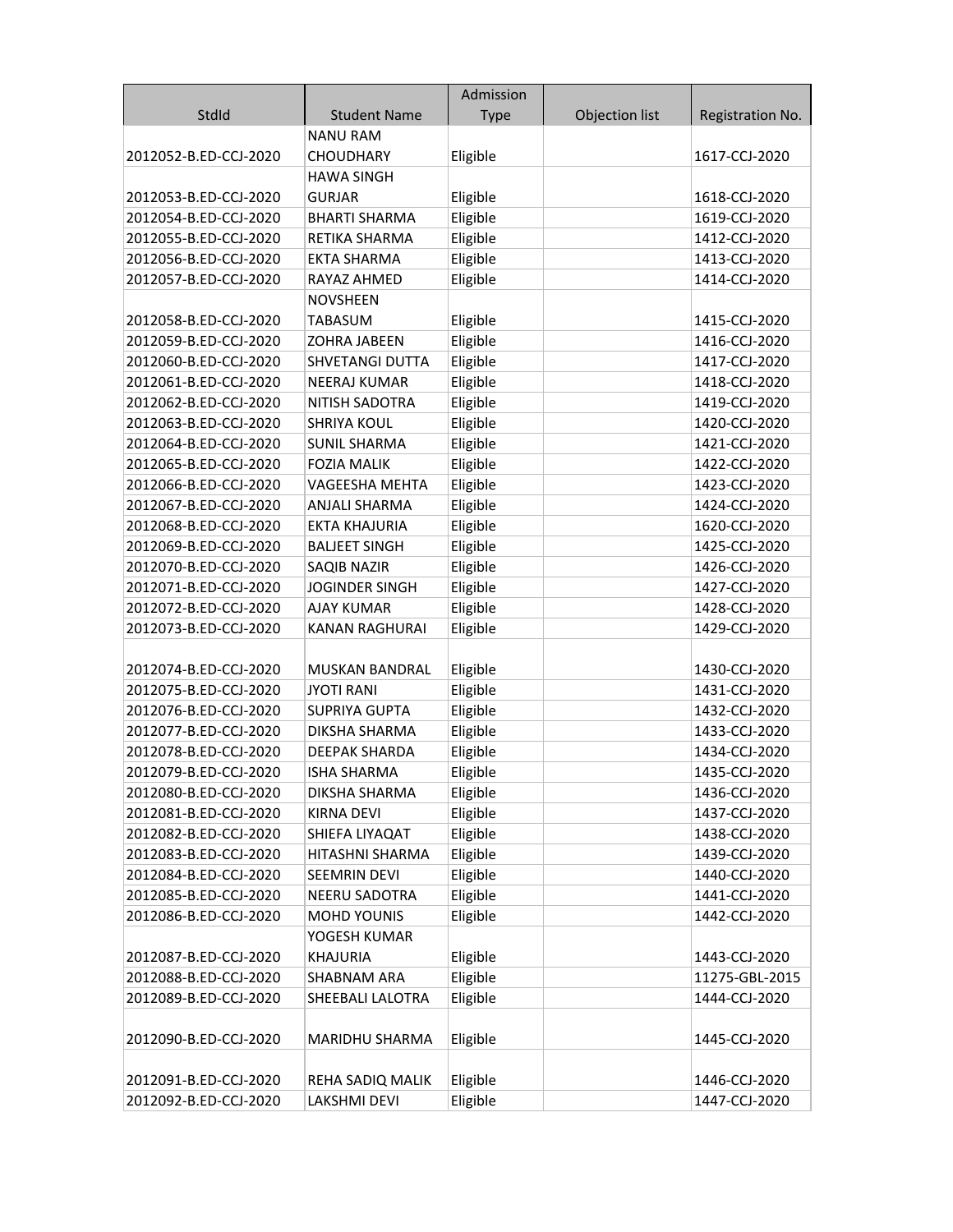|                       |                            | Admission   |                |                  |
|-----------------------|----------------------------|-------------|----------------|------------------|
| StdId                 | <b>Student Name</b>        | <b>Type</b> | Objection list | Registration No. |
| 2012093-B.ED-CCJ-2020 | <b>ARIEF HUSSAIN</b>       | Eligible    |                | 1448-CCJ-2020    |
| 2012094-B.ED-CCJ-2020 | <b>AKHTAR ALI</b>          | Eligible    |                | 1449-CCJ-2020    |
| 2012095-B.ED-CCJ-2020 | <b>SHEETAL VERMA</b>       | Eligible    |                | 1450-CCJ-2020    |
|                       |                            |             |                |                  |
| 2012096-B.ED-CCJ-2020 | AMANDEEP KUMAR             | Eligible    |                | 1451-CCJ-2020    |
| 2012097-B.ED-CCJ-2020 | ARJUN DHAWAN               | Eligible    |                | 1452-CCJ-2020    |
| 2012098-B.ED-CCJ-2020 | SAKSHI SHARMA              | Eligible    |                | 1453-CCJ-2020    |
| 2012099-B.ED-CCJ-2020 | PREETI THAPPA              | Eligible    |                | 1454-CCJ-2020    |
|                       |                            |             |                |                  |
| 2012100-B.ED-CCJ-2020 | ANAMIKA SHARMA             | Eligible    |                | 1455-CCJ-2020    |
| 2012101-B.ED-CCJ-2020 | SONIKA BHAGAT              | Eligible    |                | 1456-CCJ-2020    |
|                       |                            |             |                |                  |
| 2012102-B.ED-CCJ-2020 | SANAM RAFIQ MALIK Eligible |             |                | 1457-CCJ-2020    |
| 2012103-B.ED-CCJ-2020 | <b>ABID MAJEED</b>         | Eligible    |                | 1458-CCJ-2020    |
| 2012104-B.ED-CCJ-2020 | <b>ANU KUMARI</b>          | Eligible    |                | 1459-CCJ-2020    |
| 2012105-B.ED-CCJ-2020 | <b>UMAR FAROOQ</b>         | Eligible    |                | 1460-CCJ-2020    |
| 2012106-B.ED-CCJ-2020 | <b>FARHAT JAHAN</b>        | Eligible    |                | 30723-AW-2014    |
|                       |                            |             |                |                  |
| 2012107-B.ED-CCJ-2020 | PRIYANKA SHARMA            | Eligible    |                | 1461-CCJ-2020    |
| 2012108-B.ED-CCJ-2020 | SAROOSH FATIMA             | Eligible    |                | 1462-CCJ-2020    |
| 2012109-B.ED-CCJ-2020 | <b>MOHD IMRAN</b>          | Eligible    |                | 1463-CCJ-2020    |
| 2012110-B.ED-CCJ-2020 | SHIVALI SHARMA             | Eligible    |                | 1464-CCJ-2020    |
| 2012111-B.ED-CCJ-2020 | RAJINDER SINGH             | Eligible    |                | 1606-CCJ-2020    |
| 2012112-B.ED-CCJ-2020 | NIDHI                      | Eligible    |                | 1465-CCJ-2020    |
| 2012113-B.ED-CCJ-2020 | <b>ASARSH ANJUM</b>        | Eligible    |                | 1466-CCJ-2020    |
|                       |                            |             |                |                  |
| 2012114-B.ED-CCJ-2020 | PRIYANAKA SHARMA           | Eligible    |                | 1467-CCJ-2020    |
| 2012115-B.ED-CCJ-2020 | SONIA RANI                 | Eligible    |                | 1468-CCJ-2020    |
| 2012116-B.ED-CCJ-2020 | SARFRAZ AHMED              | Eligible    |                | 1469-CCJ-2020    |
| 2012117-B.ED-CCJ-2020 | SHAMILY VERMA              | Eligible    |                | 1470-CCJ-2020    |
|                       |                            |             |                |                  |
| 2012118-B.ED-CCJ-2020 | <b>KIRAN CHOUDHARY</b>     | Eligible    |                | 1471-CCJ-2020    |
| 2012119-B.ED-CCJ-2020 | <b>SUNAKSHI DEVI</b>       | Eligible    |                | 1472-CCJ-2020    |
| 2012120-B.ED-CCJ-2020 | <b>KARAMVEER KAUR</b>      | Eligible    |                | 1473-CCJ-2020    |
| 2012121-B.ED-CCJ-2020 | <b>DIMPY SHARMA</b>        | Eligible    |                | 1474-CCJ-2020    |
| 2012122-B.ED-CCJ-2020 | <b>ARUN SINGH</b>          | Eligible    |                | 1475-CCJ-2020    |
| 2012123-B.ED-CCJ-2020 | <b>DALJIT KOUR</b>         | Eligible    |                | 1476-CCJ-2020    |
|                       | <b>SYED NADEEM</b>         |             |                |                  |
| 2012124-B.ED-CCJ-2020 | ABBAS                      | Eligible    |                | 1477-CCJ-2020    |
| 2012125-B.ED-CCJ-2020 | <b>MEENU DEVI</b>          | Eligible    |                | 1478-CCJ-2020    |
|                       | SOLIHA AMIN                |             |                |                  |
| 2012126-B.ED-CCJ-2020 | <b>MATTOO</b>              | Eligible    |                | 1479-CCJ-2020    |
| 2012127-B.ED-CCJ-2020 | SAJJAD AASHIQ              | Eligible    |                | 1480-CCJ-2020    |
| 2012128-B.ED-CCJ-2020 | <b>BALQEES AKHTER</b>      | Eligible    |                | 1481-CCJ-2020    |
|                       | <b>BASHIR AHMED</b>        |             |                |                  |
| 2012129-B.ED-CCJ-2020 | <b>WANI</b>                | Eligible    |                | 1482-CCJ-2020    |
| 2012130-B.ED-CCJ-2020 | <b>HUZAIFA NAZIR</b>       | Eligible    |                | 1483-CCJ-2020    |
| 2012131-B.ED-CCJ-2020 | RAFIYA KOUSAR              | Eligible    |                | 1484-CCJ-2020    |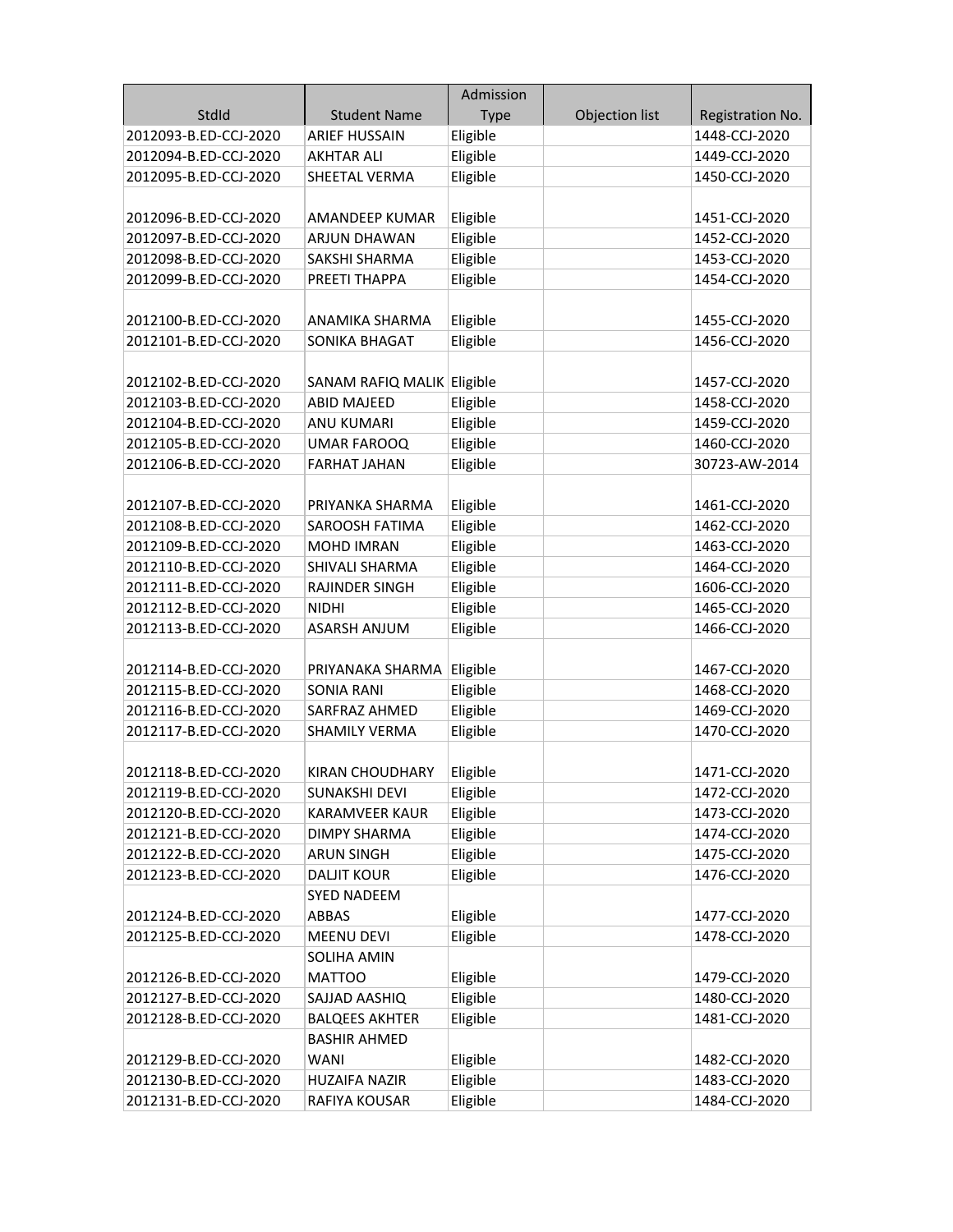|                       |                           | Admission    |                |                  |
|-----------------------|---------------------------|--------------|----------------|------------------|
| StdId                 | <b>Student Name</b>       | <b>Type</b>  | Objection list | Registration No. |
|                       | SAFOORA AMIN              |              |                |                  |
| 2012132-B.ED-CCJ-2020 | <b>MATTOO</b>             | Eligible     |                | 1485-CCJ-2020    |
| 2012133-B.ED-CCJ-2020 | SONALI DOGRA              | Eligible     |                | 1486-CCJ-2020    |
| 2012134-B.ED-CCJ-2020 | <b>SANIDHI MANHAS</b>     | Eligible     |                | 1487-CCJ-2020    |
| 2012135-B.ED-CCJ-2020 | <b>BUVNEET KOUR</b>       | Eligible     |                | 1488-CCJ-2020    |
| 2012136-B.ED-CCJ-2020 | RIFAT QADIR BHAT          | Eligible     |                | 1489-CCJ-2020    |
| 2012137-B.ED-CCJ-2020 | <b>ATIYA SHAHID</b>       | Eligible     |                | 1490-CCJ-2020    |
| 2012138-B.ED-CCJ-2020 | SADIQA ASLAM              | Eligible     |                | 1491-CCJ-2020    |
| 2012139-B.ED-CCJ-2020 | POOJA RANI                | Eligible     |                | 1492-CCJ-2020    |
|                       | <b>IBTASAM RASHID</b>     |              |                |                  |
| 2012140-B.ED-CCJ-2020 | <b>CHOUDHARY</b>          | Eligible     |                | 1493-CCJ-2020    |
| 2012141-B.ED-CCJ-2020 | <b>RENU BALA</b>          | Eligible     |                | 1494-CCJ-2020    |
| 2012142-B.ED-CCJ-2020 | MOHD ALYAS                | Eligible     |                | 1495-CCJ-2020    |
|                       | SADAM HUSSAIN             |              |                |                  |
| 2012143-B.ED-CCJ-2020 | <b>KHAN</b>               | Eligible     |                | 1607-CCJ-2020    |
| 2012144-B.ED-CCJ-2020 | NIHAL SHARMA              | Eligible     |                | 1496-CCJ-2020    |
| 2012145-B.ED-CCJ-2020 | <b>BILAL HUSSAIN</b>      | Eligible     |                | 1718-CCJ-2020    |
| 2012146-B.ED-CCJ-2020 | ZAKER HUSSAIN             | Eligible     |                | 1497-CCJ-2020    |
|                       | DAKA DAKINDER             |              |                |                  |
| 2012147-B.ED-CCJ-2020 | <b>SINGH</b>              | Eligible     |                | 1498-CCJ-2020    |
| 2012148-B.ED-CCJ-2020 | <b>AMITA SHARMA</b>       | Eligible     |                | 1499-CCJ-2020    |
|                       | PARVESH KUMAR             |              |                |                  |
| 2012149-B.ED-CCJ-2020 | LAKHOTRA                  | Eligible     |                | 1500-CCJ-2020    |
| 2012150-B.ED-CCJ-2020 | <b>RAJESH HALI</b>        | Eligible     |                | 1501-CCJ-2020    |
| 2012151-B.ED-CCJ-2020 | <b>RANVIR SINGH</b>       | Eligible     |                | 1502-CCJ-2020    |
| 2012152-B.ED-CCJ-2020 | <b>MOMIN NASIR</b>        | Eligible     |                | 1503-CCJ-2020    |
| 2012153-B.ED-CCJ-2020 | SIMRAN LOACH              | Eligible     |                | 1504-CCJ-2020    |
| 2012154-B.ED-CCJ-2020 | ROSHNI SHARMA             | Eligible     |                | 1621-CCJ-2020    |
| 2012155-B.ED-CCJ-2020 | <b>FARHAN RASHID</b>      | Eligible     |                | 1505-CCJ-2020    |
| 2012156-B.ED-CCJ-2020 | AARJU JASROTIA            | Eligible     |                | 1506-CCJ-2020    |
| 2012157-B.ED-CCJ-2020 | <b>MAHNAZ AKHTER</b>      | Eligible     |                | 1507-CCJ-2020    |
| 2012158-B.ED-CCJ-2020 | PUNMA DEVI                | Eligible     |                | 1508-CCJ-2020    |
| 2012159-B.ED-CCJ-2020 | <b>VIKAR SHARIEF</b>      | Eligible     |                | 1509-CCJ-2020    |
| 2012160-B.ED-CCJ-2020 | <b>ANKUSH</b>             | Eligible     |                | 1510-CCJ-2020    |
| 2012161-B.ED-CCJ-2020 | <b>VARSHA DEVI</b>        | Eligible     |                | 1511-CCJ-2020    |
|                       |                           |              | ADMISSION      |                  |
| 2012162-B.ED-CCJ-2020 | <b>TALIB HUSSAIN</b>      | Not Eligible | CANCELLED      |                  |
| 2012163-B.ED-CCJ-2020 | PAWAN KUMAR               | Eligible     |                | 1512-CCJ-2020    |
| 2012164-B.ED-CCJ-2020 | SANJAY KUMAR              | Eligible     |                | 1608-CCJ-2020    |
| 2012165-B.ED-CCJ-2020 | <b>DINESH KUMAR</b>       | Eligible     |                | 1513-CCJ-2020    |
|                       |                           |              |                |                  |
| 2012166-B.ED-CCJ-2020 | MEENAKSHI SHARMA Eligible |              |                | 1514-CCJ-2020    |
| 2012167-B.ED-CCJ-2020 | SHAZIA KOUSAR             | Eligible     |                | 1515-CCJ-2020    |
| 2012168-B.ED-CCJ-2020 | SALMA BANOO               | Eligible     |                | 1609-CCJ-2020    |
| 2012169-B.ED-CCJ-2020 | <b>IMRANA YASMEEN</b>     | Eligible     |                | 1610-CCJ-2020    |
| 2012170-B.ED-CCJ-2020 | DHEERAJ SHARMA            | Eligible     |                | 1516-CCJ-2020    |
| 2012171-B.ED-CCJ-2020 | MOHD QASIM                | Eligible     |                | 1517-CCJ-2020    |
| 2012172-B.ED-CCJ-2020 | <b>VASUDEV KHATRI</b>     | Eligible     |                | 1518-CCJ-2020    |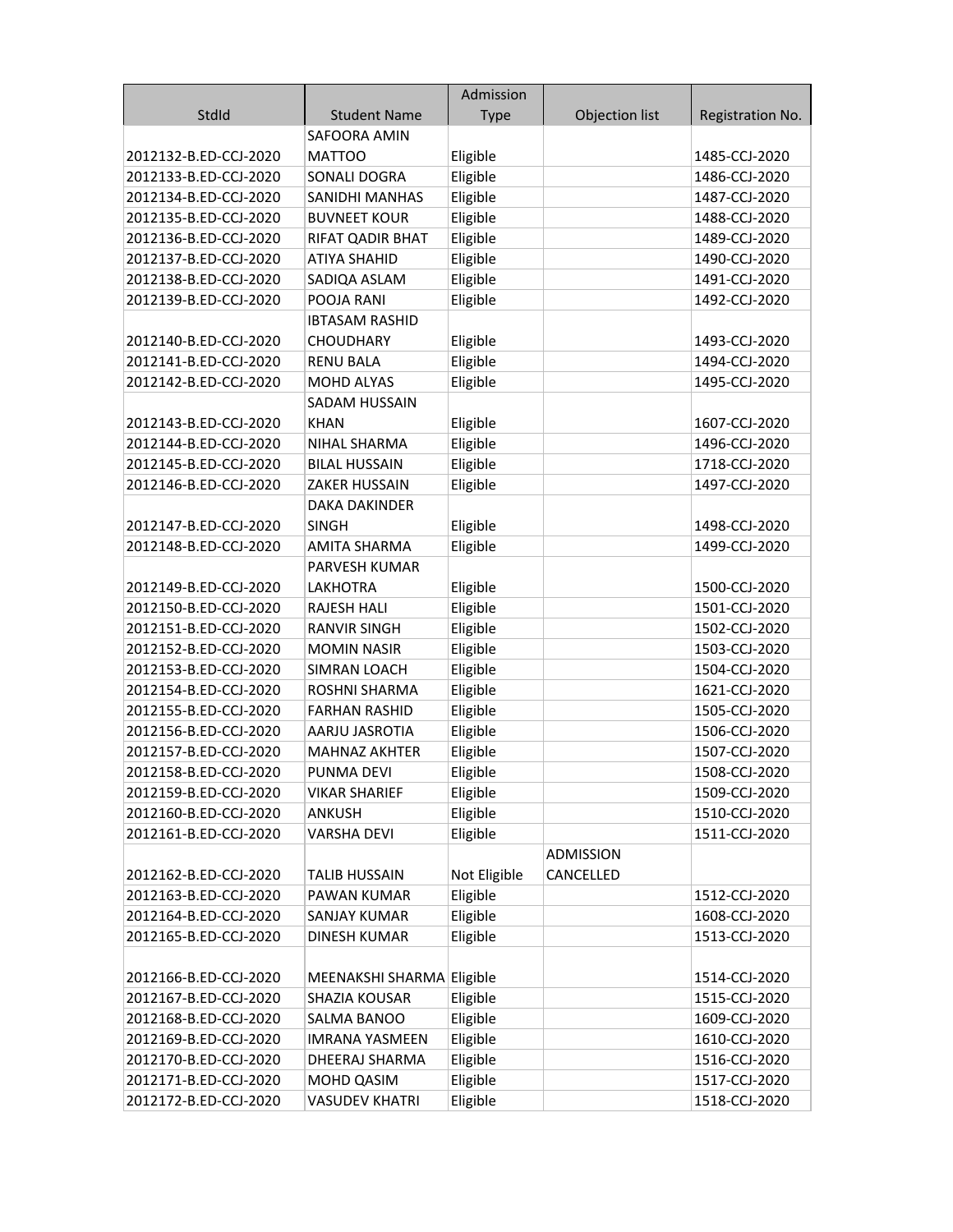|                       |                           | Admission   |                |                  |
|-----------------------|---------------------------|-------------|----------------|------------------|
| StdId                 | <b>Student Name</b>       | <b>Type</b> | Objection list | Registration No. |
| 2012173-B.ED-CCJ-2020 | <b>SAHIL SINGH</b>        | Eligible    |                | 1519-CCJ-2020    |
| 2012174-B.ED-CCJ-2020 | <b>DEVENDER SINGH</b>     | Eligible    |                | 1622-CCJ-2020    |
| 2012175-B.ED-CCJ-2020 | <b>GAURAV KUMAR</b>       | Eligible    |                | 1520-CCJ-2020    |
| 2012176-B.ED-CCJ-2020 | SALMA KOUSAR              | Eligible    |                | 1521-CCJ-2020    |
| 2012177-B.ED-CCJ-2020 | PALLAVI BALORIA           | Eligible    |                | 1522-CCJ-2020    |
| 2012178-B.ED-CCJ-2020 | <b>NEEDIA SHARMA</b>      | Eligible    |                | 1523-CCJ-2020    |
| 2012179-B.ED-CCJ-2020 | <b>ANJALI THAKUR</b>      | Eligible    |                | 1524-CCJ-2020    |
| 2012180-B.ED-CCJ-2020 | <b>BENISH QURESHI</b>     | Eligible    |                | 1525-CCJ-2020    |
| 2012181-B.ED-CCJ-2020 | <b>ARUSHI SHARMA</b>      | Eligible    |                | 1526-CCJ-2020    |
| 2012182-B.ED-CCJ-2020 | <b>MRIDHALI MENGI</b>     | Eligible    |                | 1527-CCJ-2020    |
| 2012183-B.ED-CCJ-2020 | SAIMA KOHLI               | Eligible    |                | 1528-CCJ-2020    |
|                       |                           |             |                |                  |
| 2012184-B.ED-CCJ-2020 | KUSHAL CHOUDHARY Eligible |             |                | 1623-CCJ-2020    |
| 2012185-B.ED-CCJ-2020 | SONIA SLATHIA             | Eligible    |                | 1529-CCJ-2020    |
| 2012186-B.ED-CCJ-2020 | <b>AARCHI DEVI</b>        | Eligible    |                | 1530-CCJ-2020    |
| 2012187-B.ED-CCJ-2020 | RASHMI BAZZU              | Eligible    |                | 1531-CCJ-2020    |
| 2012188-B.ED-CCJ-2020 | <b>DEEKSHA DEVI</b>       | Eligible    |                | 1532-CCJ-2020    |
| 2012189-B.ED-CCJ-2020 | RAIMAL SIYAG              | Eligible    |                | 1624-CCJ-2020    |
| 2012190-B.ED-CCJ-2020 | <b>INSHA SAJAD</b>        | Eligible    |                | 1533-CCJ-2020    |
| 2012191-B.ED-CCJ-2020 | AYUSHI SHARMA             | Eligible    |                | 1534-CCJ-2020    |
| 2012192-B.ED-CCJ-2020 | <b>AMIT SONI</b>          | Eligible    |                | 1535-CCJ-2020    |
| 2012193-B.ED-CCJ-2020 | <b>AMIT SINGH</b>         | Eligible    |                | 1536-CCJ-2020    |
| 2012194-B.ED-CCJ-2020 | HUMERA NAZIR              | Eligible    |                | 1537-CCJ-2020    |
| 2012195-B.ED-CCJ-2020 | PRIYA DEVI                | Eligible    |                | 1625-CCJ-2020    |
| 2012196-B.ED-CCJ-2020 | SHILPA VERMA              | Eligible    |                | 1538-CCJ-2020    |
| 2012197-B.ED-CCJ-2020 | PRIYA LOACH               | Eligible    |                | 1539-CCJ-2020    |
|                       |                           |             |                |                  |
| 2012198-B.ED-CCJ-2020 | NAHEEMA FATHIMA           | Eligible    |                | 1540-CCJ-2020    |
| 2012199-B.ED-CCJ-2020 | SHIKHA SHARMA             | Eligible    |                | 1541-CCJ-2020    |
| 2012200-B.ED-CCJ-2020 | <b>JAFFER ALI</b>         | Eligible    |                | 1542-CCJ-2020    |
| 2012201-B.ED-CCJ-2020 | <b>NEHA SHARMA</b>        | Eligible    |                | 1543-CCJ-2020    |
| 2012202-B.ED-CCJ-2020 | <b>ANCHAL CHIBBER</b>     | Eligible    |                | 1544-CCJ-2020    |
|                       |                           |             |                |                  |
| 2012203-B.ED-CCJ-2020 | KAMAL PREET KOUR          | Eligible    |                | 1545-CCJ-2020    |
| 2012204-B.ED-CCJ-2020 | <b>SUMIT THAKUR</b>       | Eligible    |                | 1546-CCJ-2020    |
| 2012205-B.ED-CCJ-2020 | <b>GUNJAN GHAI</b>        | Eligible    |                | 1547-CCJ-2020    |
| 2012206-B.ED-CCJ-2020 | <b>NIRMAL RANI</b>        | Eligible    |                | 1548-CCJ-2020    |
| 2012207-B.ED-CCJ-2020 | <b>ASIYA LONE</b>         | Eligible    |                | 1549-CCJ-2020    |
| 2012208-B.ED-CCJ-2020 | <b>MOHD AKBAR</b>         | Eligible    |                | 1611-CCJ-2020    |
| 2012209-B.ED-CCJ-2020 | SHOKAT IQBAL              | Eligible    |                | 1612-CCJ-2020    |
| 2012210-B.ED-CCJ-2020 | <b>NEETU JAMWAL</b>       | Eligible    |                | 1550-CCJ-2020    |
| 2012211-B.ED-CCJ-2020 | <b>USHA RANI</b>          | Eligible    |                | 1551-CCJ-2020    |
| 2012212-B.ED-CCJ-2020 | <b>POOJA</b>              | Eligible    |                | 1713-CCJ-2020    |
|                       | <b>DALVIR KUMAR</b>       |             |                |                  |
| 2012213-B.ED-CCJ-2020 | <b>SHARMA</b>             | Eligible    |                | 1552-CCJ-2020    |
| 2012214-B.ED-CCJ-2020 | <b>RAM PARTAP</b>         | Eligible    |                | 1553-CCJ-2020    |
| 2012215-B.ED-CCJ-2020 | YOUNUS SALEEM             | Eligible    |                | 1613-CCJ-2020    |
| 2012216-B.ED-CCJ-2020 | <b>NISHA DEVI</b>         | Eligible    |                | 1554-CCJ-2020    |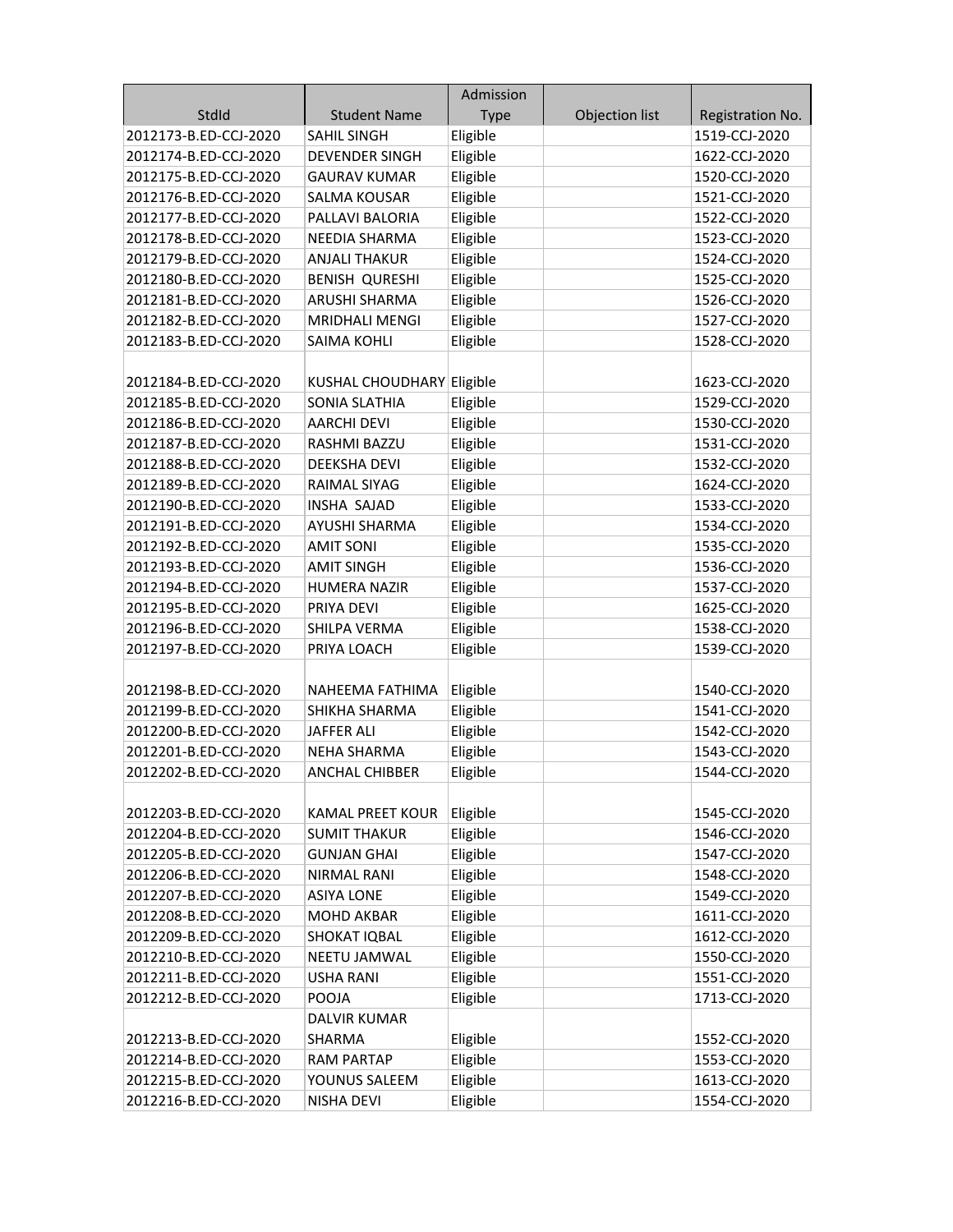|                       |                          | Admission   |                |                  |
|-----------------------|--------------------------|-------------|----------------|------------------|
| StdId                 | <b>Student Name</b>      | <b>Type</b> | Objection list | Registration No. |
| 2012217-B.ED-CCJ-2020 | <b>SAIDA PARVEEN</b>     | Eligible    |                | 1555-CCJ-2020    |
| 2012218-B.ED-CCJ-2020 | <b>SHABNUM KOSER</b>     | Eligible    |                | 1556-CCJ-2020    |
| 2012219-B.ED-CCJ-2020 | <b>MOHD MUKHTER</b>      | Eligible    |                | 1614-CCJ-2020    |
| 2012220-B.ED-CCJ-2020 | <b>SABIR HUSSAIN</b>     | Eligible    |                | 1557-CCJ-2020    |
| 2012221-B.ED-CCJ-2020 | <b>ASHOK SINGH</b>       | Eligible    |                | 1558-CCJ-2020    |
| 2012222-B.ED-CCJ-2020 | <b>SUNNY KUMAR</b>       | Eligible    |                | 1626-CCJ-2020    |
| 2012223-B.ED-CCJ-2020 | <b>SHIVANI PANDEY</b>    | Eligible    |                | 1559-CCJ-2020    |
| 2012224-B.ED-CCJ-2020 | <b>NEERU VERMA</b>       | Eligible    |                | 1560-CCJ-2020    |
| 2012225-B.ED-CCJ-2020 | SEEMA DEVI               | Eligible    |                | 1627-CCJ-2020    |
| 2012226-B.ED-CCJ-2020 | SANDEEP BISHT            | Eligible    |                | 1561-CCJ-2020    |
| 2012227-B.ED-CCJ-2020 | <b>SHAMUN HUSSAIN</b>    | Eligible    |                | 1628-CCJ-2020    |
|                       | <b>SUPINDERJIT</b>       |             |                |                  |
| 2012228-B.ED-CCJ-2020 | SHARMA                   | Eligible    |                | 1562-CCJ-2020    |
| 2012229-B.ED-CCJ-2020 | <b>DINESH MEENA</b>      | Eligible    |                | 1563-CCJ-2020    |
| 2012230-B.ED-CCJ-2020 | SANJAY                   | Eligible    |                | 1629-CCJ-2020    |
| 2012231-B.ED-CCJ-2020 | <b>ANKIT SHARMA</b>      | Eligible    |                | 1630-CCJ-2020    |
| 2012232-B.ED-CCJ-2020 | <b>RAFIA KOUSER</b>      | Eligible    |                | 1564-CCJ-2020    |
| 2012233-B.ED-CCJ-2020 | <b>SHIVALI</b>           | Eligible    |                | 1565-CCJ-2020    |
| 2012234-B.ED-CCJ-2020 | <b>SUSHMA NEGI</b>       | Eligible    |                | 1566-CCJ-2020    |
| 2012235-B.ED-CCJ-2020 | <b>MANOJ KUMAR</b>       | Eligible    |                | 1567-CCJ-2020    |
| 2012236-B.ED-CCJ-2020 | <b>ROOMY</b>             | Eligible    |                | 1568-CCJ-2020    |
| 2012237-B.ED-CCJ-2020 | <b>NARENDRA SINGH</b>    | Eligible    |                | 1631-CCJ-2020    |
|                       | ABDUL REHMAN             |             |                |                  |
| 2012238-B.ED-CCJ-2020 | <b>SHEIKH</b>            | Eligible    |                | 1615-CCJ-2020    |
| 2012239-B.ED-CCJ-2020 | RAJANDEEP SINGH          | Eligible    |                | 1714-CCJ-2020    |
| 2012240-B.ED-CCJ-2020 | <b>SARWAN SINGH</b>      | Eligible    |                | 1715-CCJ-2020    |
| 2012241-B.ED-CCJ-2020 | <b>NEERAJ KUMAR</b>      | Eligible    |                | 1632-CCJ-2020    |
| 2012242-B.ED-CCJ-2020 | <b>INDU PARBHA</b>       | Eligible    |                | 1633-CCJ-2020    |
|                       |                          |             |                |                  |
| 2012243-B.ED-CCJ-2020 | NARENDRA BARVAD          | Eligible    |                | 1634-CCJ-2020    |
|                       | <b>BANSHEE LAL</b>       |             |                |                  |
| 2012244-B.ED-CCJ-2020 | KUMAWAT                  | Eligible    |                | 1635-CCJ-2020    |
| 2012245-B.ED-CCJ-2020 | <b>MALU RAM MEENA</b>    | Eligible    |                | 1636-CCJ-2020    |
|                       | <b>MAHADEV</b>           |             |                |                  |
| 2012246-B.ED-CCJ-2020 | <b>KUMAWAT</b>           | Eligible    |                | 1637-CCJ-2020    |
|                       |                          |             |                |                  |
| 2012247-B.ED-CCJ-2020 | <b>BHINV SINGH SARAN</b> | Eligible    |                | 1638-CCJ-2020    |
| 2012248-B.ED-CCJ-2020 | <b>USHA SHARMA</b>       | Eligible    |                | 1639-CCJ-2020    |
| 2012249-B.ED-CCJ-2020 | RAKESH                   | Eligible    |                | 1640-CCJ-2020    |
| 2012250-B.ED-CCJ-2020 | <b>MARYAM QADEER</b>     | Eligible    |                | 1569-CCJ-2020    |
| 2012251-B.ED-CCJ-2020 | <b>RUPALI</b>            | Eligible    |                | 1570-CCJ-2020    |
| 2012252-B.ED-CCJ-2020 | <b>GAURAV SHARMA</b>     | Eligible    |                | 1571-CCJ-2020    |
| 2012253-B.ED-CCJ-2020 | PARAMJEET SINGH          | Eligible    |                | 1716-CCJ-2020    |
| 2012254-B.ED-CCJ-2020 | <b>KARAN KAMBOJ</b>      | Eligible    |                | 1572-CCJ-2020    |
| 2012255-B.ED-CCJ-2020 | JAGDEEP SHARMA           | Eligible    |                | 1573-CCJ-2020    |
|                       |                          |             |                |                  |
| 2012256-B.ED-CCJ-2020 | AJIT KUMAR PANDA         | Eligible    |                | 1574-CCJ-2020    |
| 2012257-B.ED-CCJ-2020 | YOGESH                   | Eligible    |                | 1575-CCJ-2020    |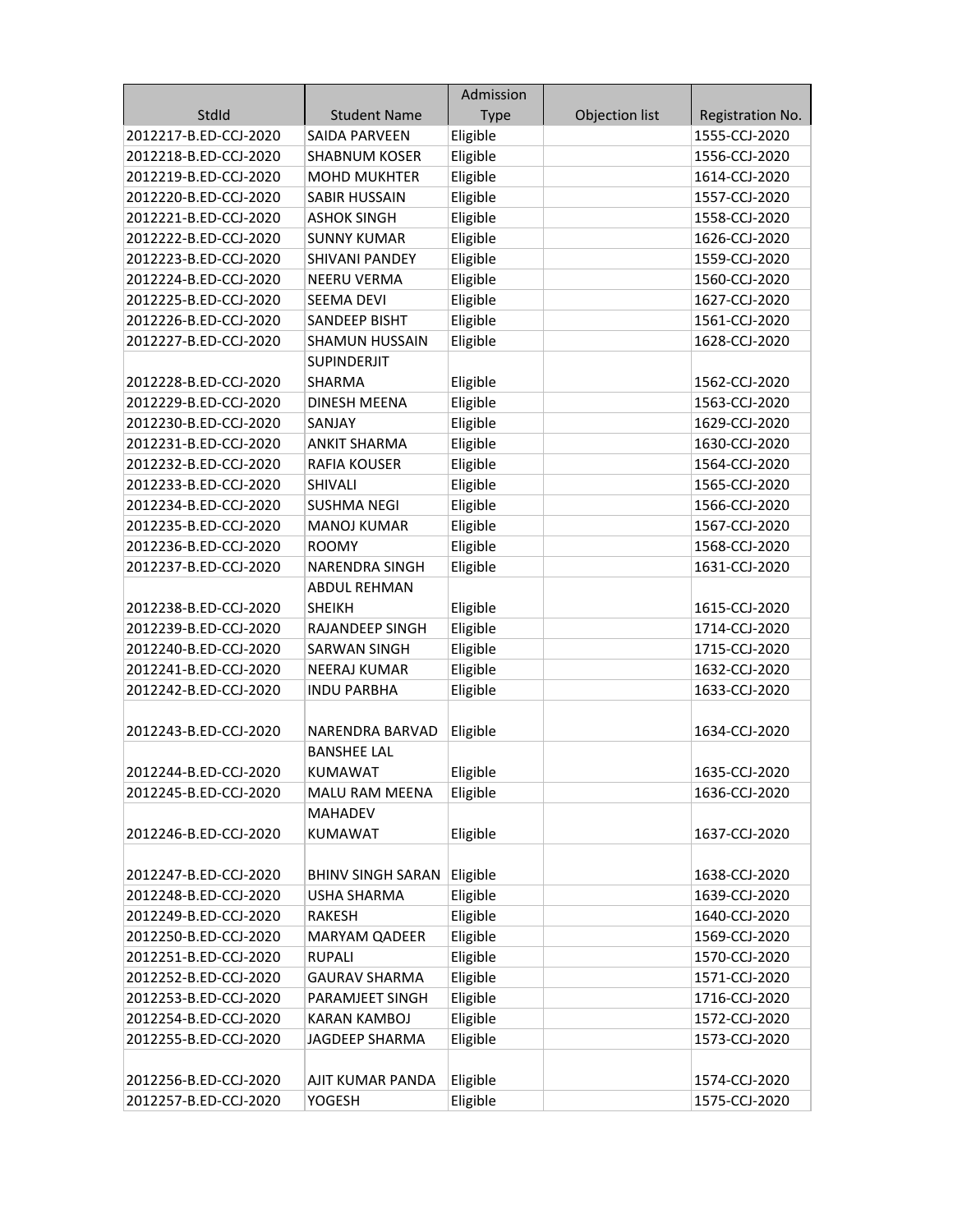|                       |                                 | Admission   |                |                  |
|-----------------------|---------------------------------|-------------|----------------|------------------|
| StdId                 | <b>Student Name</b>             | <b>Type</b> | Objection list | Registration No. |
|                       | PAWAN KUMAR                     |             |                |                  |
| 2012258-B.ED-CCJ-2020 | SHARMA                          | Eligible    |                | 1576-CCJ-2020    |
|                       | <b>URVASHI</b>                  |             |                |                  |
| 2012259-B.ED-CCJ-2020 | <b>RAGHVOTRA</b>                | Eligible    |                | 1717-CCJ-2020    |
| 2012260-B.ED-CCJ-2020 | <b>BANDANA DEVI</b>             | Eligible    |                | 1577-CCJ-2020    |
| 2012261-B.ED-CCJ-2020 | <b>MANOJ KUMAR</b>              | Eligible    |                | 1641-CCJ-2020    |
| 2012262-B.ED-CCJ-2020 | <b>KUSUM LATA</b>               | Eligible    |                | 1578-CCJ-2020    |
|                       | <b>BHARTI KUMARI</b>            |             |                |                  |
| 2012263-B.ED-CCJ-2020 | <b>BARAD</b>                    | Eligible    |                | 1642-CCJ-2020    |
|                       |                                 |             |                |                  |
| 2012264-B.ED-CCJ-2020 | ACHALA RAM REBARI Eligible      |             |                | 1643-CCJ-2020    |
| 2012265-B.ED-CCJ-2020 | <b>LADU RAM</b>                 | Eligible    |                | 1644-CCJ-2020    |
| 2012266-B.ED-CCJ-2020 | SHRIPAL SINGH                   | Eligible    |                | 1645-CCJ-2020    |
| 2012267-B.ED-CCJ-2020 | AMAR SINGH.                     | Eligible    |                | 1646-CCJ-2020    |
| 2012268-B.ED-CCJ-2020 | MS ANJU SHARMA                  | Eligible    |                | 1647-CCJ-2020    |
|                       | <b>DINESH KUMAR</b>             |             |                |                  |
| 2012269-B.ED-CCJ-2020 | <b>DARA</b>                     | Eligible    |                | 1648-CCJ-2020    |
| 2012270-B.ED-CCJ-2020 | <b>DINESH SANKHALA</b>          | Eligible    |                | 1649-CCJ-2020    |
| 2012271-B.ED-CCJ-2020 | SANDEEP KUMAR                   | Eligible    |                | 1579-CCJ-2020    |
|                       | <b>KAILASH SINGH</b>            |             |                |                  |
| 2012272-B.ED-CCJ-2020 | <b>PANWAR</b>                   | Eligible    |                | 1580-CCJ-2020    |
|                       |                                 |             |                |                  |
| 2012273-B.ED-CCJ-2020 | NARENDRA KUMAR                  | Eligible    |                | 1650-CCJ-2020    |
| 2012274-B.ED-CCJ-2020 | PARDEEP KUMAR                   | Eligible    |                | 1651-CCJ-2020    |
|                       | <b>SUMIT KUMAR</b>              |             |                |                  |
| 2012275-B.ED-CCJ-2020 | <b>AGRAWAL</b>                  | Eligible    |                | 1652-CCJ-2020    |
| 2012276-B.ED-CCJ-2020 | AMIT TRIPATHI                   | Eligible    |                | 1653-CCJ-2020    |
| 2012277-B.ED-CCJ-2020 | <b>BINAPANI HALDAR</b>          | Eligible    |                | 1581-CCJ-2020    |
| 2012278-B.ED-CCJ-2020 | SHEELA RAY                      | Eligible    |                | 1582-CCJ-2020    |
|                       |                                 |             |                |                  |
| 2012279-B.ED-CCJ-2020 | RAMA KUMAR MAJHI Eligible       |             |                | 1583-CCJ-2020    |
| 2012280-B.ED-CCJ-2020 | SANDHAR MAJHI<br><b>BANGALI</b> | Eligible    |                | 1584-CCJ-2020    |
| 2012281-B.ED-CCJ-2020 | PRANKRISHNA                     | Eligible    |                | 1585-CCJ-2020    |
|                       | DEVENDRANATH                    |             |                |                  |
| 2012282-B.ED-CCJ-2020 | <b>PUJARI</b>                   | Eligible    |                | 1586-CCJ-2020    |
| 2012283-B.ED-CCJ-2020 | <b>NIMITA BISWAS</b>            | Eligible    |                | 1587-CCJ-2020    |
| 2012284-B.ED-CCJ-2020 | <b>BANITA BEHERA</b>            | Eligible    |                | 1588-CCJ-2020    |
| 2012285-B.ED-CCJ-2020 | <b>MEERA BISWAS</b>             | Eligible    |                | 1589-CCJ-2020    |
| 2012286-B.ED-CCJ-2020 | <b>NEELAM RANI</b>              | Eligible    |                | 1654-CCJ-2020    |
|                       |                                 |             |                |                  |
| 2012287-B.ED-CCJ-2020 | DAS HEMA CHANDRA Eligible       |             |                | 1590-CCJ-2020    |
| 2012288-B.ED-CCJ-2020 | POORA RAM                       | Eligible    |                | 1591-CCJ-2020    |
| 2012289-B.ED-CCJ-2020 | <b>SANBATI GOND</b>             | Eligible    |                | 1592-CCJ-2020    |
| 2012290-B.ED-CCJ-2020 | <b>GOUTAM BHAKTA</b>            | Eligible    |                | 1593-CCJ-2020    |
|                       |                                 |             |                |                  |
| 2012291-B.ED-CCJ-2020 | <b>SURANGILA BISHNOI</b>        | Eligible    |                | 1655-CCJ-2020    |
| 2012292-B.ED-CCJ-2020 | <b>SUNDER</b>                   | Eligible    |                | 1656-CCJ-2020    |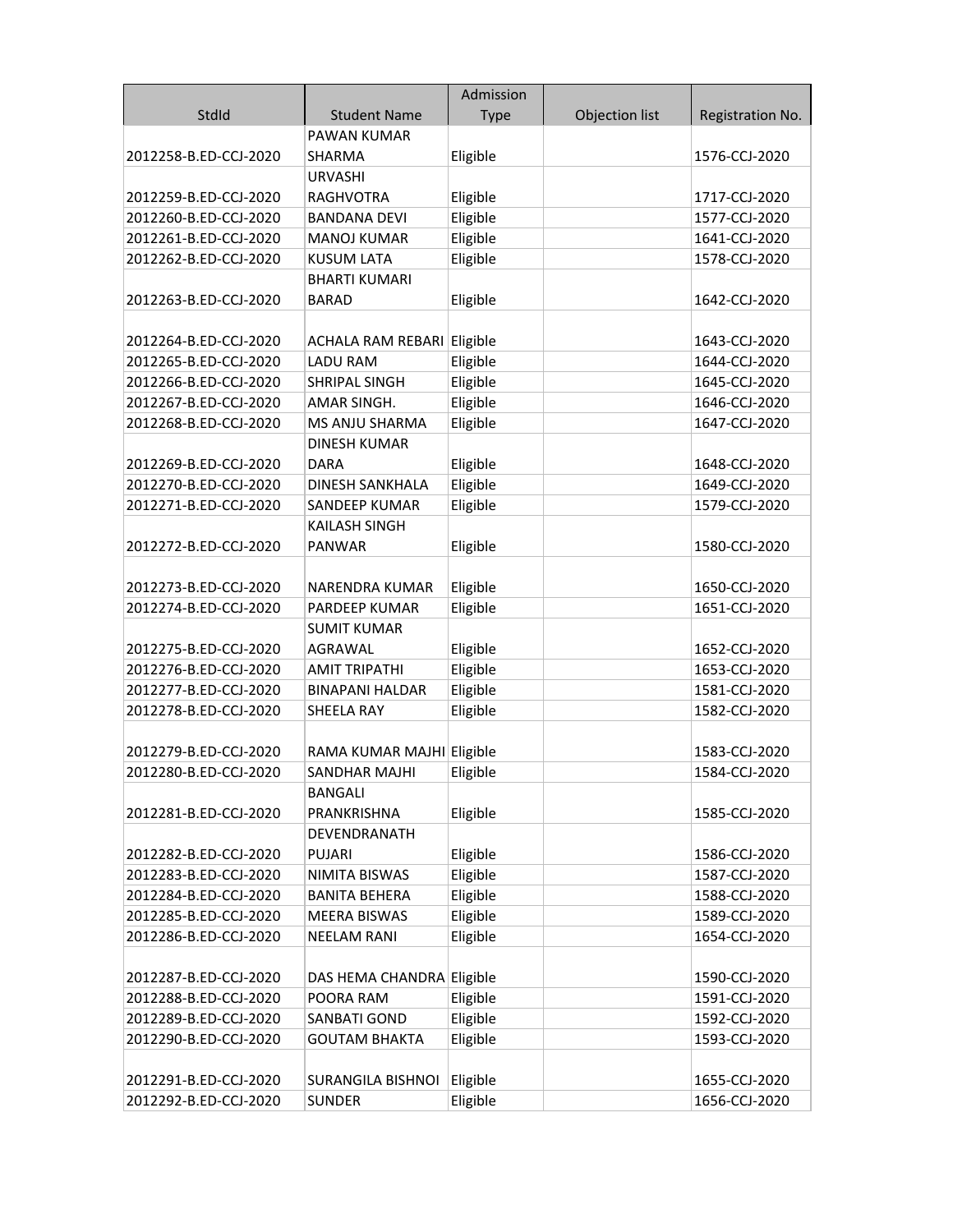|                                                |                                           | Admission            |                |                                |
|------------------------------------------------|-------------------------------------------|----------------------|----------------|--------------------------------|
| StdId                                          | <b>Student Name</b>                       | <b>Type</b>          | Objection list | Registration No.               |
|                                                |                                           |                      |                |                                |
| 2012293-B.ED-CCJ-2020                          | PRIYANKA BISHNOI                          | Eligible             |                | 1657-CCJ-2020                  |
| 2012294-B.ED-CCJ-2020                          | MS INDRA KUMARI                           | Eligible             |                | 1658-CCJ-2020                  |
|                                                | <b>SURESH SINGH</b>                       |                      |                |                                |
| 2012295-B.ED-CCJ-2020                          | <b>GURJAR</b>                             | Eligible             |                | 1659-CCJ-2020                  |
| 2012296-B.ED-CCJ-2020                          | <b>ASHOK KUMAR</b>                        | Eligible             |                | 1660-CCJ-2020                  |
| 2012297-B.ED-CCJ-2020                          | RAM NIVAS VISHNOI                         | Eligible             |                | 1661-CCJ-2020                  |
| 2012298-B.ED-CCJ-2020                          | <b>BHAJAN LAL</b>                         | Eligible             |                | 1662-CCJ-2020                  |
|                                                | <b>VISHAV PRATAP</b>                      |                      |                |                                |
| 2012299-B.ED-CCJ-2020                          | <b>SINGH</b>                              | Eligible             |                | 1663-CCJ-2020                  |
| 2012300-B.ED-CCJ-2020                          | <b>AMAR SINGH</b>                         | Eligible             |                | 1594-CCJ-2020                  |
|                                                | <b>AMZAD KHAN</b>                         |                      |                |                                |
| 2012301-B.ED-CCJ-2020                          | SIDDIQUI                                  | Eligible             |                | 1595-CCJ-2020                  |
|                                                |                                           |                      |                |                                |
| 2012302-B.ED-CCJ-2020                          | <b>HARMEET KHAJURIA</b>                   | Eligible             |                | 1596-CCJ-2020                  |
|                                                | SHEETAL KUMAR                             |                      |                |                                |
| 2012303-B.ED-CCJ-2020                          | GOYAL                                     | Eligible             |                | 1664-CCJ-2020                  |
| 2012304-B.ED-CCJ-2020                          | <b>SURESH YADAV</b>                       | Eligible             |                | 1665-CCJ-2020                  |
| 2012305-B.ED-CCJ-2020                          | RAJNEESH                                  | Eligible             |                | 1597-CCJ-2020                  |
| 2012306-B.ED-CCJ-2020                          | PANKAJ NEGI                               | Eligible             |                | 1666-CCJ-2020                  |
| 2012307-B.ED-CCJ-2020                          | <b>MANOJ</b>                              | Eligible             |                | 1667-CCJ-2020                  |
|                                                |                                           |                      |                |                                |
| 2012308-B.ED-CCJ-2020                          | VIKASH BIRJARANIYA                        | Eligible             |                | 1668-CCJ-2020                  |
| 2012309-B.ED-CCJ-2020                          | <b>SUKHCHAIN SINGH</b>                    | Eligible             |                | 1669-CCJ-2020                  |
| 2012310-B.ED-CCJ-2020                          | <b>HARPREET KAUR</b>                      | Eligible             |                | 1598-CCJ-2020                  |
|                                                |                                           |                      |                |                                |
| 2012311-B.ED-CCJ-2020                          | KUM.POOJA CHADHA Eligible                 |                      |                | 1599-CCJ-2020                  |
|                                                |                                           |                      |                |                                |
| 2012312-B.ED-CCJ-2020<br>2012313-B.ED-CCJ-2020 | MS. PUSHPA YADAV<br>PANKAJ CHHEEPI        | Eligible<br>Eligible |                | 1670-CCJ-2020<br>1671-CCJ-2020 |
| 2012314-B.ED-CCJ-2020                          |                                           | Eligible             |                | 1672-CCJ-2020                  |
| 2012315-B.ED-CCJ-2020                          | MS. GULAB YADAV<br><b>GURVINDER SINGH</b> | Eligible             |                | 1600-CCJ-2020                  |
| 2012316-B.ED-CCJ-2020                          | YOGESH KUMAR                              | Eligible             |                | 1673-CCJ-2020                  |
| 2012317-B.ED-CCJ-2020                          | <b>SUNIL SENWER</b>                       | Eligible             |                | 1674-CCJ-2020                  |
| 2012318-B.ED-CCJ-2020                          | AJAY JANAWA                               | Eligible             |                | 1675-CCJ-2020                  |
|                                                | <b>BHANWAR LAL</b>                        |                      |                |                                |
| 2012319-B.ED-CCJ-2020                          | <b>GHASAL</b>                             | Eligible             |                | 1676-CCJ-2020                  |
| 2012320-B.ED-CCJ-2020                          | DHARAMVEER                                | Eligible             |                | 1677-CCJ-2020                  |
|                                                |                                           |                      |                |                                |
| 2012321-B.ED-CCJ-2020                          | MISS CHAMELA BAI                          | Eligible             |                | 1678-CCJ-2020                  |
| 2012322-B.ED-CCJ-2020                          | ANURADHA SINGH                            | Eligible             |                | 1679-CCJ-2020                  |
| 2012323-B.ED-CCJ-2020                          | <b>SHIV KARAN</b>                         | Eligible             |                | 1680-CCJ-2020                  |
| 2012324-B.ED-CCJ-2020                          | <b>NARENDRA SINGH</b>                     | Eligible             |                | 1681-CCJ-2020                  |
| 2012325-B.ED-CCJ-2020                          | <b>MADA RAM</b>                           | Eligible             |                | 1682-CCJ-2020                  |
|                                                |                                           |                      |                |                                |
| 2012326-B.ED-CCJ-2020                          | RABINARAYAN SAHU                          | Eligible             |                | 1601-CCJ-2020                  |
| 2012327-B.ED-CCJ-2020                          | DEEPAK TRIVEDI                            | Eligible             |                | 1683-CCJ-2020                  |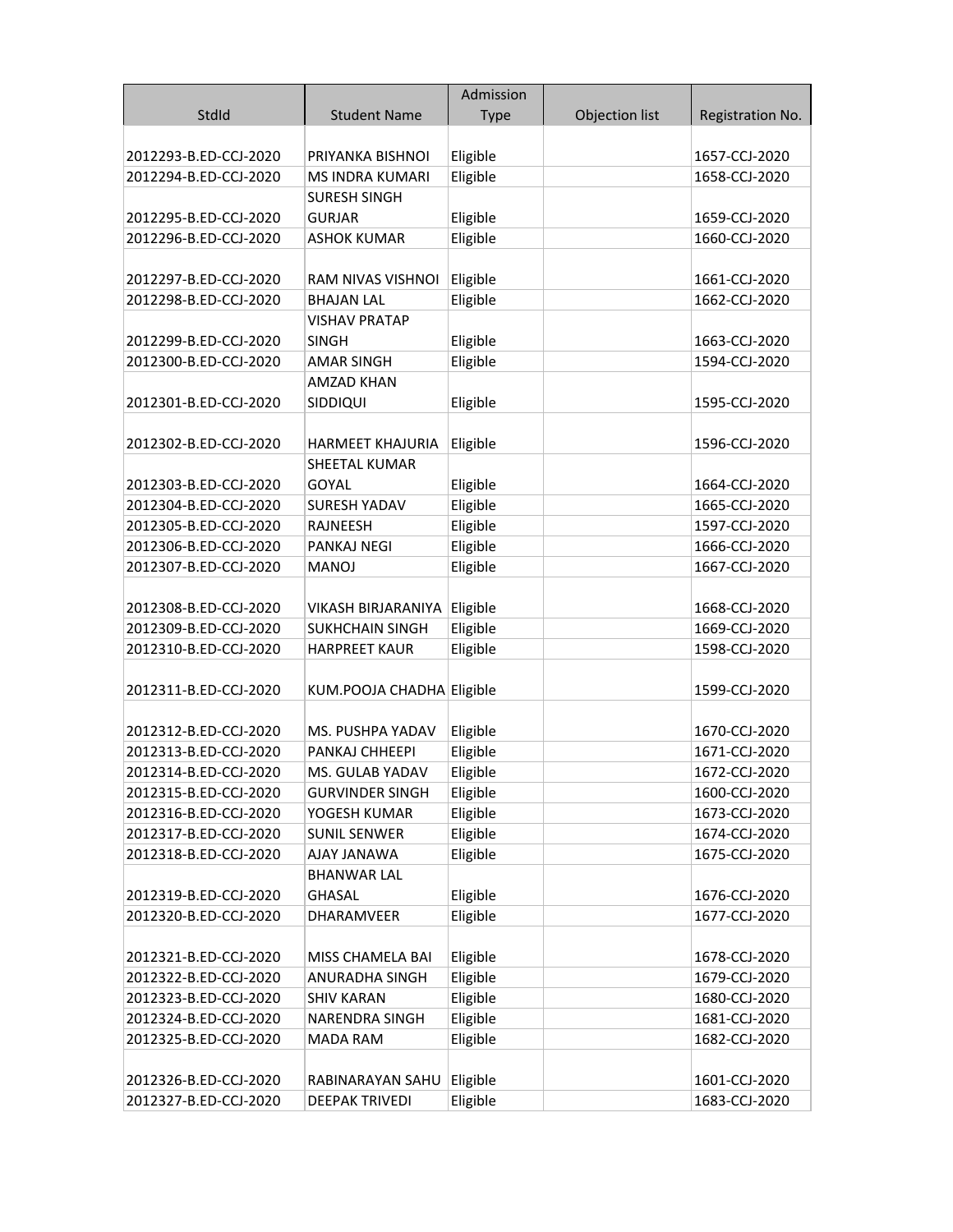|                                                |                                         | Admission   |                |                                |
|------------------------------------------------|-----------------------------------------|-------------|----------------|--------------------------------|
| StdId                                          | <b>Student Name</b>                     | <b>Type</b> | Objection list | Registration No.               |
|                                                | <b>HARISH KUMAR</b>                     |             |                |                                |
| 2012328-B.ED-CCJ-2020                          | <b>CHOUDHARY</b>                        | Eligible    |                | 1684-CCJ-2020                  |
| 2012329-B.ED-CCJ-2020                          | <b>NARVAR SINGH</b>                     | Eligible    |                | 1685-CCJ-2020                  |
|                                                | <b>SURENDRA</b>                         |             |                |                                |
| 2012330-B.ED-CCJ-2020                          | <b>CHOUDHARY</b>                        | Eligible    |                | 1686-CCJ-2020                  |
| 2012331-B.ED-CCJ-2020                          | SHAAYA VIRDI                            | Eligible    |                | 1602-CCJ-2020                  |
| 2012332-B.ED-CCJ-2020                          | <b>PRATIK JOSHI</b>                     | Eligible    |                | 1687-CCJ-2020                  |
| 2012333-B.ED-CCJ-2020                          | YAMAN KUMAR                             | Eligible    |                | 1688-CCJ-2020                  |
| 2012334-B.ED-CCJ-2020                          | <b>SUDHIR LOHAR</b>                     | Eligible    |                | 1689-CCJ-2020                  |
| 2012335-B.ED-CCJ-2020                          | RAJ SHEKHAR                             | Eligible    |                | 1690-CCJ-2020                  |
|                                                | JABER SINGH                             |             |                |                                |
| 2012336-B.ED-CCJ-2020                          | <b>PARMAR</b>                           | Eligible    |                | 1691-CCJ-2020                  |
|                                                | NARENDRA KUMAR                          |             |                |                                |
| 2012337-B.ED-CCJ-2020                          | <b>BHERARAM SUTHAR</b>                  | Eligible    |                | 1603-CCJ-2020                  |
| 2012338-B.ED-CCJ-2020                          | <b>NARESH PAL</b>                       | Eligible    |                | 1692-CCJ-2020                  |
| 2012339-B.ED-CCJ-2020                          | <b>ATUL SIRVI</b>                       | Eligible    |                | 1693-CCJ-2020                  |
| 2012340-B.ED-CCJ-2020                          | MAHENDRA SINGH                          | Eligible    |                | 1694-CCJ-2020                  |
| 2012341-B.ED-CCJ-2020                          | KUM. CHHOTI DEVI                        | Eligible    |                | 1695-CCJ-2020                  |
| 2012342-B.ED-CCJ-2020                          | <b>JODHRAJ JAT</b>                      | Eligible    |                | 1696-CCJ-2020                  |
| 2012343-B.ED-CCJ-2020                          | <b>HANSRAJ JAT</b>                      | Eligible    |                | 1697-CCJ-2020                  |
|                                                | <b>SUNDER SINGH</b>                     |             |                |                                |
| 2012344-B.ED-CCJ-2020                          | <b>GURJAR</b>                           | Eligible    |                | 1698-CCJ-2020                  |
|                                                | MEENAKSHI                               |             |                |                                |
| 2012345-B.ED-CCJ-2020                          | PARASHAR                                | Eligible    |                | 1699-CCJ-2020                  |
|                                                |                                         |             |                |                                |
| 2012346-B.ED-CCJ-2020<br>2012347-B.ED-CCJ-2020 | KAUSHILIYA SHARMA Eligible<br>PREMA RAM | Eligible    |                | 1700-CCJ-2020<br>1701-CCJ-2020 |
| 2012348-B.ED-CCJ-2020                          | MEENAKSHI                               | Eligible    |                | 1702-CCJ-2020                  |
| 2012349-B.ED-CCJ-2020                          | <b>RAM LAL</b>                          | Eligible    |                | 1703-CCJ-2020                  |
| 2012350-B.ED-CCJ-2020                          | RADHA KHATIK                            | Eligible    |                | 1704-CCJ-2020                  |
|                                                | <b>UMAR RASHEED</b>                     |             |                |                                |
| 2012351-B.ED-CCJ-2020                          | <b>BICHOO</b>                           | Eligible    |                | 1604-CCJ-2020                  |
| 2012352-B.ED-CCJ-2020                          | <b>ANIL KUMAR</b>                       | Eligible    |                | 1705-CCJ-2020                  |
| 2012353-B.ED-CCJ-2020                          | <b>VISHNU KUMAR</b>                     | Eligible    |                | 1706-CCJ-2020                  |
| 2012354-B.ED-CCJ-2020                          | <b>ROHITASH</b>                         | Eligible    |                | 1707-CCJ-2020                  |
|                                                | RAJESH KUMAR                            |             |                |                                |
| 2012355-B.ED-CCJ-2020                          | <b>MAHAWAR</b>                          | Eligible    |                | 1708-CCJ-2020                  |
| 2012356-B.ED-CCJ-2020                          | <b>FAISAL T</b>                         | Eligible    |                | 1605-CCJ-2020                  |
| 2012357-B.ED-CCJ-2020                          | <b>MOHAN LAL</b>                        | Eligible    |                | 1709-CCJ-2020                  |
| 2012358-B.ED-CCJ-2020                          | <b>REKHA GURJAR</b>                     | Eligible    |                | 1710-CCJ-2020                  |
|                                                | <b>MUHAMMAD</b>                         |             |                |                                |
| 2012359-B.ED-CCJ-2020                          | <b>KAMRAN</b>                           | Eligible    |                | 1711-CCJ-2020                  |
|                                                |                                         |             |                |                                |
| 2012360-B.ED-CCJ-2020                          | DEVENDRA KUMAR                          | Eligible    |                | 1729-CCJ-2020                  |
|                                                | <b>MANEESH KUMAR</b>                    |             |                |                                |
| 2012361-B.ED-CCJ-2020                          | MEENA                                   | Eligible    |                | 1723-CCJ-2020                  |
|                                                |                                         |             |                |                                |